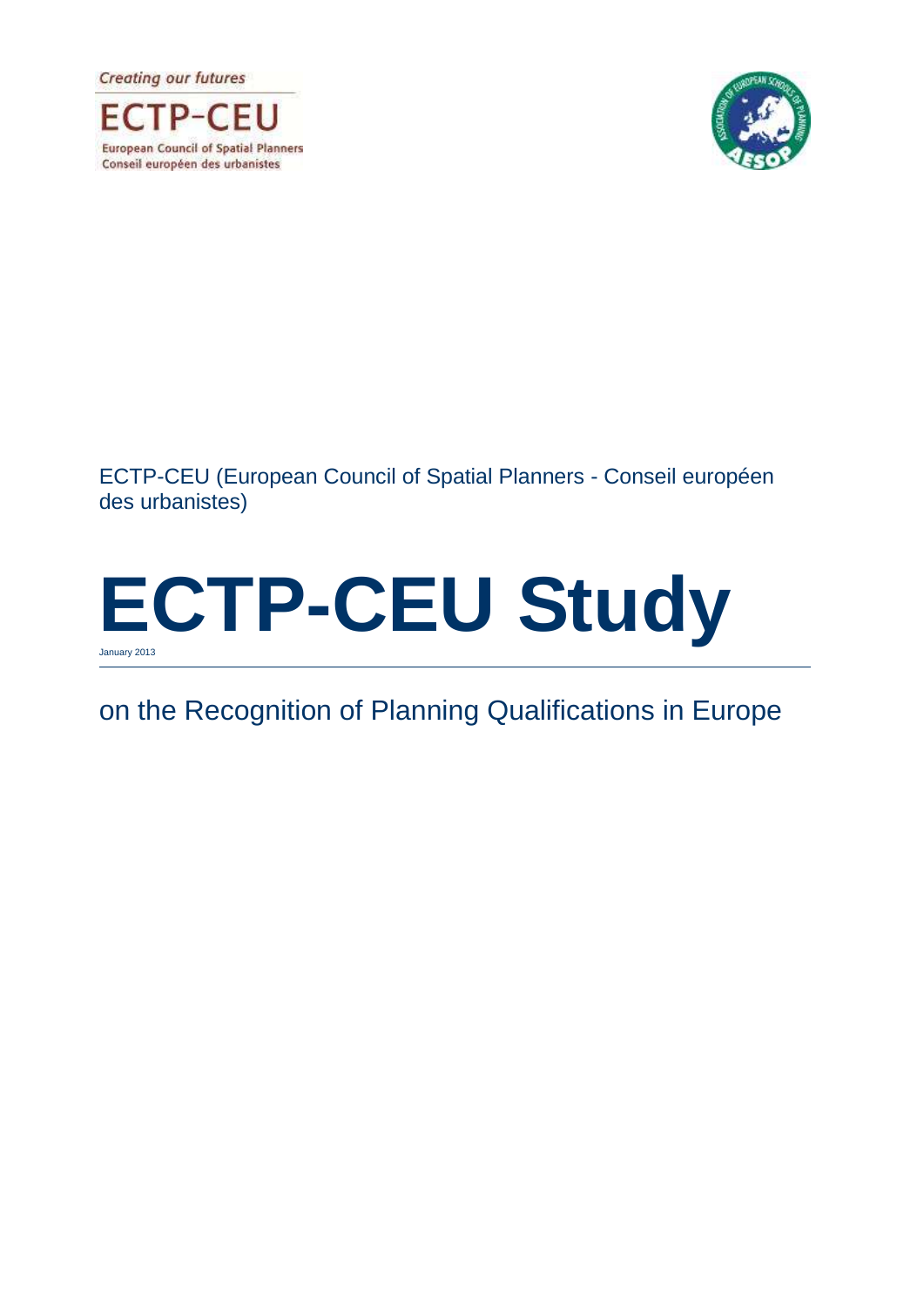# ECTP-CEU Study

on the Recognition of Planning Qualifications in Europe

Project No: KPD 2012-001 Date: 15 January 2013 Prepared by: Approved by: \_\_\_\_\_\_\_\_\_\_\_\_\_\_\_\_\_\_\_\_\_\_\_\_\_\_\_\_\_\_\_\_\_\_\_\_\_\_\_\_\_\_\_\_ \_\_\_\_\_\_\_\_\_\_\_\_\_\_\_\_\_\_\_\_\_\_\_\_\_\_\_\_\_\_\_\_\_\_\_\_\_\_\_\_\_\_\_\_ Dónall Ó Ceallaigh **Henk van der Kamp** Status: Amended Final Draft Issue no: 2 Date: 15 January 2013 Filename: amended ectp-ceu study draft (2012-11-02) final.doc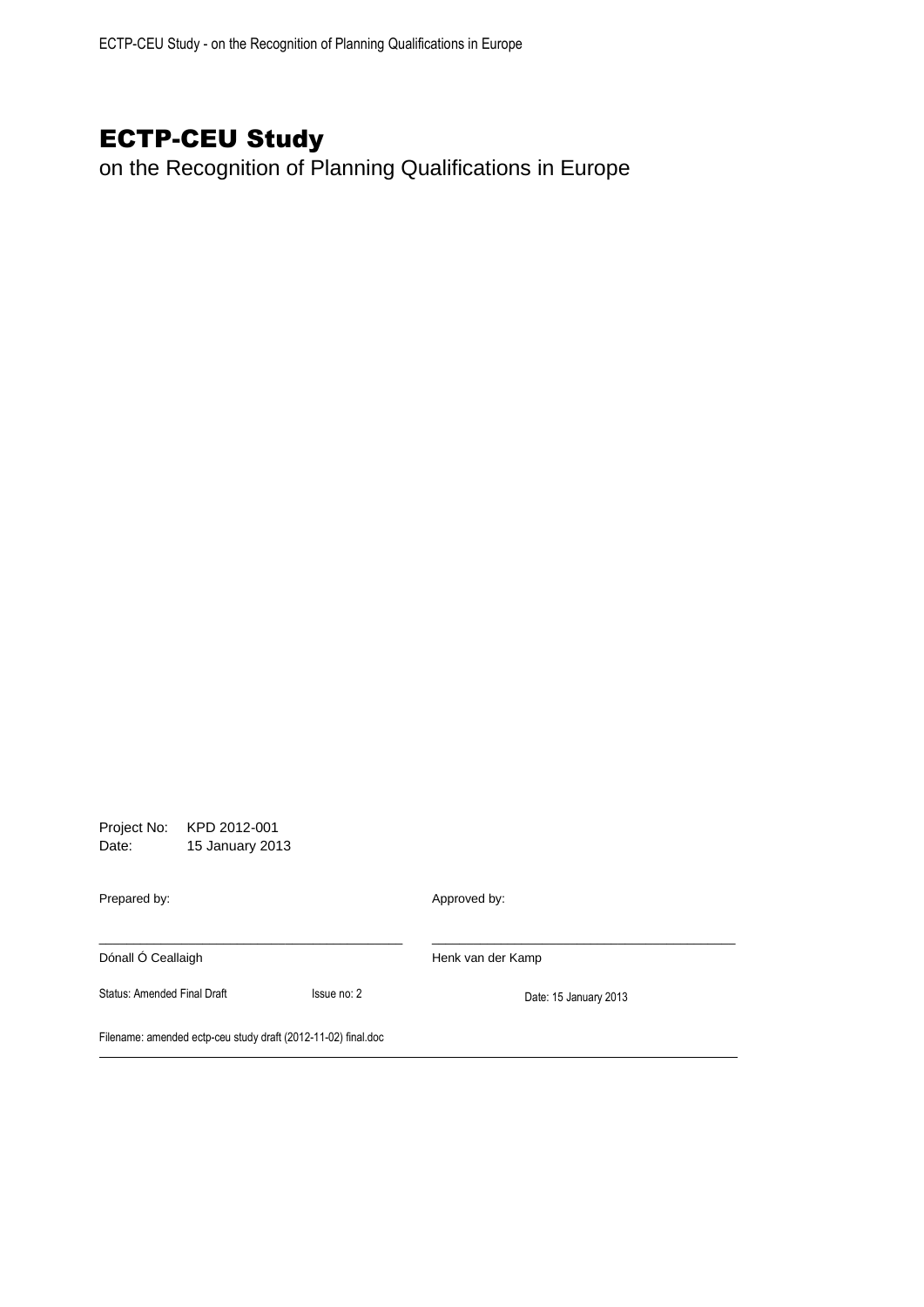

# **Contents**

| $\mathbf{1}$                                              | Introduction                                                                                                                                                                                                                                                                                                                                                                                                                                                                                                                                              | 1                                                  |
|-----------------------------------------------------------|-----------------------------------------------------------------------------------------------------------------------------------------------------------------------------------------------------------------------------------------------------------------------------------------------------------------------------------------------------------------------------------------------------------------------------------------------------------------------------------------------------------------------------------------------------------|----------------------------------------------------|
| 1.1                                                       | Introduction and Study Context                                                                                                                                                                                                                                                                                                                                                                                                                                                                                                                            | 1                                                  |
| 1.2                                                       | Study Methodology                                                                                                                                                                                                                                                                                                                                                                                                                                                                                                                                         | $\mathbf 1$                                        |
| 1.3                                                       | Outline Structure of Study Report                                                                                                                                                                                                                                                                                                                                                                                                                                                                                                                         | $\overline{2}$                                     |
| $\mathbf 2$                                               | <b>Membership Categories of ECTP-CEU Organisations</b>                                                                                                                                                                                                                                                                                                                                                                                                                                                                                                    | $\mathbf{3}$                                       |
| 2.1                                                       | Introduction                                                                                                                                                                                                                                                                                                                                                                                                                                                                                                                                              | 3                                                  |
| 2.2                                                       | <b>ECTP-CEU Full Member Organisations</b>                                                                                                                                                                                                                                                                                                                                                                                                                                                                                                                 | $\mathfrak{S}$                                     |
| 2.3                                                       | Membership Categories of Full ECTP-CEU Member Organisations                                                                                                                                                                                                                                                                                                                                                                                                                                                                                               | $\overline{\mathbf{4}}$                            |
| 2.4                                                       | Concept of Full Membership                                                                                                                                                                                                                                                                                                                                                                                                                                                                                                                                | $\overline{7}$                                     |
| 2.5                                                       | Conclusion                                                                                                                                                                                                                                                                                                                                                                                                                                                                                                                                                | $\overline{7}$                                     |
| 3                                                         | Requirements for Full Membership in ECTP-CEU Organisations                                                                                                                                                                                                                                                                                                                                                                                                                                                                                                | 8                                                  |
| 3.1                                                       | Introduction                                                                                                                                                                                                                                                                                                                                                                                                                                                                                                                                              | 8                                                  |
| 3.2                                                       | Requirements for Full Membership of ECTP-CEU Organisations                                                                                                                                                                                                                                                                                                                                                                                                                                                                                                | 8                                                  |
| 3.3                                                       | Outline Typology of ECTP-CEU Organisations                                                                                                                                                                                                                                                                                                                                                                                                                                                                                                                | 12                                                 |
| 3.4                                                       | Conclusion                                                                                                                                                                                                                                                                                                                                                                                                                                                                                                                                                | 13                                                 |
| 4<br>4.1<br>4.2<br>4.3<br>4.4<br>4.5<br>4.6<br>4.7<br>4.8 | <b>Operating as a Professional Planner in European Countries</b><br>Introduction<br>EU Directive on the Recognition of Professional Qualifications<br>Recent Developments in EU Policy on the Recognition of Professional<br>Qualifications<br>European Countries where Planning is an EU 'Regulated Profession'<br>Operating Requirements for Planning as an EU 'Regulated Profession'<br>Operating Requirements for Planners in other European Countries<br>Operating Requirements and Regulation of the Profession in European Countries<br>Conclusion | 14<br>14<br>14<br>15<br>15<br>18<br>22<br>25<br>27 |
| 5                                                         | <b>Mutual Recognition of Professional Qualifications</b>                                                                                                                                                                                                                                                                                                                                                                                                                                                                                                  | 28                                                 |
| 5.1                                                       | Introduction                                                                                                                                                                                                                                                                                                                                                                                                                                                                                                                                              | 28                                                 |
| 5.2                                                       | The European Union 'Common Platform' Approach                                                                                                                                                                                                                                                                                                                                                                                                                                                                                                             | 28                                                 |
| 5.3                                                       | Drawbacks of the 'Common Platform Approach'                                                                                                                                                                                                                                                                                                                                                                                                                                                                                                               | 29                                                 |
| 5.4                                                       | The 'Mutual Agreement' Approach                                                                                                                                                                                                                                                                                                                                                                                                                                                                                                                           | 30                                                 |
| 5.5                                                       | The Role of ECTP-CEU in the Mutual Agreement Approach                                                                                                                                                                                                                                                                                                                                                                                                                                                                                                     | 30                                                 |
| 5.6                                                       | The Role of Individual ECTP-CEU Member Organisations                                                                                                                                                                                                                                                                                                                                                                                                                                                                                                      | 31                                                 |
| 5.7                                                       | Draft Protocol Agreement with Organisations Outside the EU                                                                                                                                                                                                                                                                                                                                                                                                                                                                                                | 32                                                 |
| 5.8                                                       | Conclusion                                                                                                                                                                                                                                                                                                                                                                                                                                                                                                                                                | 33                                                 |
| 6                                                         | <b>Arrangements Used by Other Professions</b>                                                                                                                                                                                                                                                                                                                                                                                                                                                                                                             | 34                                                 |
| 6.1                                                       | Introduction                                                                                                                                                                                                                                                                                                                                                                                                                                                                                                                                              | 34                                                 |
| 6.2                                                       | The FEANI Index and the Eur Ing Title                                                                                                                                                                                                                                                                                                                                                                                                                                                                                                                     | 34                                                 |
| 6.3                                                       | EFG - the 'European Geologist' Professional Title                                                                                                                                                                                                                                                                                                                                                                                                                                                                                                         | 36                                                 |
| 6.4                                                       | EAP - the European Certificate for Psychotherapy (ECP)                                                                                                                                                                                                                                                                                                                                                                                                                                                                                                    | 36                                                 |
| 6.5                                                       | AEEBC - the European Building Expert (Eur BE) Card                                                                                                                                                                                                                                                                                                                                                                                                                                                                                                        | 37                                                 |
| 6.6                                                       | The Europass Model                                                                                                                                                                                                                                                                                                                                                                                                                                                                                                                                        | 38                                                 |
| 6.7                                                       | Recent Developments in EU Policy - the European Professional Card                                                                                                                                                                                                                                                                                                                                                                                                                                                                                         | 39                                                 |
| 6.8                                                       | Conclusion                                                                                                                                                                                                                                                                                                                                                                                                                                                                                                                                                | 39                                                 |
| $\overline{\mathbf{7}}$                                   | <b>Summary of Research and Recommendations</b>                                                                                                                                                                                                                                                                                                                                                                                                                                                                                                            | 41                                                 |
| 7.1                                                       | Introduction                                                                                                                                                                                                                                                                                                                                                                                                                                                                                                                                              | 41                                                 |
| 7.2                                                       | Overview of Response to Study Brief                                                                                                                                                                                                                                                                                                                                                                                                                                                                                                                       | 41                                                 |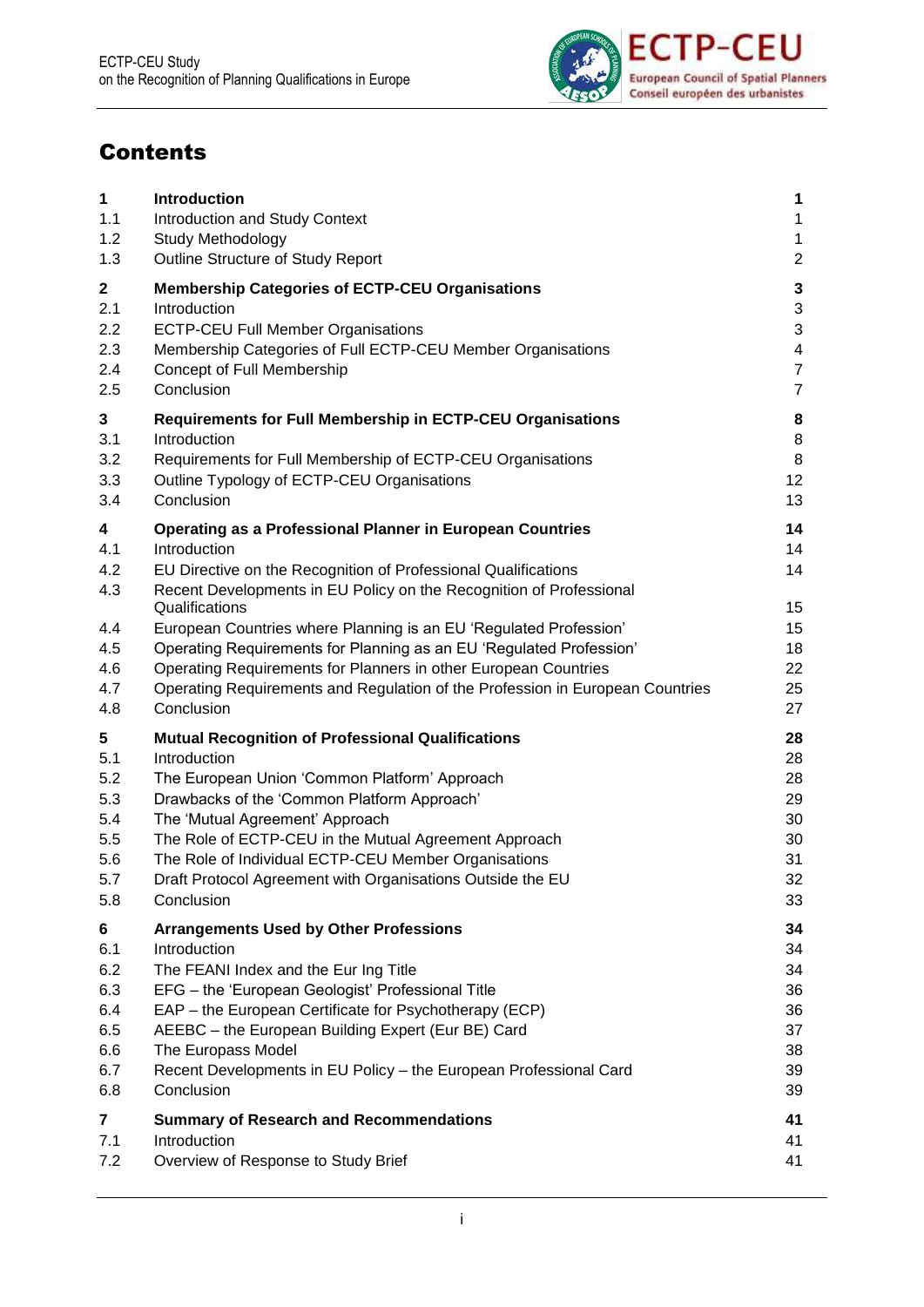

- 7.3 [Recommended Actions](#page-47-0) 44
- 7.4 [Concluding Comments](#page-49-0) 46

# List of Appendices

- Appendix 1 Countries in the Council of Europe
- Appendix 2 Submissions on Draft Report from ECTP-CEU Member Organisations
- Appendix 3 ECTP-CEU Membership Requirements
- Appendix 4 Regulation of the Planning Profession in Europe
- Appendix 5 Architectural Qualifications in Annex V of Directive 2005/36/EC
- Appendix 6 UIA Accord on Professional Practice
- Appendix 7 NZPI / IPI Accord
- Appendix 8 OPQU OUQ Accord
- Appendix 9 ECTP-CEU and AESOP Documents
- Appendix 10 Relevant Documents from Other Organisations
- Appendix 11 Sources of Information

# List of Tables

| Table $2.1$ : | List of ECTP-CEU Full Member Organisations                                                                                           | 4  |
|---------------|--------------------------------------------------------------------------------------------------------------------------------------|----|
| Table $2.2$ : | Membership Categories of Full ECTP-CEU Member Organisations                                                                          | 5  |
| Table $3.1$ : | Educational and Experience Requirements for Full Membership of ECTP-<br><b>CEU Full Member Organisations</b>                         | 9  |
| Table $4.1$ : | EC Registered Professions Database: Category 1 'Town Planner / Town<br>and Country Planner'                                          | 17 |
| Table $4.2$ : | EC Registered Professions Database: Category 2 'Interior designer-<br>architect'                                                     | 17 |
| Table $4.3$ : | EC Registered Professions Database: Category 3 'Planning and regional<br>development engineer/physical planner'                      | 17 |
| Table $4.4$ : | EC Database Statistics on Establishment                                                                                              | 18 |
| Table $4.5$ : | Operating Requirements for the EU Regulated Profession 'Town Planner /<br>Town and Country Planner' (Category 1)                     | 19 |
| Table 4.6:    | Operating Requirements for the EU Regulated Profession 'Interior<br>Designer-Architect' (Category 2)                                 | 21 |
| Table $4.7$ : | Operating Requirements for the EU Regulated Profession 'Planning and<br>Regional Development Engineer/Physical Planner' (Category 3) | 21 |
| Table $4.8$ : | Operating Requirements for Planners in Other European Countries                                                                      | 23 |
| Table 4.9:    | Overview of Regulation of the Planning Profession in Europe                                                                          | 26 |
|               |                                                                                                                                      |    |

## List of Figures

| Figure 6.1: | The FEANI Accreditation System                                 | 35 |
|-------------|----------------------------------------------------------------|----|
| Figure 6.2: | Example of European Certificate of Psychotherapy               | 37 |
| Figure 6.3: | Example of a EUR BE Professional Card                          | 38 |
| Figure 7.1: | Map of the Regulation of the Architectural Profession Globally | 46 |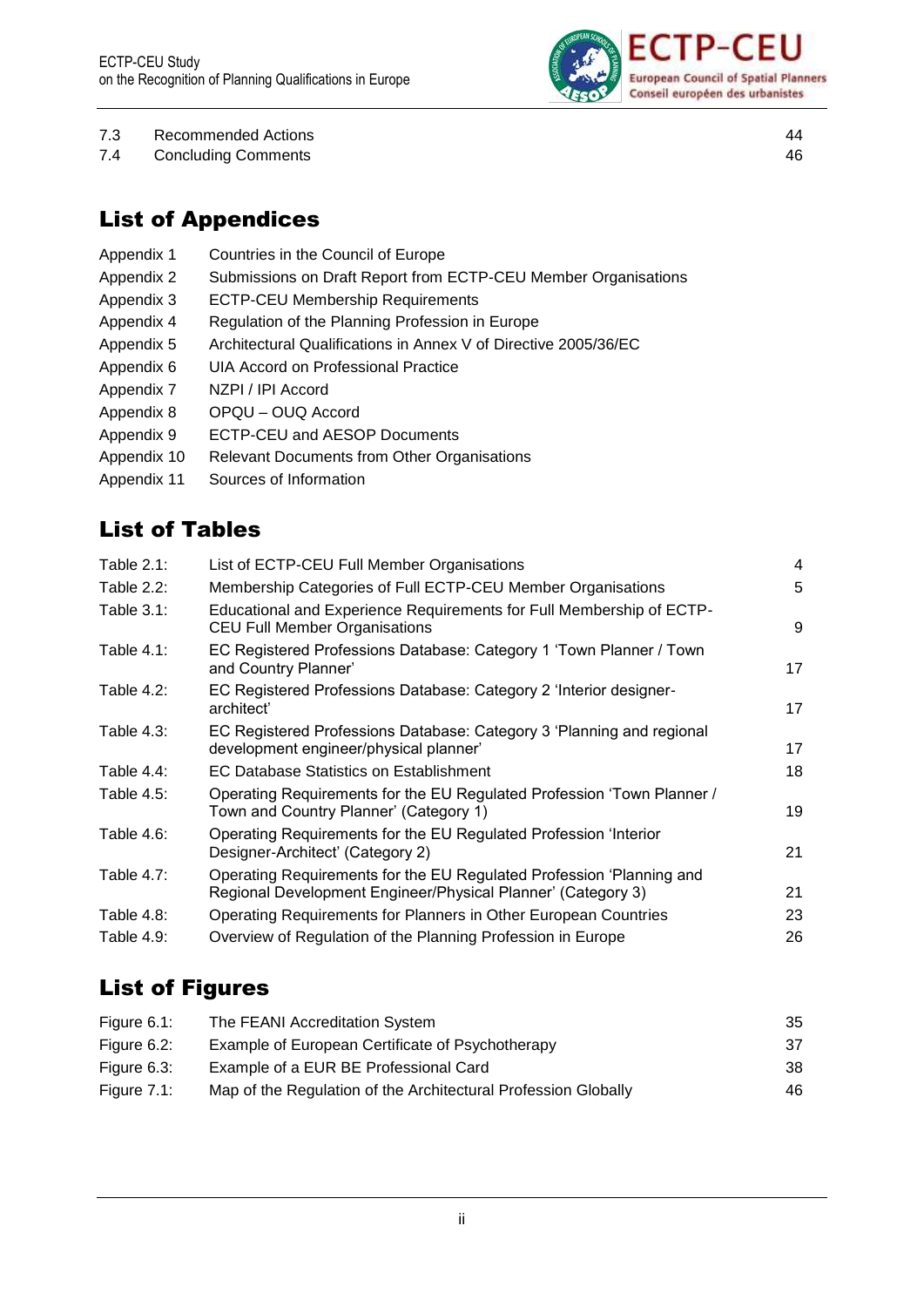

# <span id="page-4-0"></span>1 Introduction

### <span id="page-4-1"></span>1.1 Introduction and Study Context

- 1.1.1 This study was commissioned in December 2010 by Henk van der Kamp of the Irish Planning Institute in his capacity as chair of the ECTP-CEU working group on the mutual recognition of professional qualifications.
- 1.1.2 The decision to undertake the study arose from decisions taken at various Executive Committee Meetings of the ECTP-CEU in response to ongoing developments in European Union legislation regarding the recognition of professional qualifications.
- 1.1.3 The overall aim of the study was to investigate the potential for mutual recognition of planning qualifications in Europe as well as the development of a 'common platform' as defined in the EU Directive 2005/36/EC. The study brief identified a number of specific tasks to be carried out as part of the research as follows:
	- *1. Carry out a survey of the membership categories in each of the ECTP full member organisations*
	- *2. Carry out a survey of the education requirements for full membership in each of the ECTP full member organisations*
	- *3. Carry out a survey of training requirements for operating as a professional planner in each of the member states of the EU*
	- *4. Explore a set of criteria that could be developed and could be used for mutual recognition of professional qualifications*
	- *5. Develop draft protocol agreements that could be exchanged with professional organisations outside the EU.*
	- *6. Explore potential for arrangements used by other professions, e.g. 'Europass'.*
- 1.1.4 This report presents the results of an extensive research exercise on these matters which was undertaken between December 2010 and March 2011 by Dónall Ó Ceallaigh, an external research consultant commissioned by and reporting to Henk van der Kamp at the Dublin Institute of Technology.
- 1.1.5 The report was presented in draft form to the ECTP-CEU General Assembly in Belgrade in May 2011. In October 2011 the draft was circulated to representatives of the various member organisations for feedback and was subsequently discussed at the ECTP-CEU General Assemblies in Paris and Istanbul in November 2011 and June 2012 respectively.
- 1.1.6 This final version of the report includes a number of corrections and revisions arising from the detailed input of a number of ECTP-CEU member representatives on previous drafts for which Mr. van der Kamp and the researcher are most grateful. Appendix 2 of this report presents a brief overview of the feedback received during the course of the study as well as details of how the points raised in the feedback have been addressed.

### <span id="page-4-2"></span>1.2 Study Methodology

- 1.2.1 The study methodology employed by the research consultant mostly entailed extensive desk based research drawing on a wide range of primarily web based information sources, e-mail correspondence and telephone conversations with representatives of ECTP-CEU member organisations<sup>1</sup>.
- 1.2.2 The initial geographical scope of the survey included all 47 countries in the Council of Europe<sup>2</sup> but in response to the study brief, this was reduced to 33 countries, namely all 27

 $1$  See Appendix 11 for a list of information sources referred to during the course of this study.

<sup>2</sup> See Appendix 1 for a full list of all 47 countries with (ISO Codes) as well as a diagram of the relevant European supra-national organisations including the Council of Europe and the European Economic Area (EEA).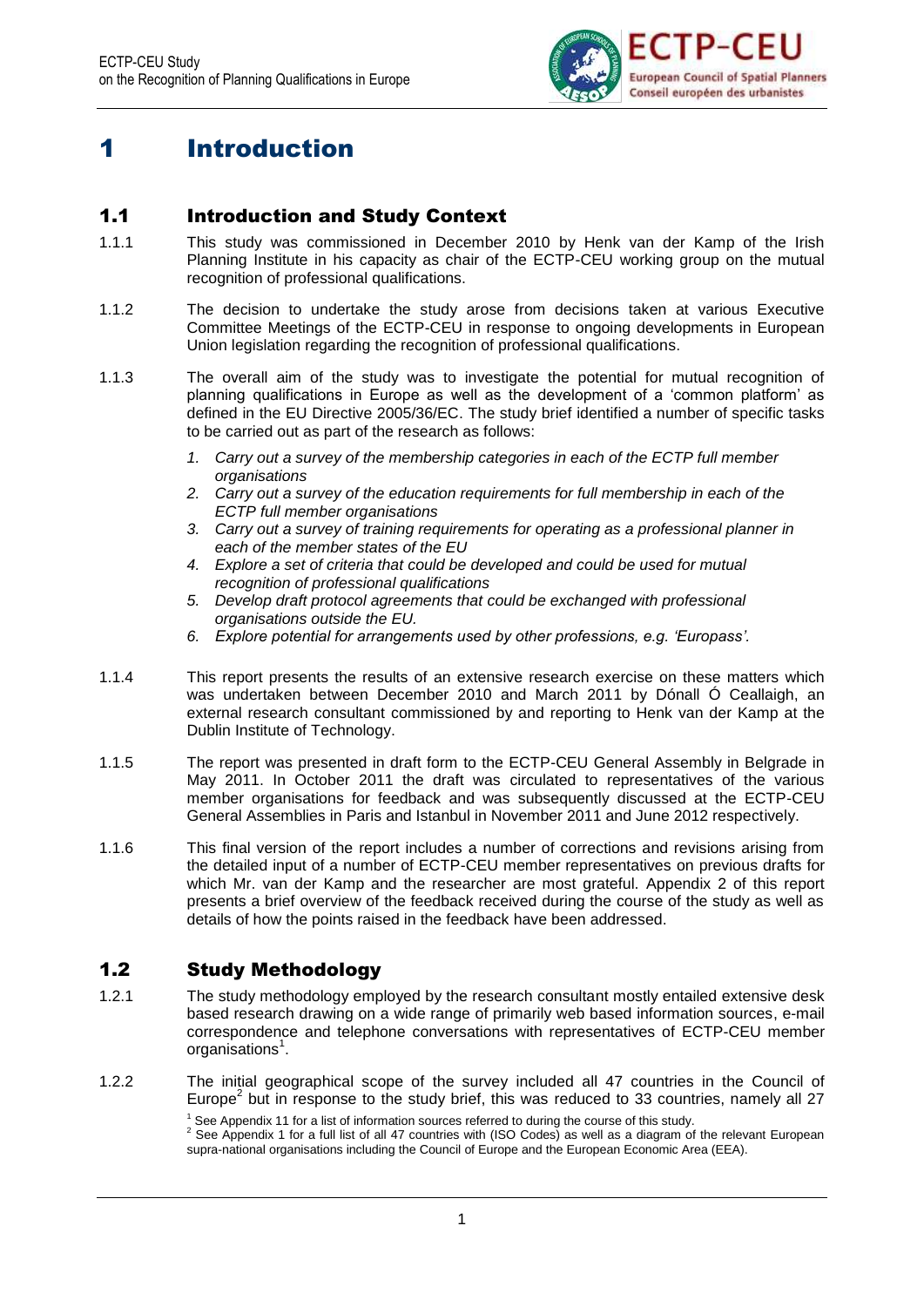

members of the European Union as well as Croatia, Iceland, Norway, Liechtenstein, Serbia, Switzerland and Turkey.

- 1.2.3 It should be noted that for reasons of practicality, this study made use of the ISO 3166 coding system that identifies each territorial entity with two letters rather than using its full name. As a result, in most of the tables contained in this report, countries are generally listed in alphabetical order according to the two letters used at the end of a web address for that country with Spain (.es) for example being listed after Estonia (.ee).
- 1.2.4 The results of the entire survey process were entered in an extensive Microsoft Excel spreadsheet which is included on a data compact disc provided to the ECTP-CEU by the researcher. This disc also contains an extensive archive of electronic files relating to each of the countries and organisations surveyed as part of this research project.

### <span id="page-5-0"></span>1.3 Outline Structure of Study Report

- 1.3.1 **Chapter 2** addresses the first task specified in the study brief and presents the findings of research into the various membership categories of ECTP-CEU full member organisations. It also explains the concept of 'full membership' of an ECTP-CEU organisation which is an important concept in the context of this report.
- 1.3.2 **Chapter 3** of the report builds on the information collected as part of the first task by providing details of the requirements for full membership in all of the full member organisations of the ECTP-CEU. This section also includes an indicative typology of ECTP-CEU full member organisations based on the entrance criteria specified by each organisation.
- 1.3.3 **Chapter 4** addresses the third research task which relates to the training requirements for operating as a professional planner in each of the member states of the EU. This section goes somewhat beyond the requirements of the original task by looking at the specific regulatory requirements in countries where planning is considered as a 'regulated profession' under European Directive 2005/36/EC. It also provides an overview of existing requirements in non EU member countries which are covered by the terms of the study brief.
- 1.3.4 **Chapter 5** relates to the forth and fifth research tasks identified in the study brief, both of which are concerned with the issue of the mutual recognition of professional qualifications by professional planning organisations in different countries. Chapter 5 briefly addresses some of the drawbacks to the 'Common Platform' approach favoured by the European Union before concentrating on the 'Mutual Agreement' approach which seems to promise a more pragmatic approach to the recognition of professional qualifications.
- 1.3.5 **Chapter 6** responds to the sixth, and final research task by providing a number of examples of arrangements used by other professionals (including architects and engineers) to facilitate the recognition of qualifications of professionals from countries other than the host country.
- 1.3.6 Finally, **Chapter 7** of this report provides some concluding comments as well as a number of recommendations for further action and research to build upon work carried out to date by the ECTP-CEU and AESOP (Association of European Schools of Planning). The chapter concludes by recommending that such additional research should be aimed at gaining a deeper understanding of the nature of the planning profession in Europe in order to facilitate cooperation between professional planning organisations from across the continent and beyond.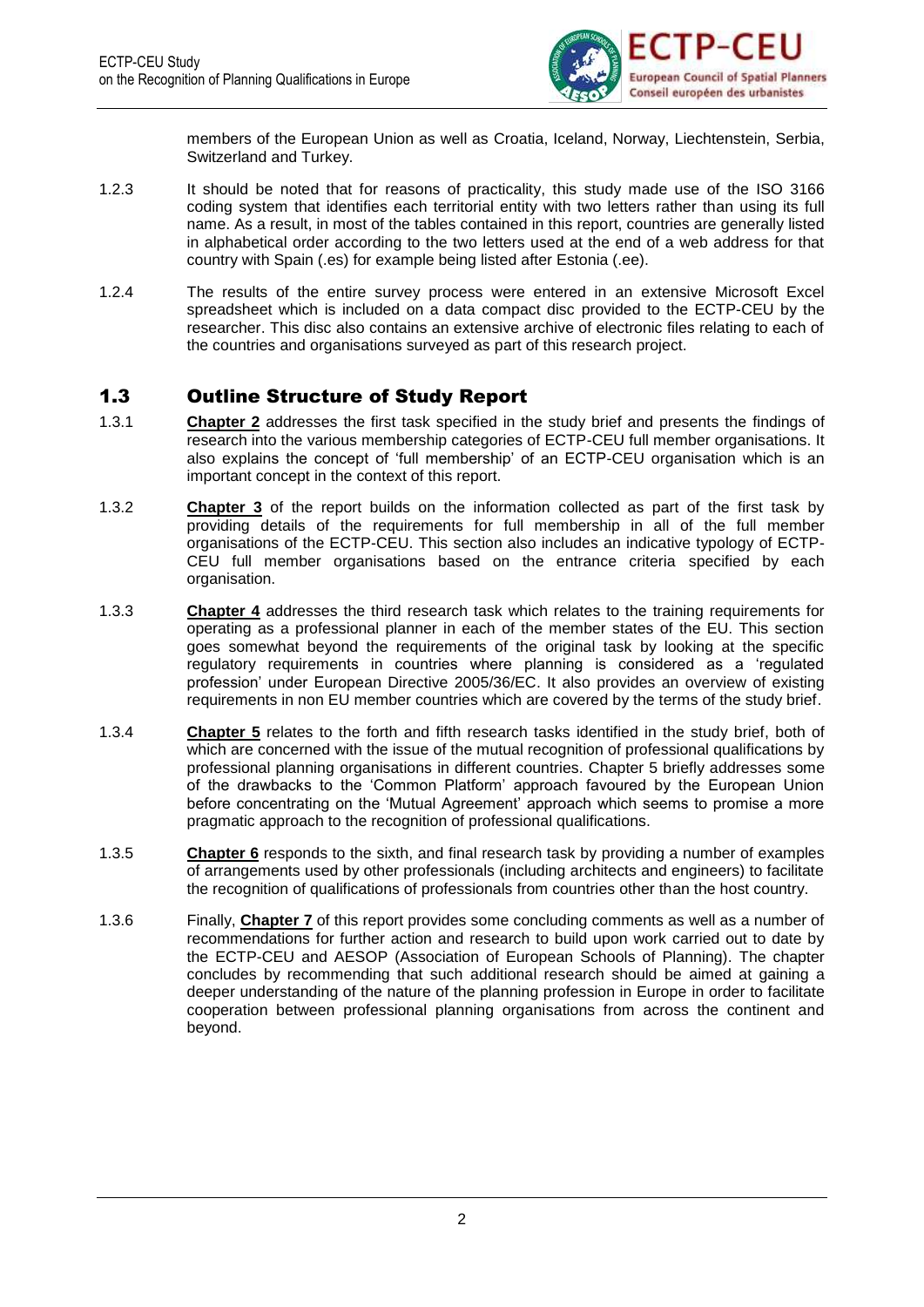

# <span id="page-6-0"></span>2 Membership Categories of ECTP-CEU **Organisations**

### <span id="page-6-1"></span>2.1 Introduction

- 2.1.1 This chapter addresses the first task specified in the study brief which was to "*carry out a survey of the membership categories in each of the ECTP full member organisations*".
- 2.1.2 This stage of the research process drew upon previous research documents produced by the ECTP-CEU and the RTPI's International Relations Department. It also involved intensive internet based research focused on the websites of the relevant ECTP-CEU member organisations' websites.
- 2.1.3 While the research process involved the collection of a large amount of detailed information relating to professional planning organisations across Europe and beyond, this section will concentrate on the names and membership category details of ECTP-CEU organisations only.

### <span id="page-6-2"></span>2.2 ECTP-CEU Full Member Organisations

- 2.2.1 According to the ECTP-CEU website [\(www.ceu-ectp.eu\)](http://www.ceu-ectp.eu/), the European Council of Spatial Planners is an umbrella organisation of spatial planners with member organisations from across Europe.
- 2.2.2 The site also states that in order to qualify for full membership of the ECTP-CEU, an organisation needs to be an independent body dedicated to promotion of the planning profession, supporting the roles and activities of spatial planners as set out in the [New](http://www.ceu-ectp.eu/index.asp?id=108)  [Charter of Athens 2003.](http://www.ceu-ectp.eu/index.asp?id=108)
- 2.2.3 At present, there are 25 full member organisations in the ECTP-CEU in 23 different European Countries. The names of these organisations and their home countries are listed in Table 2.1 overleaf.
- 2.2.4 The table shows that ECTP-CEU organisations are present in 19 of the 27 European Union Countries as well as in the non-EU member states of Croatia, Norway, Serbia and Turkey. The ECTP-CEU is not present in a small number of EU member states namely Austria, Bulgaria, Denmark, Finland, Lithuania, Latvia, Sweden and Slovakia<sup>4</sup>.
- 2.2.5 Table 2.1 also provides an approximate number of individual members in each organisation and indicates that the combined membership of the 25 full ECTP members exceeds 38,000.<sup>5</sup>

 $3$  For more detailed results, please see Appendix 3 to this document.

<sup>&</sup>lt;sup>4</sup> While information was collected on professional planning organisations in these countries as part of the overall research process, this information has not been included here but has been provided in electronic form to the ECTP-CEU.

<sup>&</sup>lt;sup>5</sup> Please note that these numbers are based from information provided on member organisation websites so may not be completely accurate and up to date.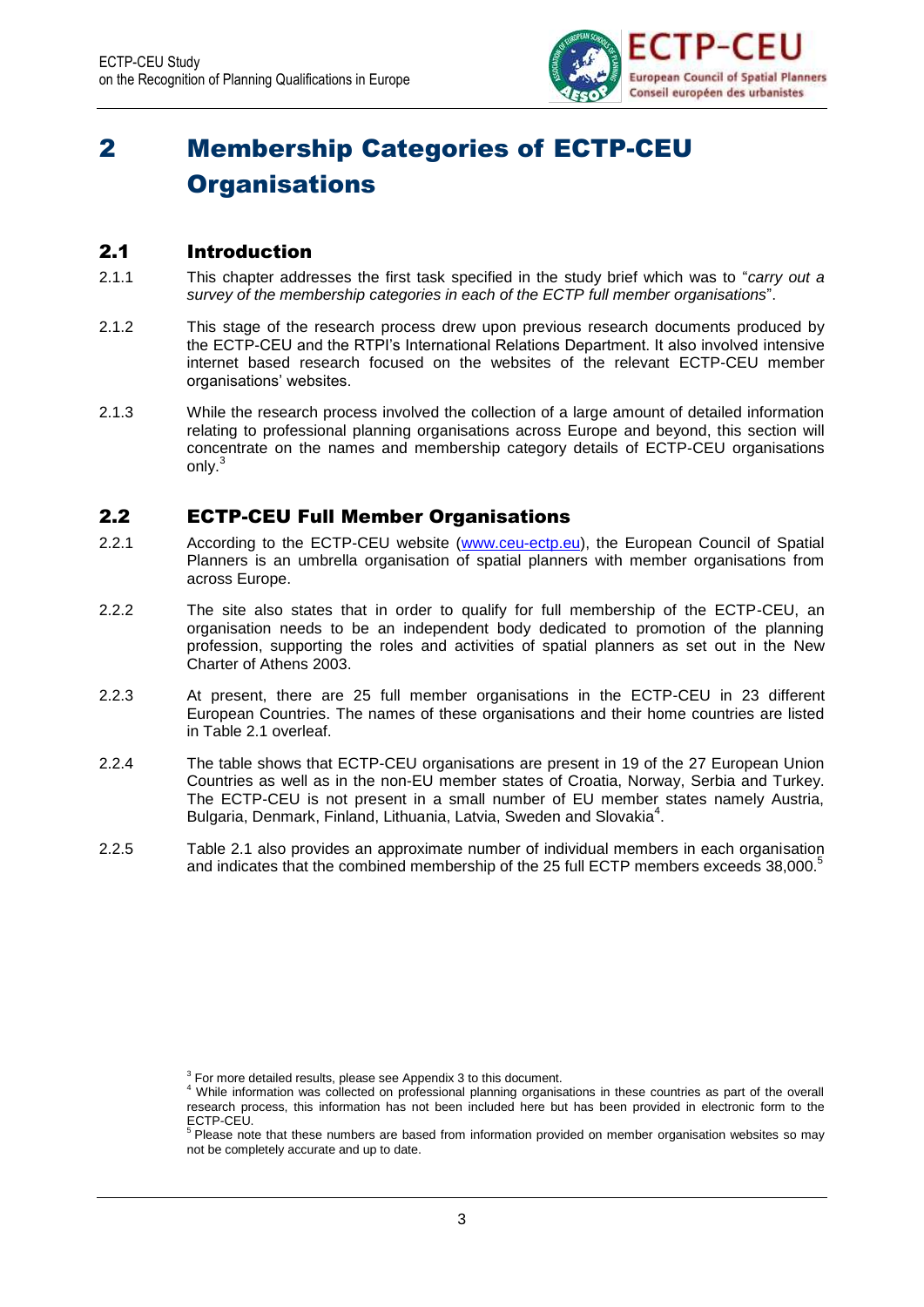

#### <span id="page-7-1"></span>**Table 2.1: List of ECTP-CEU Full Member Organisations**

| <b>Country (Code)</b>         | <b>Organisation Name</b>                                                                         | <b>Approximate</b><br><b>Membership</b> |
|-------------------------------|--------------------------------------------------------------------------------------------------|-----------------------------------------|
| Belgium (.be) <sup>6</sup>    | <b>CUB</b> (Chambre Urbanistes de Belgique)                                                      | 136                                     |
|                               | VRP (Vlaamse Vereniging voor Ruimte en Planning)                                                 | 388                                     |
| Cyprus (.cy)                  | <b>CATP</b> (Cyprus Association of Town Planners)                                                | 71                                      |
| <b>Czech Republic</b><br>(cz) | AUUP (Asociace pro urbanismus a územní planování Ceské<br>Republiky)                             | 235                                     |
| Germany (.de)                 | SRL (Vereinigung für Stadt-, Regional- und Landesplanung<br>e.V.)                                | 1,500                                   |
| Estonia (.ee)                 | EPÜ (Eesti Planeerijate Ühing)                                                                   | 79                                      |
| Spain (.es)                   | AETU (Asociación Española de Técnicos Urbanistas)                                                | 230                                     |
| France (.fr)                  | SFU (Société Française des Urbanistes)                                                           | 300                                     |
| Greece (.gr)                  | GPA / ΣΕΠΟΧ (Greek Planners Association / Συλλογοσ<br>Ελληνων Πολεοδομων και Χωροτακτων)         | 100                                     |
| Croatia (.hr)                 | <b>UHU</b> (Udruga Hrvatskih Urbanista)                                                          | 169                                     |
| Hungary (.hu)                 | MUT (Magyar Urbanisztikai Társaság)                                                              | 365                                     |
| Ireland (.ie)                 | <b>IPI</b> (Irish Planning Institute)                                                            | 365                                     |
| Italy (.it)                   | ASSURB (Associazione Nazionale degli Urbanisti e dei<br>Pianificatori Territoriali e Ambientali) | 440                                     |
|                               | <b>INU</b> (Instituto Nazionale di Urbanistica)                                                  | 600                                     |
| Luxembourg<br>(l.u)           | AULa (Aménageurs et Urbanistes du Luxembourg)                                                    | 15                                      |
| Malta (.mt)                   | MaCP (Malta Chamber of Planners - Kamra Maltija ghall-<br>Ippjanar)                              | 50                                      |
| Netherlands (.nl)             | <b>BNSP</b> (Bond van Nederlandse Stedebouwkundigen en<br>Planologen)                            | 1,000                                   |
| Norway (.no)                  | FKP (Forum for Kommunale Planleggere)                                                            | 641                                     |
| Poland (.pl)                  | KRIU (Krajowa Rada Izba Urbanistów)                                                              | 1,100                                   |
| Portugal (.pt)                | AUP (Associação de Urbanistas Portugueses)                                                       | 142                                     |
| Romania (.ro)                 | RUR (Registrul Urbaniştilor din Romăniă)                                                         | 1,694                                   |
| Serbia (.rs)                  | STPA / UUS (Serbian Town Planners Association /<br>Udruzenje urbanista Srbije)                   | 100                                     |
| Slovenia (.si)                | <b>DUPPS</b> (Društvo Urbanistov in Prostorskih Planerjev<br>Slovenije)                          |                                         |
| Turkey (.tr)                  | <b>TMMOB / SPO (Sehir Plancilari Odasi)</b>                                                      | 5,100                                   |
| United Kingdom<br>(uk)        | <b>RTPI</b> (Royal Town Planning Institute)                                                      | 23,332                                  |
| <b>TOTAL</b>                  |                                                                                                  | 38,242                                  |

2.2.6 The table illustrates the important role of the ECTP-CEU in bringing together a diverse range of planning organisations from across the continent. As the next section will show, the unifying nature of the ECTP-CEU also allows each individual organisation a considerable degree of autonomy in terms of setting its own particular organisational structure, role and membership entrance criteria.

### <span id="page-7-0"></span>2.3 Membership Categories of Full ECTP-CEU Member **Organisations**

2.3.1 After identifying all full ECTP-CEU member organisations, the official website of each organisation was visited in order to ascertain details of the various categories of membership used in each case.

> $^6$  The federal state of Belgium has no legislative authority in spatial planning, which is taken up by the three regions (Flanders, Brussels Capital Region and Wallonia). Planners in Belgium are represented by VRP for the Dutch speaking planners in the Flanders Region and Brussels Capital Region and the CUB for the French speaking planners in the Walloon Region and the Brussels Capital Region.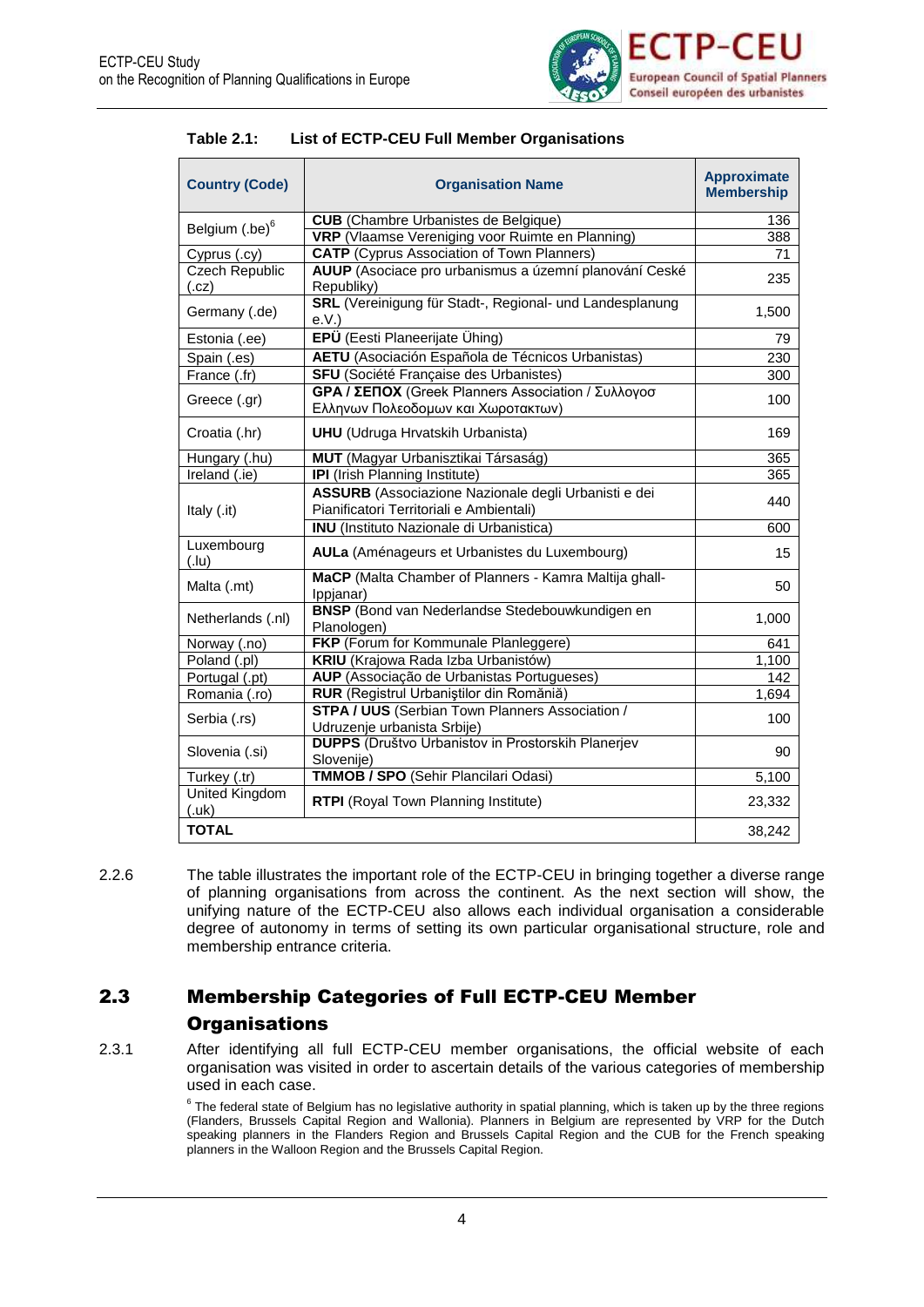

- 2.3.2 As was to be expected from such a relatively large number of individual organisations, this research revealed a degree of variation between the various membership categories used by each organisation.
- 2.3.3 As Table 2.2 shows, while there are considerable differences between some of the organisations, it is possible to identify common groupings of membership categories along the following lines:
	- **founding member**
	- corporate member
	- full / normal / member
	- associate / corresponding member
	- student / trainee member
	- honorary member.

#### **Table 2.2: Membership Categories of Full ECTP-CEU Member Organisations**

<span id="page-8-0"></span>

| <b>Country</b><br>(Code) | Organ-<br><b>isation</b> | <b>Membership Category</b>                                                  | <b>Equivalent In</b><br><b>English</b>                 | <b>Partial / Full</b><br><b>Membership</b> |
|--------------------------|--------------------------|-----------------------------------------------------------------------------|--------------------------------------------------------|--------------------------------------------|
|                          |                          | Effectif                                                                    | Full member                                            | Full                                       |
|                          |                          | Stagiaire                                                                   | Trainee number                                         | Partial                                    |
|                          | <b>CUB</b>               | Adhérent                                                                    | Associate member                                       | Partial                                    |
|                          |                          | Correspondant                                                               | Corresponding<br>member                                | Partial                                    |
| Belgium (.be)            |                          | Honoraire                                                                   | Honorary Member                                        | Partial                                    |
|                          |                          | <b>Individueel Lid</b>                                                      | <b>Individual Member</b>                               | Full                                       |
|                          |                          | Werkgevers Lid                                                              | <b>Employer Member</b>                                 | Full                                       |
|                          | <b>VRP</b>               | <b>GECORO</b> (Gemeentelijke<br>commissies voor<br>ruimtilike ordening) Lid | Municipal commission<br>for spatial planning<br>member | Full                                       |
| Cyprus (.cy)             | <b>CATP</b>              | Unknown                                                                     | Unknown                                                | No info online                             |
| Czech<br>Republic (.cz)  | <b>AUUP</b>              | Řádný člen                                                                  | Full member                                            | Full                                       |
|                          |                          | Mimořádný člen                                                              | Associate member                                       | Partial                                    |
|                          | <b>SRL</b>               | Mitglied                                                                    | Full member                                            | Full                                       |
| Germany (.de)            |                          | Gastmitglied                                                                | Guest member                                           | Partial                                    |
| Estonia (.ee)            | <b>EPÜ</b>               | Liige                                                                       | Full member                                            | Full                                       |
|                          |                          | Socio Fundadore                                                             | Founding member                                        | Full                                       |
|                          | <b>AETU</b>              | Socio de número                                                             | Corporate member                                       | Full                                       |
| Spain (.es)              |                          | Socio adherido                                                              | Associate member                                       | Partial                                    |
|                          |                          | Socio de honor                                                              | Honorary member                                        | Partial                                    |
|                          | <b>SFU</b>               | Membre Sociétaire                                                           | Full member                                            | Full                                       |
| France (.fr)             |                          | Membre Associé                                                              | Associate member                                       | Partial                                    |
|                          |                          | τακτικό μέλος                                                               | Regular member                                         | Full                                       |
| Greece (.gr)             | <b>GPA</b>               | δοκιμασίας μέλος                                                            | Probationary member                                    | Partial                                    |
|                          |                          | Επίτιμο μέλος                                                               | Honorary member                                        | Partial                                    |
| Croatia (.hr)            | <b>UHU</b>               | Punopravni clan                                                             | Full member                                            | Full                                       |
|                          |                          | Počasni član                                                                | Honorary member                                        | Partial                                    |
|                          |                          | Egyéni tag                                                                  | Full member                                            | Full                                       |
| Hungary (.hu)            | <b>MUT</b>               | Hallgatói tag                                                               | Student member                                         | Partial                                    |
|                          |                          | Tiszteletbeli tag                                                           | Honorary member                                        | Partial                                    |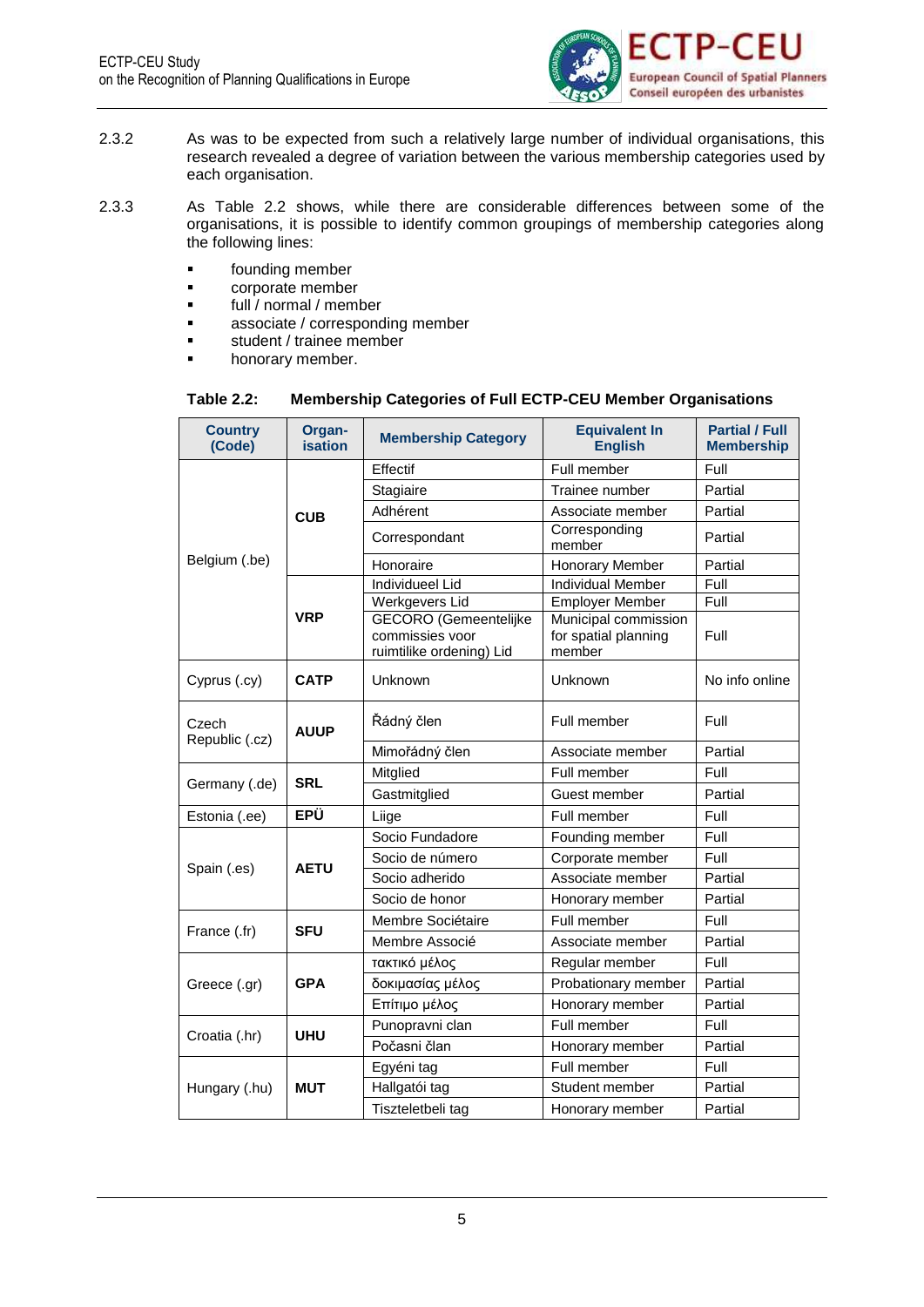

| Table 2.2: | <b>Membership Categories of Full ECTP-CEU Members (contd.)</b> |
|------------|----------------------------------------------------------------|
|------------|----------------------------------------------------------------|

| <b>Country</b><br>(Code) | Organ-<br><b>isation</b> | <b>Membership Category</b>                | <b>Equivalent In</b><br><b>English</b> | <b>Partial / Full</b><br><b>Membership</b> |
|--------------------------|--------------------------|-------------------------------------------|----------------------------------------|--------------------------------------------|
|                          |                          | Corporate member                          |                                        | Full                                       |
|                          |                          | Graduate member                           |                                        | Partial                                    |
| Ireland (.ie)            | IPI                      | Student member                            |                                        | Partial                                    |
|                          |                          | Affiliate member                          |                                        | Partial                                    |
|                          |                          | Fellow member                             | $\overline{\phantom{a}}$               | Full                                       |
|                          |                          | Honorary member                           |                                        | Partial                                    |
|                          | <b>ASSURB</b>            | Socio                                     | Full member                            | Full                                       |
|                          |                          | Associati                                 | Associate member                       | Partial                                    |
| Italy (.it)              |                          | Membro effettivo                          | Full member                            | Full                                       |
|                          | <b>INU</b>               | Socio aderente                            | Adherent member                        | Partial                                    |
|                          |                          | Membro effettivo                          | Student member                         | Full                                       |
| Luxembourg<br>(lu)       | <b>AULa</b>              | Unknown (No info online                   | Unknown                                | Unknown                                    |
|                          |                          | No response to e-mail)<br>Ordinary member |                                        | Full                                       |
|                          |                          | <b>Technical member</b>                   |                                        | Partial                                    |
|                          |                          | Associate member                          |                                        | Partial                                    |
| Malta (.mt)              | <b>MACP</b>              | Candidate member                          |                                        | Partial                                    |
|                          |                          | Corporate member                          |                                        | Partial                                    |
|                          |                          | Correspondent member                      |                                        | Partial                                    |
|                          |                          | Honorary member                           |                                        | Partial                                    |
|                          |                          | Gewone leden / senior<br>leden            | Full / senior member                   | Full                                       |
| <b>Netherlands</b>       | <b>BNSP</b>              | Geassocieerde leden                       | Associate member                       | Partial                                    |
| (n!)                     |                          | Bureaulidmaatschap                        | Office membership                      | Partial                                    |
|                          |                          | <b>Begunstigers</b>                       | Patrons                                | Partial                                    |
|                          | <b>FKP</b>               | Medlem                                    | Full member                            | Full                                       |
| Norway (.no)             |                          | Studenter                                 | Student member                         | Partial                                    |
| Poland (.pl)             | <b>KRIU</b>              | Członek                                   | Corporate member                       | Full                                       |
|                          |                          | Membro Ordinário                          | Full member                            | Full                                       |
| Portugal (.pt)           | <b>AUP</b>               | Membro Extraordinário                     | Extraordinary<br>member                | Partial                                    |
|                          |                          | Membro Honorário                          | Honorary member                        | Partial                                    |
|                          |                          | Aderente Estudante                        | Student member                         | Partial                                    |
| Romania (.ro)            | <b>RUR</b>               | Membru                                    | Full member                            | Full                                       |
|                          |                          | Punopravni član                           | Full member                            | Full                                       |
| Serbia (.rs)             | <b>STPA</b>              | Pridruzeni član                           | Associate member                       | Partial                                    |
|                          |                          | Redni Član                                | Full member                            | Full                                       |
| Slovenia (.si)           | <b>DUPPS</b>             | Častni Član                               | Honorary member                        | Partial                                    |
|                          |                          | Üye                                       | Full member                            | Full                                       |
| Turkey (.tr)             | <b>TMMOB</b>             | Öğrenci Üye                               | Student member                         | Partial                                    |
|                          | / SPO                    | Tescilli Büro                             | Registered planning<br>official        | Full                                       |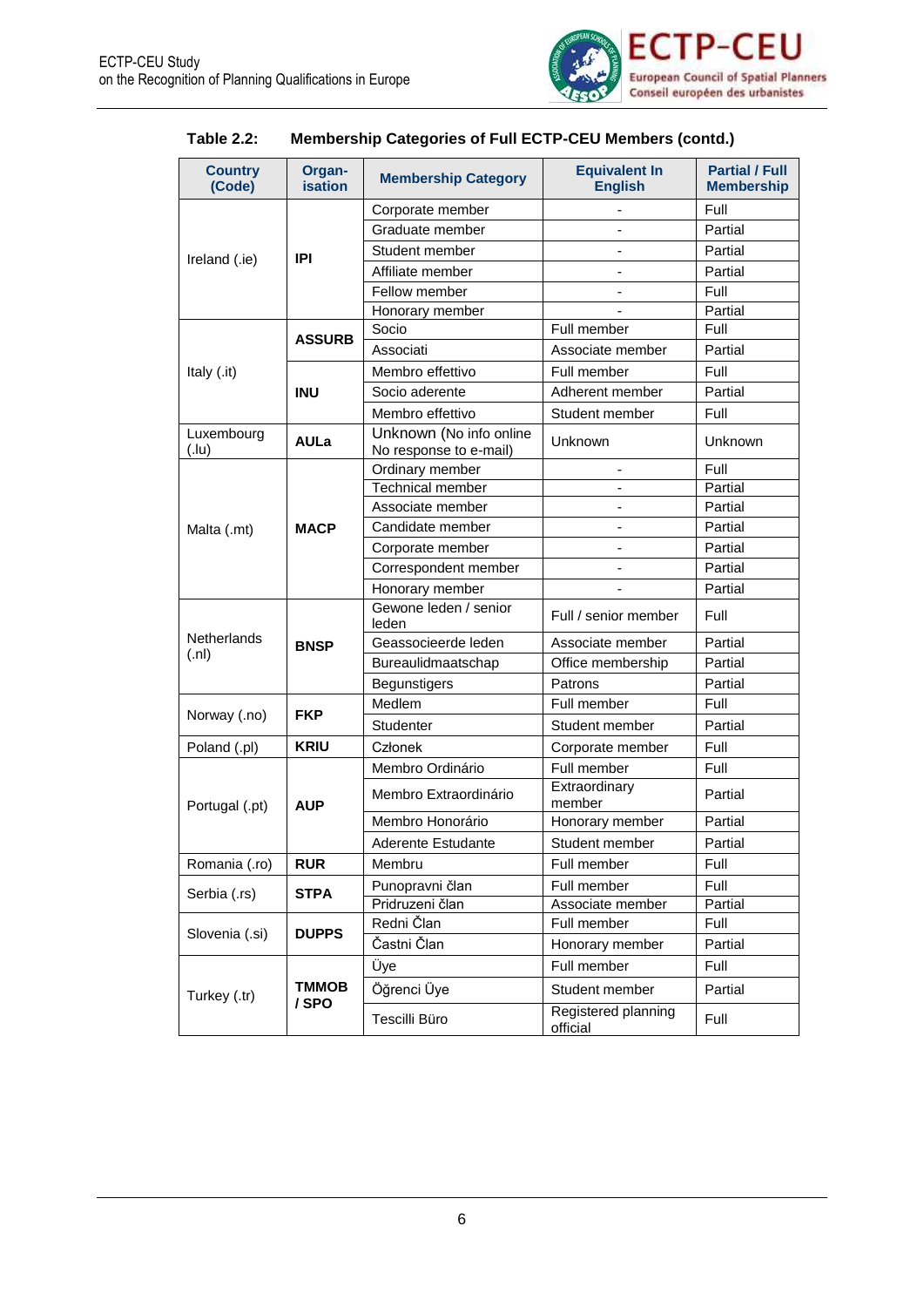

| <b>Country</b><br>(Code) | Organ-<br><b>isation</b> | <b>Membership Category</b> | <b>Equivalent In</b><br><b>English</b> | <b>Partial / Full</b><br><b>Membership</b> |
|--------------------------|--------------------------|----------------------------|----------------------------------------|--------------------------------------------|
|                          |                          | <b>Chartered Member</b>    |                                        | Full                                       |
|                          |                          | <b>Chartered Fellow</b>    |                                        | Full                                       |
|                          |                          | <b>Technical Member</b>    |                                        | Partial                                    |
| United                   |                          | Legal Associate            |                                        | Partial                                    |
| Kingdom (.uk)            | <b>RTPI</b>              | Associate Member           |                                        | Partial                                    |
|                          |                          | Licentiate                 |                                        | Partial                                    |
|                          |                          | Student                    |                                        | Partial                                    |
|                          |                          | Retired                    |                                        | Partial                                    |
|                          |                          | <b>Honorary Member</b>     |                                        | Partial                                    |

#### **Table 2.2: Membership Categories of Full ECTP-CEU Members (contd.)**

### <span id="page-10-0"></span>2.4 Concept of Full Membership

- 2.4.1 It can be seen from Table 2.2 there is a number of different categories of membership across the various ECTP-CEU member organisations. However, for the purposes of this study it was necessary to differentiate between 'full' and 'partial' membership.
- 2.4.2 Full membership in the context of this report refers to the category of membership which requires a candidate to meet the highest levels of educational and experience requirements set by the organisation before being granted full membership. Furthermore, once granted full membership usually entitles the member to full voting rights within the organisation and (depending on the status of the organisation) also entitles them to use a protected title or to carry out certain regulated activities.
- 2.4.3 This definition necessarily excludes trainee/associate/student membership which is regarded as 'partial' as it represents a step on the way to full membership. This definition also excludes some other forms of membership such as 'founding', 'fellow' and 'honorary' membership because although the members in question may fulfil the criteria for full membership, they are usually appointed by the Board of an organisation based on seniority or contribution to planning rather than to set educational or experience criteria.
- 2.4.4 This differentiation between 'full' and 'partial' membership does not reflect the 'status' of a given category of membership but it merely intended to act as a filter to identify the circumstances in which a candidate must reach a certain educational or experience threshold before being accepted as a full member of a given organisation.
- 2.4.5 It should be noted that this concept may not be compatible with the aims of all ECTP-CEU member organisations such as VRP in Belgium or EPÜ in Estonia for example which grant full membership to all members as a matter of policy.

### <span id="page-10-1"></span>2.5 Conclusion

- 2.5.1 This chapter set out how once all the different types of membership categories used by all ECTP-CEU member organisations were identified, it was possible to make a distinction between membership 'full' and 'partial' membership categories.
- 2.5.2 This exercise enabled the completion of the next task specified in the study brief *to investigate the entrance criteria for full membership of an organisation*. The results of this stage of the research project is set out in the following chapter of the report.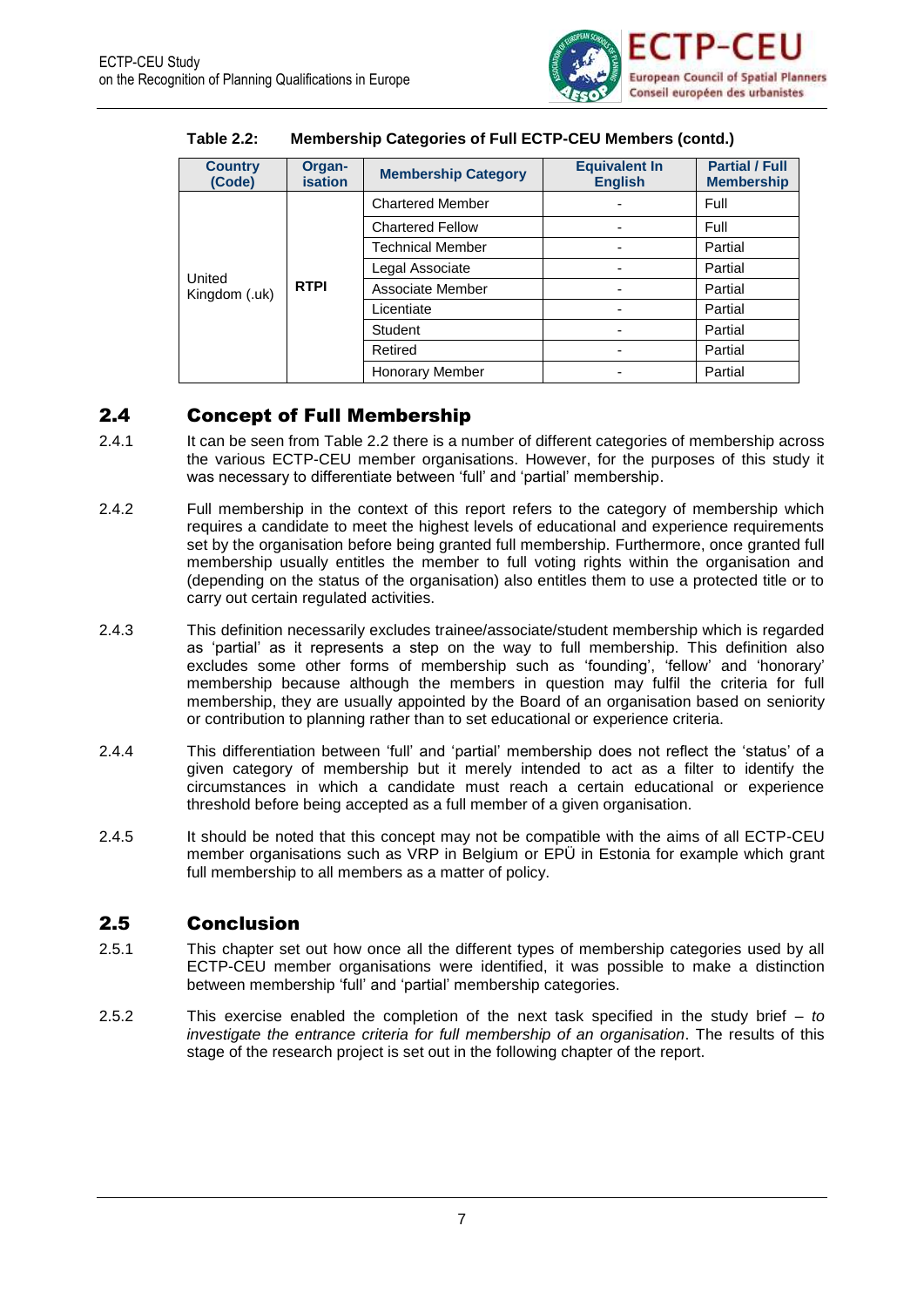

# <span id="page-11-0"></span>3 Requirements for Full Membership in ECTP-CEU Organisations

### <span id="page-11-1"></span>3.1 Introduction

- 3.1.1 This chapter of the report corresponds to the second task set out in the study brief which was to "*carry out a survey of the education requirements for full membership*". In accordance with the terms of the study brief, this element of the survey was restricted to an examination of 'full membership' categories used by 'full ECTP-CEU organisations' as defined in sections 2.2 and 2.4 of the last chapter.
- 3.1.2 Once again, this element of the research project involved extensive internet based research focused on the websites of the relevant ECTP-CEU member organisations' websites as well as on previous research documents prepared by the ECTP-CEU.
- 3.1.3 This task also entailed contacting each of the full ECTP-CEU member organisations directly by e-mail to request information on the educational background of their members.
- 3.1.4 Despite a relatively low level of response to these mails, it was still possible to develop an overview of the general educational requirements of the majority of the organisations from the founding statutes documents available online.
- 3.1.5 As the exact nature of these requirements set out in the founding documents often tended by be relatively vague and unspecific, more detailed information will be required from all ECTP-CEU organisations to provide a more accurate picture of the educational profile of its members going forward.

### <span id="page-11-2"></span>3.2 Requirements for Full Membership of ECTP-CEU Organisations

3.2.1 Table 3.1 on the three following pages, provides an overview of the basic educational requirements for full membership in full ECTP-CEU organisations. As the survey process revealed that many of the organisations also require a certain period of practical experience in order to become a full member, Table 3.1 also includes information on the level of experience required (where specified).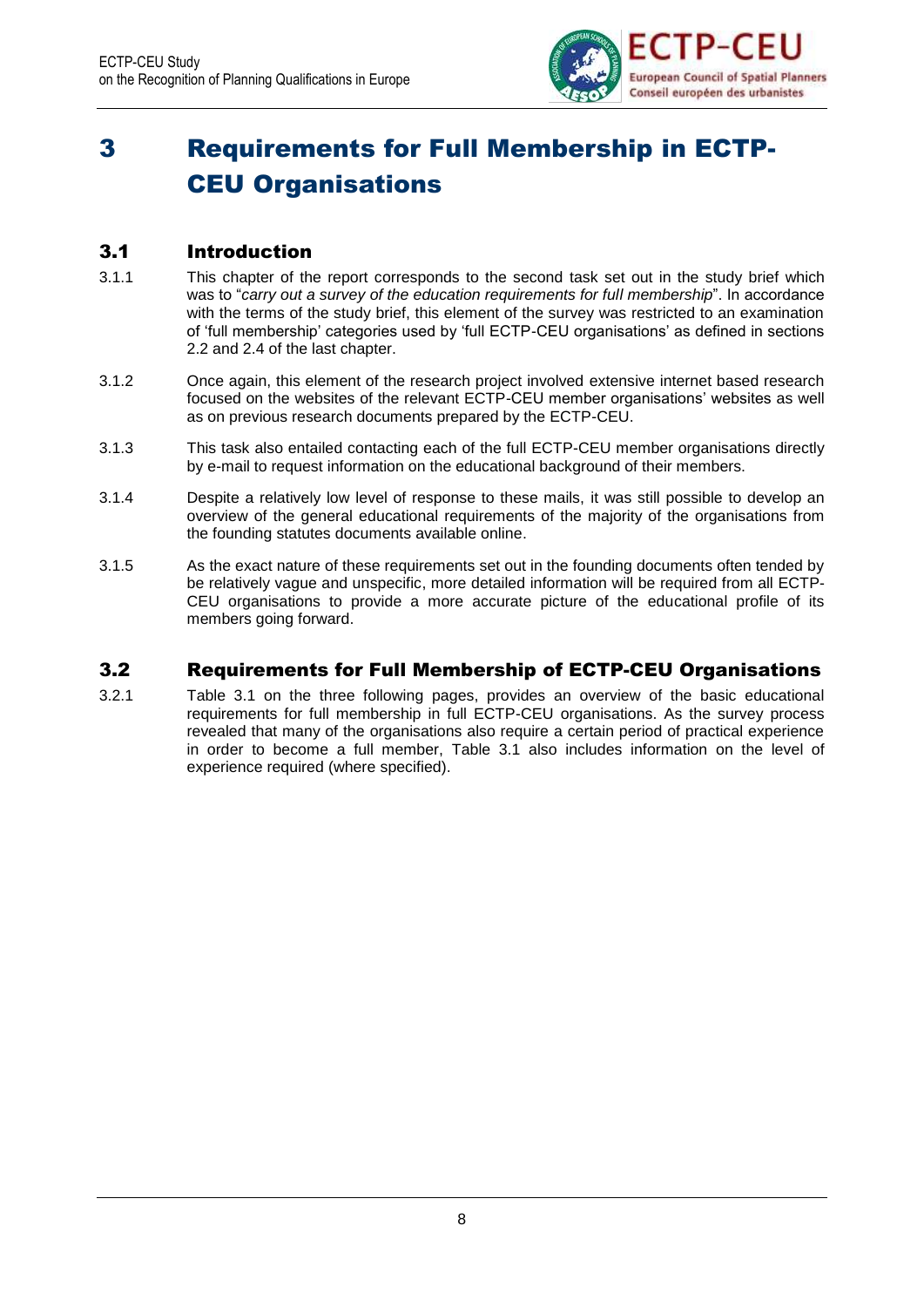

| Table 3.1: |  | Educational and Experience Requirements for Full Membership of ECTP-CEU Full Member Organisations |  |
|------------|--|---------------------------------------------------------------------------------------------------|--|
|------------|--|---------------------------------------------------------------------------------------------------|--|

<span id="page-12-0"></span>

| <b>Country</b><br>(Code)  | <b>ECTP</b><br><b>Member</b> | <b>Category</b><br><b>Name</b> | <b>Educational Requirements</b>                                                                   | <b>Experience Requirements</b>                                                                | <b>Notes / General Requirements</b>                                                                                                                     |                                                                                         |                              |
|---------------------------|------------------------------|--------------------------------|---------------------------------------------------------------------------------------------------|-----------------------------------------------------------------------------------------------|---------------------------------------------------------------------------------------------------------------------------------------------------------|-----------------------------------------------------------------------------------------|------------------------------|
| Belgium                   | <b>CUB</b>                   | Effectif                       | 3rd level qualification ("être porteur<br>d'un diplôme de niveau supérieur")                      | Minimum 3 years                                                                               | Candidates for full membership must be nominated by<br>2 CUB members                                                                                    |                                                                                         |                              |
| (be.)                     | <b>VRP</b>                   | Leden                          | None                                                                                              | None                                                                                          | Full membership open to anyone with interest in<br>planning                                                                                             |                                                                                         |                              |
| Cyprus<br>(.cy)           | <b>CATP</b>                  | Unknown                        | <b>Unknown</b>                                                                                    | Unknown                                                                                       | No info online, no response to mail.                                                                                                                    |                                                                                         |                              |
| Czech<br>Republic<br>(cz) | <b>AUUP</b>                  | Řádný člen                     | Specific planning qualification not a<br>prerequisite. No details of<br>educational institutions. | Not specified (but presumption that<br>members should be working in the<br>field of planning) | Full Membership open to planning professionals / those<br>working in related fields / planning education. Board<br>votes on admission.                  |                                                                                         |                              |
| Germany<br>(.de)          | <b>SRL</b>                   | Mitglied                       | Specific planning qualification not a<br>prerequisite.                                            | Not specified (but presumption that<br>members should be working in the<br>field of planning) | Full Membership open to planning professionals / those<br>working in related fields / planning education                                                |                                                                                         |                              |
| Estonia<br>(.ee)          | <b>EPÜ</b>                   | Liige                          | Specific planning qualification not a<br>prerequisite.                                            | No experience required                                                                        | Full membership open to anyone interested in planning                                                                                                   |                                                                                         |                              |
| Spain (.es)               | <b>AETU</b>                  | Socio de<br>número             | Relevant 2nd cycle degree                                                                         | Relevant professional experience as<br>determined by the Board                                | Ideally members should have a technical planning<br>diploma (Técnico Urbanista from INAP), or be<br>recognised by similar EU professional organisations |                                                                                         |                              |
| France<br>(.fr)           | <b>SFU</b>                   | Membre<br>Sociétaire           | (A) Relevant post graduate planning<br>qualification                                              | No experience required                                                                        | Full Membership open to planning professionals / those<br>working in related fields / planning education                                                |                                                                                         |                              |
|                           |                              |                                | (B) Other qualification<br>(A) Relevant 4 year diploma or                                         | 1 year experience                                                                             | Full membership requires a simple majority vote from                                                                                                    |                                                                                         |                              |
|                           |                              |                                | master's OR                                                                                       | Minimum of 3 years experience                                                                 | <b>Board</b>                                                                                                                                            |                                                                                         |                              |
| Greece<br>(.gr)           | <b>GPA</b>                   | τακτικό<br>μέλος               | (B) Relevant 3rd level qualification in<br>related field                                          | Minimum of 8 years experience                                                                 | Full membership requires a simple majority vote from<br><b>Board</b>                                                                                    |                                                                                         |                              |
|                           |                              |                                | (C) Experts with significant research<br>project experience                                       | Not specified (more detailed criteria<br>apply for this route)                                | Full membership requires a 2/3 majority vote from<br><b>Board</b>                                                                                       |                                                                                         |                              |
| Croatia<br>(.hr)          | <b>UHU</b>                   | Punopravni<br>član             | Specific planning qualification not a<br>prerequisite                                             | Not specified (but presumption that<br>members should be working in the<br>field of planning) | Full Membership open to planning professionals / those<br>working in related fields / planning education. Board<br>votes on admission.                  |                                                                                         |                              |
| Hungary                   |                              |                                | (A) Relevant post graduate planning<br>qualification                                              | Not specified (but presumption that<br>members should be working in the<br>field of planning) | Full membership open to those with considerable<br>experience in the field of planning or those with a post                                             |                                                                                         |                              |
| (.hu)                     |                              |                                | <b>MUT</b>                                                                                        | Egyéni tag                                                                                    | (B) Specific planning qualification not<br>a prerequisite                                                                                               | Not specified but considerable<br>experience required without planning<br>qualification | graduate degree in planning. |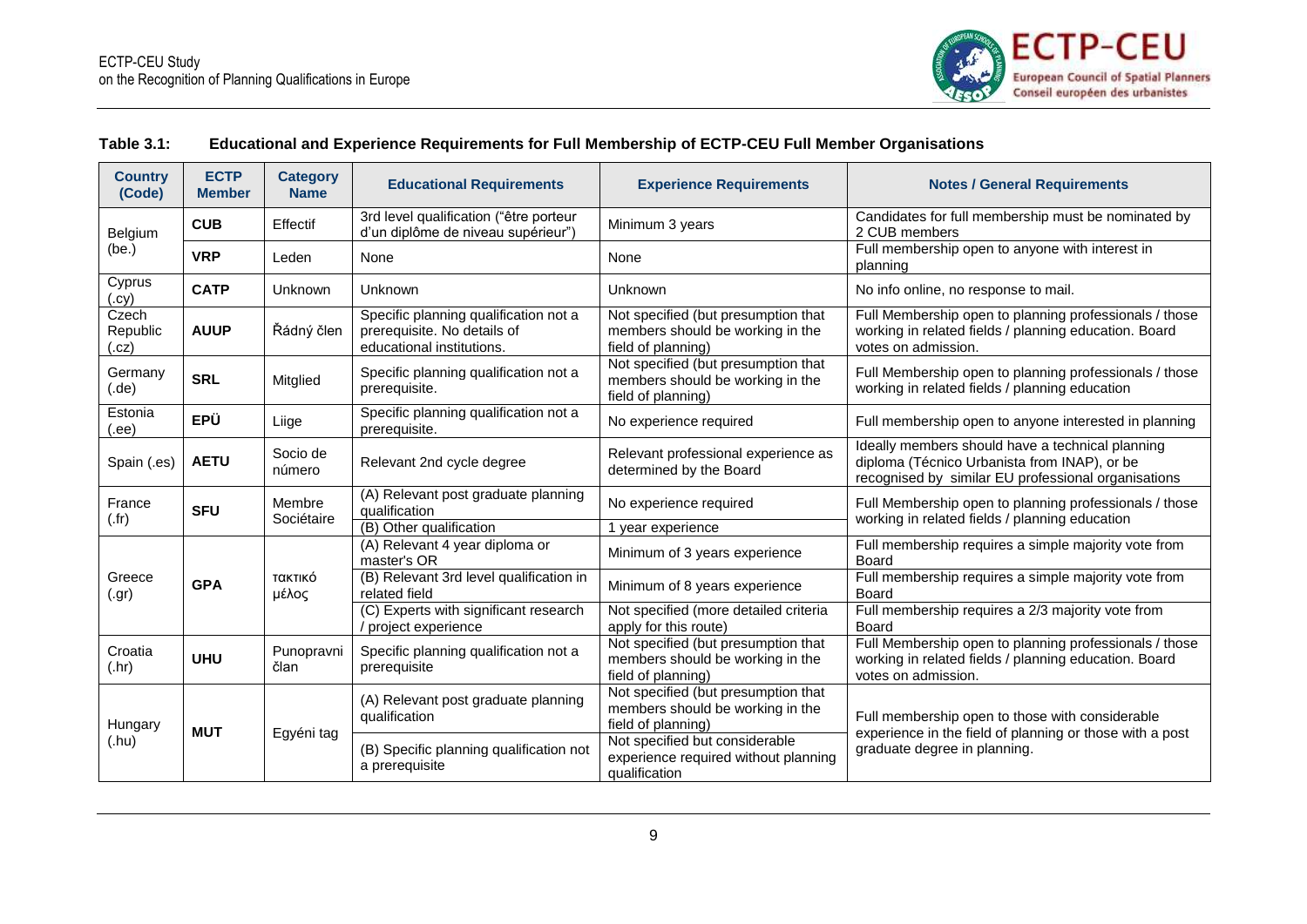

| <b>Country</b><br>(Code) | <b>ECTP</b><br><b>Member</b> | <b>Category</b><br><b>Name</b> | <b>Educational Requirements</b>                                                                              | <b>Experience Requirements</b>                                                | <b>Notes / General Requirements</b>                                                                                                                   |                                              |                                           |
|--------------------------|------------------------------|--------------------------------|--------------------------------------------------------------------------------------------------------------|-------------------------------------------------------------------------------|-------------------------------------------------------------------------------------------------------------------------------------------------------|----------------------------------------------|-------------------------------------------|
| Ireland<br>(i)           | IPI                          | Corporate<br>member            | Recognised third level degree in<br>planning from IPI accredited planning<br>school.                         | Minimum of 2 years experience                                                 | The IPI is a 'competent authority'.<br>Full membership also open to full members of other<br>ECTP-CEU organisations with 2 years experience.          |                                              |                                           |
|                          | <b>ASSURB</b>                | Soci                           | 3rd level planning course of at least<br>3 years duration                                                    | No experience required                                                        |                                                                                                                                                       |                                              |                                           |
| Italy (.it)              | <b>INU</b>                   | Membro<br>effettivo            | Not specified.                                                                                               | Not specified.                                                                | Candidates for full membership must be nominated by<br>2 INU members.                                                                                 |                                              |                                           |
| Luxem-<br>bourg (.lu)    | <b>AULa</b>                  | Unknown                        | Unknown                                                                                                      | <b>Unknown</b>                                                                | No info online, no response to mail.                                                                                                                  |                                              |                                           |
|                          |                              |                                | (A) Bachelor's degree in planning of<br>at least 4 years                                                     |                                                                               |                                                                                                                                                       |                                              |                                           |
|                          | <b>MACP</b>                  |                                | (B) Post graduate degree in planning<br>of at least 4 years                                                  |                                                                               |                                                                                                                                                       |                                              |                                           |
|                          |                              | Ordinary                       | (C) BE&A (Hons) degree (planning<br>stream) from Uni. of Malta with a<br>post graduate degree in planning of |                                                                               |                                                                                                                                                       |                                              |                                           |
| Malta (.mt)              |                              | member                         | at least 1 year<br>(D) 3 year Bachelor's degree in                                                           |                                                                               |                                                                                                                                                       |                                              |                                           |
|                          |                              |                                | planning plus a 1 year post graduate<br>degree in planning                                                   |                                                                               |                                                                                                                                                       |                                              |                                           |
|                          |                              |                                | (E) Combination of specified<br>qualifications                                                               | Minimum of 5 years experience                                                 |                                                                                                                                                       |                                              |                                           |
|                          |                              |                                |                                                                                                              |                                                                               |                                                                                                                                                       | (F) Full membership in ECTP<br>organisation. | Minimum of 2 years experience in<br>Malta |
| Nether-                  |                              | Gewone /                       | (A) Recognised planning qualification                                                                        | Minimum of 2 years experience                                                 | Full membership only open to those entered in the                                                                                                     |                                              |                                           |
| lands (.nl)              | <b>BNSP</b>                  | senior<br>leden                | (B) Other qualification                                                                                      | Minimum of 5 years experience                                                 | statutory register of spatial planners                                                                                                                |                                              |                                           |
| Norway<br>(.no)          | <b>FKP</b>                   | Medlem                         | Not specified.                                                                                               | Not specified                                                                 | Full membership is open to municipal and country<br>planners, or others interested in planning.                                                       |                                              |                                           |
| Poland<br>(.pl)          | <b>KRIU</b>                  | Członek                        | Recognised spatial planning<br>qualification / specialisation                                                | Relevant experience in plan making<br>under supervision of a senior<br>member | KRIU is a 'competent authority'. The title of 'town<br>planner' is legally protected and KRIU keeps a statutory<br>register of professional planners. |                                              |                                           |

#### **Table 3.1 Educational and Experience Requirements for Full Membership of ECTP-CEU Full Member Organisations (continued)**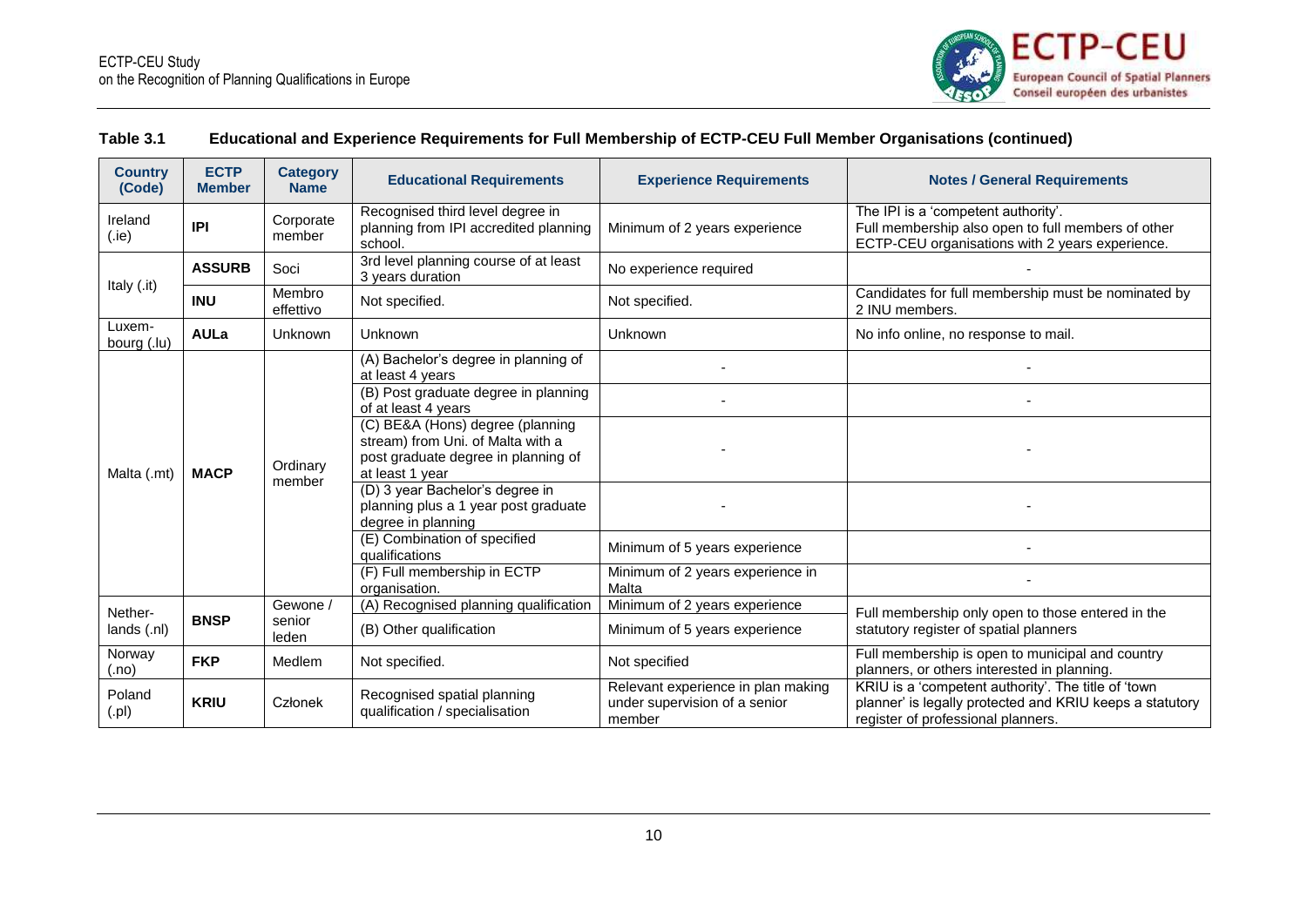

#### **Table 3.1 Educational & Experience Requirements for Full Membership of ECTP-CEU Full Member Organisations (continued)**

| Country<br>(Code)                     | <b>ECTP</b><br><b>Member</b> | Category<br>Name          | <b>Educational Requirements</b>                                                                                 | <b>Experience Requirements</b>                                                                                                                      | Notes / General Requirements                                                                                                                                                    |
|---------------------------------------|------------------------------|---------------------------|-----------------------------------------------------------------------------------------------------------------|-----------------------------------------------------------------------------------------------------------------------------------------------------|---------------------------------------------------------------------------------------------------------------------------------------------------------------------------------|
| Portugal                              | <b>AUP</b>                   | Membro<br>Ordinário       | (A) Recognised bachelors or masters<br>planning qualification                                                   | 2/3 years (MSc / BA) with planning<br>qualification                                                                                                 |                                                                                                                                                                                 |
| (.pt)                                 |                              |                           | (B) Qualification in related discipline                                                                         | 3/4 years with related qualification                                                                                                                |                                                                                                                                                                                 |
| Romania<br>(ro).                      | <b>RUR</b>                   | Membru                    | (A) Recognised post-graduate<br>qualification / specialism in urban<br>planning, architecture / related fields. | Minimum of 2 years experience                                                                                                                       | RUR is a competent authority. The title of 'town planner'<br>is legally protected and RUR keeps a statutory register<br>of professional planners and regulates authorisation to |
|                                       |                              |                           | (B) Qualification in other field                                                                                | Minimum of 6 years experience                                                                                                                       | make certain statutory plans                                                                                                                                                    |
| Serbia<br>(.rs)                       | STPA/<br><b>UUS</b>          | Punopravn<br>i član       | Not specified                                                                                                   | Not specified                                                                                                                                       | Full membership is open to planners as well as those<br>with an interest in spatial planning                                                                                    |
| Slovenia<br>(.si)                     | <b>DUPPS</b>                 | Redni<br>Član             | No educational requirements                                                                                     | No experience requirement<br>(but presumption that members<br>should be working in the field of<br>planning)                                        | Full membership is open to any adult citizen of<br>Slovenia, who is professionally engaged in the field of<br>planning.                                                         |
| Turkey<br>(.tr)                       | TMMOB/<br><b>SPO</b>         | Üye /<br>Tescilli<br>Büro | Relevant third level degree in spatial<br>planning                                                              | No experience required to become<br>(Uye) full member but registry as<br>Tescilli Büro dependent on<br>experience on different sized<br>settlements | SPO is statutory Chamber of Planners which maintains<br>a register of professionals.                                                                                            |
| United<br>Kingdom<br>$(.\mathsf{uk})$ | <b>RTPI</b>                  | Chartered                 | Recognised third level degree in<br>planning from RTPI accredited<br>planning school                            | Minimum of 2 years experience                                                                                                                       | The RTPI is a competent authority. It has recently<br>introduced its Assessment of Professional Competence<br>process for full membership.                                      |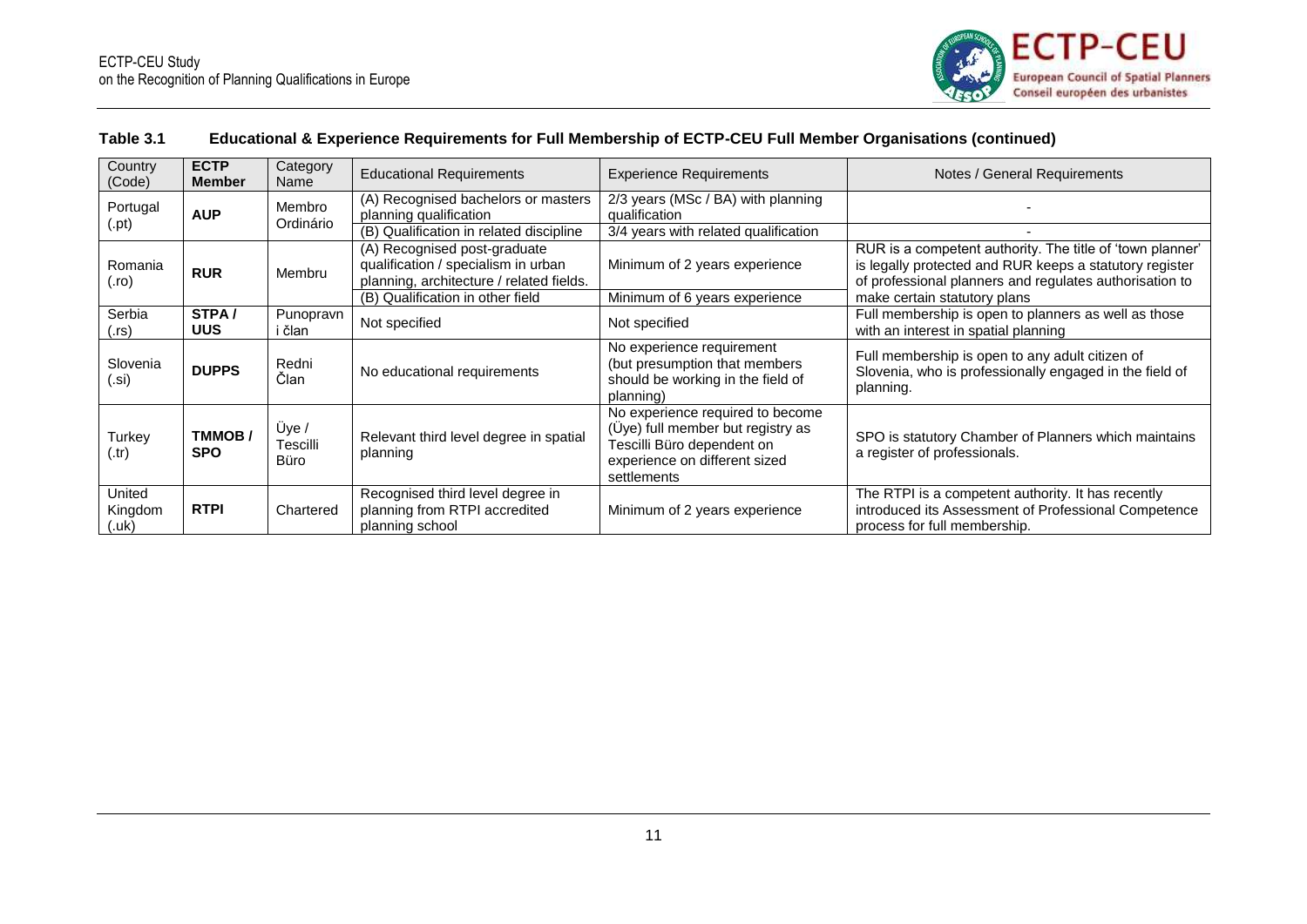

### <span id="page-15-0"></span>3.3 Outline Typology of ECTP-CEU Organisations

- 3.3.1 The review of the education and experience requirements required for full membership of the various ECTP-CEU full member organisations presented in Table 3.1 highlights clear disparities in the 'strictness' of entry requirements between organisations. These disparities could be used to form the basis of an outline typology of full ECTP-CEU organisations based on their 'openness' to new full members.
- 3.3.2 For example, the results of the survey suggest that organisations with the strictest entry requirements are also those which act as competent authorities regulating the exercise of certain elements of the profession or those which are authorised to issue protected titles to their members. This group of organisations could be seen to include:
	- **IPI** (and **RTPI)** in Ireland
	- **KRIU** in Poland
	- **RUR** in Romania
	- **TMMOB / SPO** in Turkey
	- **RTPI** in the United Kingdom.
- 3.3.3 A second sub-category of ECTP-CEU organisations could be seen to be made up of the largest number of organisations which although not regulatory authorities, still have strict criteria for membership in terms of education and professional experience. This category would seem to include:
	- **CUB** in Belgium
	- **ASSURB** in Italy
	- **BNSP** in the Netherlands
	- **AETU** in Spain
	- **SFU** in France
	- **GPA** in Greece
	- **MUT** in Hungary
	- **AUP** in Portugal
	- **MACP** in Malta (MACP).
- 3.3.4 A third group could be seen to be made up of organisations aimed at those engaged in the field of spatial planning in a professional or educational capacity, where the entrance criteria are not precisely defined and where the decision to admit new members is ultimately at the discretion the Board. This sub-group could be said to be made up of the following organisations:
	- **AUUP** in the Czech Republic
	- **SRL** in Germany
	- **INU** in Italy
	- **FKP** in Norway
	- **DUPPS** in Slovenia
	- **STPA / UUS** in Serbia (STPA).
- 3.3.5 Finally, at the opposite end of the scale from the first group, are two organisations which actively encourage all those with an interest in spatial planning to become full members, irrespective of their educational or professional background. These two organisations are:
	- **VRP** in Belgium
		- **EPÜ** in Estonia.
- 3.3.6 It is important to note that this is very much an indicative typology which is only relevant in terms of attempting to identify which full ECTP-CEU members have broadly similar entrance requirements for full membership of their organisation. This information could prove useful in any future moves to create mutual agreements between member organisations in relation to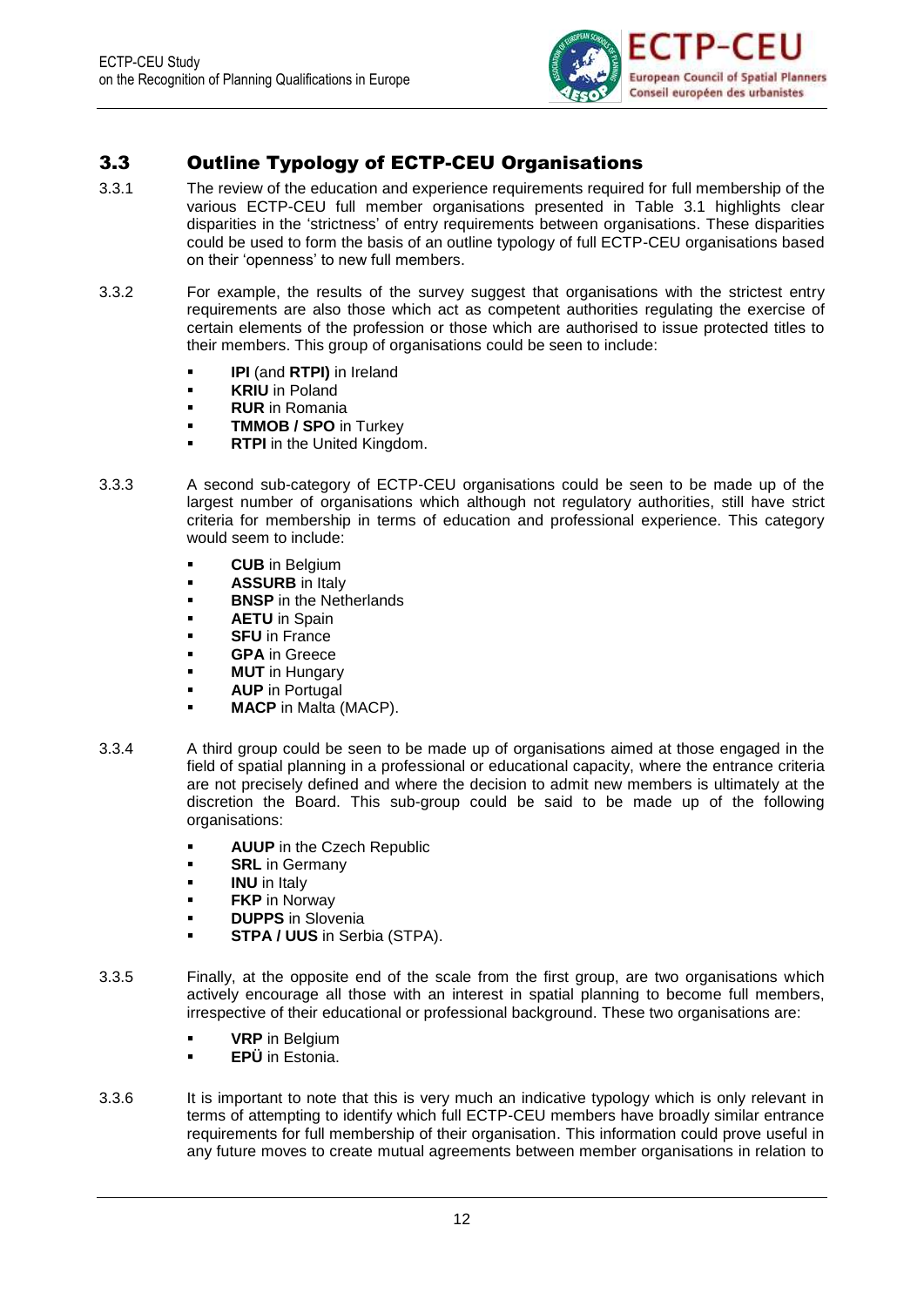

the automatic recognition of professional qualifications and experience. This issue will be examined in more detail in later sections of this report.

### <span id="page-16-0"></span>3.4 Conclusion

- 3.4.1 This chapter of the report has indicated that true to its nature as an umbrella organisation, the ECTP-CEU allows for a range of entry requirements for full membership of the various full member organisations.
- 3.4.2 These differences reflect the diverse nature of the organisations which make up the ECTP-CEU – from highly regulated and state sanctioned bodies, to regulated yet independent organisations, to voluntary and 'interest-group' organisations.
- 3.4.3 In turn, this diversity reflects difference in the makeup and role of the planning profession across Europe as well as the differing roles and aims of ECTP-CEU member organisations. The next chapter of the report addresses this issue in more detail by outlining differences in the regulation of the planning profession in various member states of the European Union.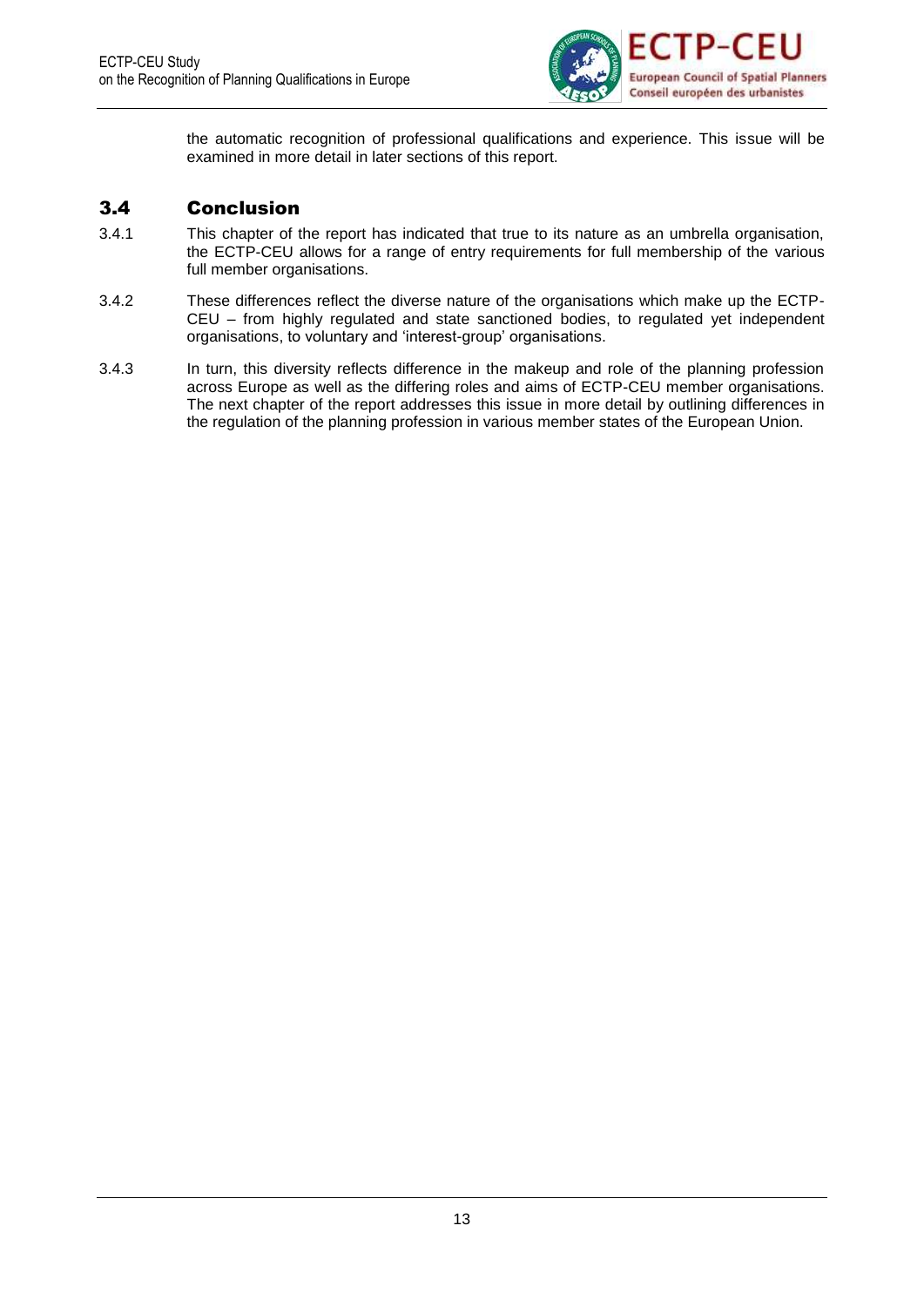

# <span id="page-17-0"></span>4 Operating as a Professional Planner in European Countries

### <span id="page-17-1"></span>4.1 Introduction

- 4.1.1 This chapter of the report relates the third task outlined in the study brief, namely to "*carry out a survey of training requirements for operating as a professional planner in each of the 27 member states of the EU*".
- 4.1.2 Due to the time constraints associated with this research project as well as the huge variation in how spatial planning is conducted in different Member States of the European Union, it was decided to restrict this element of the research project to an examination of formal requirements and regulations (if any) relating to the exercise of the planning profession in a particular country.
- 4.1.3 It is recognised that this focus on the formal requirements for operating as a professional planner may not present a full picture of what is actually required to work as a planner in a given country. It is also recognised that in many Member States there is little or no direct regulation of planning as a separate profession and that in countries where regulation does exist, this normally only relates to the regulation of specific tasks such as plan making or to the granting of a 'protected' title.
- 4.1.4 Nonetheless, the information set out in the following chapter is still highly relevant. Not only does it identify formal regulations which must be taken into account in any future comparison of differing planning systems, but it also helps establish a solid starting point for future indepth research into the actual competencies and duties of professional planners across Europe.
- 4.1.5 In light of these considerations, the research methodology for this element of the project involved gathering as much information from the websites of the European Commission, as well as from the websites of member state agencies responsible for spatial planning in their respective countries.

### <span id="page-17-2"></span>4.2 EU Directive on the Recognition of Professional Qualifications

- 4.2.1 A key source of initial information on the regulation of the planning profession in EU Member States is the European Commission Regulated Professions Database which lists professions covered by a key piece of legislation relating to the regulation of professions in Europe, namely EU Directive 2005/36/EC on the Recognition of Professional Qualifications.
- 4.2.2 The intention behind this Directive which entered into force in October 2007 is to make it easier for qualified professionals to practise their professions in European countries other than their own, with a minimum of red tape but with due safeguards for public health and safety and consumer protection.
- 4.2.3 The Directive facilitates this by providing for the mutual recognition of diplomas, certificates and other evidence of formal qualifications in order to assist the free movement of professionals throughout the EU. It also establishes rules by which a Member State makes access to or pursuit of a 'regulated profession' in its territory contingent upon possession of specific professional qualifications.
- 4.2.4 For a limited number of professions (including doctors and other healthcare professionals veterinarians and architects) the Directive allows for 'automatic recognition' so that a host Member State has no discretion but to investigate whether the qualification is in line with what is required under the various annexes of the Directive.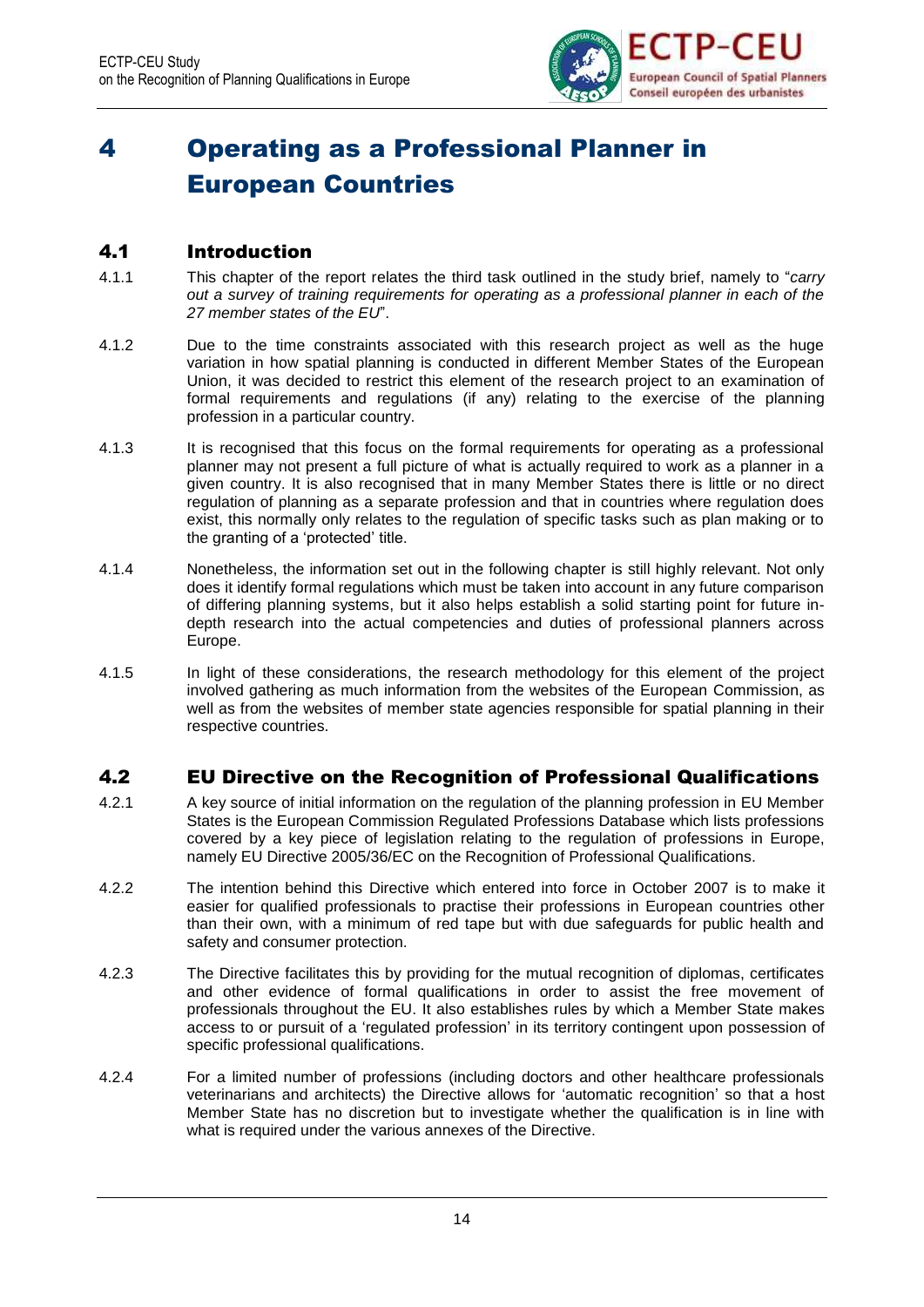

- 4.2.5 For the other large majority of regulated professions, a so-called 'general system' exists to allow for the mutual recognition of qualifications. Under this system, competent authorities in the destination Member States make a case-by-case analysis and in principle, access to a regulated profession will be granted to any professional who is fully qualified in his home Member State.
- 4.2.6 Only in cases where the duration or requirements of a qualification differ substantially from those of the host country, may the host country impose measures aimed at "compensating" for such differences. In such a case, the Directive allows citizens to choose between a period of supervised practice ("adaptation period") or an aptitude test. If the professional successfully meets these requirements, he or she should be accepted.
- 4.2.7 This Directive is of particular importance in the context of this study as it provides a formal, legal framework for the mutual recognition of professional qualifications between different countries where planning is a 'regulated profession'.

### <span id="page-18-0"></span>4.3 Recent Developments in EU Policy on the Recognition of Professional Qualifications

- 4.3.1 In July 2011, the European Commission published its own "*Evaluation of the Professional Qualifications Directive (2005/36/EC)*" – a document which has obvious relevance to the subject matter of this report. However, due to its publication after the draft version of this report, and due to the fact that many of its findings are similar to the contained in this report, the European Commission evaluation is only dealt with briefly in the following paragraphs.
- 4.3.2 In summary, one of the central findings of the Commission's as set out in the evaluation document is that "*the functioning of the general system… has proved to be a pragmatic and effective solution, though the case-by-case assessment of each request for recognition is a burdensome exercise both for competent authorities and professionals*" 7 .
- 4.3.3 Following on from this finding, the Commission identified a number of unnecessary obstacles to mobility as well as possible improvements which could be made, notably in relation to the classification of qualifications and to the conditions imposed on professionals coming from Member States that do not regulate a profession.
- 4.3.4 Significantly (in the context of the next chapter of this report) the report also found that "*the*  concept of common platforms, introduced in the Directive to facilitate the recognition of *qualifications under the general system, did not deliver concrete results, notably because the purpose was not sufficiently clear and the conditions for setting up a platform were too demanding for professional organisations*" 8 .
- 4.3.5 The evidence presented in the evaluation document was used to prepare a Green Paper on the modernisation of the Professional Qualifications Directive which was adopted by the Commission in June 2011. This Green Paper (which is discussed briefly in Chapter 6 of this Report) was intended to form the basis for a legislative update to the Professional Qualifications Directive by the end of 2011. This update is yet to take place however.

### <span id="page-18-1"></span>4.4 European Countries where Planning is an EU 'Regulated Profession'

4.4.1 As Section 4.2 suggests, a *regulated profession* is a profession which is subject to regulations laid down in separate provisions, setting out qualification requirements and conditions for the pursuit of this profession. In other words, a regulated profession is a profession which by law or regulation requires authorization, registration or the equivalent.

 $7$  European Commission (2011) Evaluation of the Professional Qualifications Directive, pp. 6. <sup>8</sup> ibid.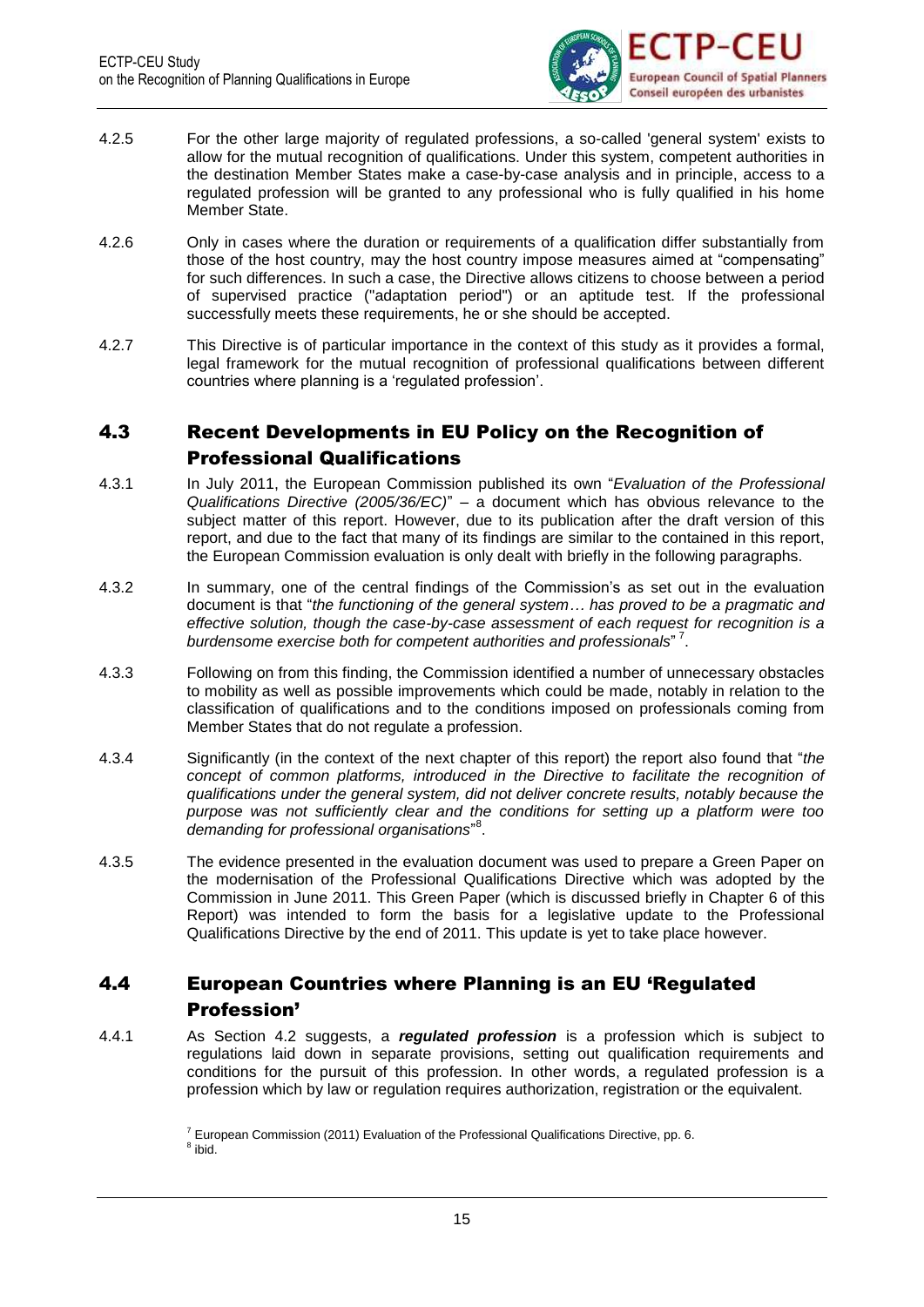

- 4.4.2 According to a European Commission consultation document from 2011<sup>9</sup>, the 27 Member According to a European Commission consulation according to ECT 3 and States of the EU (as well as Switzerland and EEA<sup>10</sup> members Iceland, Norway and Liechtenstein) regulate around 4,700 professions which can be grouped into about 800 different categories.
- 4.4.3 As Croatia, Serbia and Turkey are not members of the EAA or EU, planning cannot be considered a 'regulated profession' in the sense of the Directive. However, as later sections of the report demonstrate, it is not necessary for planning to be listed as a 'regulated profession' to be subject to some sort of regulation by the state.
- 4.4.4 A search of the Commission's online database of these professions indicates that some form of regulation of the planning profession exists in 10 EU member states, 2 EEA (Iceland and Liechtenstein) and in Switzerland under three separate categories as follows:

| $\blacksquare$ | Category 1 (Database ID: 6670)               |                                                                                  |  |  |  |
|----------------|----------------------------------------------|----------------------------------------------------------------------------------|--|--|--|
|                |                                              | English Translation: Town Planner / Town and Country Planner                     |  |  |  |
|                |                                              | German Translation: Stadtplaner / Zugelassener Raumplaner/in                     |  |  |  |
|                |                                              | French Translation: Urbaniste / Spécialiste agrée de l'aménagement du territoire |  |  |  |
|                | Category 2 (Database ID: 6490) <sup>11</sup> |                                                                                  |  |  |  |
|                |                                              | English Translation: Interior designer-architect                                 |  |  |  |
|                |                                              | German Translation: Innenarchitekt / Raumplaner                                  |  |  |  |
|                |                                              | French Translation: Architecte d'intérieur                                       |  |  |  |
| $\blacksquare$ | Category 3 (Database ID: 6671):              |                                                                                  |  |  |  |
|                |                                              | English Translation: Planning and Regional Development Engineer / Physical       |  |  |  |

| English Translation: | - Planning and Regional Development Engineer / Physical         |
|----------------------|-----------------------------------------------------------------|
|                      | Planner                                                         |
|                      | German Translation: Ingenieure für Raumordnung und -Entwicklung |
| French Translation:  | Ingénieur aménagement du territoire et du développement         |
|                      | régional                                                        |

4.4.5 Tables 4.1 to 4.3 on the next page contain the names of countries where these categories are regulated, the title of profession (including a reference code in brackets), as well as the name of the competent (or regulatory) authority for the profession in the country in question.

<sup>9</sup> European Commission (2011) Consultation Paper by DG Internal Market and Services on the Professional Qualifications Directive.

EEA stands for European Economic Area. For an overview of supra-national organisations in Europe see

Appendix 1. <sup>11</sup> It is interesting to note that in the case of Category 2, spatial planning seems to have been incorrectly classified as 'interior design' as a result of a direct translation of the German 'Raumplaner' to 'Room Planner.'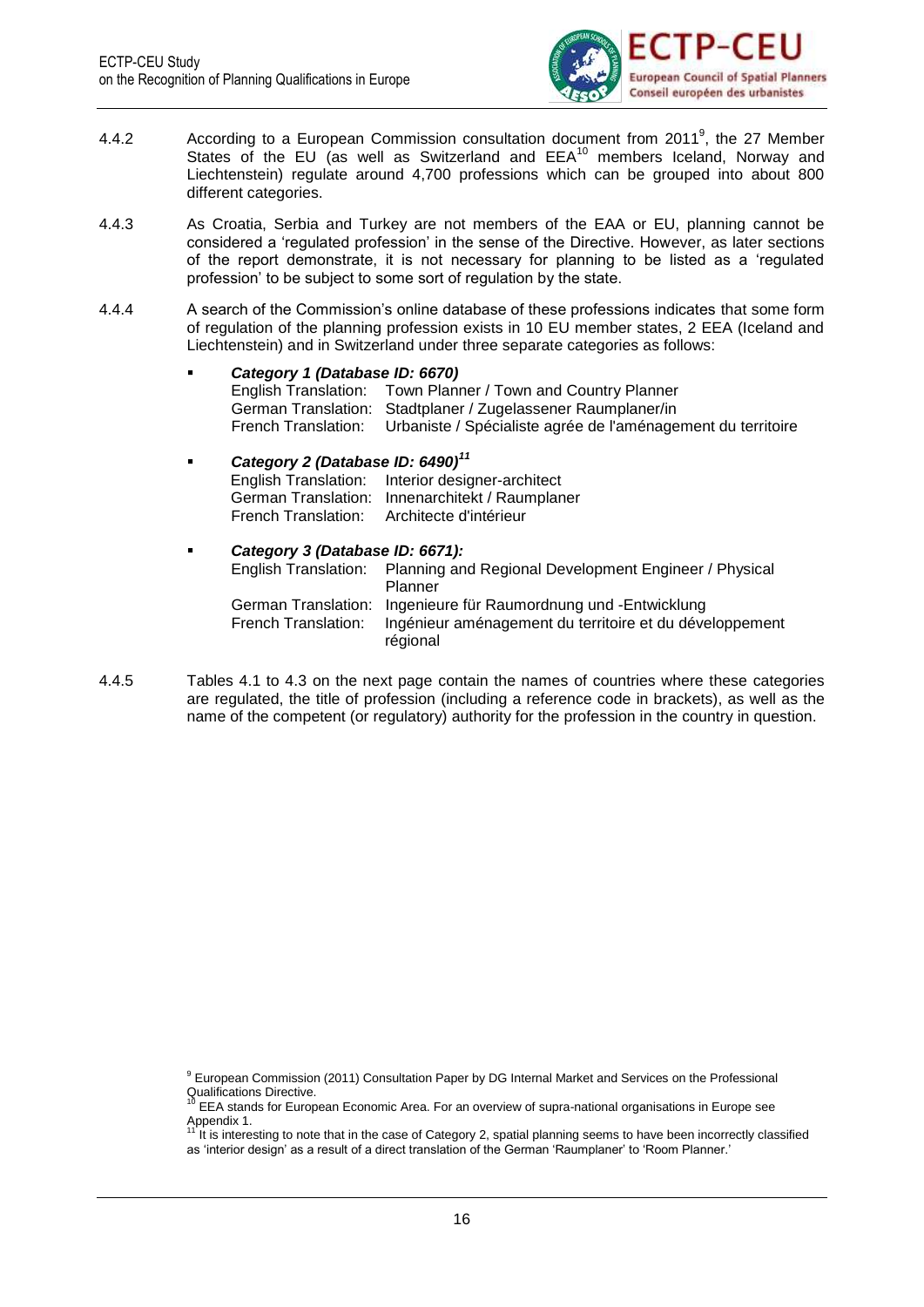![](_page_20_Picture_1.jpeg)

#### <span id="page-20-0"></span>**Table 4.1: EC Registered Professions Database: Category 1 'Town Planner / Town and Country Planner'**

| <b>Country (Code)</b>   | <b>Title of Profession (EU Code)</b>                           | <b>Competent Authority</b>                                                                                                                                   |  |
|-------------------------|----------------------------------------------------------------|--------------------------------------------------------------------------------------------------------------------------------------------------------------|--|
| Switzerland (.ch)       | Urbaniste (15514)                                              | Not specified in the database but likely to<br>be REG (the Swiss Register of<br>Professionals in the Subjects of<br>Engineering, Architecture & Environment) |  |
| Cyprus (.cy)            | Πολεοδόμος - Χωροτάκτης<br>(Planner) (5381)                    | <b>ETEK</b> (Cyprus Scientific and Technical<br>Chamber)                                                                                                     |  |
| Germany (.de)           | Stadtplaner (3074)                                             | <b>Relevant Federal Chamber of Architects</b>                                                                                                                |  |
|                         | Chartered town planner (71)                                    | <b>RTPI</b> (Royal Town Planning Institute)                                                                                                                  |  |
| Ireland (.ie)           | Town planner (2885)                                            | <b>IPI</b> (Irish Planning Institute)                                                                                                                        |  |
| Netherlands (.nl)       | Stedenbouwkundige (852)                                        | <b>SBA (Stichting Bureau</b><br>Architectenregister)                                                                                                         |  |
| Poland (.pl)            | Urbanista (7087)                                               | <b>KRIU</b> (Krajowa Rada Izby Urbanistów)                                                                                                                   |  |
| Romania (.ro)           | Urbanist (16547)                                               | <b>RUR</b> (Registrul Urbaniștilor din Romăniă)                                                                                                              |  |
|                         | Odgovorni projektant (Head<br>Town Planner) (6098)             | ZAPS (Zbornica za Arhitekturo in Prostor<br>Slovenije - the Slovenian Chamber of                                                                             |  |
| Slovenia (.si)          | Pooblaščeni prostorski<br>načrtovalec (Town Planner)<br>(6102) | Architects) on behalf of the Slovenian<br>Ministry of the Environment.                                                                                       |  |
| United Kingdom<br>(.uk) | Chartered town planner (1054)                                  | <b>RTPI</b> (Royal Town Planning Institute)                                                                                                                  |  |

#### <span id="page-20-1"></span>**Table 4.2: EC Registered Professions Database: Category 2 'Interior designerarchitect'**

| Country (Code)      | <b>Title of Profession (EU Code)</b> | <b>Competent Authority</b>           |
|---------------------|--------------------------------------|--------------------------------------|
| Liechtenstein (.li) | Raumplaner (Spatial Planner)         | Hochbauamt (National Engineering and |
|                     | (2846)                               | Construction Authority)              |

#### <span id="page-20-2"></span>**Table 4.3: EC Registered Professions Database: Category 3 'Planning and regional development engineer/physical planner'**

| <b>Country (Code)</b> | <b>Title of Profession (EU Code)</b>                       | <b>Competent Authority</b>                                                               |
|-----------------------|------------------------------------------------------------|------------------------------------------------------------------------------------------|
| Greece (.gr)          | Michanikós chorotaxías ke<br>periferiakís anáptixis (3418) | Not specified in database but presumably<br><b>TEE</b> (the Technical Chamber of Greece) |
| Iceland (.is)         | Skipulagsfræðingur (5267)                                  | Skipulagsstofnun, (Icelandic National<br>Planning Agency)                                |
|                       | Pianificatore territoriale (3822)                          | Various regional chambers of the national                                                |
| Italy $(i)$           | Pianificatore iunior (3823)                                | 'Ordine degli Architetti, Pianificatori,<br>Paessaggisti e Conservatori'                 |

4.4.6 As well as providing the name and some basic information in relation to each of the regulated professions, the database also contains data on decisions taken by competent authorities in each of the member states on applications from professionals who have qualified in another country to establish themselves in the host country on a permanent basis. Table 4.4 shows the total number, origin and outcome of all such formal applications recorded in the European Union database.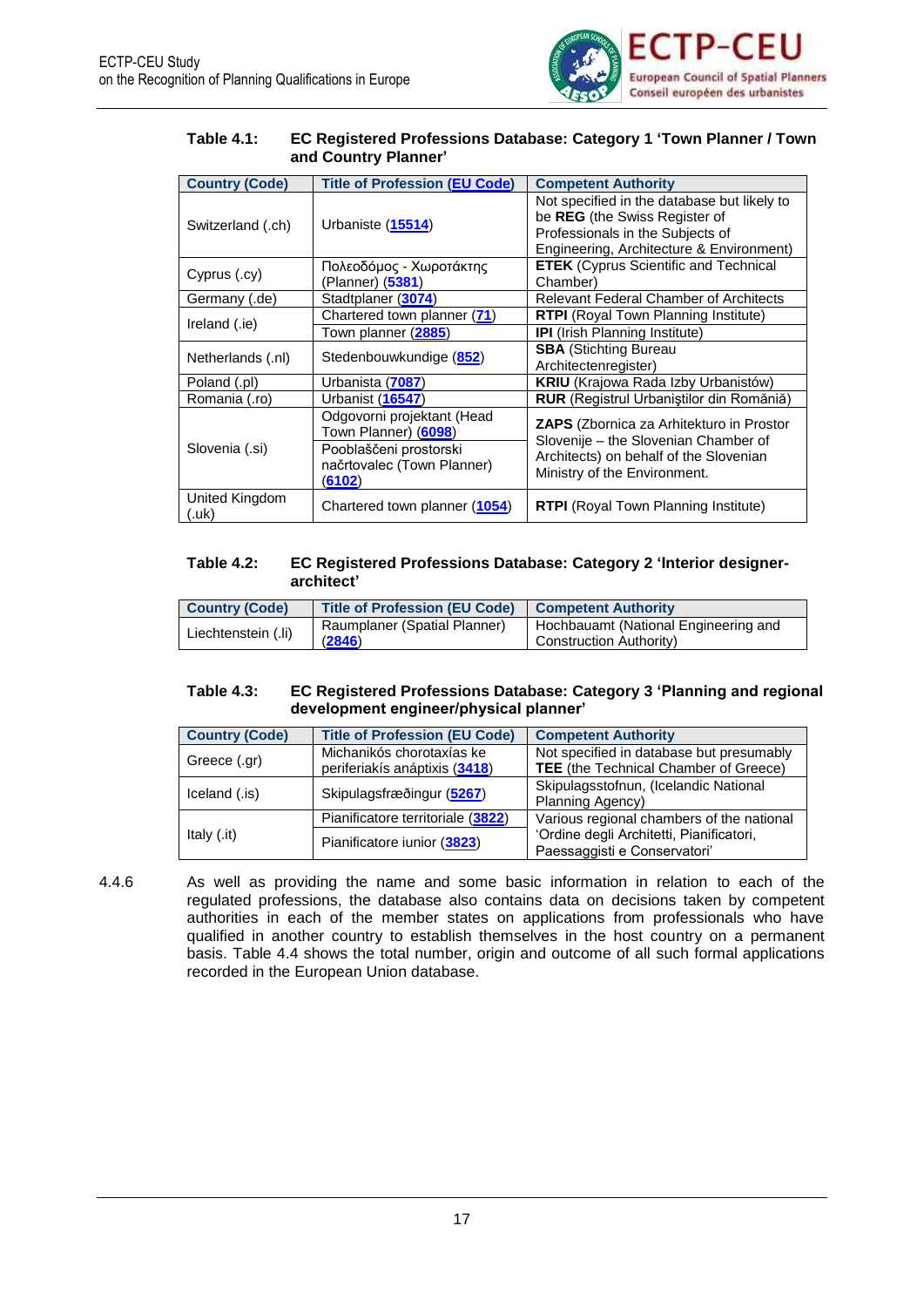![](_page_21_Picture_1.jpeg)

| <b>Country (Code)</b>        | <b>Title of Profession</b><br>(EU Database Category)                | <b>Total</b><br><b>Number</b><br>of Cases | <b>Decided</b><br><b>Cases</b> | <b>Origin of</b><br><b>Applicant</b>                                             | <b>Outcome</b><br>$(+/-)$                                                                                                             |
|------------------------------|---------------------------------------------------------------------|-------------------------------------------|--------------------------------|----------------------------------------------------------------------------------|---------------------------------------------------------------------------------------------------------------------------------------|
| Switzerland (.ch)            | Urbaniste (Category 1)                                              | 0                                         | $\blacksquare$                 | $\mathbf{r}$                                                                     |                                                                                                                                       |
| Cyprus (.cy)                 | Πολεοδόμος - Χωροτάκτης<br>(Category 1)                             | $\mathbf 0$                               | ÷,                             | ä,                                                                               | $\overline{a}$                                                                                                                        |
| Germany (.de)                | Stadtplaner (1)                                                     | 8                                         | $\overline{7}$                 | .ch<br>.cz<br>.hu<br>.nl<br>.uk                                                  | $(1+)$<br>$(1+)$<br>$(1+)$<br>$(1+)$<br>$(3+)$                                                                                        |
|                              | <b>Chartered Town Planner</b><br>(Category 1)                       | $\mathbf 0$                               | $\blacksquare$                 | ä,                                                                               | $\mathbf{r}$                                                                                                                          |
| Ireland (.ie)                | Town Planner (Category 1)                                           | 84                                        | 84                             | .ro<br>.sk<br>.uk                                                                | $(1+)$<br>$(1-)$<br>$(75+) (7-)$                                                                                                      |
| Netherlands (.nl)            | Stedenbouwkundige<br>(Category 1)                                   | 3                                         | 3                              | .de                                                                              | $(3+)$                                                                                                                                |
| Poland (.pl)                 | Urbanista (Category 1)                                              | 1                                         | 1                              | .de                                                                              | $(1+)$                                                                                                                                |
| Romania (.ro)                | Urbanist (Category 1)                                               | $\overline{2}$                            | 1                              | .es                                                                              | $(1+)$                                                                                                                                |
| Slovenia (.si)               | Odgovorni projektant<br>(Category 1)                                | 74                                        | 74                             | .at<br>.ch<br>.cz<br>.de<br>.es<br>.gr<br>.hu<br>.ie<br>.it<br>.ro<br>.sk<br>.uk | $(10+)$<br>$(2+)$<br>$(6+)$<br>$(29+) (4-)$<br>$(1+)$<br>$(3+)$<br>$(1+)$<br>$(1+) (1-)$<br>$(+8)$ (4-)<br>$(1+)$<br>$(1+)$<br>$(2+)$ |
|                              | Pooblaščeni prostorski<br>načrtovalec (Category 1)                  | $\mathbf 0$                               |                                | $\overline{a}$                                                                   |                                                                                                                                       |
| United Kingdom<br>$(.\nuk)$  | <b>Chartered Town Planner</b><br>(Category 1)                       | 37                                        | $12 \overline{ }$              | .de<br>.fr<br>.gr<br>.nl                                                         | $(7+)$<br>$(3+)$<br>$(+1)$<br>(+1)                                                                                                    |
| Liechtenstein (.li)          | Raumplaner (Category 2)                                             | $\Omega$                                  | ä,                             |                                                                                  |                                                                                                                                       |
| Greece (.gr)                 | Michanikós chorotaxías ke<br>periferiakís anáptixis<br>(Category 3) | 4                                         | 3                              | .de<br>.fr                                                                       | $(1+)$<br>$(2+)$                                                                                                                      |
| Iceland (.is)                | Skipulagsfræðingur<br>(Category 3)                                  | 3                                         | 3                              | .de<br>.se                                                                       | $(1+)$<br>$(2+)$                                                                                                                      |
| Italy (.it)                  | Pianificatore territoriale<br>(Category 3)<br>Pianificatore iunior  | $\Omega$<br>0                             | $\blacksquare$                 | $\blacksquare$<br>$\blacksquare$                                                 |                                                                                                                                       |
| (Category 3)<br><b>TOTAL</b> |                                                                     | 216                                       | 188                            |                                                                                  | $(171+)$<br>$(17-)$                                                                                                                   |

<span id="page-21-1"></span>

### <span id="page-21-0"></span>4.5 Operating Requirements for Planning as an EU 'Regulated Profession'

4.5.1 After identifying countries included in the EC Database, additional information was collected from websites of the various competent authorities on the regulation of the planning profession in each country. This information is set out in Tables 4.5, 4.6 and 4.7. on the following three pages.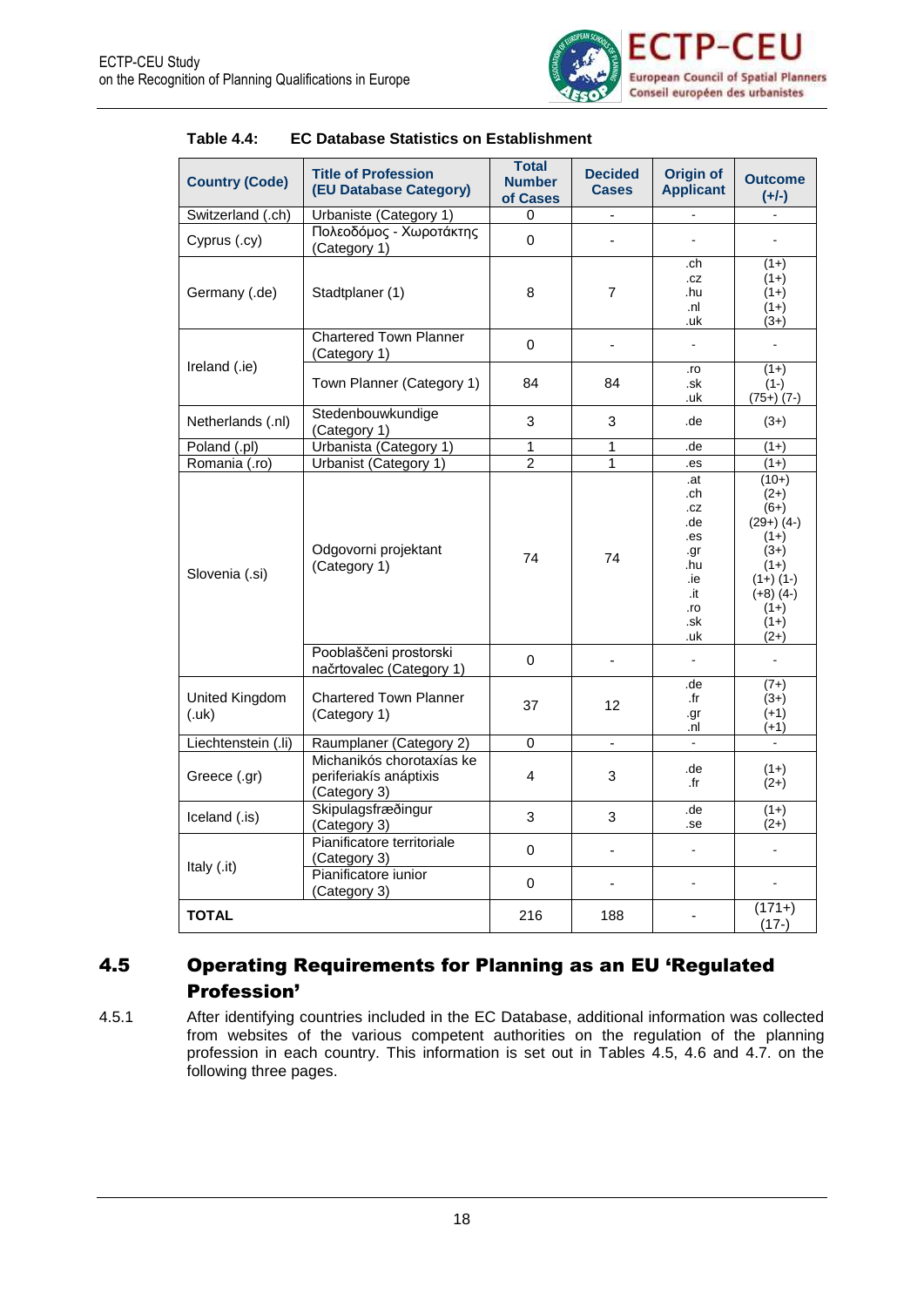![](_page_22_Picture_1.jpeg)

#### **Table 4.5: Operating Requirements for the EU Regulated Profession 'Town Planner / Town and Country Planner' (Category 1)**

<span id="page-22-0"></span>

| <b>Country</b><br>(Code) | <b>Title of</b><br><b>Profession</b>  | <b>Educational Requirements</b>                                                                                                                                                                                                                                                  | <b>Experience Requirements</b>                                                                                                                                                                                                     | <b>Notes / Other Requirements</b>                                                                                                                                                                                                                     |
|--------------------------|---------------------------------------|----------------------------------------------------------------------------------------------------------------------------------------------------------------------------------------------------------------------------------------------------------------------------------|------------------------------------------------------------------------------------------------------------------------------------------------------------------------------------------------------------------------------------|-------------------------------------------------------------------------------------------------------------------------------------------------------------------------------------------------------------------------------------------------------|
| Switzer-<br>land (.ch)   | Urbaniste                             | Candidates should hold a third level degree from a<br>recognised Academy School a University of<br>Applied Sciences, a Higher Technical School, a<br>Higher Engineering and Technical School or of a<br>foreign educational institution recognized as<br>equivalent              | 2 or 3 years depending on the<br>degree attained                                                                                                                                                                                   | REG is the only private institution in Switzerland<br>accredited to officially recognize the degrees of<br>professionals in engineering, architecture, industry<br>and the environment, obtained in foreign schools as<br>equivalent to Swiss degrees |
| Cyprus<br>(.cy)          | Πολεοδόμος<br>Χωροτάκτης<br>(Planner) | Candidates must hold a diploma or university<br>degree or other comparable qualification in any<br>field of the Science of Engineering, which permits<br>him/her to practise the profession in the country in<br>which it was obtained and which is recognised by<br>the Chamber | For registration one year's practical<br>work is also required following<br>acquisition of a relevant qualification<br>mentioned recognised by the<br>Chamber                                                                      | ETEK (the Cyprus Scientific and Technical Chamber)<br>is the statutory Technical Advisor to the State and is<br>the umbrella organisation for all Cypriot engineers,<br>(including professional planners)                                             |
| Germany<br>(de)          | Stadtplaner<br>(Urban<br>Planner)     | Relevant postgraduate qualification for entrance to<br>a Federal Chamber of Architects and inclusion in<br>the particular Federal State's register of planners<br>(Stadtplanerliste)                                                                                             | The level of experience varies<br>depending on federal state but<br>usually 2 at least years experience<br>in spatial planning or a related field                                                                                  | There are 15 federal states in Germany, each with<br>their own Chamber of Architects which maintain<br>statutory registers of town planner. As a result<br>requirements may differ between Chambers                                                   |
| Ireland (.ie)            | Chartered<br>Town<br>Planner          | Recognised Third Level Degree in spatial planning<br>from an RTPI accredited planning school                                                                                                                                                                                     | Minimum of 2 years experience                                                                                                                                                                                                      | The title 'Chartered town planner' is regulated by the<br>RTPI. Only full members are permitted to use the<br>letters MRTPI after their name                                                                                                          |
|                          | Town<br>Planner                       | Recognised Third Level Degree in spatial planning<br>from an IPI accredited planning school                                                                                                                                                                                      | Minimum of 2 years experience                                                                                                                                                                                                      | The title 'town planner' is regulated by the IPI and<br>only full members are allowed to use the letters MIPI<br>after their name                                                                                                                     |
| Nether-<br>lands(.nl)    | Stedenbouw<br>-kundige                | Candidates for inclusion in the register of<br>Stedenbouwkundigen must have a recognised<br>third level degree from one of the Dutch<br>educational institutes specified by the Stichting or<br>from a comparable foreign institution.                                           | No experience requirements are<br>specified but if the candidate does<br>not have the relevant education<br>they must also pass a professional<br>exam which they can only sit after<br>having 7 years professional<br>experience. | An architect, urban designer, landscape architect or<br>interior designer who does not meet legal training<br>requirements may also take the exam. The passing of<br>the architect exam shall also be entitled to registration<br>in the registry     |
| Poland<br>(.pl)          | Urbanista                             | Recognised third level spatial planning<br>qualification / specialisation                                                                                                                                                                                                        | Relevant experience in plan making<br>under the supervision of a senior<br>member of the Chamber of<br><b>Planners KRIU</b>                                                                                                        | KRIU is a 'competent authority'. The title of 'town<br>planner' is legally protected and KRIU keeps a<br>statutory register of professional planners                                                                                                  |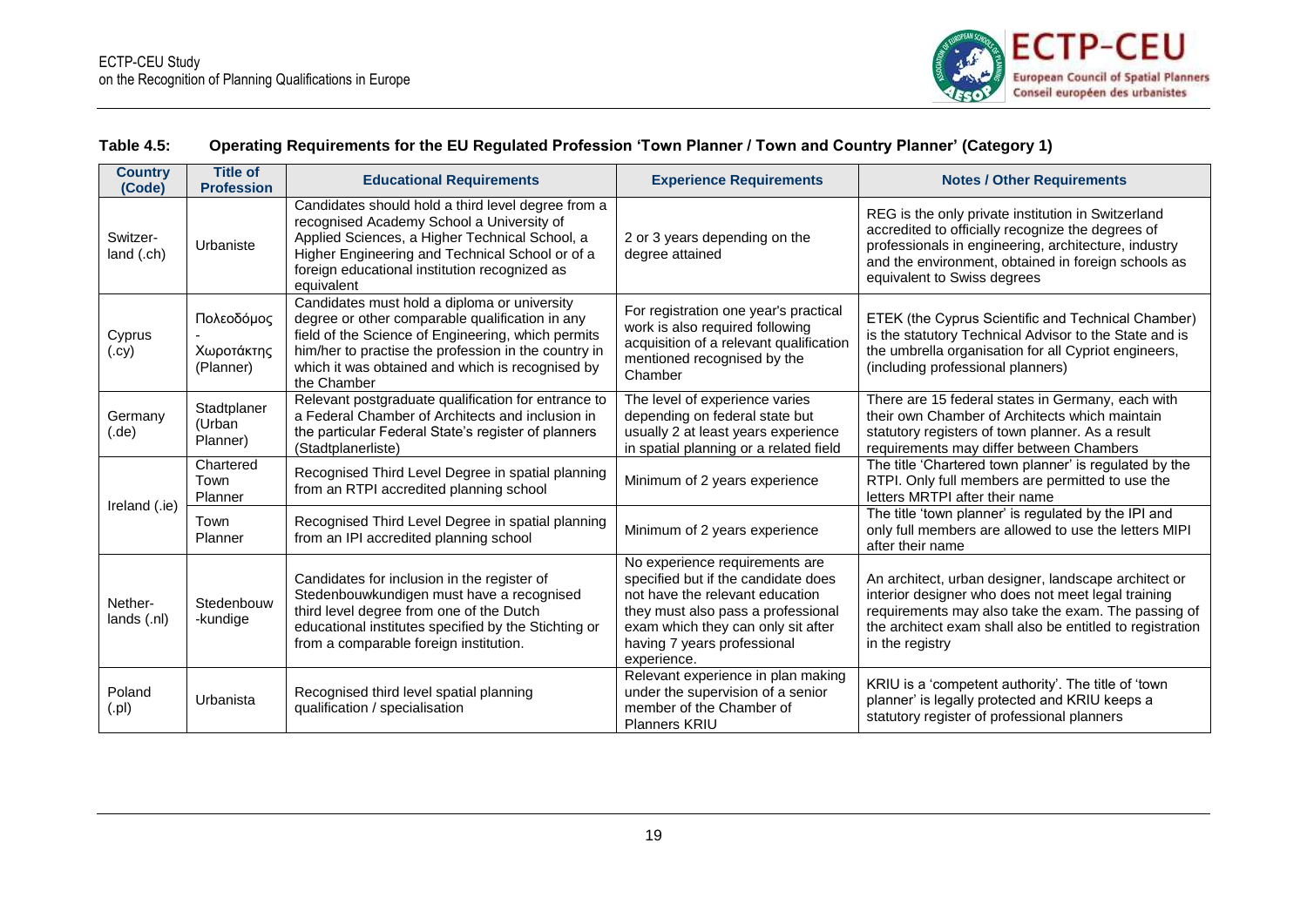![](_page_23_Picture_1.jpeg)

### **Table 4.5: Operating Requirements for the EU Regulated Profession 'Town Planner / Town and Country Planner' (Category 1) (continued)**

| <b>Country</b><br>(Code)        | <b>Title of</b><br><b>Profession</b>                          | <b>Educational Requirements</b>                                                                                                                           | <b>Experience Requirements</b>                                                                                                                                                                                     | <b>Notes / Other Requirements</b>                                                                                                                                                                                                                                                                                  |
|---------------------------------|---------------------------------------------------------------|-----------------------------------------------------------------------------------------------------------------------------------------------------------|--------------------------------------------------------------------------------------------------------------------------------------------------------------------------------------------------------------------|--------------------------------------------------------------------------------------------------------------------------------------------------------------------------------------------------------------------------------------------------------------------------------------------------------------------|
| Romania                         | Urbanist                                                      | (A) Recognised post-graduate qualification /<br>specialism in urban planning, architecture / related<br>fields or (B) Qualification in another field      | Minimum of 2 years experience,<br>Minimum of 6 years experience with<br>qualification from other field                                                                                                             | RUR is a competent authority. The title of 'town                                                                                                                                                                                                                                                                   |
| (.ro)                           | Master<br>urbanist,<br>Architect<br>urbanist, etc.            | Recognised 2 year Master qualification in urban<br>planning, regional planning or landscape planning,<br>as post – bachelor in urbanism or related fields | Minimum of 2 years of experience<br>as immediate postgraduate<br>registered stage or 6 years<br>experience in planning                                                                                             | planner' is legally protected and RUR keeps a<br>statutory register of professional planners                                                                                                                                                                                                                       |
| Slovenia<br>(.si)               | Odgovorni<br>projektant<br>(Head<br>Planner)                  | Relevant third level degree in architecture,                                                                                                              | Minimum of 5 or 7 years depending<br>on relevance of degree to field of<br>planning. In addition, candidates<br>must submit five examples of<br>previously completed work to ZAPS<br>provided prior to examination | The actual regulation of the profession would seem to<br>be undertaken by ZAPS, the national chamber of<br>architects and urban planners. Candidates must meet<br>specified educational and experience requirements in<br>order to be eligible to sit an exam which leads to<br>enrolment in professional register |
|                                 | Pooblaščeni<br>prostorski<br>načrtovalec<br>(Town<br>Planner) | landscape planning, spatial planning or related<br>discipline                                                                                             |                                                                                                                                                                                                                    |                                                                                                                                                                                                                                                                                                                    |
| United<br>Kingdom<br>$(.\u{k})$ | Chartered<br>Town<br>Planner                                  | Recognised third level degree in planning from<br>RTPI accredited planning school.                                                                        | Minimum of 2 years experience                                                                                                                                                                                      | The RTPI is a competent authority. It has recently<br>introduced its Assessment of Professional<br>Competence process for full membership                                                                                                                                                                          |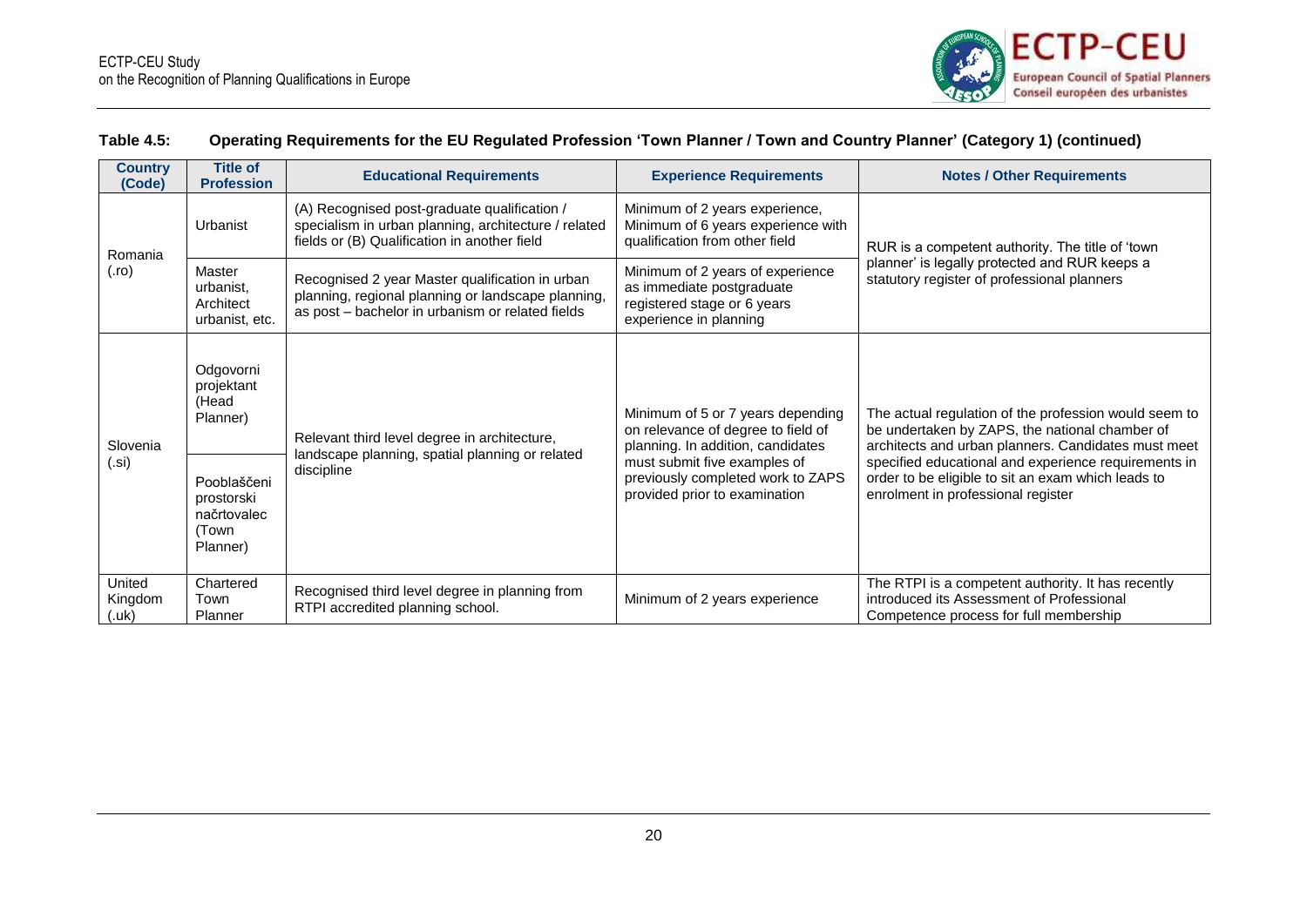![](_page_24_Picture_1.jpeg)

#### **Table 4.6: Operating Requirements for the EU Regulated Profession 'Interior Designer-Architect' (Category 2)**

| Country<br>(Code)        | <b>Title of</b><br><b>Profession</b> | <b>Educational Requirements</b>                                           | <b>Experience Requirements</b>                    | <b>Notes / Other Requirements</b>                                                                                                                   |
|--------------------------|--------------------------------------|---------------------------------------------------------------------------|---------------------------------------------------|-----------------------------------------------------------------------------------------------------------------------------------------------------|
| Liechten-<br>stein (.li) | Raumplaner<br>(Spatial<br>Planner)   | A relevant professional qualification in the field of<br>spatial planning | At least 2 years post qualification<br>experience | This system of professional regulation applies not<br>only to spatial and settlement planning but also to<br>other construction related disciplines |

#### **Table 4.7: Operating Requirements for the EU Regulated Profession 'Planning and Regional Development Engineer/Physical Planner' (Category 3)**

<span id="page-24-1"></span><span id="page-24-0"></span>

| <b>Country</b><br>(Code) | Title of<br><b>Profession</b>                                | <b>Educational Requirements</b>                                                                                                                                                                                                          | <b>Experience Requirements</b>                                                                                                  | <b>Notes / Other Requirements</b>                                                                                                                                                                                                              |  |
|--------------------------|--------------------------------------------------------------|------------------------------------------------------------------------------------------------------------------------------------------------------------------------------------------------------------------------------------------|---------------------------------------------------------------------------------------------------------------------------------|------------------------------------------------------------------------------------------------------------------------------------------------------------------------------------------------------------------------------------------------|--|
| Greece<br>(.gr)          | Michanikós<br>chorotaxías<br>ke<br>periferiakís<br>anáptixis | A prerequisite for being a member of the TEE is to<br>be licensed as a qualified engineer or architect<br>and to be a graduate of engineering and<br>architecture schools of Greek Universities, or of<br>equivalent schools from abroad | No experience requirements<br>specified but candidates must pass<br>a professional exam to become a<br>member of TEE            | TEE is the authorized body to provide work licenses<br>to engineers of all disciplines as well as architects,<br>graduated in Greece or abroad. The license is<br>awarded after examinations. The examinations take<br>place 3 -4 times a year |  |
| Iceland<br>(.is)         | Skipulags-<br>fræðingur                                      | 4 year undergraduate degree / 2 year<br>postgraduate degree. A review of professional<br>registers indicate that most planners are<br>(landscape) architects or engineers                                                                | Minimum 2 years relevant<br>professional experience in planning                                                                 | There seems to be two register for planners,: one for<br>planners in local authorities who are<br>'Skipulagsfulltrúar' as well as another for consultants<br>who have the title 'Skipulagsráðgjafar'                                           |  |
| Italy (.it)              | Pianificatore<br>territoriale                                | Recognised 5 year third level degree in<br>engineering, architecture or planning                                                                                                                                                         | No experience requirements but<br>candidates must pass a<br>professional exam administered by<br>the relevant professional body | Applicants for inclusion on the register must pass an<br>examination administered by the Ordine degli                                                                                                                                          |  |
|                          | Pianificatore<br>junior                                      | Recognised 3 year third level degree in<br>engineering, architecture or planning                                                                                                                                                         | No experience requirements but<br>candidates must pass a<br>professional exam administered by<br>the relevant professional body | Architetti, Pianificatori, Paessaggisti e Conservatori)<br>of the relevant region                                                                                                                                                              |  |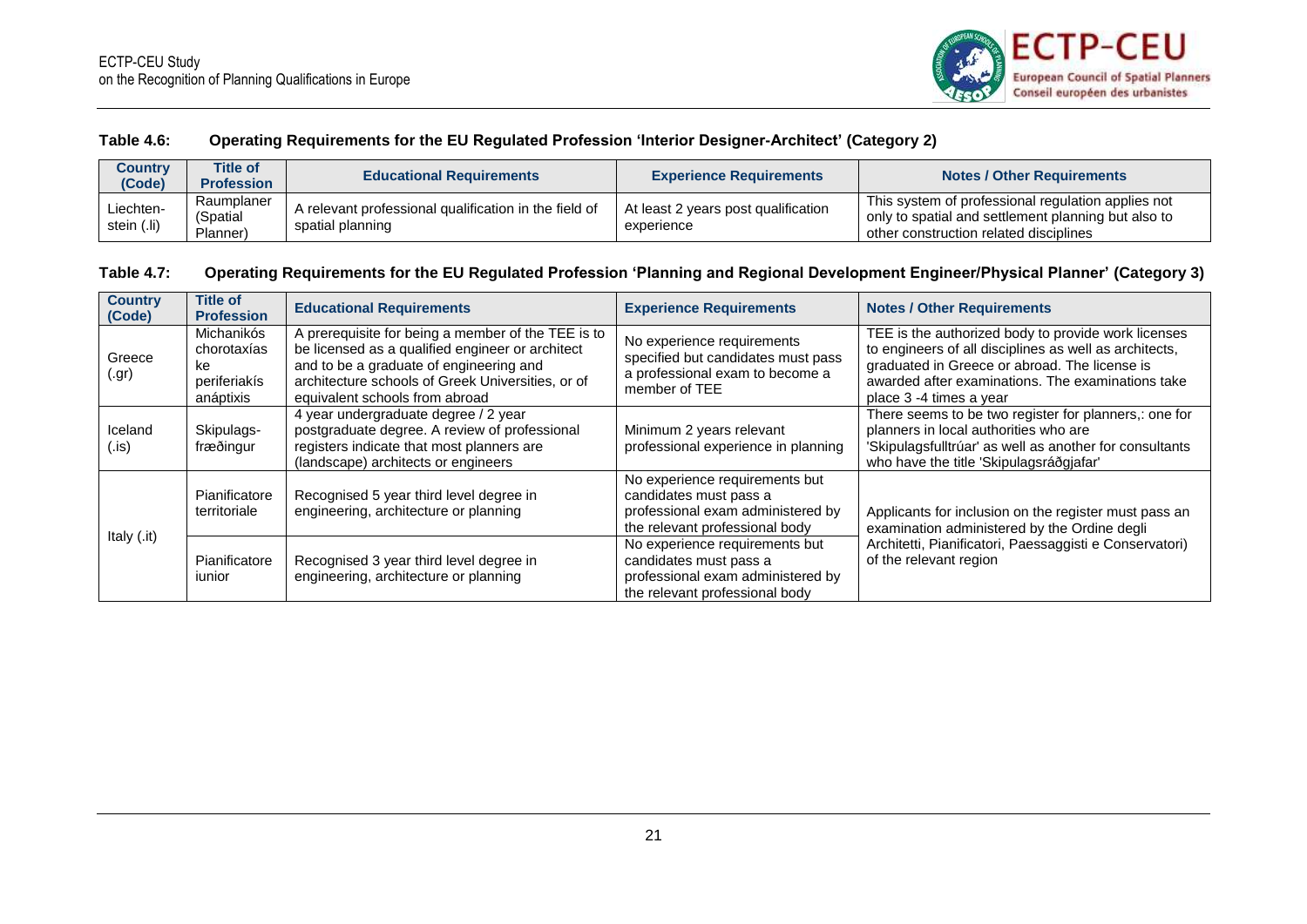![](_page_25_Picture_1.jpeg)

- 4.5.2 The results of the survey exercise contained in Tables 4.5 to 4.7 are significant in the context of this study due to the relative similarity between the operating requirements for planners in countries where there is some formal regulation of the planning profession.
- 4.5.3 In general it can be seen that the majority of countries require candidates to have attained a relevant planning related qualification from a third level institution such as a university and to have amassed a minimum of two years professional planning experience.
- 4.5.4 It is significant however that the database distinguishes between two distinct approaches to planning as a profession. Planning would appear to be treated as a distinct profession in Categories 1 and 2 whereas it would seem to be viewed as being more strongly associated with the professions of engineering and architecture in Category 3. The difference between these categories highlights the considerable differences that can exist between planning systems in different countries in EU Member States.
- 4.5.5 This issue of the different possible interpretation of the role and competencies of professional planners is a significant issue which will be dealt with in more detail later in this chapter. Before doing so the report will address the situation with regard to the operation of professional planners in other EU Member States where planning is not listed as a regulated profession in the Commission's database.

### <span id="page-25-0"></span>4.6 Operating Requirements for Planners in other European Countries

- 4.6.1 The EC Regulated Professions Database indicates that while a total of 13 countries were recorded as having some form of regulation of the planning profession, planning was not listed as a 'regulated profession' in the remaining 18 countries covered by the database.
- 4.6.2 It should be noted however that this Database does not present a complete picture of the regulation of the planning profession in European countries. In the cases of the Czech Republic and the three Belgian regions for example there is clear evidence of legal regulation of certain elements of the profession.
- 4.6.3 Furthermore, in countries where the planning profession is not considered as a distinct profession it may be the case that the exercise of competencies associated with planners are actually carried out by other regulated professions such as architects, or in some cases engineers or geographers.
- 4.6.4 As was noted previously, the database does not cover Croatia, Serbia or Turkey which are full members of the ECTP-CEU but are not members of the European Economic Area. Turkey for example has a statutory register of planners and authorised planning officials which is administered by the TMMOB / SPO.
- 4.6.5 Contrary to the impression created by the EC Database, further research indicated that only a relatively small number of countries do not have some form of regulation for the planning profession. Even in these countries effective regulation of the profession can be seen to exist with prospective planning professional having to demonstrate sufficient planning competencies and language requirements in order to gain employment in the sector.
- 4.6.6 This overall situation is illustrated in Table 4.8 overleaf provides an overview of the operating requirements for planners in other countries where planning is not listed as a regulated profession in the EC Regulated Professions Database.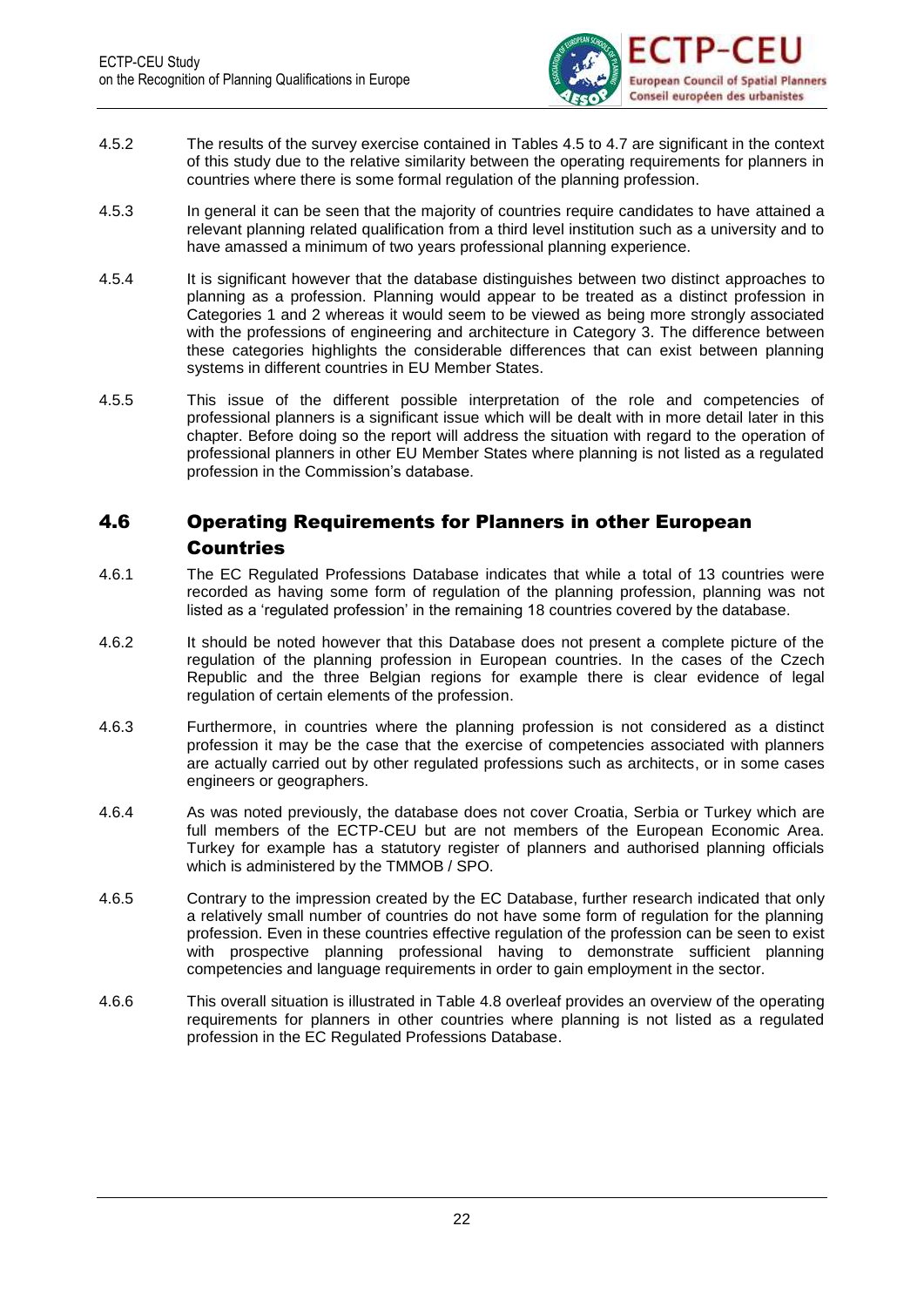![](_page_26_Picture_1.jpeg)

| Table 4.8: | <b>Operating Requirements for Planners in Other European Countries</b> |
|------------|------------------------------------------------------------------------|
|------------|------------------------------------------------------------------------|

<span id="page-26-0"></span>

| <b>Country</b><br>(Code)                          | <b>Professional Title</b>                                                              | <b>Level of Regulation</b>                                                              | <b>Notes</b>                                                                                                                                                                                                                                                                                                                                                                                                                                                                                                                                                                                                                                                                                                                                                                                                                                                                                                                |  |
|---------------------------------------------------|----------------------------------------------------------------------------------------|-----------------------------------------------------------------------------------------|-----------------------------------------------------------------------------------------------------------------------------------------------------------------------------------------------------------------------------------------------------------------------------------------------------------------------------------------------------------------------------------------------------------------------------------------------------------------------------------------------------------------------------------------------------------------------------------------------------------------------------------------------------------------------------------------------------------------------------------------------------------------------------------------------------------------------------------------------------------------------------------------------------------------------------|--|
| Austria<br>(.at)                                  | Raumplaner(in)                                                                         | Indirect - Architecture /<br>Engineering                                                | Considered part of engineering / architectural professions and as a result is regulated by the BkAI<br>(Bundeskammer der Architekten und Ingenieurkonsulenten or Federal Chamber of Architects and<br>Engineers)<br>Profession of urbaniste generally considered part of engineering / architectural professions and as a<br>result is regulated by the Ordre des Architectes Belgique.<br>Regional government regulates who can make statutory plans granting five year licences to officials<br>(auteur de projet) authorising them make local and / or regional plans. Licences are granted on the<br>bases of education, professional experience and references.<br>Similar to Wallonie, the Brussels Regional Government grants five year licences to officials authorising<br>them to make local and / or regional plans. Licences are granted on the bases of education OR<br>professional experience and references |  |
| Belgium<br>(be)<br>(Wallonie)                     | Urbaniste / Planifacteur<br>AND Auteur de projet<br>agréé                              | Indirect - Architecture /<br><b>Engineering AND</b><br>Yes for statutory plan<br>makers |                                                                                                                                                                                                                                                                                                                                                                                                                                                                                                                                                                                                                                                                                                                                                                                                                                                                                                                             |  |
| Belgium<br>(be)<br>(Brussels<br>Capital<br>Region | Auteur de projet agréé                                                                 | Indirect - Architecture /<br><b>Engineering AND</b><br>Yes for statutory plan<br>makers |                                                                                                                                                                                                                                                                                                                                                                                                                                                                                                                                                                                                                                                                                                                                                                                                                                                                                                                             |  |
| Belgium<br>(be)<br>(Flanders)                     | Ruimtelijk Planner                                                                     | Yes                                                                                     | Candidates for inclusion in the register of Ruimtelijk planner must have a recognised third level degree<br>from one of the Flemish educational institutes or from a comparable foreign institution                                                                                                                                                                                                                                                                                                                                                                                                                                                                                                                                                                                                                                                                                                                         |  |
| <b>Bulgaria</b><br>(hq)                           | Плановик (Planner)                                                                     | Indirect - Architecture /<br>Engineering                                                | Considered part of engineering / architectural professions and as a result is regulated by the Ministry of<br>Regional Development and Public Works and the relevant professional chambers                                                                                                                                                                                                                                                                                                                                                                                                                                                                                                                                                                                                                                                                                                                                  |  |
| Czech<br>Republic<br>(cz)                         | Autorizovaný architekt -<br>obor územní plánování,<br>obor krajinářská<br>architektura | Yes                                                                                     | CKA (Česká komora architektů / Czech Chamber of Architects) is authorised by law (no. 360/1992) to<br>grant inclusion in a register of professional planners                                                                                                                                                                                                                                                                                                                                                                                                                                                                                                                                                                                                                                                                                                                                                                |  |
| Denmark<br>(dk)                                   | Byplanlaeggere                                                                         | <b>No</b>                                                                               | Similar to other Scandinavian countries, Denmark does not directly regulate planning or many of the<br>related disciples.                                                                                                                                                                                                                                                                                                                                                                                                                                                                                                                                                                                                                                                                                                                                                                                                   |  |
| Estonia<br>(.ee)                                  | Planeerija                                                                             | Indirect - Architecture /<br>Engineering                                                | Considered part of engineering / architectural professions and as a result is regulated by the Estonian<br><b>Qualifications Authority</b>                                                                                                                                                                                                                                                                                                                                                                                                                                                                                                                                                                                                                                                                                                                                                                                  |  |
| Spain (.es)                                       | Urbanista                                                                              | Indirect -<br>Architecture / Engineering<br>Geographers                                 | Other professions such as architects (Arquitecto Superior), engineers (Ingeniero Superior) and<br>geographers (licenciado), are usually responsible for planning. These professions are regulated by the<br>relevant chambers / administrative bodies.                                                                                                                                                                                                                                                                                                                                                                                                                                                                                                                                                                                                                                                                      |  |
| Finland (.fi)                                     | Suunnittelija                                                                          | No                                                                                      | Similar to other Scandinavian countries, planning is not a nationally regulated profession in Finland                                                                                                                                                                                                                                                                                                                                                                                                                                                                                                                                                                                                                                                                                                                                                                                                                       |  |
| France (.fr)                                      | Urbaniste                                                                              | Partial                                                                                 | Not directly regulated but the ongoing development of the profession has led to the establishment of the<br>Office professionnel de qualification des urbanistes (OPQU) in 1998                                                                                                                                                                                                                                                                                                                                                                                                                                                                                                                                                                                                                                                                                                                                             |  |
| Croatia<br>(Ar)                                   | Ovlašteni arhitekt /<br>Ovlašteni arhitekt urbanist                                    | Indirect - Architecture /<br>Engineering                                                | The title 'authorised architect' and 'authorised architect - urbanist' is protected by law and may only be<br>used by those included in a register maintained by the Chamber of Croatian Architects (HKA - Hrvatska<br>komora arhitekata). The criteria for entry in the registry include completion of a relevant university<br>course and two years professional experience                                                                                                                                                                                                                                                                                                                                                                                                                                                                                                                                               |  |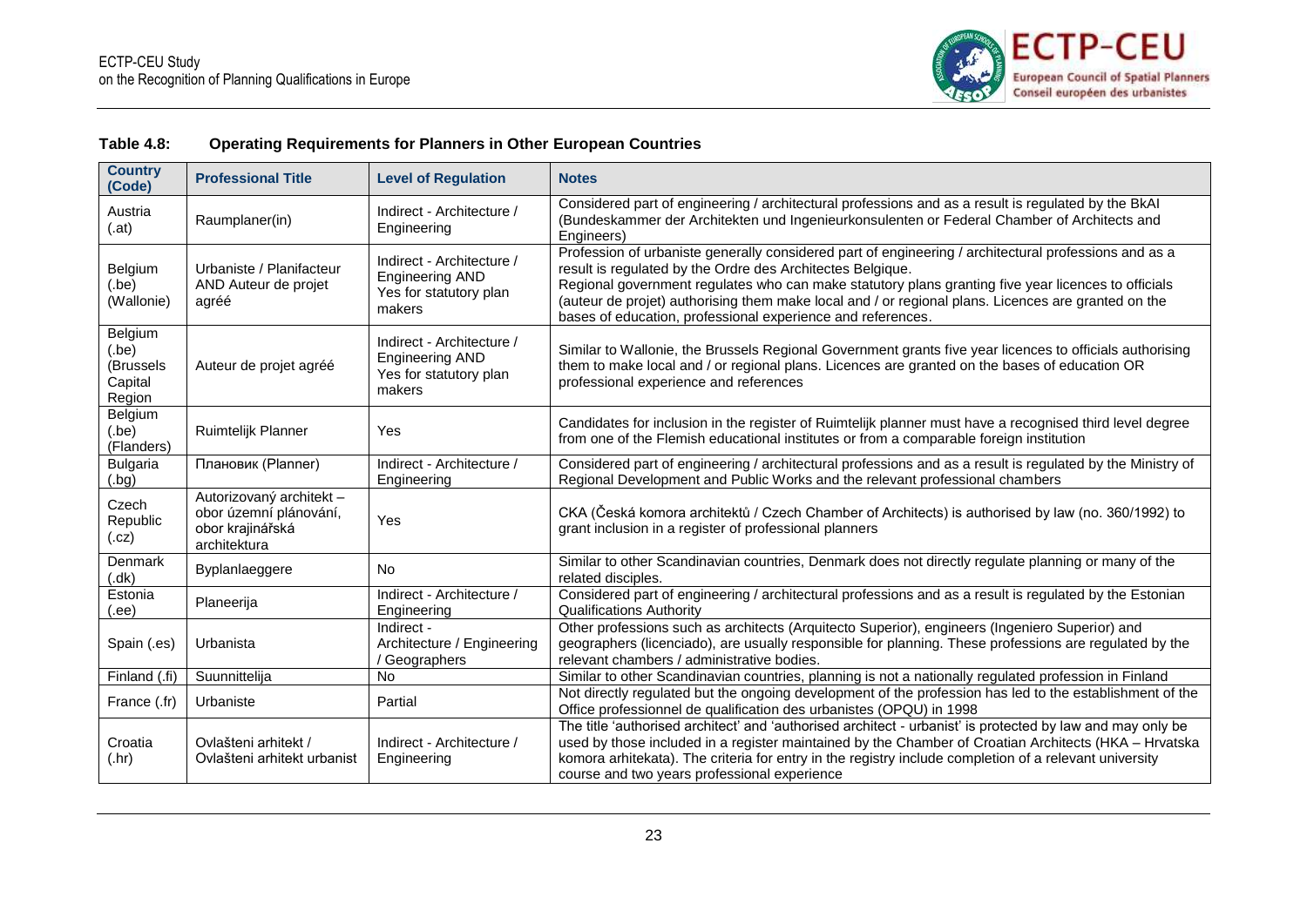![](_page_27_Picture_1.jpeg)

| Table 4.8: | Operating Requirements for Planners in Other EU Member Countries (continued) |
|------------|------------------------------------------------------------------------------|
|------------|------------------------------------------------------------------------------|

| <b>Country</b><br>(Code) | <b>Professional Title</b>                | <b>Level of Regulation</b>               | <b>Notes</b>                                                                                                                                                                                                                                                   |  |
|--------------------------|------------------------------------------|------------------------------------------|----------------------------------------------------------------------------------------------------------------------------------------------------------------------------------------------------------------------------------------------------------------|--|
| Hungary                  | Urbanisztika / Okleveles                 | Indirect - Architecture /                | Considered part of engineering / architectural professions and as a result is regulated by their                                                                                                                                                               |  |
| (.hu)                    | településmérnök                          | Engineering                              | respective professional chambers.                                                                                                                                                                                                                              |  |
| Lithuania                | Planuotojas                              | Indirect - Architecture /                | Considered part of engineering / architectural professions and as a result is regulated by the Ministry for                                                                                                                                                    |  |
| $(.$ lt $)$              |                                          | Engineering                              | the Environment.                                                                                                                                                                                                                                               |  |
| Luxem-                   | Urbaniste                                | Indirect - Architecture /                | Considered part of engineering / architectural professions and as a result is regulated by the Ordre des                                                                                                                                                       |  |
| bourg (.lu)              |                                          | Engineering                              | Architectes et des Ingénieurs-conseil                                                                                                                                                                                                                          |  |
| Latvia (.lv)             | Pilsētu Plānotājs                        | Indirect - Architecture /<br>Engineering | Considered part of engineering / architectural professions and as a result is regulated by their<br>respective professional chambers.                                                                                                                          |  |
| Malta (.mt)              | Planner                                  | <b>No</b>                                | Although engineering / architectural professions are regulated by the Periti Warranting Board planning is<br>not regulated in this way in Malta                                                                                                                |  |
| Norway<br>(no.)          | Planleggere                              | <b>No</b>                                | Similar to other Scandinavian countries, Norway does not directly regulate planning or many of the<br>related disciples.                                                                                                                                       |  |
| Portugal                 | Planeadores do Território.               | Indirect - Architecture /                | Considered part of engineering / architectural professions and as a result is regulated by the Ordem dos                                                                                                                                                       |  |
| (.pt)                    | Urbanista                                | Engineering                              | Arquitectos, Ordem dos Engenheiros                                                                                                                                                                                                                             |  |
| Serbia (.rs)             | Odgovorni urbanista,<br>Odgovorni planer | Indirect - Architecture /<br>Engineering | The separate roles of town planner (urbanista) and spatial planner (planer) are regulated by the IK<br>(Inženjerska komora - the Chambers of Engineers of Serbia) on behalf of the Serbian Government. A<br>minimum of 5 years relevant experience is required |  |
| Sweden                   | Planerare / Planerings-                  | <b>No</b>                                | Similar to other Scandinavian countries, Sweden does not directly regulate planning (or even many of                                                                                                                                                           |  |
| (.se)                    | arkitekt                                 |                                          | the related disciples such as architecture).                                                                                                                                                                                                                   |  |
| Slovakia                 | Urbanista                                | Indirect - Architecture /                | Considered part of engineering / architectural professions and as a result is regulated by their                                                                                                                                                               |  |
| (.sk)                    |                                          | Engineering                              | respective professional chambers.                                                                                                                                                                                                                              |  |
| Turkey                   | Sehir Plancisi /                         | Yes                                      | TMMOB / SPO is a statutory body which regulates the use of the title 'Sehir Plancisi' (city planner) and                                                                                                                                                       |  |
| (.tr)                    | Tescilli Büro                            |                                          | 'Tescilli Büro' (planning official) who are authorised to make statutory plans.                                                                                                                                                                                |  |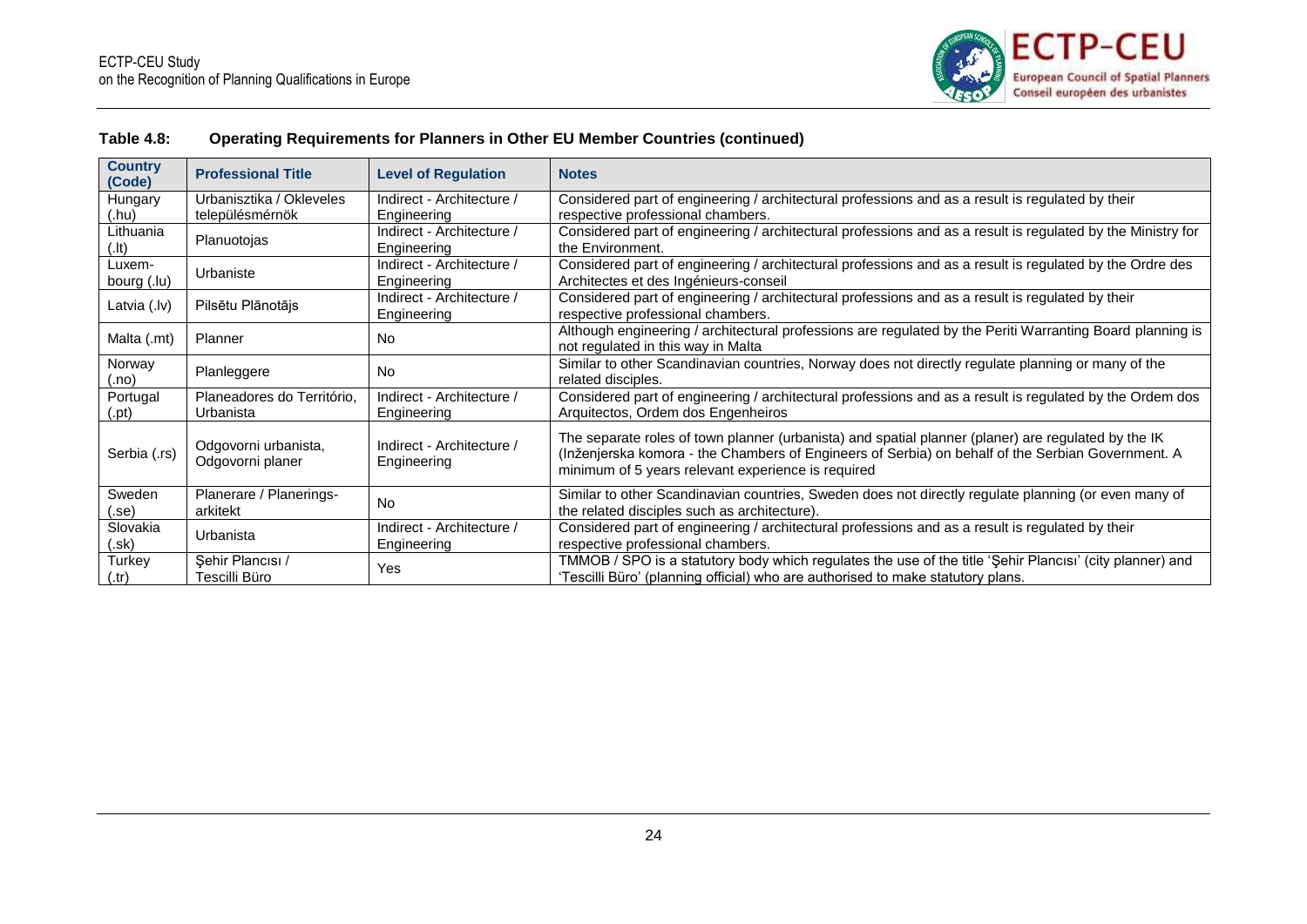![](_page_28_Picture_1.jpeg)

### <span id="page-28-0"></span>4.7 Operating Requirements and Regulation of the Profession in European Countries

- 4.7.1 By combining and simplifying the survey results set out in Tables 4.5 to 4.8 in the previous sections of this report, it was possible to compile Table 4.9 which provides a broad overview of the regulation of the planning profession in the 31 countries covered by the EC's Regulated Professions Database as well as Croatia, Serbia and Turkey.
- 4.7.2 The table shows that it is possible to group these countries into a number of different categories which correspond to the level and nature of regulation of the planning profession and therefore to the basic statutory 'operating requirements' for planners in a particular country.
- 4.7.3 The first such grouping includes countries where either the authority to carry out certain tasks associated with planning (such as plan making), or the use of a protected title (e.g. Chartered Planner) is regulated by a competent authority such as a government department or professional organisation.
- 4.7.4 While there may be considerable differences between the actual nature and scope of the regulatory systems in individual countries, the fact that planning is considered as a discrete professional activity with sufficient status to warrant specific regulation can be viewed as a positive development.
- 4.7.5 In a sense therefore, it is not the regulation itself that is significant, rather the fact that concrete mechanisms exist in these countries which specifically seek to impose set minimum criteria for entrance to the planning profession (similar to many full ECTP-CEU member organisations).
- 4.7.6 The second category set out in Table 4.9 includes countries where the exercise of many of the activities associated with spatial planning are generally considered as coming under the remit of other related professions (architecture or engineering in particular) and are regulated accordingly.
- 4.7.7 The issue here is not any lack of regulation of planning as such, but rather the possibility that regulations in these countries may restrict the carrying out of these activities to other related professionals to the disadvantage of professionals with specific planning qualifications.
- 4.7.8 The third and final category refers to a group of countries where there is little if any formal regulation of the planning profession apart from the requirements to implement planning policies in accordance with national legislation.
- 4.7.9 Once again, the issue with this category is not that professionals who carry out activities normally associated with spatial planning are not qualified, but rather that no specific, formal mechanism exists for the recognition of the planning profession in these countries.
- 4.7.10 While this may not be an issue in these countries themselves, the lack of defined standards for entry into the profession could present difficulties for planners from these countries who wish to work in other countries where the profession is regulated.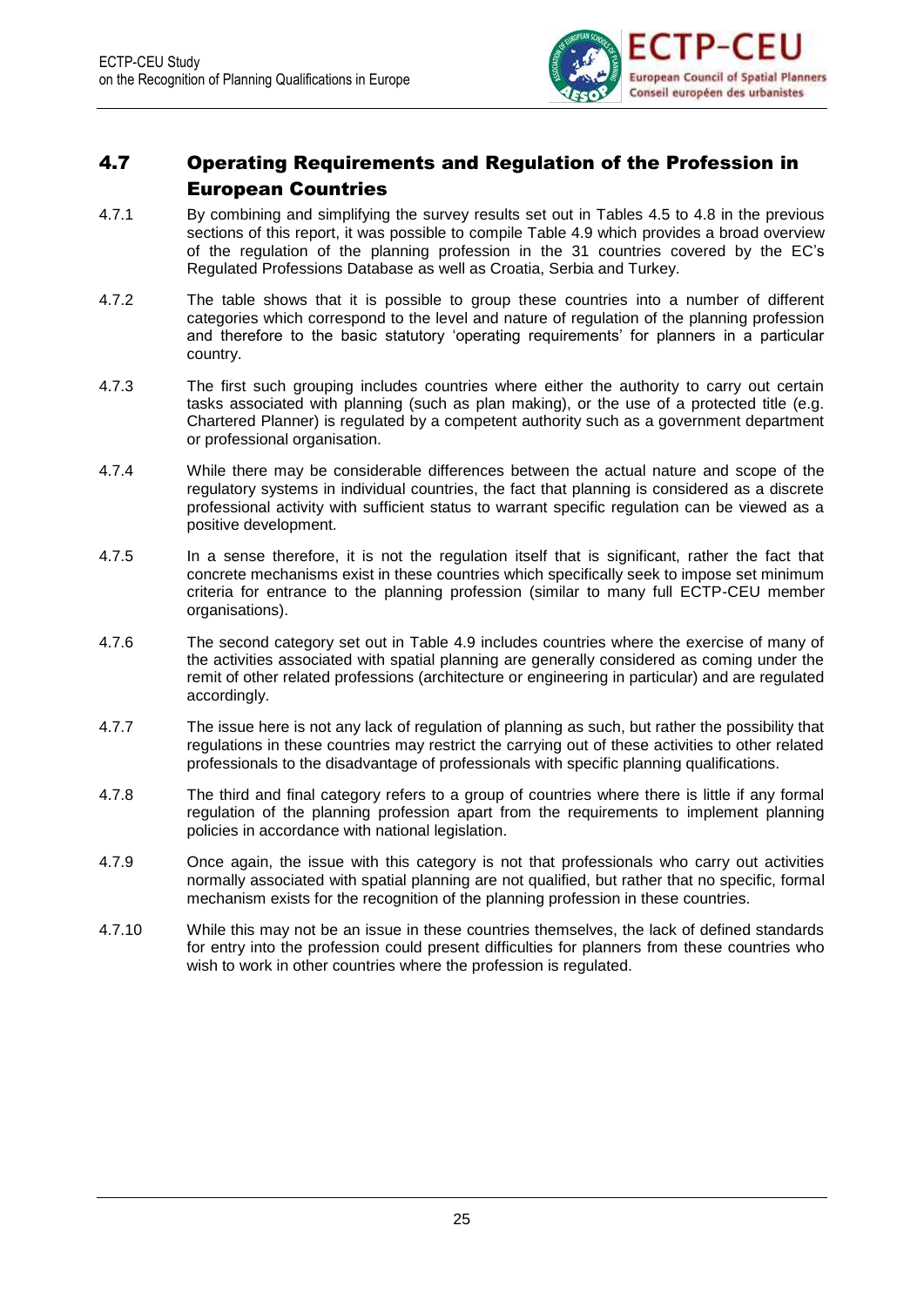![](_page_29_Picture_1.jpeg)

| <b>Table 4.9:</b> | Overview of Regulation of the Planning Profession in Europe |
|-------------------|-------------------------------------------------------------|
|-------------------|-------------------------------------------------------------|

<span id="page-29-0"></span>

| <b>Country (code)</b>                         | <b>Title of Profession</b>                                                                  | <b>Type of Operating</b><br><b>Requirement</b> |
|-----------------------------------------------|---------------------------------------------------------------------------------------------|------------------------------------------------|
| Switzerland (.ch)                             | Urbaniste                                                                                   | Regulated (EC Category 1)                      |
| Cyprus (.cy)                                  | Πολεοδόμος - Χωροτάκτης<br>(Planner)                                                        | Regulated (EC Category 1)                      |
| Germany (.de)                                 | Stadtplaner (Urban Planner)                                                                 | Regulated (EC Category 1)                      |
| Ireland (.ie)                                 | Chartered Town Planner /<br>Planner                                                         | Regulated (EC Category 1)                      |
| Netherlands (.nl)                             | Stedenbouwkundige                                                                           | Regulated (EC Category 1)                      |
| Poland (.pl)                                  | Urbanista                                                                                   | Regulated (EC Category 1)                      |
| Romania (.ro)                                 | Urbanist                                                                                    | Regulated (EC Category 1)                      |
| Slovenia (.si)                                | Odgovorni projektant (Head<br>Planner) / Pooblaščeni<br>prostorski načrtovalec<br>(Planner) | Regulated (EC Category 1)                      |
| Liechtenstein (.li)                           | Raumplaner (Spatial Planner)                                                                | Regulated (EC Category 2)                      |
| United Kingdom (.uk)                          | <b>Chartered Town Planner</b>                                                               | Regulated (EC Category 3)                      |
| Greece (.gr)                                  | Michanikós chorotaxías ke<br>periferiakís anáptixis                                         | Regulated (EC Category 3)                      |
| Iceland $\overline{(\mathsf{.is})}$           | Skipulagsfræðingur                                                                          | Regulated (EC Category 3)                      |
| Italy (.it)                                   | Pianificatore territoriale /<br>Pianificatore iunior                                        | Regulated (EC Category 3)                      |
| Belgium (.be) Vlaanderen                      | Ruimtelijke Planner                                                                         | Regulated but not in Database                  |
| Belgium (.be) Wallonie                        | Auteur de projet agréé                                                                      | Regulated but not in Database                  |
| Belgium (.b) Brussels Capital<br>Region (CUB) | Auteur de projet agréé                                                                      | Regulated but not in Database                  |
| Czech Republic (.cz)                          | Autorizovaný architekt - obor<br>územní plánování (AUUP)                                    | Regulated but not in Database                  |
| Serbia (.rs)                                  | Odgovorni urbanista /<br>Odgovorni planer                                                   | Regulated but not in database                  |
| Turkey (.tr)                                  | Şehir Plancısı / Tescilli Büro<br>(TMMOB)                                                   | Regulated but not in database                  |
| France (.fr)                                  | Urbaniste                                                                                   | <b>Partial Regulation</b>                      |
|                                               |                                                                                             |                                                |
| Austria (.at)                                 | Raumplaner(in)                                                                              | Indirect - Other Professions                   |
| Belgium (.be) Wallonie                        | Urbaniste / Planifacteur                                                                    | Indirect - Other Professions                   |
| Bulgaria (.bg)                                | Плановик (Planner)                                                                          | Indirect - Other Professions                   |
| Estonia (.ee)                                 | Planeerija                                                                                  | <b>Indirect - Other Professions</b>            |
| Spain (.es)                                   | Urbanista                                                                                   | Indirect - Other Professions                   |
| Croatia (.hr)                                 | Ovlašteni arhitekt /<br>Ovlašteni arhitekt urbanist                                         | Indirect - Other Professions                   |
| Hungary (.hu)                                 | Urbanisztika / Okleveles<br>településmérnök                                                 | Indirect - Other Professions                   |
| Lithuania (.lt)                               | Planuotojas                                                                                 | Indirect - Other Professions                   |
| Luxembourg (.lu)                              | Urbaniste                                                                                   | Indirect - Other Professions                   |
| Latvia (.lv)                                  | Pilsētu Plānotājs                                                                           | Indirect - Other Professions                   |
| Malta (.mt)                                   | Planner                                                                                     | Indirect - Other Professions                   |
| Portugal (.pt)                                | Planeadores do Território                                                                   | Indirect - Other Professions                   |
| Slovakia (.sk)                                | Urbanista                                                                                   | Indirect - Other Professions                   |
|                                               |                                                                                             |                                                |
| Denmark (.dk)                                 | Byplanlaeggere                                                                              | No Regulation                                  |
| Finland (.fi)                                 | Suunnittelija                                                                               | No Regulation                                  |
| Malta (.mt)                                   | Planner                                                                                     | No Regulation                                  |
| Norway (.no)                                  | Planleggere                                                                                 | No Regulation                                  |
| Sweden (.se)                                  | Planerare / Planeringsarkitekt                                                              | No Regulation                                  |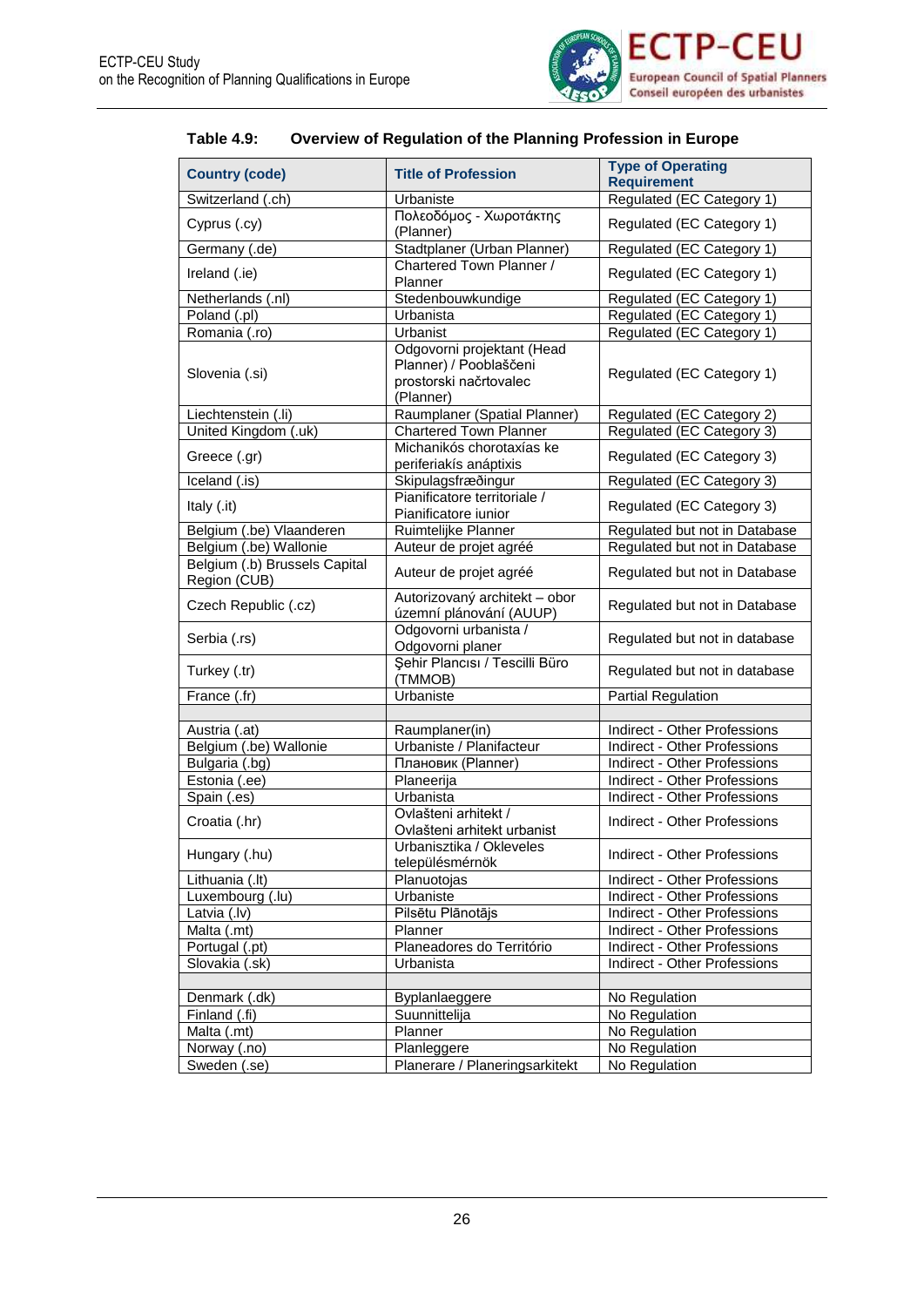![](_page_30_Picture_1.jpeg)

### <span id="page-30-0"></span>4.8 Conclusion

- 4.8.1 It is recognised that the 'regulated professions' approach to the operating requirements of professional planners in the European Union as described in the preceding pages, can only provide a broad overview of some of the operating requirements associated with working as a planning professional in various European countries.
- 4.8.2 Nonetheless, carrying out a survey of regulatory requirements associated with the operating as a planning professional in the EU can still be considered as a useful step in developing a better awareness of the differences in approach of member states to the regulation of the profession and the exercise of certain functions associated with spatial planning.
- 4.8.3 Such an awareness of the principle requirements for operating as a planner in the different regulatory systems is important in the context of the next chapter of this report which explores the issue of the mutual recognition of professional qualifications.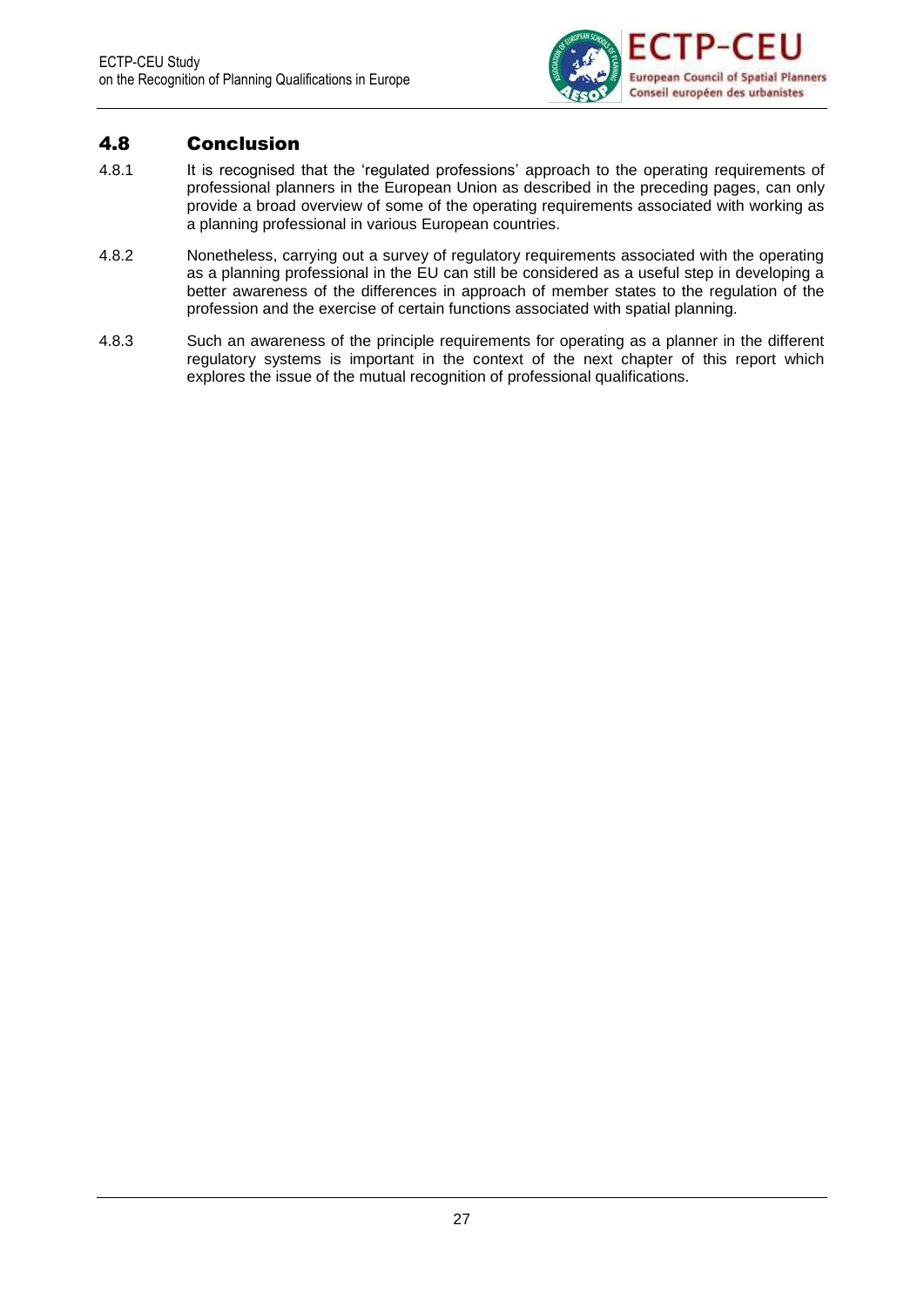![](_page_31_Picture_1.jpeg)

# <span id="page-31-0"></span>5 Mutual Recognition of Professional **Qualifications**

### <span id="page-31-1"></span>5.1 Introduction

- 5.1.1 The final three tasks identified in the briefing document for this research project all relate to the issue of establishing arrangements for the mutual recognition of professional qualifications by full ECTP-CEU organisations. This chapter of the report will deal with tasks four and five identified in the study brief:
	- *Explore a set of criteria that could be developed and could be used for mutual recognition of professional qualifications*
	- *Develop draft protocol agreements that could be exchanged with professional organisations outside the EU.*
- 5.1.2 While these tasks differ considerably from those dealt with in previous chapters they are both grounded in the initial survey research conducted into full ECTP-CEU organisations as well as the regulatory requirements relating to operating as a professional planner in various EU member states.
- 5.1.3 The preceding chapters are particularly relevant to this section of the report as they highlight recent efforts to regulate and standardise minimum entry requirements to the planning profession and to simplify the mutual recognition of professional qualifications between European countries.
- 5.1.4 The next section will begin by revisiting the European Union Directive on the Recognition of Profession Qualifications to explore what lessons can be learned from the 'Common Platform' approach regarding the development of a set of criteria that could be used for the mutual recognition of professional qualifications.

### <span id="page-31-2"></span>5.2 The European Union 'Common Platform' Approach

- 5.2.1 The previous chapter demonstrated that that there is a concerted effort on the part of the European Union in the form of Directive 2005/36/EC to facilitate the mutual recognition of professional qualifications between member countries. A key goal of the Directive is to encourage the free movement of skilled labour around the European Union while acknowledging that standards and content of education differ between countries by seeking to establish some equivalence between those trained in the countries of the European Union.
- 5.2.2 As was explained earlier in the report, the Directive introduced two systems for the recognition of professional qualifications: an 'automatic system' for the so-called 'sectoral professionals<sup>12</sup>; as well a 'general system' for all other regulated professions.
- 5.2.3 In the case of professions which fall under the 'automatic' system, the Directive lays down minimum training conditions for each profession, including the minimum duration of studies. In addition, Annex V of the Directive lists the formal qualifications issued by Member States which conform to the directive. As a result, the recognition of professional qualifications under the 'automatic system' is a well-defined relatively straightforward process which has proven to be largely successful in facilitating the recognition of professional qualifications between member states.

 $12$  Listed in Chapter III of the Directive as doctors, nurses responsible for general care, dental practitioners, veterinary surgeons, midwives, pharmacists and architects.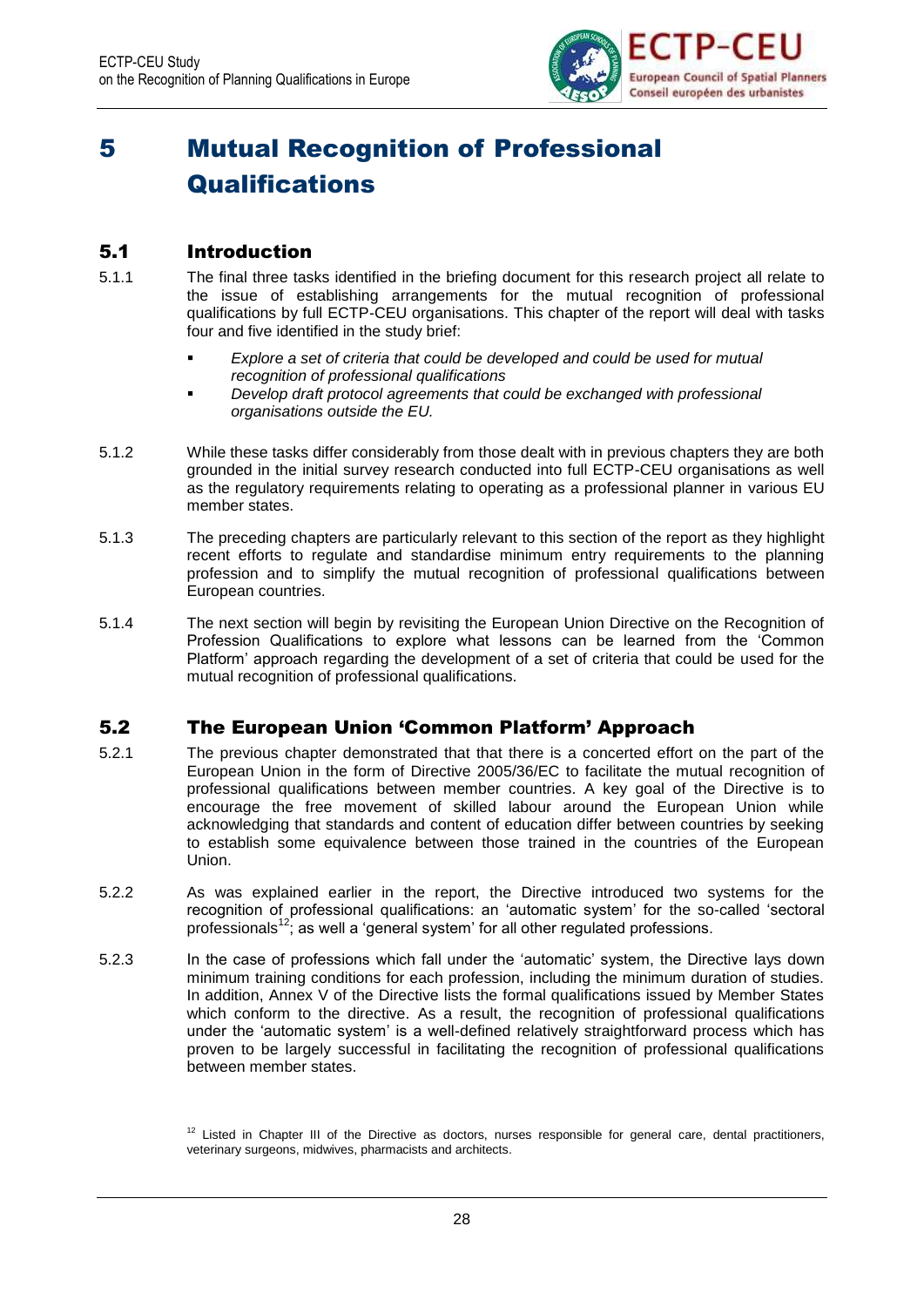![](_page_32_Picture_1.jpeg)

- 5.2.4 The 'general system' on the other hand is a much more fragmented and ad-hoc system which applies to the hundreds of other regulated professions not covered by the automatic system (including planning). Under this system it is left up to the competent authorities in each country to make case-by-case decisions based on their own research into qualifications in other countries.
- 5.2.5 If a competent authority finds there are substantial differences between a qualification acquired by an applicant from another Member State and the qualification required in their country, they may impose a 'compensatory measure' in the form of an adaptation period or an aptitude test.
- 5.2.6 With a view to simplifying what was obviously viewed as a complicated procedure, Article 15 of the Directive introduced a mechanism allowing professional associations and individual Member States to propose a simplified system of compensation measures for individual professions via so-called common platforms.
- 5.2.7 A common platform can be described as a set of criteria of professional qualifications which are suitable for compensating for substantial differences which have been identified between training requirements existing in the various member states for a given profession. Such substantial differences would be identified through a process of comparing the duration and content of the training in at least two thirds of member states, including all member states that regulate the profession.

### <span id="page-32-0"></span>5.3 Drawbacks of the 'Common Platform Approach'

- 5.3.1 The common platform concept can be seen as an attempt on the part of the European Commission to encourage individual professional organisations to apply the principles of the 'automatic system' to their own professions. Such an approach would have obvious benefits for a profession in that it would simplify and expedite the assessment procedure while also reducing the requirement for competent authorities to carry out independent research and develop their own case-by-case compensatory measures.
- 5.3.2 While this idea works well in theory, it can be seen that the Common Platform approach has failed in practice. Despite the concerted efforts of a number of professional organisations no common platform has been adopted to date. The principal reason for this failure is set out in explained in a 2011 EC consultation paper on the Directive which states that:

*Considerable differences in professional qualifications requirements (from no regulation at all to the requirement of university diplomas) make harmonisation or approximation between countries nearly impossible. It appears to be difficult to find a common denominator for compensation measures satisfying at the same time Member States that do not see any need for regulation and those with the most demanding requirements*<sup>13</sup> *(EC, 2011:12).*

- 5.3.3 This statement accords with the results of the previous chapter which illustrated a number of clear differences in the regulation of the planning profession between different European Union countries. In the context of this study it also serves as a very relevant reminder of the difficulties of trying to impose a one-size fits all, unilateral approach to the recognition of professional qualifications.
- 5.3.4 The next section will therefore explore a possible alternative to this approach, namely a bilateral 'Mutual Agreement Approach' to the recognition of professional qualifications.

<sup>&</sup>lt;sup>13</sup> European Commission (2011) Consultation Paper by DG Internal Market and Services on the Professional Qualifications Directive, pp. 12.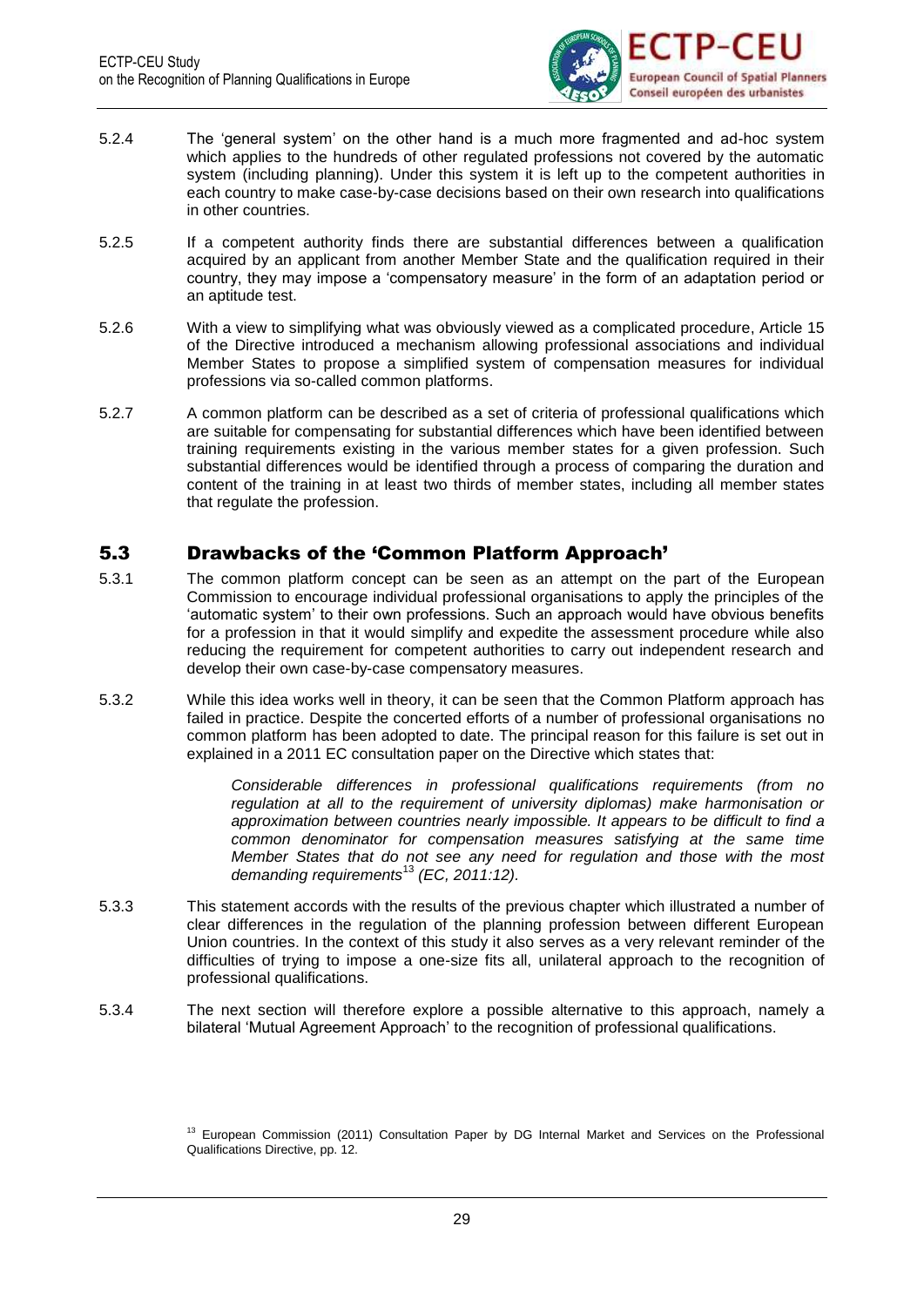![](_page_33_Picture_1.jpeg)

### <span id="page-33-0"></span>5.4 The 'Mutual Agreement' Approach

- 5.4.1 A 'Mutual Agreement Approach' to the recognition of professional qualifications would seek to achieve the same goals of a 'Common Platform' but as it would be based on voluntary mutual agreement between member organisations it would be much more flexible and would not be restricted by the overly prescriptive requirements of the Directive.
- 5.4.2 In many ways the mutual agreement approach would combine the most effective elements of both the 'automatic' and 'general' systems for the recognition of professional qualifications set out in Directive EC 2005/36/EC. For example, in common with the 'automatic system' it would involve the creation of a common framework for the profession which would set out:
	- an agreed understanding of the fundamental nature of the planning
	- an annex of professional qualifications attained by planning professionals $^{14}$
	- minimum requirements in terms of professional experience.
- 5.4.3 In common with the general system, the mutual agreement approach would preserve the autonomy of individual 'competent authorities' (in this case ECTP-CEU member organisations) by allowing them to opt into and out of a mutual agreement with another organisation on a voluntary basis. In addition, as each organisation would be responsible for drawing up the country-specific protocols against which applicants from other member organisations would be judged (see section 5.6 below) they would still be able to set their own compensatory measures to ensure all applicants satisfied minimum entrance requirements.
- 5.4.4 This system would therefore have the considerable advantage of respecting the diversity of planning systems and the regulatory requirements of different countries while also allowing countries with similar planning systems to quickly and easily assess the competencies of applicants from those countries.

### <span id="page-33-1"></span>5.5 The Role of ECTP-CEU in the Mutual Agreement Approach

- 5.5.1 The ECTP-CEU would have an important role to play in establishing the principles underpinning mutual agreements between member organisations. As the overall coordinating body for the process, the ECTP-CEU would draft an overarching protocol document which could be adopted by member organisations intending to enter into mutual agreements with other members.
- 5.5.2 This protocol model has been successfully adopted by other umbrella professional organisations including the International Union of Architects' (UIA) which adopted its own Accord on Recommended International Standards of Professionalism in Architectural Practice in 1999. In line with this example, such a future protocol document would establish common ground rules for professional practice in Europe by providing:
	- a common definition of planning based upon the Athens Charter and other recent ECTP-CEU publications
	- *minimum* educational and experience standards for operating as a planner
	- a statement of ethics and proper conduct for planning professionals
	- housekeeping rules for practicing outside one's own country (requirement for professional indemnity insurance etc).
- 5.5.3 Similar to the EU's Directive on the Recognition of Professional Qualifications, this protocol document could also include an annex listing planning qualifications which are recognised by the ECTP-CEU in association with AESOP as meeting agreed educational standards. In this way, the ECTP-CEU would effectively be playing the role played by the European

<sup>&</sup>lt;sup>14</sup> See Appendix 5 to this report for an example of such an annex in the form of sections from Annex V of the Directive relating to architectural qualifications.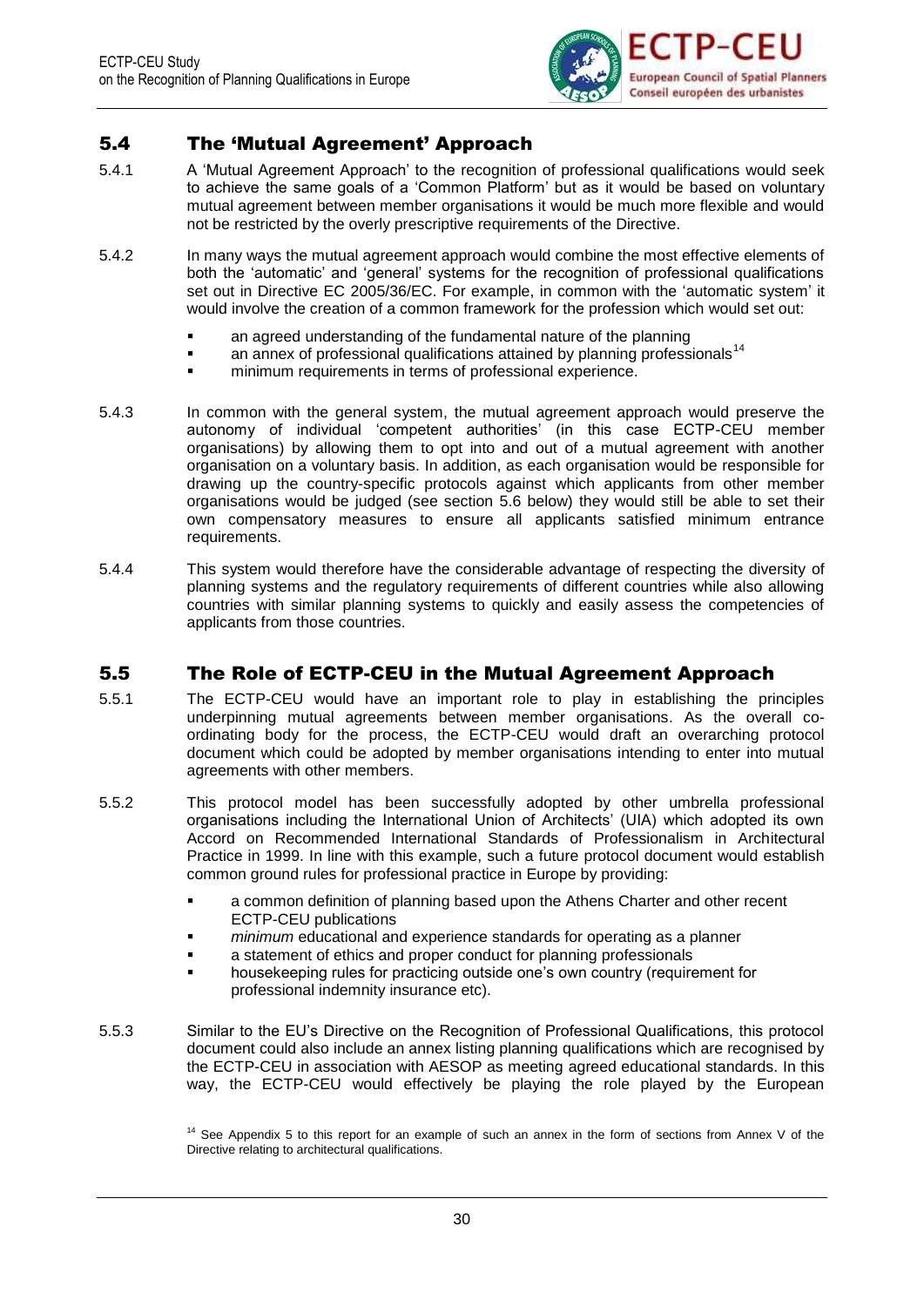![](_page_34_Picture_1.jpeg)

Commission in the 'automatic system' but without the overly complicated, rigid and legalistic requirements of the common platform approach outlined earlier.

- 5.5.4 A key benefit of this element of the 'Mutual Agreement Approach' is that much of the reparatory work for such a protocol document has already been carried out by the ECTP-CEU in the form of the 2003 New Charter of Athens and the 2007 European Spatial Planner Quality Charter<sup>15</sup>. Furthermore, the AESOP list of member planning schools could form an excellent starting point for the compilation of an annex of recognised planning qualifications<sup>16</sup>.
- 5.5.5 In addition to providing the overall protocol documents, the ECTP-CEU would act as a central coordinating body facilitating the transfer of information between member organisations, and providing mediation if any conflict were to arise between members regarding the recognition of professional qualifications.

### <span id="page-34-0"></span>5.6 The Role of Individual ECTP-CEU Member Organisations

- 5.6.1 The flexible nature of the 'Mutual Agreement Approach' would provide individual member organisations with a high degree of independence to ensure that any mutual agreement would fit the institutional and cultural context of their own organisation and country.
- 5.6.2 Under this approach, member authorities would still effectively remain 'competent authorities' (in the sense of the Directive) capable of specifying 'compensatory measures' for candidates from other countries where the criteria for full membership differ considerably from those in the host organisation's country.
- 5.6.3 In order to facilitate this process and the enable individual countries to assess the differences between the professional experience and competencies of planners from other member organisations, it is suggested that each of the full ECTP-CEU member organisations should attempt to assess the key competencies required to function effectively as a professional planner in their own country.
- 5.6.4 A key advantage of this 'bottom-up' approach with its focus on individual member organisations is that each of the country-specific assessments would draw upon the expert knowledge of planning professionals of what is required to operate in their own planning systems.
- 5.6.5 These assessments would be carried by the organisations themselves but would follow a standardised template formulated by the ECTP-CEU and based on criteria already developed by both AESOP and the ECTP-CEU. This would enable individual member organisations to make direct comparisons between professional requirements in different countries.
- 5.6.6 The final product of the 'country assessment' process would be a detailed inventory of the requirements for working as a professional planner in each of the full ECTP-CEU member organisations' countries. While it is beyond the scope of this report to provide a finalised version of this template it is suggested that such a document should cover the following issues:
	- the scope of the planning profession:
		- what constitutes 'planning' in the host country as well as what constitutes the main elements of the 'planning system' there in terms of national planning legislation, governance structures etc.
		- the minimum areas of expertise and fundamental requirements of a planner including details of the skills and competencies required in the country in question

<sup>&</sup>lt;sup>15</sup> See Appendix 9 to this report 'ECTP-CEU and AESOP documents'.

<sup>&</sup>lt;sup>16</sup> Available online a[t www.aesop-planning.com/](http://www.aesop-planning.com/)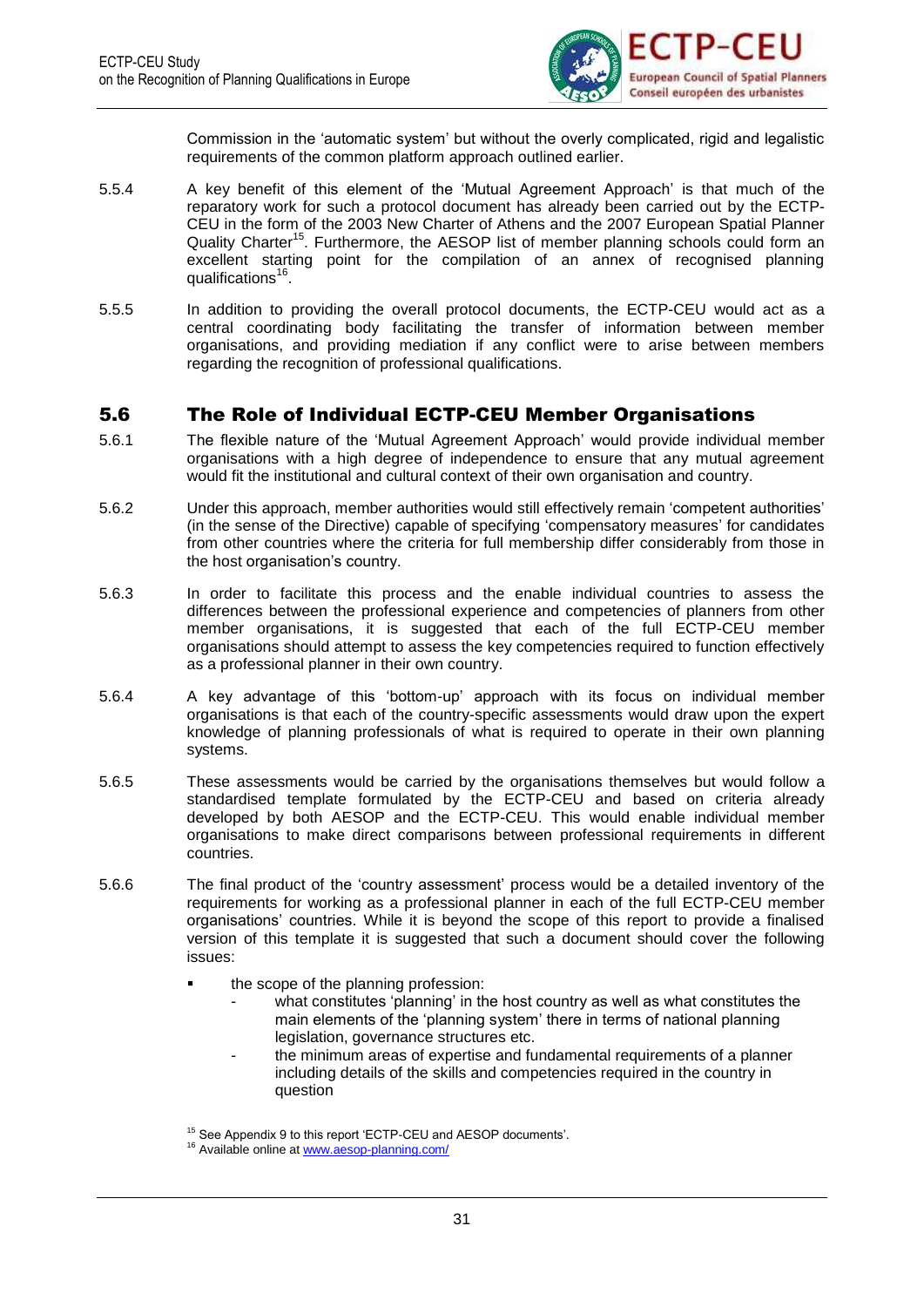![](_page_35_Picture_1.jpeg)

- the planning education system:
	- specific requirements in relation to minimum standards education at university level or equivalent such as level of qualification (Bachelors or Masters), length of education in years

(These would be requirements above and beyond the general criteria identified by the ECTP-CEU protocol document.)

- practical experience and internship:
	- specific requirements regarding duration of experience prior to recognition of qualification for full membership as well as requirements for mentoring or supervised experience
	- Examination requirements prior to admission to full membership
	- Requirement for continuing professional development as condition for membership (Again, these would be requirements above and beyond the general criteria identified by the ECTP-CEU protocol document.)
- planning practice in the country in question:
	- agreed fee scales
	- procurement procedures
	- requirement to work in collaboration with qualified planners in host nation
	- rules on copyright.
- 5.6.7 It is intended this information would be used in tandem with the overarching ECTP-CEU document described in the previous section to form the basis of a mutual agreement between two or more organisations based on a considered and detailed understanding not only of the scope of planning as a profession but also of an appreciation of the differences between different planning systems.
- 5.6.8 It should once again be stressed that the determining the actual format of any 'Mutual Agreement Approach' goes well beyond the scope of this report. However, it is hoped that the issues raised in the preceding sections represent a useful starting point for dialogue between ECTP-CEU member organisations in relation to the development of criteria that could be used for the mutual recognition of qualifications.

### <span id="page-35-0"></span>5.7 Draft Protocol Agreement with Organisations Outside the EU

- 5.7.1 The fifth task specified in the study brief to "*develop draft protocol agreements that could be exchanged with professional organisations outside the EU".* As the preceding sections of this report show however, this task may be somewhat premature given the level of additional work that is required to be done to establish draft protocols between ECTP-CEU organisations.
- 5.7.2 Regardless of this, research was carried out to identify suitable examples of similar protocol agreements between professional organisations inside and outside the European Union. This research quickly identified the recently adopted Memorandum of Understanding between the Irish Planning Institute and the New Zealand Planning Institute<sup>17</sup>.
- 5.7.3 This document is particularly relevant in light of the preceding sections, as it demonstrates that once two organisations have agreed on common definitions and standards relating to planning as a profession, and are both satisfied as to the quality of the qualifications awarded in the other country, that the actual protocol document itself can be relatively straightforward.

 $17$  See Appendix 7 to this report for the full text of this document.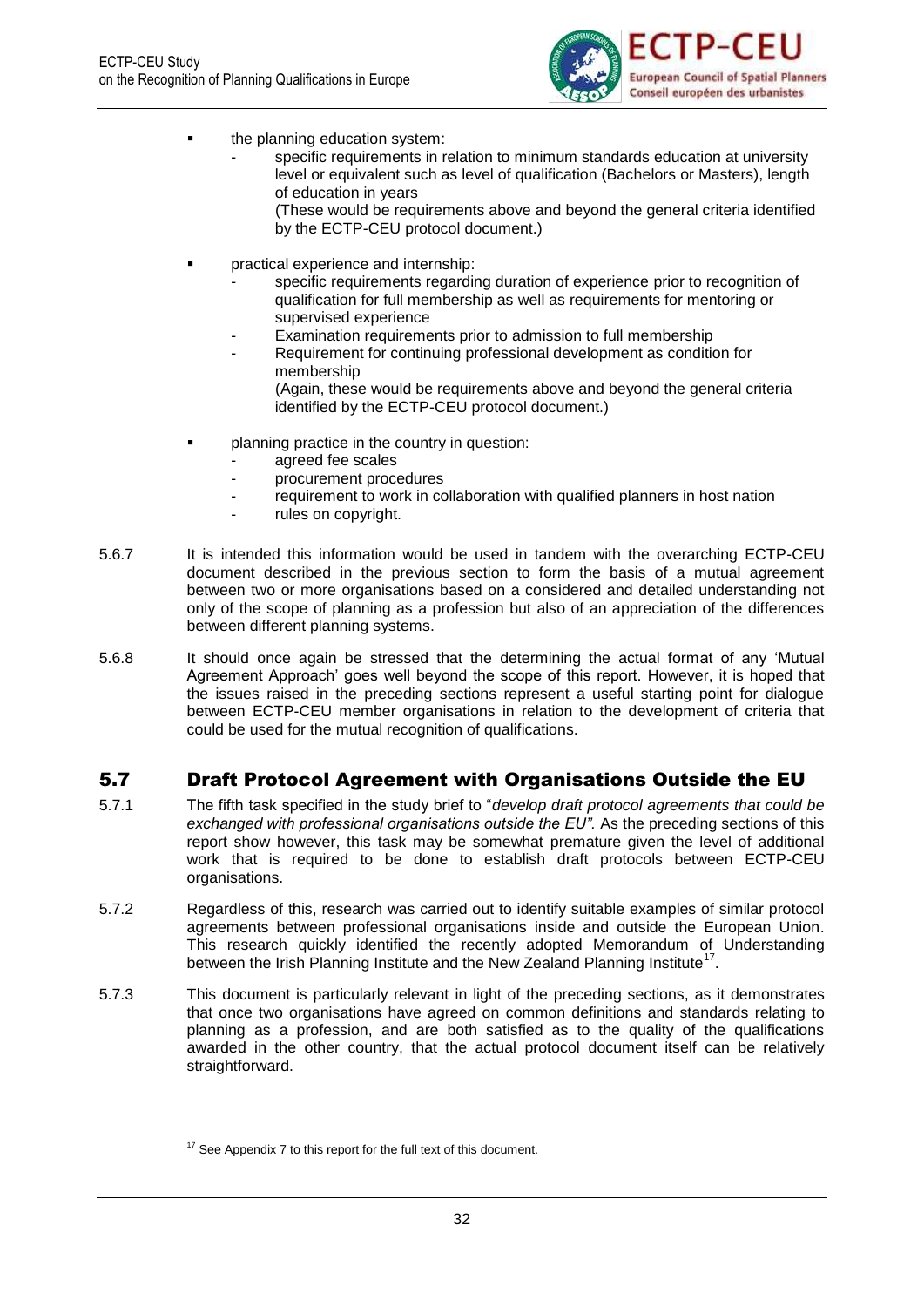

- 5.7.4 The protocol document itself is relatively short and briefly addresses the following points:
	- participants
	- purpose
	- terms
	- reciprocity agreement
	- review
	- schedules of IPI / NZPI accredited planning educational requirements
	- schedule of equivalent levels of membership between IPI and NZPI
	- additional requirements for entry into full membership levels of both organisations (including short courses on local planning system, examinations in lieu of / in addition to experience requirements).
	- mediation procedure.
- 5.7.5 It can be seen that these headings are in fact less detailed than those proposed in Section 5.6 above and that the document does not attempt to establish a common definition of the planning profession – possibly due to similarities between the Irish and New Zealand planning and education systems.
- 5.7.6 Despite the similarities between the systems, the IPI/NZPI protocol can still be regarded as a good working example of a protocol between organisations inside and outside the European Union. It also illustrates how straightforward such protocol agreements can be once each organisation comes to understand and trust the educational and institutional arrangements of their partner organisation.
- 5.7.7 Another excellent example of a recently adopted agreement between European and non-European organisations is that between l'Office Professionel de Qualification des Urbanistes (OPQU) in France and l'Ordre des Urbanistes de Québec (OUQ)<sup>18</sup>.
- 5.7.8 Similar to the IPI/NZPI agreement, it can be seen that while the protocol agreement itself is relatively straightforward it ultimately represents the results of an intensive effort on behalf of both organisations to develop an in-depth understanding and trust of the systems used in the other country to ensure that qualified candidates are recognised as planning professionals.

## 5.8 Conclusion

- 5.8.1 The main aim of this section of the report was to explore some of the prospects and challenges associated with the recognition of professional qualifications between different countries in Europe and beyond.
- 5.8.2 During the course of the research into this issue it became increasingly clear that the highly regulated, top-down approach initially favoured by the European Union has had limited success in facilitating the recognition of qualifications across national borders. It also become clear that a more flexible model is needed which is more sensitive to the requirements of a particular profession as well as the differences in how this profession actually operates in different countries.
- 5.8.3 As this chapter has sought to explain, one possible approach to these challenges could take the form of a 'mutual agreement approach' to the recognition of professional qualifications. However, this is not the only solution, and as the next chapter will show, other professions have developed their own responses to this challenging issue.

 $18$  See Appendix 8 for the full text of this document which is entitled 'Arrangement en vue de la Reconnaissance Mutuelle des Qualifications Professionnels' entre l'Office Professionnel de Qualification des Urbanistes et l'Ordre des Urbanistes de Québec'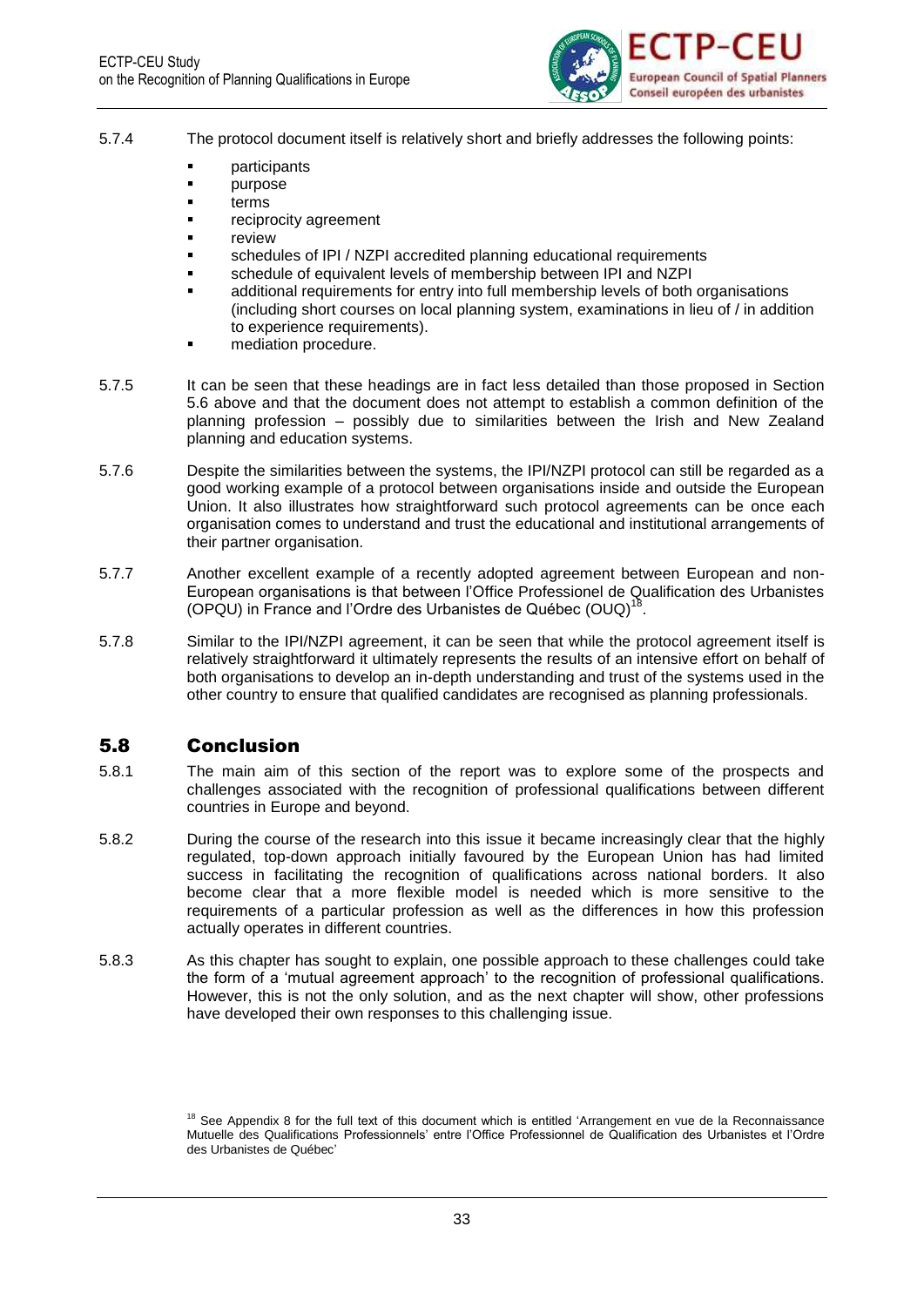

# 6 Arrangements Used by Other Professions

## 6.1 Introduction

- 6.1.1 This chapter addresses the sixth and final task identified in the study brief which was to "*explore potential for arrangements used by other professions, e.g. 'Europass.'"*
- 6.1.2 Research into the workings of the EU Directive on professional qualifications carried out for the purposes of this study revealed that many professional organisations share the overall aim of the European Commission to facilitate and simplify the recognition of professional qualifications between member states.
- 6.1.3 When the Directive was first introduced, a number of the organisations representing professions not covered by the Directive's 'automatic system' began working with the Commission to develop their own 'common platforms' for the recognition of professional qualifications across Europe.
- 6.1.4 As the previous chapter showed however, despite their best efforts none of these organisations succeeded in developing a common platform which was capable of being legally adopted into the workings of the Directive. As a result, some organisations began to develop their own arrangements and frameworks for the recognition of qualifications between member organisations in EU countries and beyond.
- 6.1.5 The following sections of this chapter will provide a brief introduction to a number of such arrangements all of which based on a 'seal of quality' approach to the recognition of professional qualifications. Examples of this approach which will be explained in more detail in the following pages include:
	- **the FEANI Register and the Eur Ing Title**
	- **the EFG's European Geologist Title**
	- the EAP's European Certificate for Psychotherapy (ECP)
	- AEEBC's European Building Expert (Eur BE) Card.
- 6.1.6 The chapter will conclude by describing the workings of the European Union's Europass concept which although useful, should be viewed more as a tool to facilitate the standardised exchange of an individual employee's background than as am initiative targeted specifically at the mutual recognition of professional qualifications.

## 6.2 The FEANI Index and the Eur Ing Title

- 6.2.1 The first (and in many ways most relevant) example of an approach by another professional organisation to the recognition of professional qualifications is the FEANI (Fédération Européenne d'Associations Nationales d'Ingénieurs) Eur Ing professional title system.
- 6.2.2 According to their website "*FEANI is a federation of professional engineers that unites national engineering associations from 31 European countries. Thus, FEANI represents the interests of over 3.5 million professional engineers in Europe. FEANI is striving for a single voice for the engineering profession in Europe and wants to affirm and develop the professional identity of engineers*<sup>19</sup>."
- 6.2.3 FEANI was one of the professional organisations mentioned at the start of this chapter which worked closely with the European Commission since before the introduction of Directive 2005/36/EC in an attempt to establish a common platform for the recognition of engineering qualifications across the EU.

<sup>&</sup>lt;sup>19</sup> Go to [http://www.feani.org](http://www.feani.org/)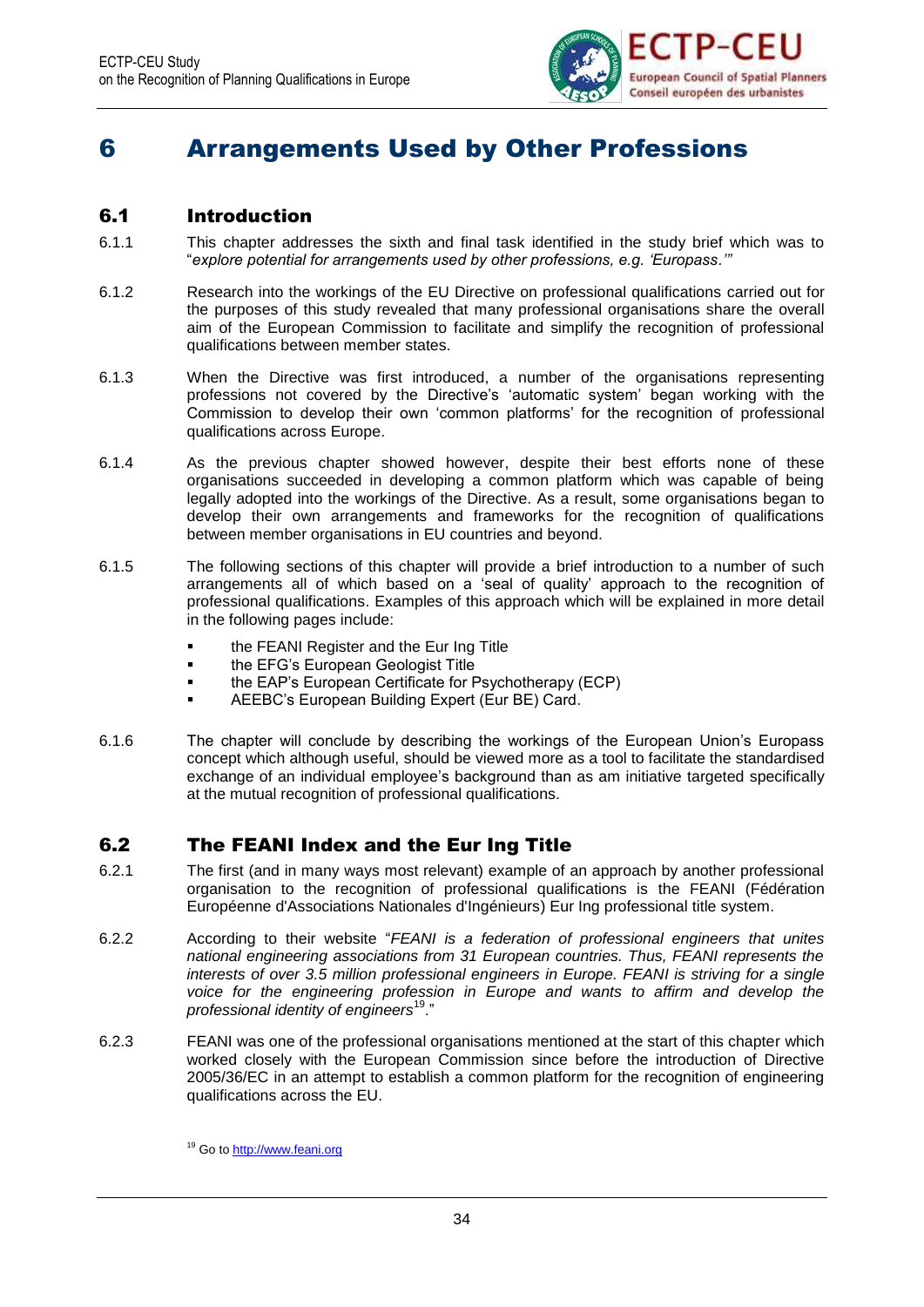

- 6.2.4 FEANI abandoned this rigid, legalistic approach however in favour of a model it had developed itself previously based upon the creation of a 'seal of quality' in the form of the Eur Ing professional title. This title is awarded only to full members of FEANI organisations who have attained satisfactory levels of educational qualification and professional experience.
- 6.2.5 As the FEANI website explains further, the Eur Ing title is designed as a guarantee of competence for professional engineers in order to:
	- **Facilitate the movement of practicing engineers within and outside the geographical** *area represented by FEANI's member countries and to establish a framework of mutual recognition of qualifications in order to enable engineers who wish to practice outside their own country to carry with them a guarantee of competence*
	- *provide information about the various education systems of individual engineers for the benefit of prospective employers*
	- *encourage the continuous improvement of the quality of engineers by setting, monitoring and reviewing standards.*
- 6.2.6 The main elements of the model consist of an index system for educational institutions (the FEANI Index) which feeds into an accreditation system for professionals who have attained a level of 'formation' (education and professional experience) which results in them being granted the title of Eur Ing (European Engineer).

#### **Figure 6.1: The FEANI Accreditation System**



6.2.7 Their system also makes use of formulae to describe the different routes to reaching the required level of 'formation'. For example, the formula for the standard route to formation is:

*B + 3 U + 2 (U / T / E) + 2 E, where:*

- *B equals basic secondary education*
- *3 U equals three years of post secondary professional education*
- *2 (U / T / E) equals two years of either university, training or experience*
- *2 E which equals two years of experience.*
- 6.2.8 A key advantage of this system is that it manages to provide an overall framework which manages to distil the complexities of practicing as a professional engineer in different EU member states into a simple, easily understandable framework can be used to evaluate and attest to the professional competence of an engineer regardless of where he or she comes from.
- 6.2.9 In addition, the system appears relatively straightforward and should therefore be relatively easily applied to other professions. Appendix 10 to this report contains a brief guide to the FEANI register drawn up by the organisation<sup>20</sup> which provides details of the administrative structures FEANI has set up to administer the system.

<sup>20</sup> FEANI (2000) Guide to the FEANI Register Eur Ing.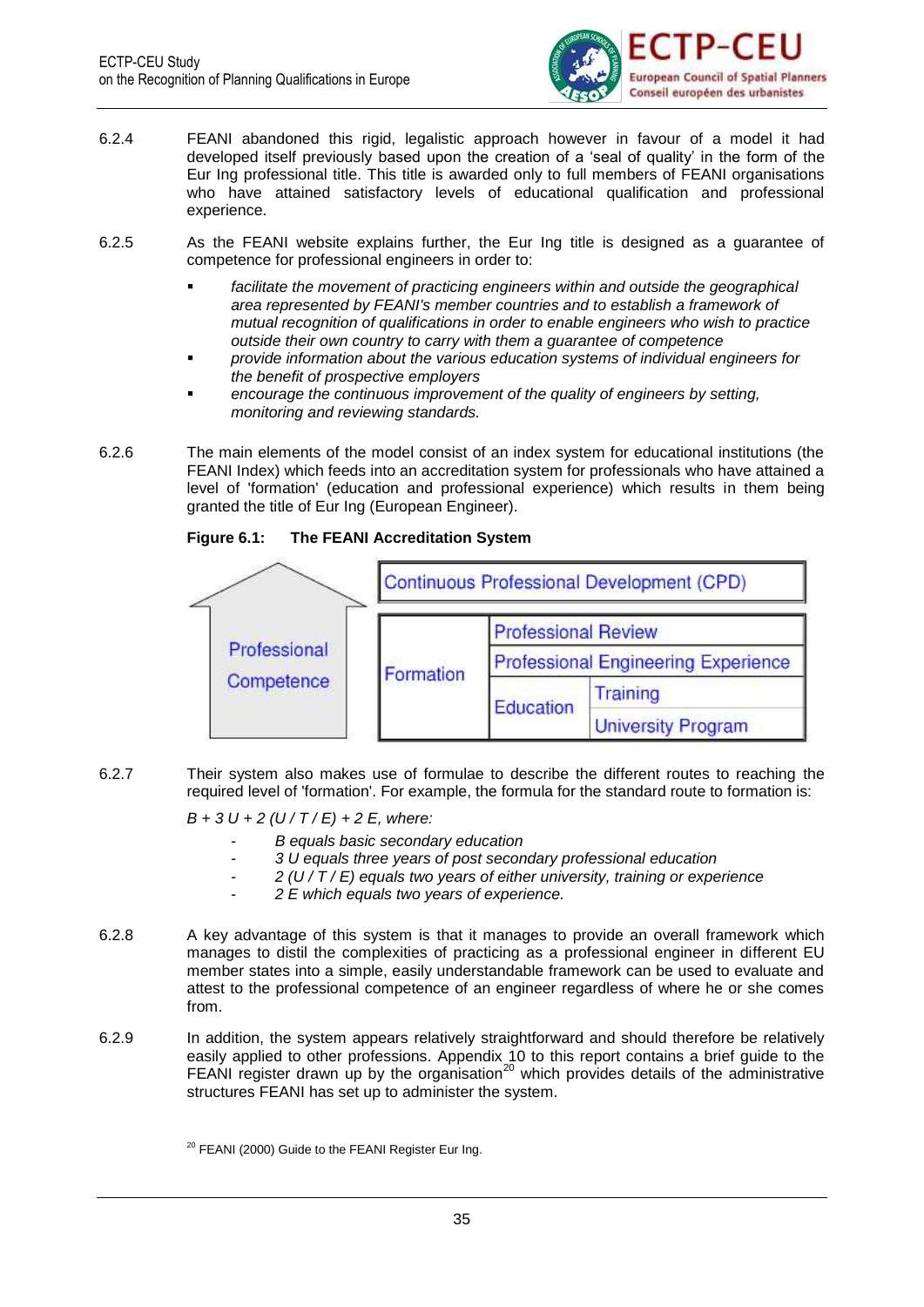

6.2.10 The FEANI professional accreditation could represent a very promising model for the planning profession, as it addresses the issue of the recognition of professional qualifications by drawing on existing definitions and standards relating to education and professional experience requirements without the need for a strict legal framework.

## 6.3 EFG – the 'European Geologist' Professional Title

- 6.3.1 A second example of a self-regulatory 'seal of quality' approach to the recognition of professional qualifications is provided the European Federation of Geologists (EFG) and .<br>their 'European Geologist' professional title<sup>21</sup>.
- 6.3.2 As is stated on their website<sup>22</sup>, the EFG has adopted a system of multi-lateral recognition between the affiliated national associations, which is incorporated in the European Geologist ('EurGeol') professional title. The title is open to all geologists who are involved with any aspect of geology whether they work in government, academia or industry.
- 6.3.3 A candidate for the title must have satisfactorily completed a third level educational programme and have obtained appropriate professional experience over a combined minimum total of eight years. In addition, holders of the title must comply with the EFG's Code of Ethics and maintain their professional standards through life-long learning activities.
- 6.3.4 According to the EFG website, the European Commission has formally recognised the value of the title in facilitating the free movement of geologists within the Community. In addition, the EFG has entered into reciprocal recognition agreements with kindred professional associations in North America to guarantee wider international recognition.
- 6.3.5 Once again, this straightforward, self-regulatory approach to the recognition of professional qualifications could prove useful for the ECTP-CEU in considering its possible future role in facilitating the movement of planning professionals between member states of the European Union and beyond.

## 6.4 EAP – the European Certificate for Psychotherapy (ECP)

- 6.4.1 The third example of an international umbrella organisation providing a framework for the standardised recognition of professional qualifications is the European Association for Psychotherapy (EAP) Certificate for Psychotherapy.
- 6.4.2 According to their website<sup>23</sup>, the EAP represents 128 organisations (including 28 national [umbrella associations](http://www.europsyche.org/nuo) and [17 European-wide associations for psychotherapy](http://www.europsyche.org/ewao) from [41](http://www.europsyche.org/regional_eap)  [European countries\)](http://www.europsyche.org/regional_eap) with a total membership of more than 120,000 psychotherapists. Membership is also open for individual psychotherapists.
- 6.4.3 Based on the ["Strasbourg Declaration on Psychotherapy of 1990"](http://www.europsyche.org/contents/13247/strasbourg-declaration-on-psychotherapy-of-1990) the EAP represents high training standards for a scientifically based profession and stands for a free and independent practice of psychotherapy and rewards suitably qualified members with the widely recognised 'European Certificate for Psychotherapy<sup>'24</sup>.
- 6.4.4 In order to be eligible to receive a European Certificate for Psychotherapy, a psychotherapist must fulfil a set of criteria concerning the level of training, supervision and practice. All ECP holders are listed in a European Register of Psychotherapists (ERP). In addition, ECP holders are required to pay an annual registration fee which varies according to the origin of the practitioner for the administration and maintenance of the EAP website and the ERP.

 $21$  See Appendix 10 for a copy of the EFG Brochure which explains the aims and workings of the EurGeol title as well as an article drafted by the organisation explaining the development of the system.

Se[e http://www.eurogeologists.de](http://www.eurogeologists.de/) 23 Se[e http://www.europsyche.org](http://www.europsyche.org/)

<sup>&</sup>lt;sup>24</sup> See Appendix 10 for an EAP article on working as a psychotherapist in Europe which describes the development of the certification process.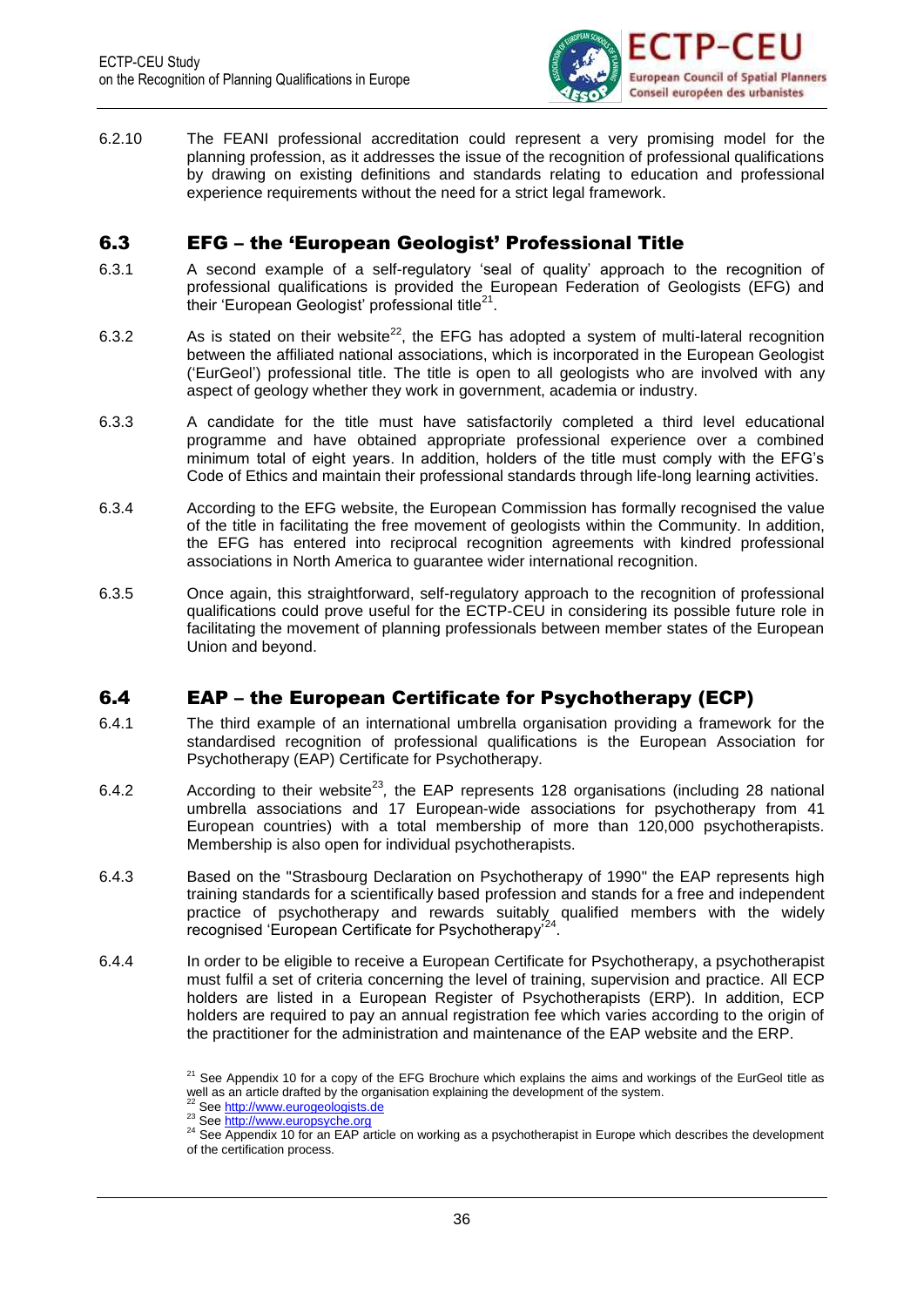





**Source: European Association for Psychotherapy Available Online a[t http://www.europsyche.org/ecp](http://www.europsyche.org/ecp) Last accessed: 14th September 2012**

6.4.5 The European Certificate of Psychotherapy is relevant in the context of this study as it shows how an international umbrella group can use its role as a unifying force to introduce a pan-European register of professionals which in effect guarantees that the professional qualifications attained by its members are valued and recognised between EU member states.

## 6.5 AEEBC – the European Building Expert (Eur BE) Card

- 6.5.1 The fourth example of an international umbrella group setting up a system to standardise the recognition of professional qualifications via a self-regulatory 'quality standard' approach is the AEEBC and its European Building Expert Card.
- 6.5.2 As its website<sup>25</sup> states, the AEEBC (Association d'Experts Européen du Bâtiment et de la Construction) was formed to promote the building surveying and construction professions throughout Europe. To date it has 17 organizations from 14 member countries with a combined membership of 350,000 professionals.
- 6.5.3 In pursuit of the aims of the EU Directive 2005/36 on Mutual Recognition of Professional Qualifications and to seek free movement of building professionals, the AEEBC set up a register to which individuals may be admitted provided they meet the specified minimum requirements. According to the website, the purpose of the EurBE Register is to:
	- facilitate the movement of practicing building experts/surveyors inside and outside the *AEEBC gambit and to establish a framework of mutual recognition of qualifications in order that building experts/surveyors who wish to practice outside their country can carry with them a recognition of capability*
	- *give sufficient data about the information of the individual building experts/surveyors for the benefit of a prospective employer.*
	- *encourage a continuous updating of the quality of building experts/surveyors by setting, monitoring and reviewing standards.*

<sup>25</sup> Se[e http://www.aeebc.org](http://www.aeebc.org/)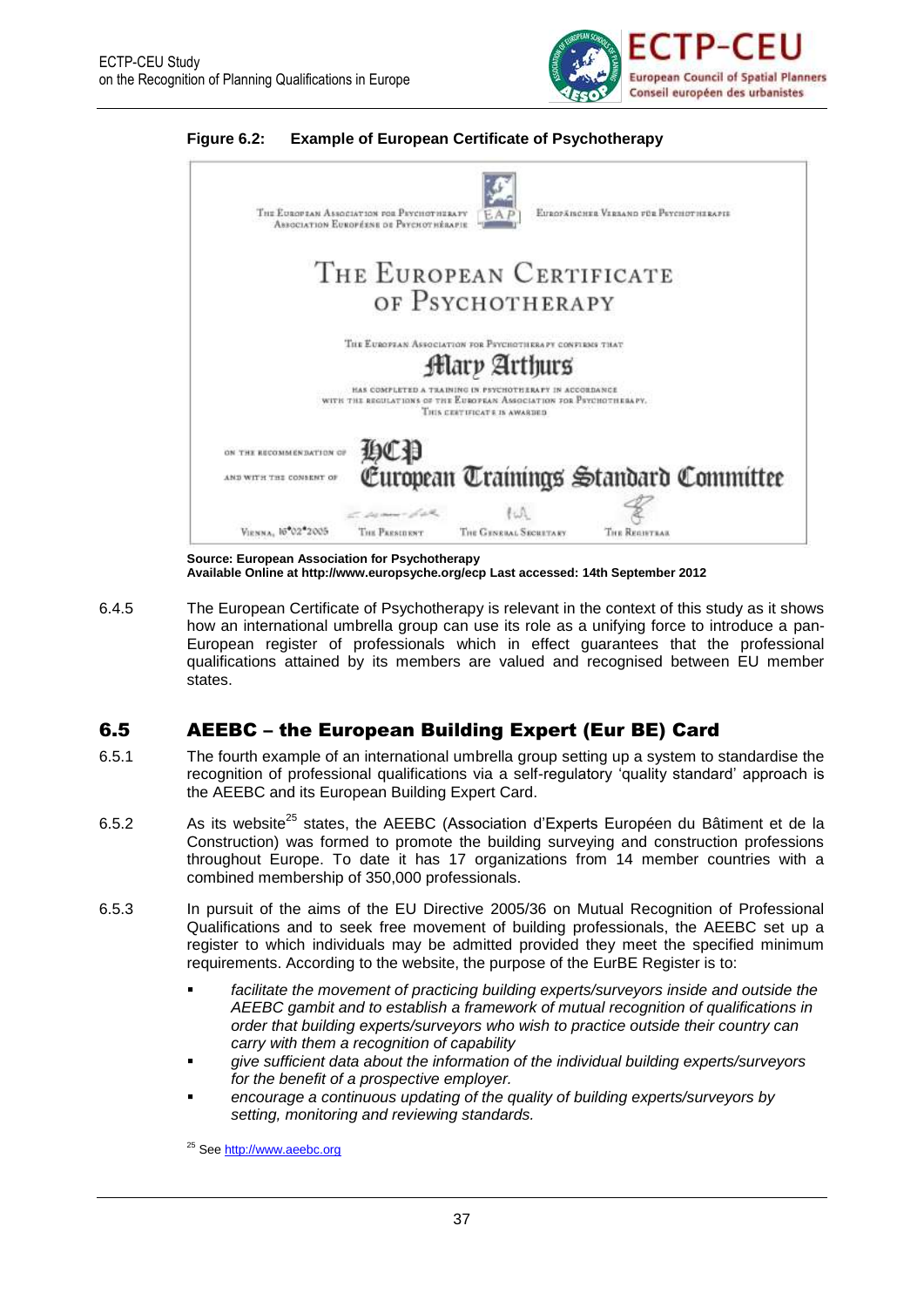

- *provide a source of information about the great variety of formation systems in Member Countries.*
- 6.5.4 This system is of particular relevance in the context of this study as it recognises that educational and professional systems in Europe vary considerably. Instead of introducing a rigid 'common platform' as proposed by the Directive, the AEEBC believes its member organisations should be judged in terms of the professional competence of the building experts/surveyors who emerge from each organisation.
- 6.5.5 To facilitate this, the AEEBC has developed a professional card (EurBE) which will shortly be available to qualifying members of each country associations making up the AEEBC. It is intended then that those who hold the EurBE will be facilitated through appropriate recognition by the member organizations in each of the European countries they represent.



**Figure 6.3: Example of a EUR BE Professional Card**

**Source: AEEBC website Available Online a[t http://www.aeebc.org/uk/professional%20development.asp](http://www.aeebc.org/uk/professional%20development.asp) Last Accessed 09 March 2011**

- 6.5.6 This approach is interesting as it combines the standardised 'seal of quality' approach adopted by the geological and psychotherapeutic professions with an innovative professional identity card approach.
- 6.5.7 As the next section illustrates, this professional identity card approach is increasingly being advocated by the European Union almost as a worker's passport which would enable employers and job seekers to quickly and easily establish their professional credentials in another country.

## 6.6 The Europass Model

- 6.6.1 Although the Europass Model was specifically mentioned in the study brief for this research project, it is not actually "an arrangement used by other professional groups for the recognition of professional qualifications" in the sense of research task six of the study brief. Nonetheless, the Europass approach to making people's professional qualifications, language skills and experience easily understandable in different member states via the application of a standardised template is of considerable relevance in the context of this study.
- 6.6.2 According to a European Union website<sup>26</sup> as well as information leaflets on the topic<sup>27</sup>, Europass is an initiative aimed at removing the barriers to working, studying or training in

<sup>&</sup>lt;sup>26</sup> Se[e http://www.europass.ie](http://www.europass.ie/)

<sup>&</sup>lt;sup>27</sup> See Appendix 10 for European Union brochures which introduce the workings of the Europass system.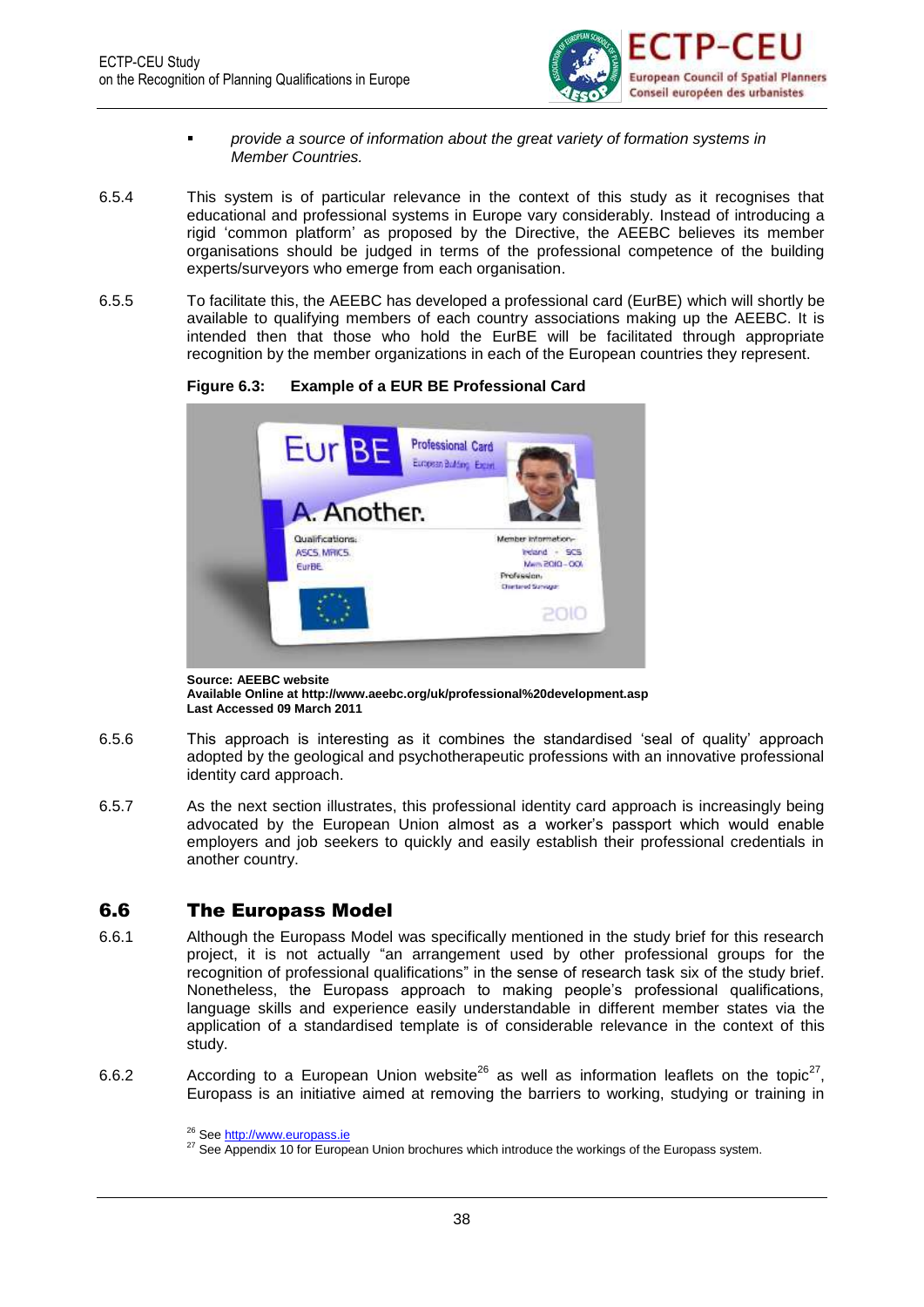

Europe. The service is free of charge and helps individuals present their skills, competences and qualifications in a way that is clear and understandable.

- 6.6.3 Europass consists of [five documents](http://www.uknec.org.uk/Individuals/Documents/default.aspx) that help potential employers, educational establishments and training providers understand which subjects have been studied, what training has been completed or how much experience has been gained working. It also records non-formal learning and language skills. The Europass portfolio comprises Curriculum Vitae, Language Passport, Diploma Supplement, Certificate Supplement and Mobility. All of these documents are presented in a standardised format, to ensure maximum transparency across Europe.
- 6.6.4 While Europass can be seen as a useful initiative its present scope is perhaps too broad to be directly applicable to the recognition of professional qualifications between countries. However, in tandem with some form of accreditation framework (such as the professional titles described in previous sections) the Europass approach would no doubt be of benefit to jobseekers and employers in the planning sector.

## 6.7 Recent Developments in EU Policy – the European

## Professional Card

- 6.7.1 As was outlined in Chapter 4 of this report, the European Commission published its own evaluation of the Professional Qualifications Directive (2005/36/EC) in July 2011. The research conducted as part of the evaluation process was used to prepare a Green Paper on the modernisation of the Professional Qualifications Directive which was adopted by the Commission in June 2011.
- 6.7.2 A significant element of this Green Paper was the presentation of a number of new ideas for facilitating mobility in the Single Market including a 'European Professional Card', which if adopted could operate in a similar fashion to the EUR BE card discussed in the previous section of this report.
- 6.7.3 While the detailed operation of such a system (which has yet to be finalised) goes beyond the scope of this report, it is of interest in the context of this Chapter as it indicates a shift by the European Union to an approach which seeks to facilitate, rather than strictly regulate the mutual recognition of professional qualifications between member states.

## 6.8 Conclusion

- 6.8.1 In conclusion, it can be seen that while the examples dealt with in this chapter go above and beyond the 'mutual agreement model', they are relevant to the aims of this study as they illustrate how a number of European umbrella organisations have successfully implemented systems which enable the recognition of professional qualifications between different countries.
- 6.8.2 A central feature of each of these examples was a 'seal of quality' approach where each umbrella organisation set minimum educational and experience requirements for the awarding of 'pan-European' professional titles to members of the various professional organisations making up the umbrella organisation.
- 6.8.3 While such an approach could prove extremely useful in the future, it may be premature to attempt to implement this system in relation to the planning profession before further work has been carried out to establish an agreed definition for the scope of planning practice and education as was described in Chapter 5.
- 6.8.4 In addition, given the differences in size between the umbrella organisations described in the preceding sections and the  $ECTP-CEU<sup>28</sup>$  it may be more practical at this point in time to  $28$  FEANI has over 3.5 million members and while much smaller, AEEBC still has 350,000 members – roughly ten times ECTP-CEU's combined membership of ca 35,000.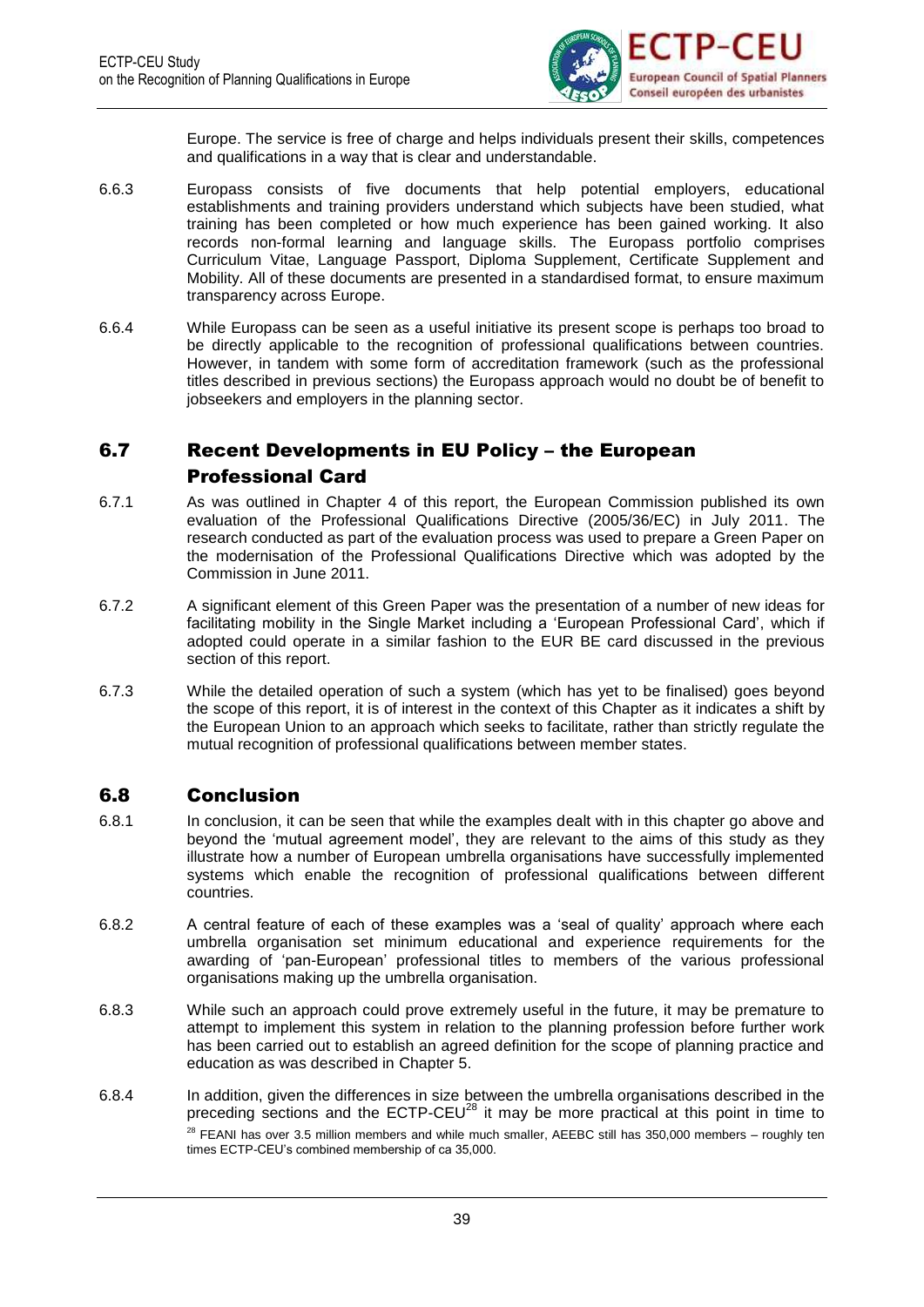

focus on the establishment of mutual agreements between individual ECTP-CEU member organisations in order to strengthen the overall institutional capacity of the ECTP-CEU as a pan-European umbrella organisation.

6.8.5 Nonetheless, the examples described are extremely useful in that they demonstrate that it is possible for umbrella organisations to devise and implement their own, self-regulating systems to facilitate the recognition of professional qualifications between countries. It is hoped that the in the medium to long term ECTP-CEU will be in a position to follow these examples and establish its own 'seal of quality' for planning professionals across Europe.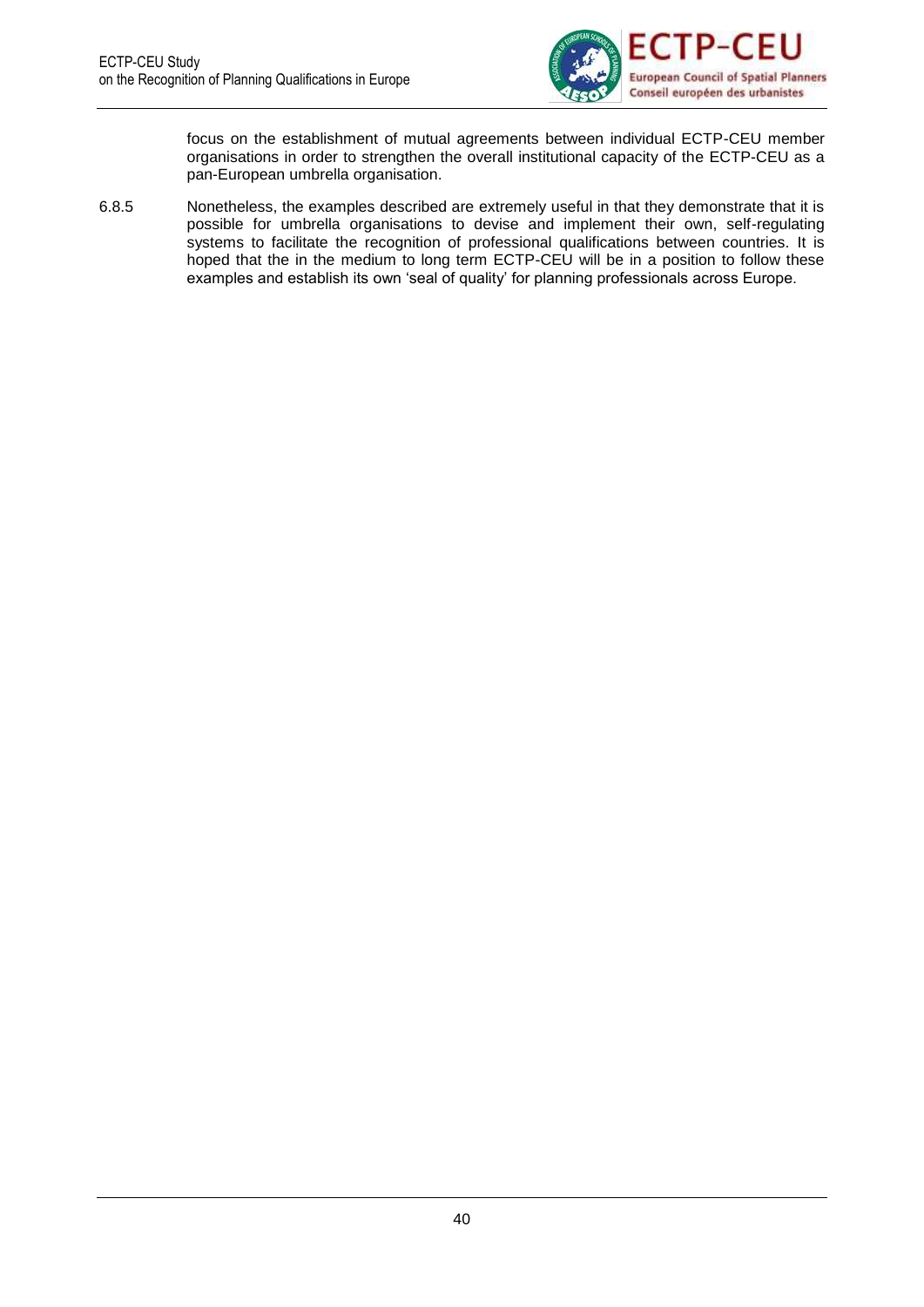

# 7 Summary of Research and Recommendations

## 7.1 Introduction

- 7.1.1 As was stated in the introductory section of this report, the overall aim of this study was to investigate the potential for mutual recognition of planning qualifications in Europe as well as the development of a 'common platform' as defined in the EU Directive 2005/36/EC. In light of these aims, the study brief identified a total of six specific tasks to be carried.
- 7.1.2 This concluding chapter will provide a brief overview of how the preceding sections of this report addressed each of these tasks before presenting a number possible future tasks aimed at advancing the goal of implementing a system of mutual recognition of professional planning qualifications between ECTP-CEU members in the future.

## 7.2 Overview of Response to Study Brief

#### *Task 1: Carry out a survey of the membership categories in each of the ECTP full member organisations*

- 7.2.2 The research carried out in response to this study task (outlined in Chapter 2) indicated that there are 25 full member organisations in the ECTP-CEU in 23 different European Countries and that that ECTP-CEU organisations are present in 19 of the 27 European Union Countries as well as in 4 non-EU member states.
- 7.2.3 The research also revealed that while considerable differences exist with regard to membership categories between some of the organisations, it was possible to identify common groupings of categories along the following lines:
	- **founding member**
	- corporate member
	- full / normal / member
	- associate / corresponding member
	- student / trainee member.
- 7.2.4 Having identified all the different types of membership categories used by all ECTP-CEU member organisations, it was then possible to make a distinction between which of these membership categories can be classified as full membership.
- 7.2.5 Full membership was interpreted as referring to the category of membership which requires a candidate to meet the highest levels of educational and experience requirements set by the organisation before being granted full membership.
- 7.2.6 Furthermore, full membership was seen to usually entitle the member to full voting rights within an organisation and (depending on the status of the organisation) entitles them to use a protected title or to carry out certain regulated activities.

### *Task 2: Carry out a survey of the education requirements for full membership in each of the ECTP full member organisations*

- 7.2.7 The review of the education and experience requirements required for full membership of the various ECTP-CEU full member organisations (presented in Chapter 3) highlighted clear disparities in the 'strictness' of entry requirements between organisations.
- 7.2.8 These disparities were used to form the basis of an outline typology of full ECTP-CEU organisations based on their 'openness' to new full members ranging from those who strictly regulated full membership as a national 'competent authority' right the way to other organisations who were open to anyone with an interest in spatial planning.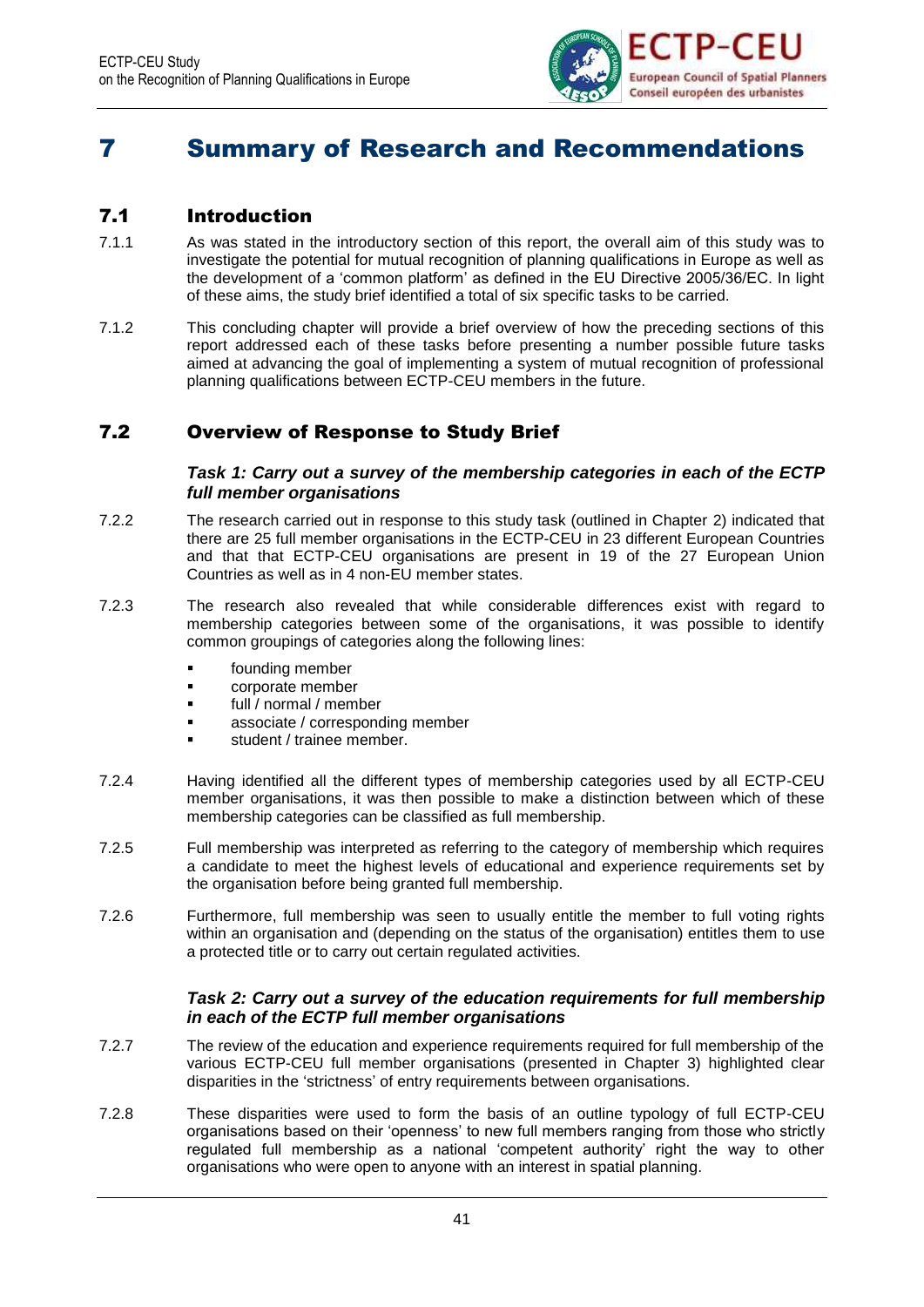

7.2.9 However, despite this range of openness it became clear that the general minimum entry requirements of organisations which sought to make full membership dependent on certain qualifications were a third level (university or equivalent) qualification with a specialisation in spatial planning and at least two years professional experience in the field of spatial planning.

#### *Task 3: Carry out a survey of training requirements for operating as professional planner in each of the member states of the EU*

- 7.2.10 Due to time constraints as well as the considerable differences in how spatial planning is conducted in different Member States of the European Union, the research for this task (described in Chapter 4) was focused on the formal requirements and regulations (if any) relating to the exercise of the planning profession in EU member states.
- 7.2.11 A key source of initial information for this task was the European Commission's Regulated Professions Database. A search of this database indicated that some form of regulation of the planning profession exists in 10 EU member states, 2 EEA countries (Iceland and Liechtenstein) and in Switzerland under 3 separate categories.
- 7.2.12 Research into the details of the regulatory regime in each of these countries demonstrated a high degree of similarity between the operating requirements for planners with the majority of countries requiring candidates to have attained a relevant planning related qualification from a third level institution and to have amassed a minimum of two years professional planning experience.
- 7.2.13 When additional research was carried out into the other 18 countries in the database where planning is not specifically regulated as well as three countries not in the database, it was possible to develop an outline typology relating to the level and nature of regulation of the planning profession and therefore to the basic statutory 'operating requirements' for planners in a particular country.
- 7.2.14 The first category of countries in the typology includes those where either the authority to carry out certain tasks associated with planning (such as plan making), or the use of a protected title (e.g. Chartered Planner) is regulated by a competent authority such as a government department or professional organisation.
- 7.2.15 The second category set out in includes countries where the exercise of many of the activities associated with spatial planning are generally considered as coming under the remit of other related professions (architecture or engineering in particular) and are regulated accordingly.
- 7.2.16 The third and final category refers to a group of countries where there is little if any formal regulation of the planning profession apart from the requirements to implement planning policies in accordance with national legislation.

#### *Task 4: Explore a set of criteria to be used for the mutual recognition of professional qualifications*

- 7.2.17 Chapter 5 of the report began by exploring what lessons can be learned from the 'Common Platform' approach advocated in the EU's Professional Qualifications Directive with regard to developing a set of criteria that could be used for the mutual recognition of professional qualifications.
- 7.2.18 Research into the Common Platform approach would seem to suggest that while the idea works well in theory, it can be seen that the approach has failed in practice. Despite the concerted efforts of a number of professional organisations, no common platform has been adopted to date. The principal reason for this failure is set out in a 2011 EC consultation paper on the Directive which stated that: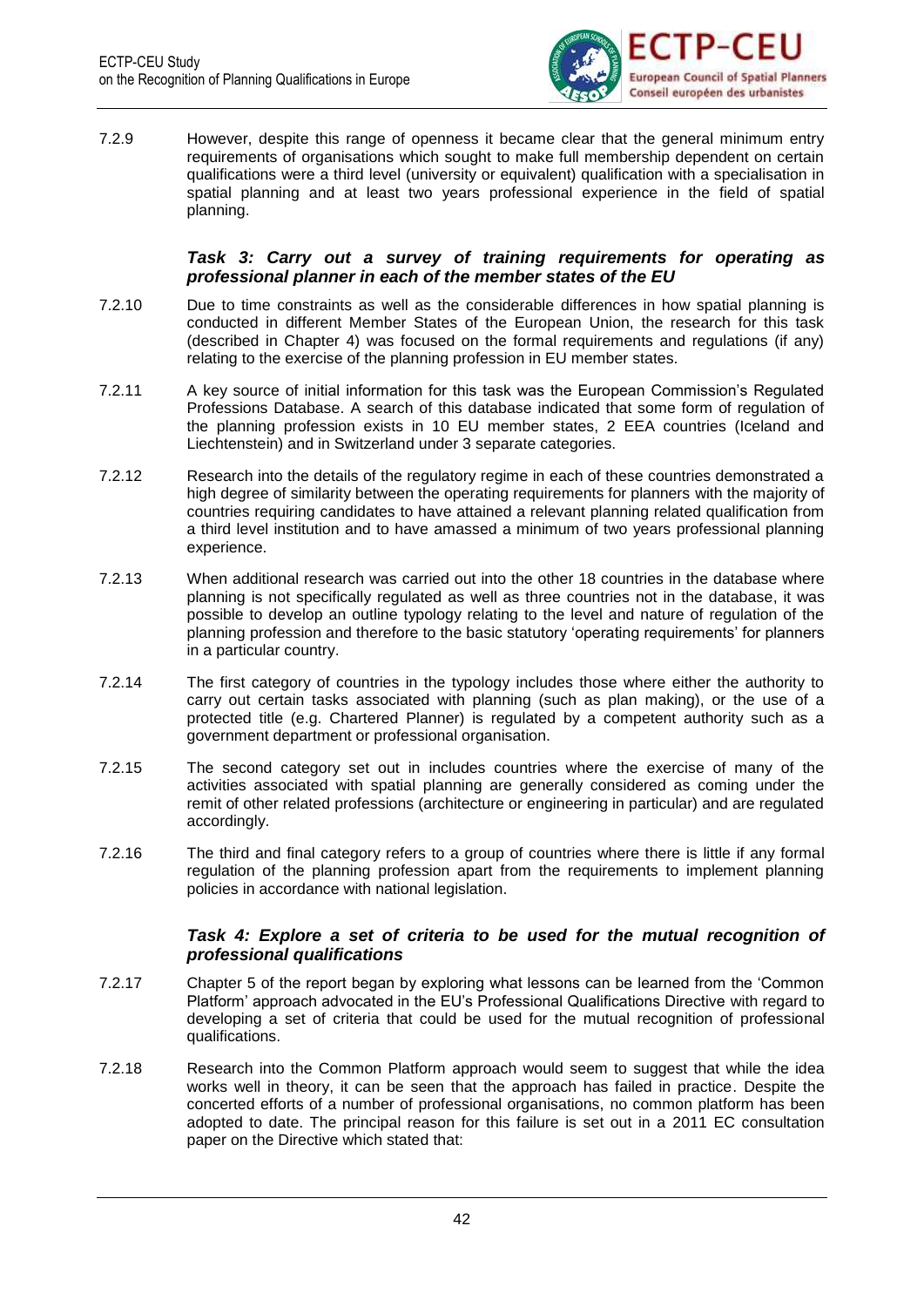

*Considerable differences in professional qualifications requirements (from no regulation at all to the requirement of university diplomas) make harmonisation or approximation between countries nearly impossible. It appears to be difficult to find a common denominator for compensation measures satisfying at the same time Member States that do not see any need for regulation and those with the most demanding requirements (EC, 2011:12).*

- 7.2.19 Chapter 5 then went on to explore a possible alternative to this approach, namely a bi-lateral 'Mutual Agreement Approach' to the recognition of professional qualifications. The chapter suggested that the 'Mutual Agreement Approach' to the recognition of professional qualifications should seek to achieve the same goals of a 'Common Platform' but that it should be based on voluntary mutual agreement between member organisations which would not be restricted by the overly prescriptive requirements of the Directive.
- 7.2.20 The chapter also set suggested criteria that the ECTP-CEU as well individual member organisations would have to address in drawing up such mutual agreements including:
	- **the scope of the planning profession**
	- **the planning education system**
	- practical experience and internship
	- planning practice in the country in question.

#### *Task 5: Develop draft protocol agreements to exchange with professional organisations outside the EU*

- 7.2.21 In light of the results of research into criteria to be used for the mutual recognition of professional qualifications, it was considered that task 5 may be somewhat premature given the level of additional work that must be done to establish draft protocols between ECTP-CEU organisations.
- 7.2.22 Nonetheless, research was carried out to identify suitable examples of similar protocol agreements between professional organisations inside and outside the European Union which identified the recently adopted Memorandum of Understanding between the Irish Planning Institute (IPI) and the New Zealand Planning Institute (NZPI).
- 7.2.23 The IPI/NZPI protocol can be regarded as a good working example of a protocol between organisations inside and outside the European Union. It also illustrated how straightforward such protocol agreements can be once each organisation comes to understand and trust the educational and institutional arrangements of their partner organisation.

#### *Task 6: Explore potential for arrangements used by other professions (e.g. Europass)*

- 7.2.24 Chapter 6 of this report provided a brief introduction to a number of arrangements developed by other international umbrella organisations which went beyond the 'mutual agreement model' to implement a 'seal of quality' approach to the recognition of professional qualifications. These examples included:
	- **the FEANI Register and the Eur Ing Title**
	- the EFG's European Geologist Title
	- the EAP's European Certificate for Psychotherapy (ECP)
	- AEEBC's European Building Expert (Eur BE) Card
- 7.2.25 A central feature of all of these initiatives was a 'seal of quality' approach where each umbrella organisation set minimum educational and experience requirements for the awarding of 'pan-European' professional titles to members of the various professional organisations making up the umbrella organisation.
- 7.2.26 In response to the terms of the study brief, the chapter also described the workings of the European Union's Europass concept which was shown as being a useful tool to facilitate the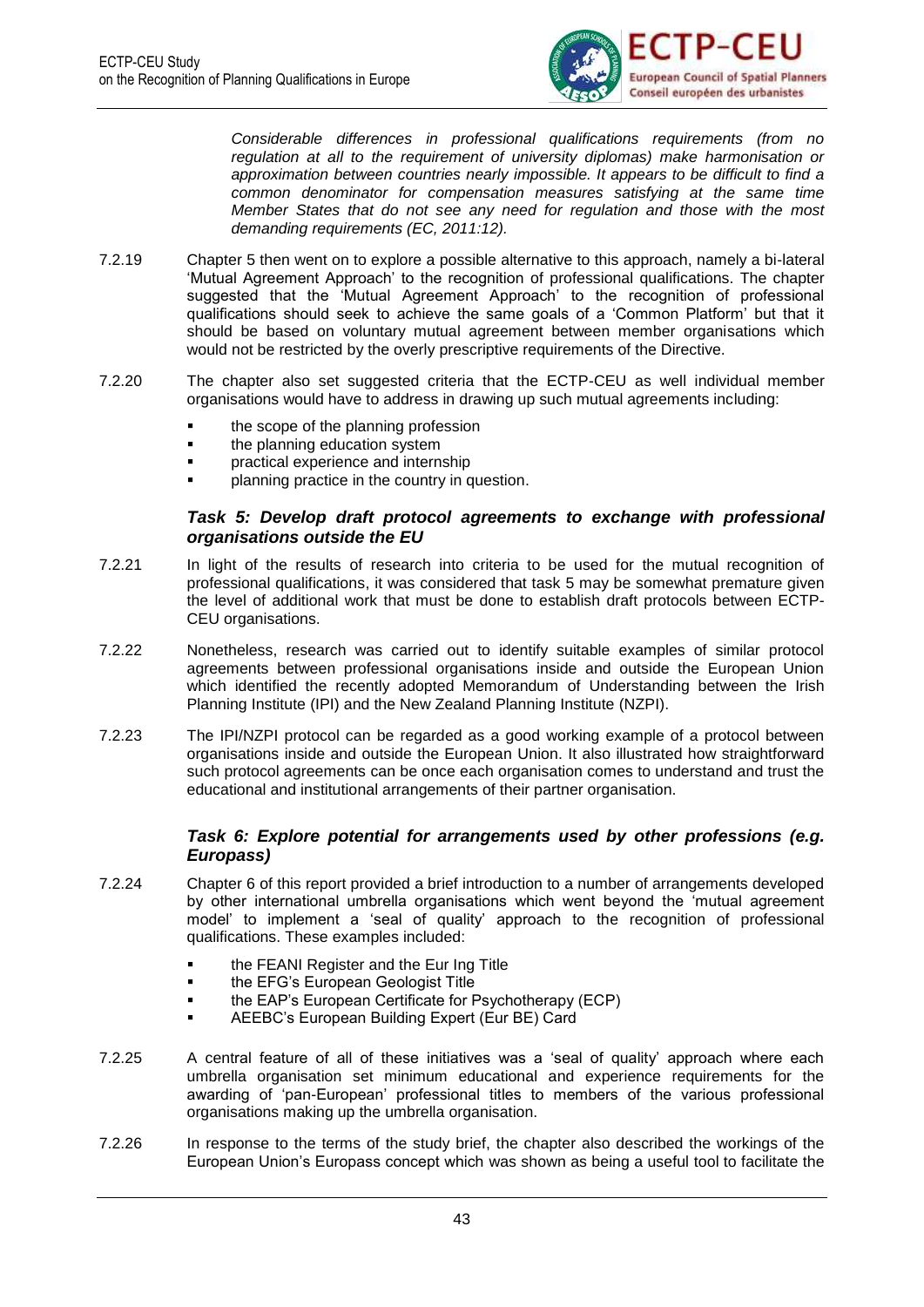

standardised exchange of an employer's background but could not be considered a specific initiative for the mutual recognition of professional qualifications.

7.2.27 Overall, the research into these examples suggested that while other umbrella organisations have been successful in establishing international accreditation systems for their professions, it may be premature to attempt to implement this system in relation to the planning profession before further work has been carried out on implementing mutual agreements between organisations based on a common definition of the scope of planning practice and education.

### 7.3 Recommended Actions

- 7.3.1 It is clear from the brief overview of the results of the research process set out above that a large volume of information has been collected on individual ECTP-CEU organisations as well as on the regulation of the planning profession in Europe.
- 7.3.2 However, it is also evident that that a considerable amount of additional research and advocacy work still needs to be carried out before the ECTP-CEU will be in a position to achieve its goal of establishing a system which to enable the mutual recognition of planning qualifications across Europe and beyond. The following sections briefly outline a number of recommended actions which should be undertaken to progress this goal in the short to medium term.

### *Ensure Accuracy of this Report*

- 7.3.3 While every care was taken to ensure the accuracy of this report, due to the nature and scope of the research methodology which entailed intensive internet research in a number of different languages, it is recognised that some inaccuracies or lacunae could exist in the information provided.
- 7.3.4 It is recommended therefore that this report be posted on the ECTP-CEU website and that members of ECTP-CEU organisations should be encouraged to contact the organisation if they identify any potential inaccuracies in relation to the situation in their own country.

## *Compile a Directory of Planning Qualifications Held by Full Members*

- 7.3.5 It was intended at the outset of this research process to attempt to establish details of the most commonly held educational qualifications attained by all full members of ECTP-CEU organisations across Europe.
- 7.3.6 Although e-mails were sent out to representatives of all the ECTP-CEU full member organisations requesting this information, the overall response rate was relatively low meaning that it was not possible to ascertain a comprehensive overview of the educational profile of professional planners in full ECTP-CEU member organisations.
- 7.3.7 As a result, a considerable amount of additional research will be required to compile a directory of planning qualifications held by full members of ECTP-CEU member organisations. Such a directory would be particularly useful as it could be used by individual ECTP-CEU members to assess the level of planning education in another member's country with their own.

### *Compile a Directory of Planning Courses in Europe*

7.3.8 In light of the low response rate from ECTP-CEU organisations regarding the educational profile of their members, it was decided to begin work compiling details of planning courses offered by AESOP member planning schools across Europe. However, due to the scale and complexity of such a survey process, it was not possible to complete this task process within the time allotted for the original study.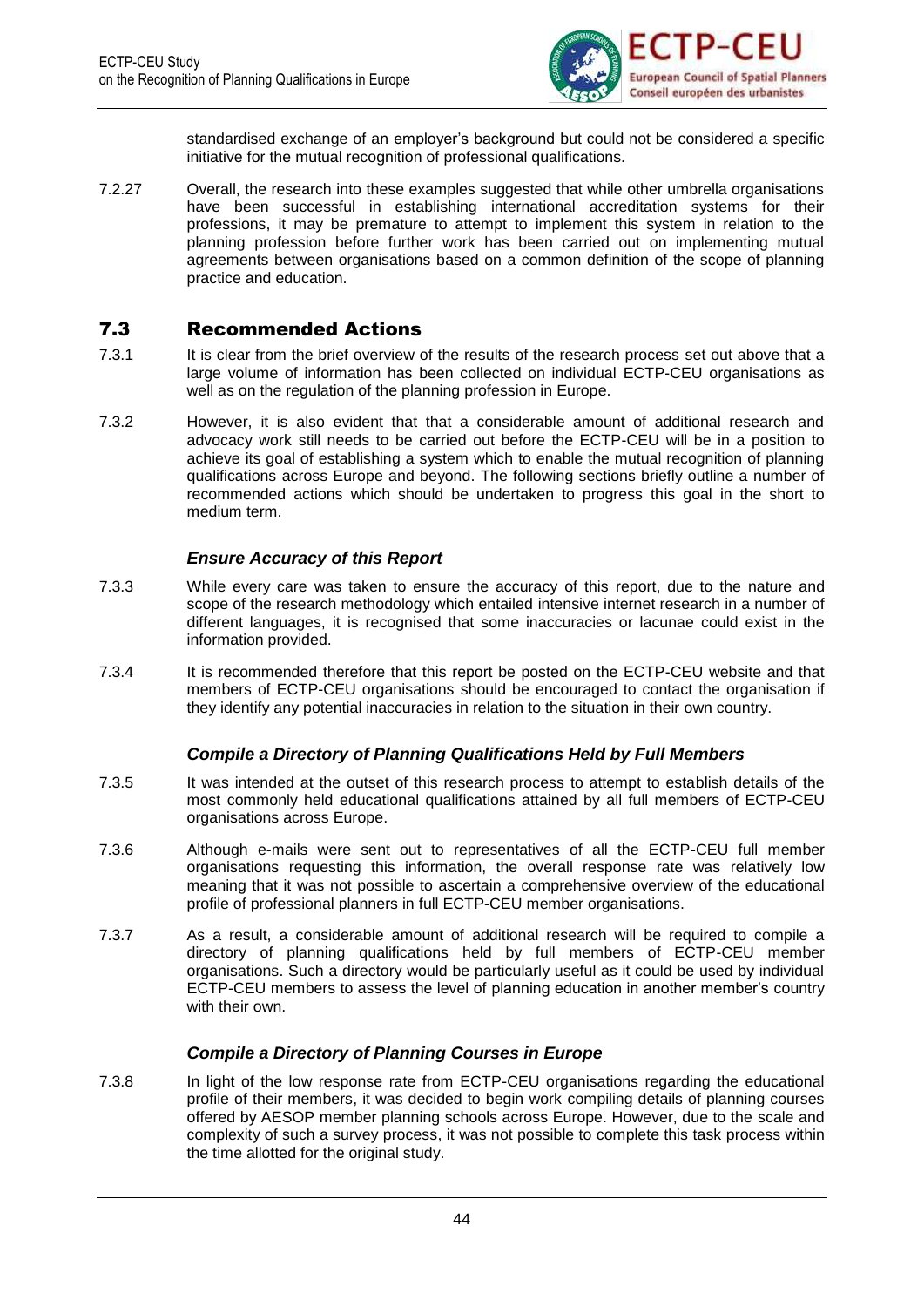

7.3.9 It is recommended therefore that additional research work be carried to complete this directory. Such a directory would prove extremely useful in establishing an educational baseline which member organisations could use to compare levels of planning education in their country with those in another EU member states.

### *Continue to Develop an Understanding of Planning Practice across Europe*

- 7.3.10 The establishment of a baseline against which ECTP-CEU organisations can compare and contrast the different educational systems in various EU member states will be a key element of establishing a system for the mutual recognition of professional qualifications across Europe.
- 7.3.11 In order to be able to properly compare professional competencies it will also be necessary to develop a better baseline understanding of the scope and nature of spatial planning in different European Countries.
- 7.3.12 As existing compendia of national planning systems<sup>29</sup> tend to focus primarily on structural elements of planning, what is needed for the purposes of mutual recognition, is an insight into the role and scope played by planning and the competencies required by planning professionals in different counties.
- 7.3.13 It is hoped that if adopted, the 'country assessment' approach to characterising planning systems in different counties suggested in Chapter 5 (Section 5.6.6) could form the basis for furthering the ECTP-CEU's understanding of the role played by professional planners in the various member states of the European Union and beyond.

### *Expand Research Scope to Facilitate Greater International Cooperation*

- 7.3.14 As the scope of this report was largely limited to a consideration of the mutual recognition of professional planning qualifications in the European Economic Area, considerable additional research is required as to the potential to establish mutual agreements with organisations from other parts of the World.
- 7.3.15 The first step expanding this process should be to expand the scope of future research to include a survey of professional planning organisations and planning education in countries in the wider Council of Europe area. The next step again would be to start on a survey of professional planning organisations worldwide many of which may be in a position to provide this information and could be willing to enter into potential mutual agreements.
- 7.3.16 Although the scale of this task may seem daunting, a similar research process has been completed by an umbrella organisation for the architectural profession. Over an eight year period between 1997 and 2005 the Collegi d'Arquitectes de Catalunya (COAC) carried out a wide ranging survey of the profession globally on behalf of the International Union of Architects. The result of this survey is the COAC's 'Guide to Architectural Practice Around the World' which presents detailed information on the scope and regulation of the architectural profession worldwide as well as details of the educational and training requirements for operating in each countries around the world.

<sup>&</sup>lt;sup>29</sup> ISOCARP (2008) International Manual of Planning Practice; European Commission (1997) The EU Compendium of Spatial Planning Systems and Policies; Larsson (2006) Spatial Planning Systems in Western Europe.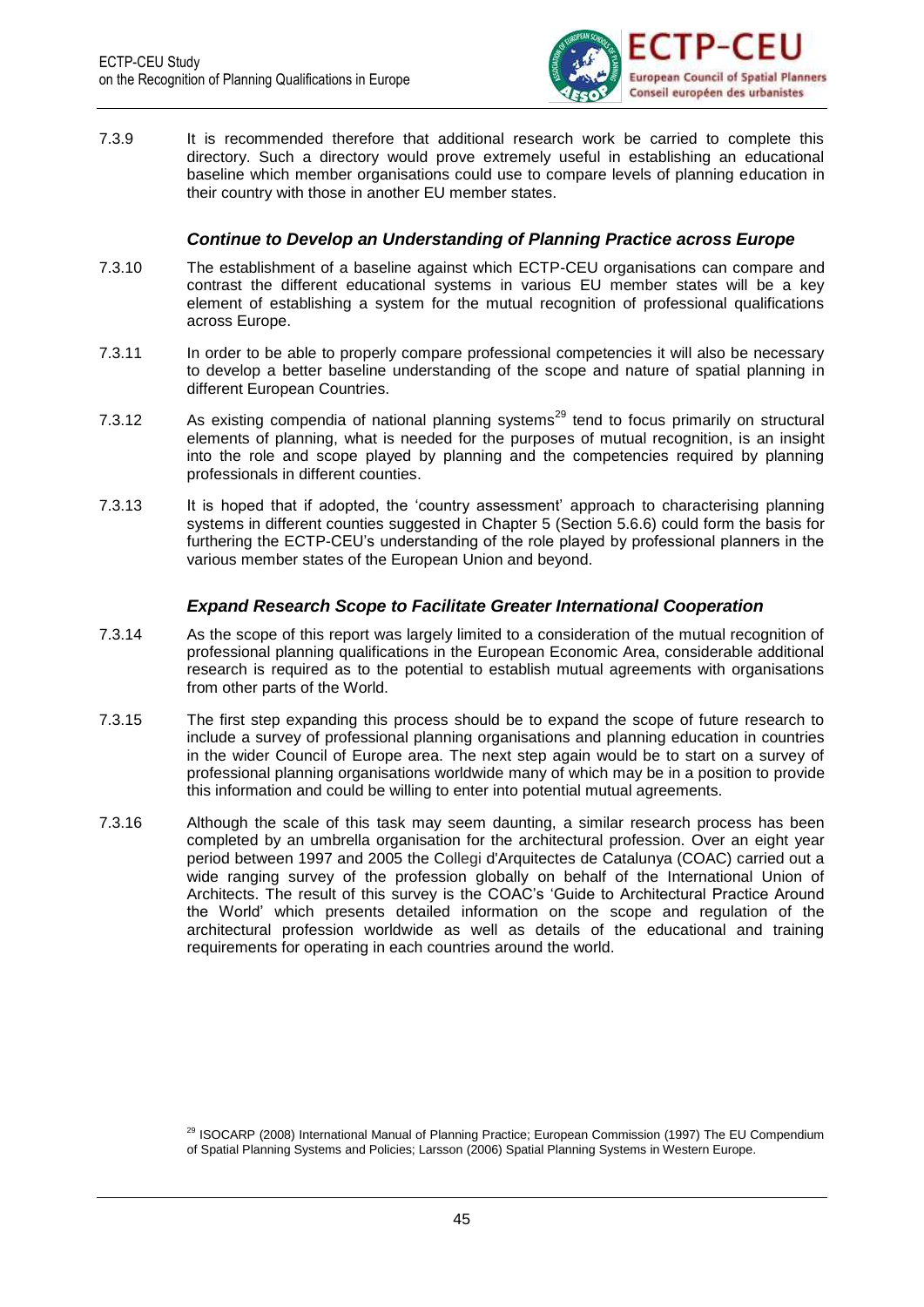



#### **Figure 7.1: Map of the Regulation of the Architectural Profession Globally**

**Source: COAC (2005) Architectural Practice Around the World, page 46 Available online at<http://www.coac.net/internacional/ang/docs/APAW.pdf> Last accessed 25th Feb. 2011**

### *Secure Institutional Support for the Mutual Agreement Approach*

- 7.3.17 It is strongly argued that the further research into planning practice and education recommended above is necessary to secure the ECTP-CEU's goal of establishing a system of mutual recognition of professional qualifications. It is also clear however that many of these recommendations will require considerable time and resources to complete.
- 7.3.18 Due to the comparatively small size and resource base of the ECTP-CEU it may be therefore be necessary to secure additional governmental or institutional support from bodies such as the European Union or individual national governments to further the aims of the organisation going forward.

## 7.4 Concluding Comments

- 7.4.1 It is hoped that the results of this study have added to the understanding of the ECTP-CEU of the workings not only of its own full member organisations, but also that it has provided an insight into the differences and similarities in the role and scope of planning in different European Countries.
- 7.4.2 It is important to bear in mind that this report can only represent the beginning of a much longer process aimed at documenting and ultimately understanding the differences and similarities in the roles played by professional planners across Europe. This process will need to be continued further to develop a basis for the proper recognition of the qualification and expertise of planning professionals regardless of their place of origin.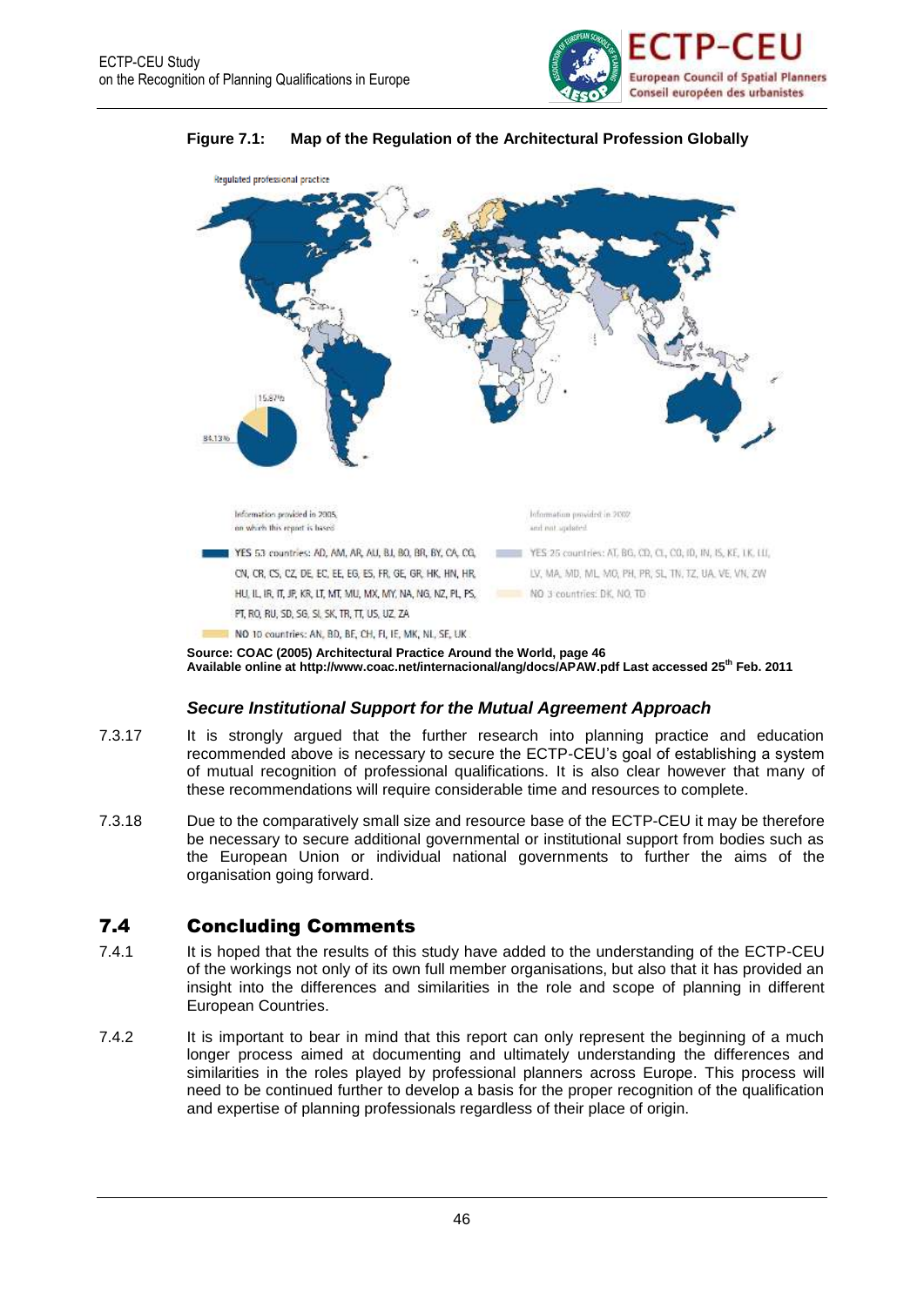

# Appendix 1 – Countries in the Council of Europe



**Initial Scope of Study: Supra-National European Organisations**

#### *Note on table colour-coding in Table A1 overleaf*

| Light blue | Country with ECTP-CEU Member Organisation               |
|------------|---------------------------------------------------------|
| Dark blue  | EU/EEA Country with no ECTP-CEU Member Organisation     |
| Grey       | Non-EU/EAA Country with no ECTP-CEU Member Organisation |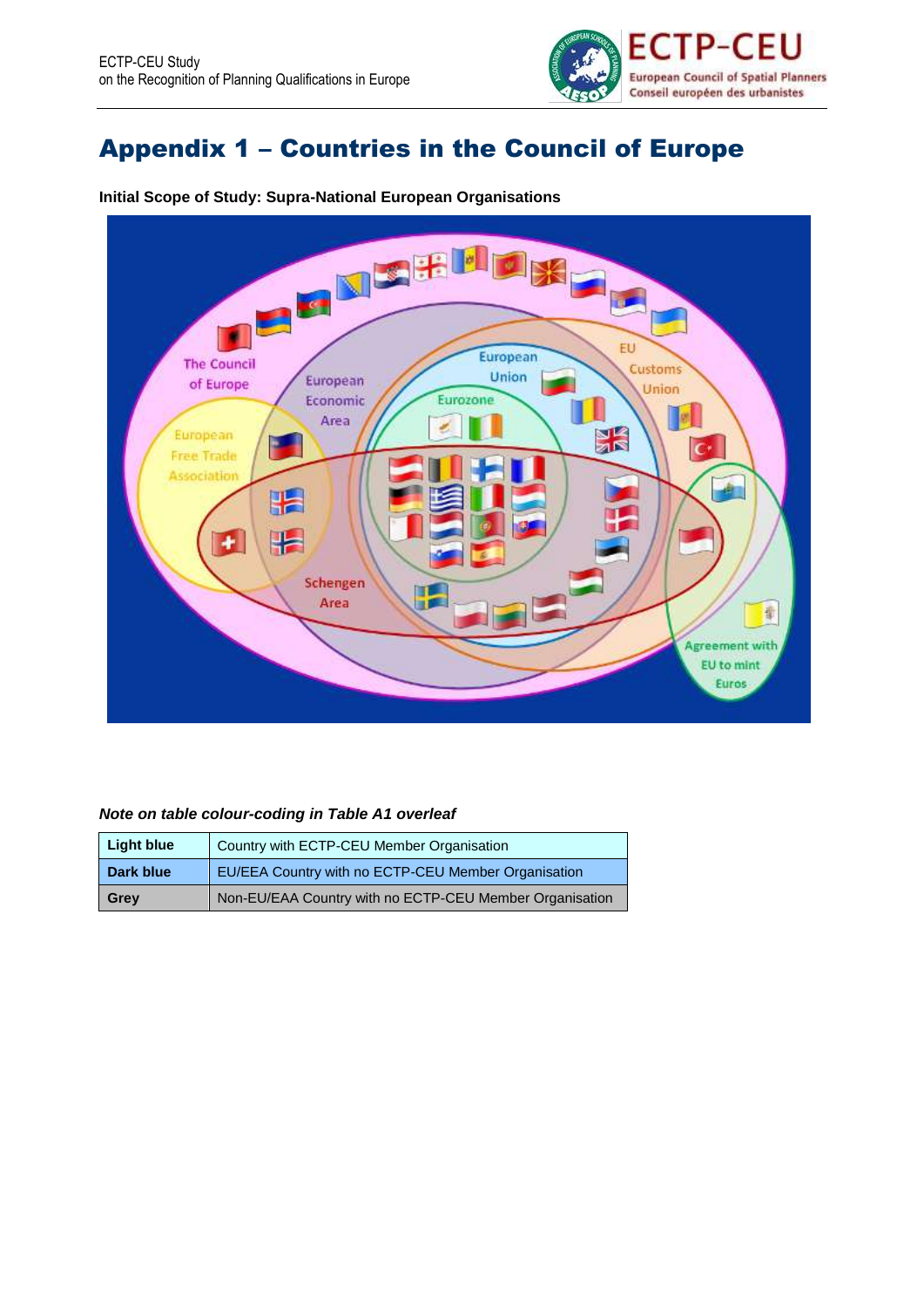

| Table A 1: | <b>European Countries with ISO 3066 Country Codes</b> |
|------------|-------------------------------------------------------|
|------------|-------------------------------------------------------|

| Ref.<br>No.    | Code | <b>Country</b>                        | Capital             | Area (sq.<br>km) | <b>Population</b> | <b>Density</b><br>$(pop./km^2)$ | EU (Y/N<br>Year) | <b>Full ECTP-CEU Organisation</b>                                           |
|----------------|------|---------------------------------------|---------------------|------------------|-------------------|---------------------------------|------------------|-----------------------------------------------------------------------------|
|                | .al  | Andorra                               | Andorra La<br>Vella | 468              | 84,082            | 180                             | <b>No</b>        | <b>No</b>                                                                   |
| $\overline{2}$ | .ad  | <b>Albania</b>                        | Tirana              | 28,749           | 3,195,000         | 111                             | <b>No</b>        | <b>No</b>                                                                   |
| 3              | .am  | <b>Armenia</b>                        | Yerevan             | 29,743           | 3,254,000         | 108                             | <b>No</b>        | <b>No</b>                                                                   |
| 4              | .at  | <b>Austria</b>                        | Vienna              | 83,858           | 8,316,000         | 99                              | Yes (1995)       | <b>No</b>                                                                   |
| 5              | .az  | Azerbaijan                            | <b>Baku</b>         | 86,600           | 9,047,000         | 264                             | <b>No</b>        | <b>No</b>                                                                   |
| 6              | .ba  | <b>Bosnia and</b><br>Herze-<br>govina | Sarajevo            | 51,129           | 4,613,000         | 90                              | <b>No</b>        | <b>No</b>                                                                   |
| $\overline{7}$ | .be  | <b>Belgium</b>                        | <b>Brussels</b>     | 30,510           | 10,310,000        | 338                             | Yes (1957)       | <b>CUB</b> (Chambre Urbanistes de Belgique)                                 |
|                |      |                                       |                     |                  |                   |                                 |                  | <b>VRP</b> (Vlaamse Vereniging voor Ruimte en Planning)                     |
| 8              | .bg  | <b>Bulgaria</b>                       | Sofia               | 110,910          | 7,984,000         | 72                              | Yes (2007)       | <b>No</b>                                                                   |
| 9              | .ch  | <b>Switzerland</b>                    | <b>Bern</b>         | 41,285           | 7,772,000         | 188                             | <b>No</b>        | <b>No</b>                                                                   |
| 10             | .cy  | Cyprus                                | Nicosia             | 110,910          | 794,000           | 86                              | Yes (2004)       | <b>CATP</b> (Cyprus Association of Town Planners)                           |
| 11             | .CZ  | <b>Czech</b><br><b>Republic</b>       | Prague              | 78,866           | 10,468,000        | 133                             | Yes (2004)       | <b>AUUP</b> (Asociace pro urbanismus a územní planování Ceské<br>Republiky) |
| 12             | .de  | Germany                               | <b>Berlin</b>       | 357,023          | 82,438,000        | 231                             | Yes (1957)       | <b>SRL</b> (Vereinigung für Stadt-, Regional- und Landesplanung e.V.)       |
| 13             | .dk  | <b>Denmark</b>                        | Copen-<br>hagen     | 43,094           | 5,476,000         | 127                             | Yes (1973)       | <b>No</b>                                                                   |
| 14             | ee.  | <b>Estonia</b>                        | Tallinn             | 45,226           | 1,342,000         | 30                              | Yes (2004)       | EPÜ (Eesti Planeerijate Ühing)                                              |
| 15             | .es  | <b>Spain</b>                          | Madrid              | 504,645          | 46,662,000        | 92                              | Yes (1986)       | <b>AETU</b> (Asociación Española de Técnicos Urbanistas)                    |
| 16             | .fi  | <b>Finland</b>                        | Helsinki            | 338,424          | 5,336,000         | 16                              | Yes (1995)       | <b>No</b>                                                                   |
| 17             | .fr  | <b>France</b>                         | Paris               | 675,417          | 65,073,000        | 96                              | Yes (1957)       | <b>SFU</b> (Société Française des Urbanistes)                               |
| 18             | .ge  | Georgia                               | <b>Thilisi</b>      | 69,700           | 4,436,400         | 65                              | <b>No</b>        | <b>No</b>                                                                   |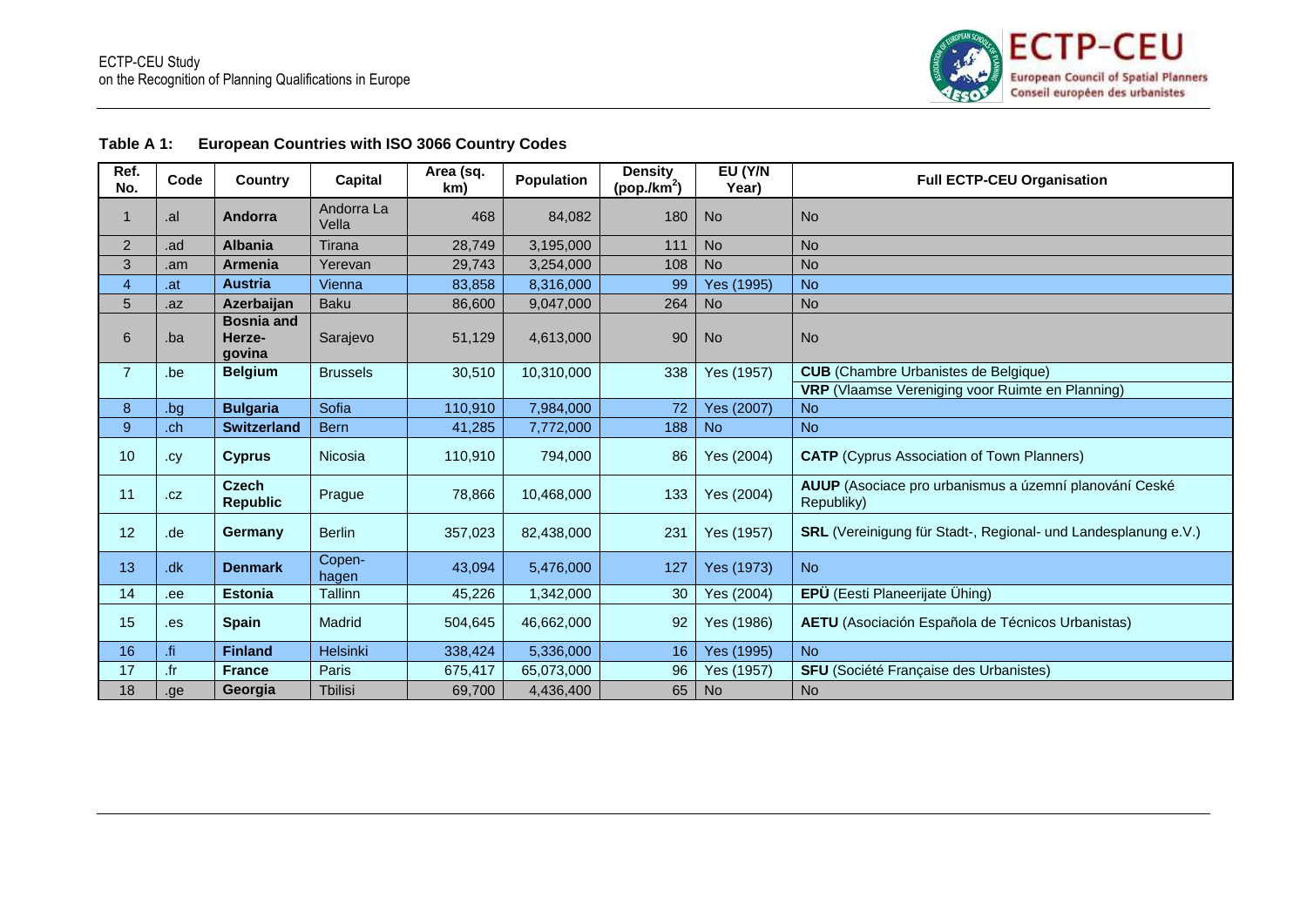

| Ref.<br>No. | Code | <b>Country</b>            | Capital         | Area (sq.<br>km) | Population | <b>Density</b><br>(pop./km <sup>2</sup> ) | EU (Y/N<br>Year) | <b>Full ECTP-CEU Organisation</b>                                                                       |  |
|-------------|------|---------------------------|-----------------|------------------|------------|-------------------------------------------|------------------|---------------------------------------------------------------------------------------------------------|--|
| 19          | .gr  | <b>Greece</b>             | Athens          | 131,940          | 11,257,000 | 85                                        | Yes (1981)       | GPA / ΣΕΠΟΧ (Greek Planners Association / Συλλογοσ Ελληνων<br>Πολεοδομων και Χωροτακτων)                |  |
| 20          | .hr  | <b>Croatia</b>            | Zagreb          | 56,610           | 4,290,612  | 76                                        | Candidate        | <b>UHU / ACUP</b> (Udruga hrvatskih urbanista / Association of Croatian<br>Urban Planners)              |  |
| 21          | .hu  | <b>Hungary</b>            | <b>Budapest</b> | 93,030           | 10,077,000 | 108                                       | Yes (2004)       | <b>MUT</b> (Magyar Urbanisztikai Társaság)                                                              |  |
| 22          | .ie  | <b>Ireland</b>            | <b>Dublin</b>   | 70,273           | 4,422,000  | 63                                        | Yes (1973)       | <b>IPI</b> (Irish Planning Institute)                                                                   |  |
|             | .is  | <b>Iceland</b>            | Reykjavik       | 103,125          | 319,756    | 3                                         | Candidate        | Candidate                                                                                               |  |
| 24          | .it  | <b>Italy</b>              | Roma            | 301,338          | 60,231,000 | 200                                       | Yes (1957)       | <b>ASSURB</b> (Associazione Nazionale degli Urbanisti e dei Pianificatori<br>Territoriali e Ambientali) |  |
|             |      |                           |                 |                  |            |                                           |                  | <b>INU</b> (Instituto Nazionale di Urbanistica)                                                         |  |
| 25          | Ji.  | Liechten-<br><b>stein</b> | Vaduz           | 160              | 35,789     | 221                                       | <b>No</b>        | <b>No</b>                                                                                               |  |
| 26          | .lt  | Lithuania                 | <b>Vilnius</b>  | 65,200           | 3,436,000  | 53                                        | Yes (2004)       | <b>No</b>                                                                                               |  |
| 27          | .lu  | Luxem-<br>bourg           | Luxembourg      | 2,586            | 473,000    | 183                                       | Yes (1957)       | <b>AULa</b> (Aménageurs et Urbanistes du Luxembourg)                                                    |  |
| 28          | .lv  | Latvia                    | Riga            | 64,589           | 2,268,000  | 35                                        | Yes (2004)       | <b>No</b>                                                                                               |  |
| 29          | .mc  | <b>Monaco</b>             | Monaco          | 2                | 30,586     | 15,142                                    | <b>No</b>        | <b>No</b>                                                                                               |  |
| 30          | .md  | <b>Moldova</b>            | Chişinău        | 33,846           | 3,567,500  | 122                                       | <b>No</b>        | <b>No</b>                                                                                               |  |
| 31          | .me  | <b>Monte-</b><br>negro    | Podgorica       | 13,812           | 672,000    | 50                                        | N <sub>o</sub>   | <b>No</b>                                                                                               |  |
| 32          | .mk  | <b>Macedonia</b>          | Skopje          | 25,713           | 2,114,500  | 82                                        | Candidate        | <b>No</b>                                                                                               |  |
| 33          | .mt  | <b>Malta</b>              | La Valetta      | 316              | 410,000    | 316                                       | Yes (2004)       | MaCP (Malta Chamber of Planners - Kamra Maltija ghall-Ippjanar)                                         |  |
| 34          | .nl  | Nether-<br>lands          | Amsterdam       | 41,256           | 16,318,000 | 396                                       | Yes (1957)       | <b>BNSP</b> (Bond van Nederlandse Stedebouwkundigen en Planologen)                                      |  |
| 35          | .no  | <b>Norway</b>             | Oslo            | 385,199          | 4,836,000  | 13                                        | <b>No</b>        | <b>FKP</b> (Forum for Kommunale Planleggere)                                                            |  |
| 36          | .pl  | <b>Poland</b>             | Warsaw          | 312,685          | 38,626,999 | 124                                       | Yes (2004)       | KRIU (Krajowa Rada Izba Urbanistów)                                                                     |  |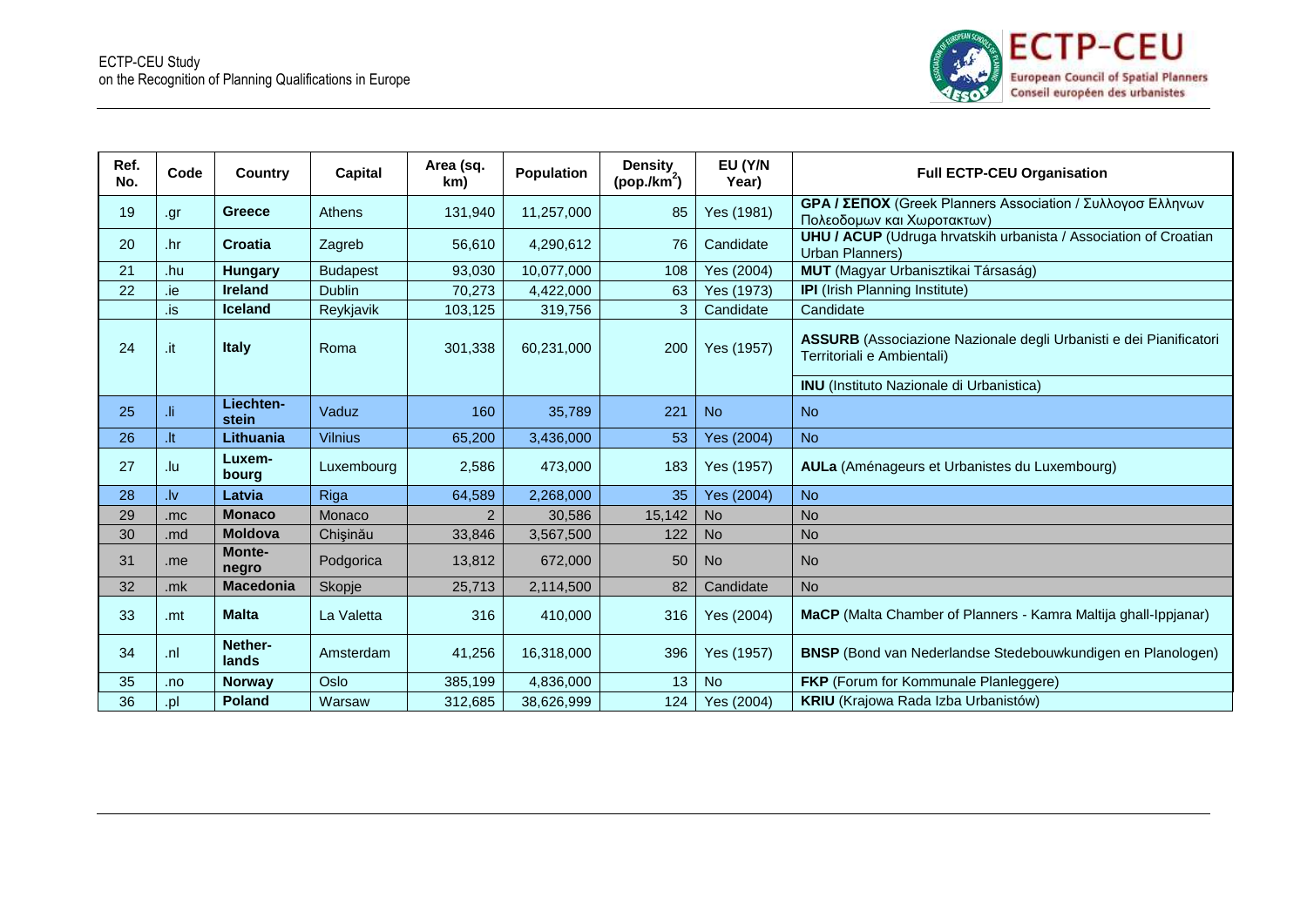

| Ref.<br>No. | Code | Country           | Capital               | Area (sq.<br>km) | <b>Population</b> | <b>Density</b><br>(pop./km <sup>2</sup> ) | EU (Y/N<br>Year) | <b>Full ECTP-CEU Organisation</b>                                    |
|-------------|------|-------------------|-----------------------|------------------|-------------------|-------------------------------------------|------------------|----------------------------------------------------------------------|
| 37          | .pt  | Portugal          | Lisbon                | 92,931           | 10,617,000        | 114                                       | Yes (1996)       | AUP (Associação de Urbanistas Portugueses)                           |
| 38          | .ro  | <b>Romania</b>    | <b>Bucharest</b>      | 238,391          | 22,247,000        | 93                                        | Yes (2007)       | <b>RUR</b> (Registrul Urbanistilor din Romăniă)                      |
| 39          | .rs  | <b>Serbia</b>     | Belgrade              | 88,361           | 7,307,000         | 107                                       | <b>No</b>        | <b>STPA</b> (Udruženje urbanista Srbije)                             |
| 40          | .ru  | <b>Russia</b>     | <b>Moscow</b>         | 141,927,000      | 17,075,400        | 8                                         | No.              | <b>No</b>                                                            |
| 41          | .se  | <b>Sweden</b>     | Stockholm             | 449,964          | 9,083,000         | 20                                        | Yes (1991)       | No                                                                   |
| 42          | .si  | <b>Slovenia</b>   | Ljubljana             | 20,273           | 2,041,000         | 101                                       | Yes (2004)       | <b>DUPPS</b> (Društvo Urbanistov in Prostorskih Planerjev Slovenije) |
| 43          | .sk  | <b>Slovakia</b>   | <b>Bratislava</b>     | 49,035           | 5,389,000         | 110                                       | Yes (2004)       | No                                                                   |
| 44          | .sm  | <b>San Marino</b> | City of San<br>Marino | 61               | 31,716            | 501                                       | <b>No</b>        | <b>No</b>                                                            |
| 45          | .tr  | <b>Turkey</b>     | Ankara                | 783,562          | 75,586,000        | 96                                        | Candidate        | <b>TMMOB</b> / SPO (Sehir Plancilari Odasi)                          |
| 46          | .ua  | <b>Ukraine</b>    | Kiev                  | 603,628          | 45,888,000        | 77                                        | No.              | N <sub>o</sub>                                                       |
| 47          | .uk  | United<br>Kingdom | London                | 244,820          | 60,975,000        | 249                                       | Yes (1973)       | <b>RTPI</b> (Royal Town Planning Institute)                          |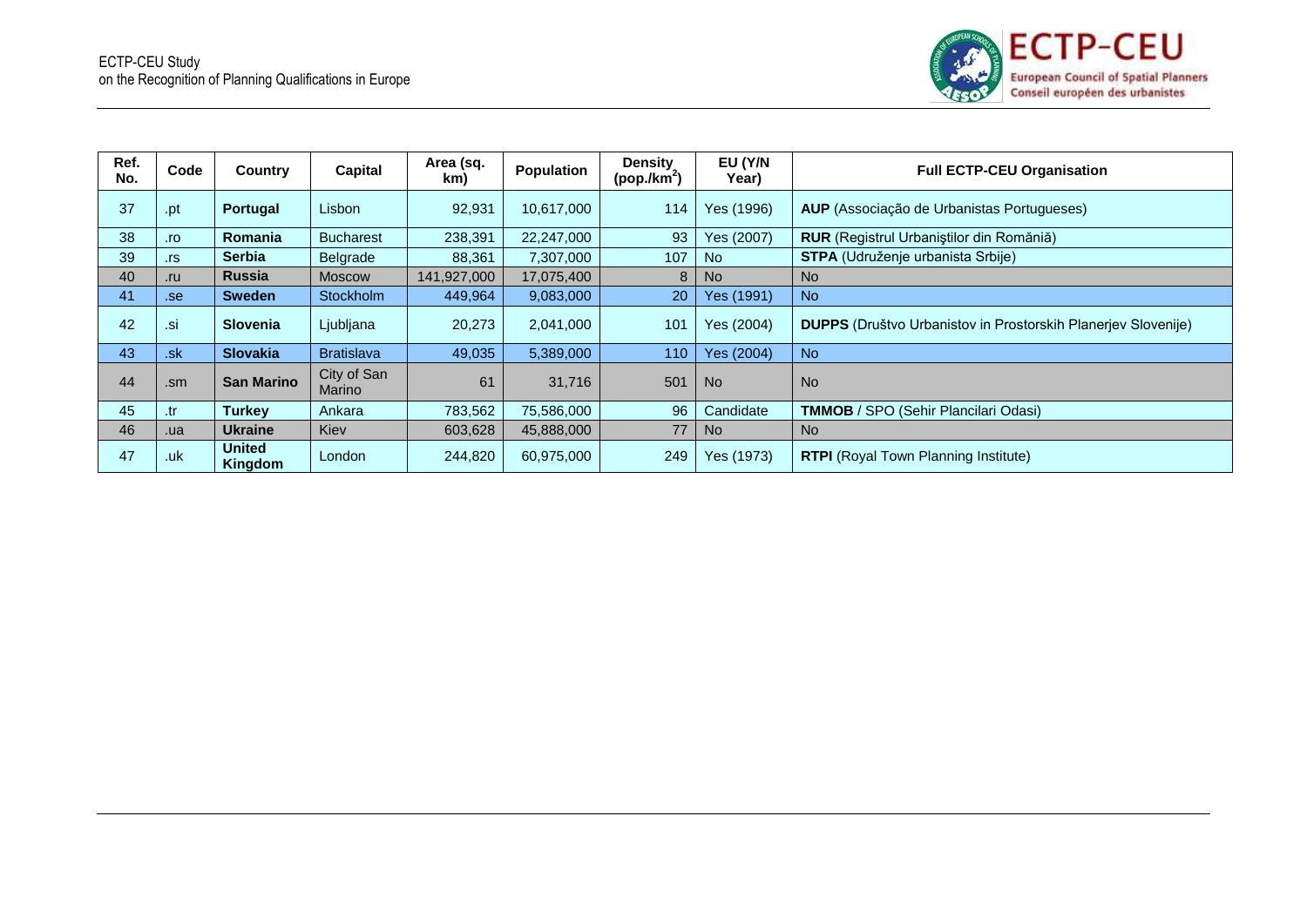

# Appendix 2 – Submissions on the Draft Report from ECTP-CEU Member Organisations

## 1. Introduction

- 1.1. Consultation with ECTP-CEU member organisations formed a key part of the research process which led to the production of this report. This appendix provides an overview of these comments as well as a brief description of how each comment has been addressed in the final version of the study report.
- 1.2. Firstly, it should be noted that the research team actively sought contact with representatives of the various member organisations who in turn provided comprehensive information on the make-up and structure of their organisations and on the regulation of the planning profession in their respective countries.
- 1.3. In addition, individual ECTP-CEU member organisations provided comprehensive guidance as to the overall direction and emphasis of the research project through feedback provided by their representatives at a number of ECTP-CEU General Assemblies and in the form of written submissions to the ECTP-CEU Secretariat in Brussels.
- 1.4. An initial draft of the study report was first presented for consultation to the ECTP-CEU General Assembly in Belgrade in May 2011. In October 2011, this draft was circulated to representatives of the various member organisations for additional feedback and English and French language versions of the report in were made publicly available on the ECTP-CEU website.
- 1.5. The draft report was also discussed by delegates at the ECTP-CEU General Assemblies in Paris and Istanbul in November 2011 and June 2012 respectively. After the Paris General Assembly, the ECTP-CEU Secretariat requested member organisations to submit formal comments for a final review of the draft report.

## 2. Overview of Comments from ECTP-CEU Member Organisation Representatives on the Draft Report

- 2.1. Table A.2 overleaf presents a brief overview of submissions received from representatives of ECTP-CEU member organisations in relation the last draft version of the report. From this table it is clear that many of the submissions related to errors and inaccuracies in the draft version of the report.
- 2.2. The table also indicates that a number of submissions raised substantive issues relating to the overall aims of the project and indeed the organisation itself. Many of these submissions discussed the 'common platform' and 'mutual agreement' approaches to the recognition of professional qualifications (as discussed in Chapter 5 of this report).
- 2.3. Section 3 of this appendix provides an outline of the main substantive points made in these submissions on the final draft version of the study report.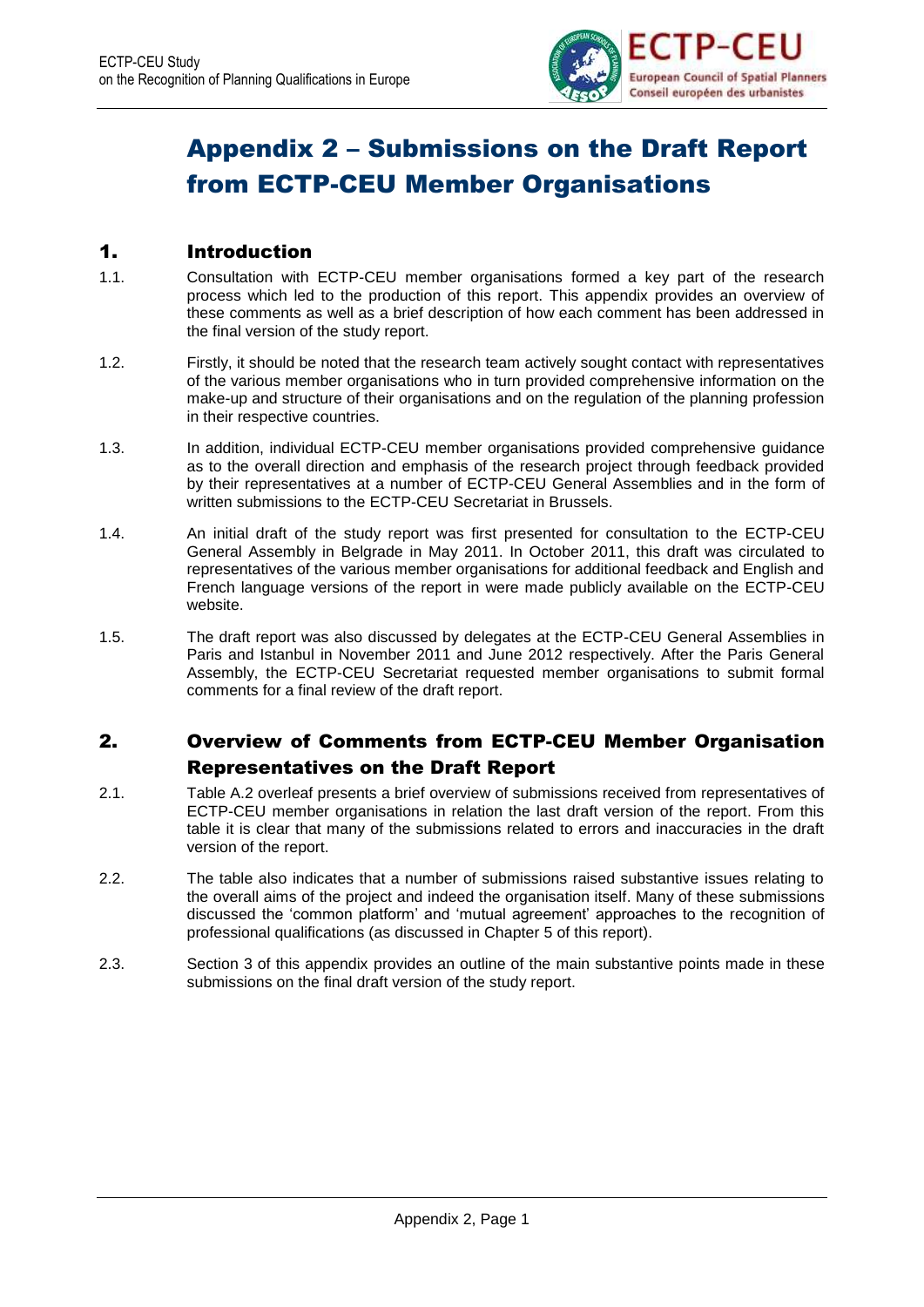

## **Table A 2: Overview of Submissions from ECTP-CEU Member Organisations**

| <b>Country</b>    | Organisation  | <b>Comments</b>                                                                        | <b>Response to Comments</b>                                                   |
|-------------------|---------------|----------------------------------------------------------------------------------------|-------------------------------------------------------------------------------|
| Belgium           | <b>CUB</b>    | Clarifications / minor<br>corrections proposed                                         | Corrections made                                                              |
| Belgium           | <b>VRP</b>    | Additional information<br>provided, changes<br>proposed to tables                      | Corrections made                                                              |
| Cyprus            | <b>CATP</b>   | Comment on aim of project<br>No submission received                                    | Response outlined below                                                       |
| Czech<br>Republic | <b>AUUP</b>   | Minor corrections proposed.                                                            | Corrections made                                                              |
| Germany           | <b>SRL</b>    | No corrections proposed<br>Comment on mutual<br>recognition                            | Response outlined below                                                       |
| Estonia           | EPU           | No corrections proposed                                                                |                                                                               |
| Spain             | <b>AETU</b>   | No corrections proposed                                                                |                                                                               |
| France            | <b>SFU</b>    | Comment on mutual<br>recognition                                                       |                                                                               |
| Greece            | <b>GPA</b>    | No submission received                                                                 |                                                                               |
| Croatia           | <b>UHU</b>    | Minor corrections proposed                                                             | Corrections made                                                              |
| Hungary           | <b>MUT</b>    | No submission received                                                                 |                                                                               |
| Ireland           | IPI           | Minor corrections proposed.<br>Comment on mutual                                       | Corrections made                                                              |
| Italy             | <b>ASSURB</b> | recognition<br>Minor corrections proposed<br>Comment recommending<br>'Code of Conduct' | Response outlined below<br><b>Corrections made</b><br>Response outlined below |
| Italy             | INU           | Minor corrections proposed.                                                            | Corrections made                                                              |
| Luxembourg        | AULa          | No submission received                                                                 |                                                                               |
| Malta             | <b>MaCP</b>   | Additional information /<br>clarification provided, minor<br>corrections proposed.     | Corrections made                                                              |
|                   |               | Comment on mutual<br>recognition                                                       | Response outlined below                                                       |
| Netherlands       | <b>BNSP</b>   | No corrections proposed<br>Comment on aims of project                                  | Response outlined below                                                       |
| Norway            | <b>FKP</b>    | Detailed comment on<br>complexity of profession                                        | Response outlined below                                                       |
| Poland            | <b>KRIU</b>   | No submission received                                                                 |                                                                               |
| Portugal          | <b>AUP</b>    | Comment on mutual<br>recognition                                                       | Response outlined below                                                       |
| Romania           | <b>RUR</b>    | Comment on aims of project                                                             | Response outlined below                                                       |
| Serbia            | <b>STPA</b>   | Minor corrections proposed,<br>Comment on aim of project.                              | Response outlined below                                                       |
| Slovenia          | <b>DUPPS</b>  | No modifications proposed                                                              |                                                                               |
| <b>Turkey</b>     | <b>TMMOB</b>  | Minor corrections proposed.                                                            | Corrections made                                                              |
| UK                | <b>RTPI</b>   | Comment on operation of<br>its adaptation mechanism                                    | Response outlined below                                                       |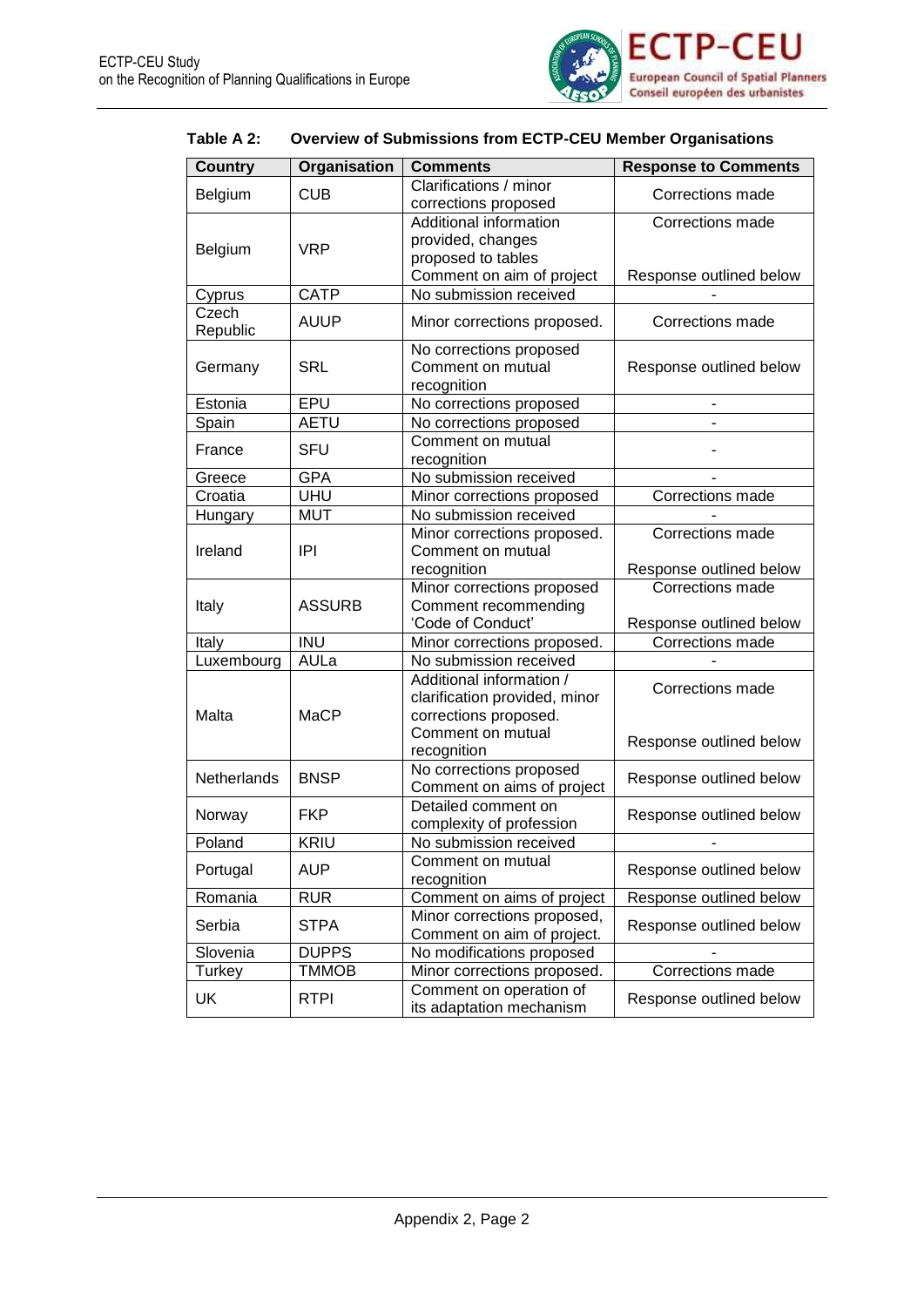

## 3. Substantive Comments from ECTP-CEU Member Organisation Representatives on the Draft Report

3.1.1. The following paragraphs provide a brief overview of the main substantive comments set out in submissions received from representatives of ECTP-CEU member organisations in the final draft version of the study report.

## 3.2. VRP (Belgium)

3.2.1. The VRP submission called for the development of an ECTP-CEU Code of Conduct for the Planning Profession along the lines of the EU Services Directive. The submission also made the case for the evolution of the ECTP-CEU as a more open organisation.

## 3.3. SRL (Germany)

3.3.1. The submission from SRL recognised that the 'common platform approach' to the recognition of planning qualifications is not a feasible model and that the organisation would therefore support the 'mutual agreement approach' going forward.

## 3.4. SFU (France)

3.4.1. The submission from SFU also made the case that the common platform approach would not be feasible and suggested an approach based on the EU Directive on Services in the Internal Market (2006/123/EC). The submission specifically refers to the Directive's nonbinding call for professional organisations to develop 'codes of conduct' (Article 37) as well as for the introduction of 'labels and quality charters' (Article 26).

## 3.5. ASSURB (Italy)

3.5.1. In its submission, ASSURB also discussed the possibility of implementing Article 37 of EU Services Directive (2006/123/EC) by drawing up an ECTP-CEU Code of Conduct for the Planning Profession in Europe.

## 3.6. MaCP (Malta)

- 3.6.1. Whilst agreeing with the Mutual Agreement Approach, the MaCP submission queried what would happen in countries such as Malta where the profession is not legally regulated and where it has been common practise to engage professionals from other fields to carry out planning assignments.
- 3.6.2. The submission went on to express MaCP support for the development of a 'protocol model' which would provide common guidance for the profession. The submission ended by stating that it is important that at EU level member states are urged to recognise planning as a distinct profession and to set up the legal framework for this.

## 3.7. BNSP (the Netherlands)

3.7.1. The submission from BNSP emphasised the importance of taking previous ECTP-CEU General Assembly and Executive Committee decisions as a starting point for future work on the recognition of professional qualification in order to ensure continuity and progress.

## 3.8. IPI (Ireland)

3.8.1. The IPI submission expressed the organisation's support for the mutual recognition of membership between ECTP-CEU members as the most appropriate means of facilitating individual members to work as professional planners within other EU/EEA countries.

## 3.9. FKP (Norway)

3.9.1. In its submission, FKP emphasised the differing professional requirements facing planners depending on their role in the planning system (regional vs. municipal land use planning vs.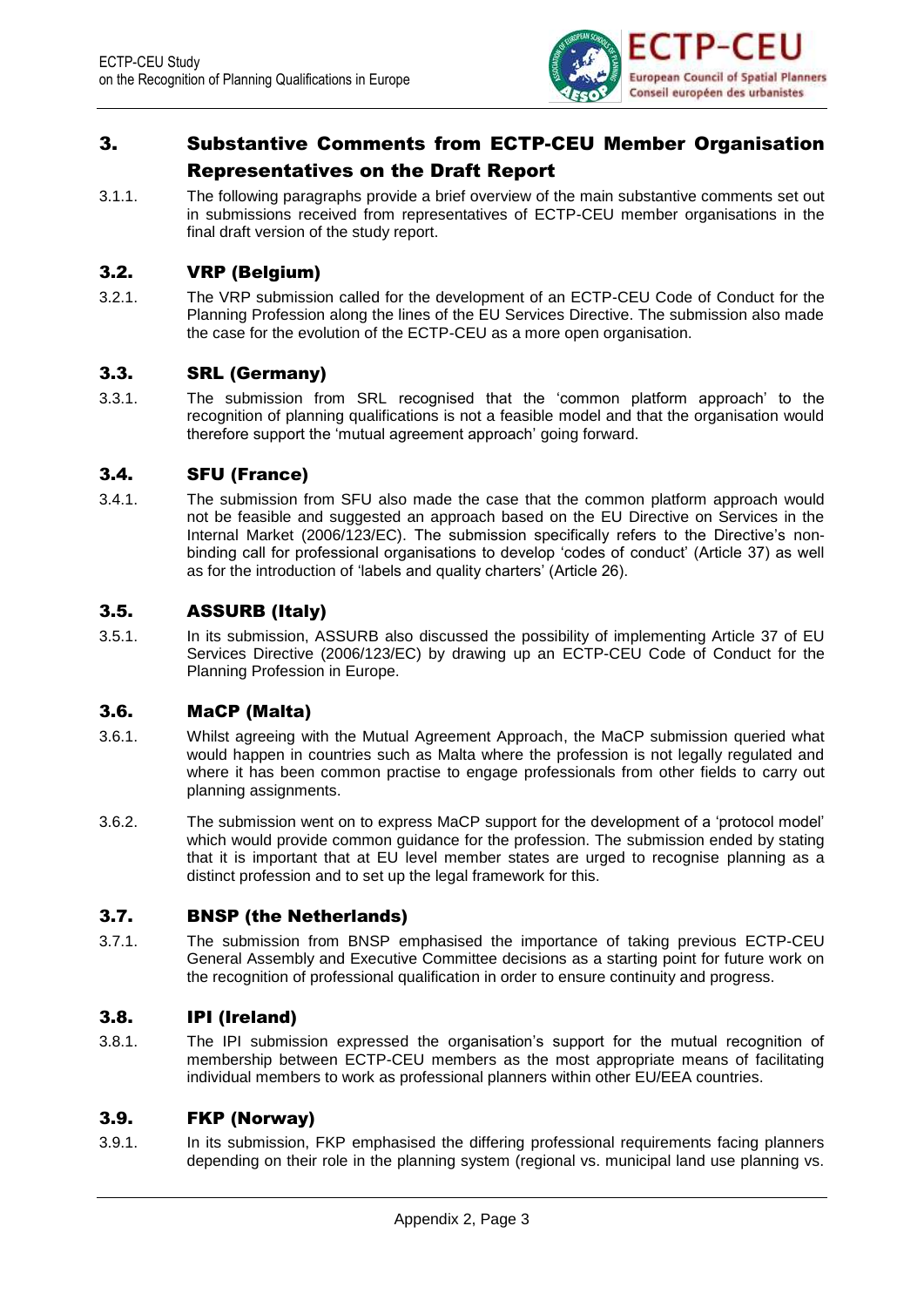

site based development or public vs. private sector). The submission also pointed to the growing complexity of spatial planning with the onset of climate change, shifting demographic trends, demand for integrated land use and mobility etc.)

### 3.10. AUP (Portugal)

3.10.1. The submission from AUP raised the possibility of establishing a code of conduct by the ECTP-CEU in line with the EU Services Directive, having regard to the specific cultural context of the country of origin of each member organisation

### 3.11. RUR (Romania)

- 3.11.1. In its comprehensive response to the draft report, RUR began by expressing the opinion that the ECTP-CEU should aim to maintain its character as an organisation for planning professionals, and that it should not seek to broaden its membership base to include a broader range of actors associated with the field of urban development.
- 3.11.2. The submission went on to state that while it would be useful to have a common platform in place, that this would be a difficult task given the diversity and complexity of the role and nature of the planning profession across Europe
- 3.11.3. While the submission stated that bi-lateral agreements might be welcome and desirable, it also made the point that they may not be particularly useful due to the relatively limited number of planners seeking to work in countries other than their own. The submission went on to argue that the existing regulatory provisions for the recognition of professional qualifications (as set out in Directives 2006/123/EC and Directive 2005/36/EC) are in f=act sufficient.
- 3.11.4. The submission did state however that it would still be necessary for the ECTP-CEU to develop a European Code of Professional Conduct for Spatial Planners which would include
	- a set of principles / basic reference points at European / ECTP-CEU level
	- codes of conduct elaborated at national level
	- a code of conduct elaborated at European / ETCP level, to address the professional competences, responsibilities and the framework of the spatial planning profession
- 3.11.5. The submission called for any examination of planning education carried out as part of the study process to be undertaken in cooperation with AESOP and to have regard to the Bologna system which is currently being implemented in European universities.
- 3.11.6. Finally, the RUR submission emphasised the importance of having an active ECTP-CEU presence at any future spatial planning events held at the European Union level, and in particular at events organised by the European Commission.

## 3.12. STPA (Serbia)

3.12.1. The submission from STPA made the argument that when organisations place too great an emphasis on their restrictive regulatory roles it can often lead to divisions and institutional fragmentation. The submission went on to point out that introduction of licensing for planners in Serbia did not lead to any significant improvement planning practice or the quality of plans made in the country. In light of these experiences, the submission argues for the development of a common set of values arising from the day-to-day reality shared by planners as professionals.

## 3.13. RTPI (United Kingdom)

3.13.1. The RTPI made a comprehensive submission to the draft study report which contained a number of substantive points relating to the operation of any future mechanism for the recognition of planning qualifications.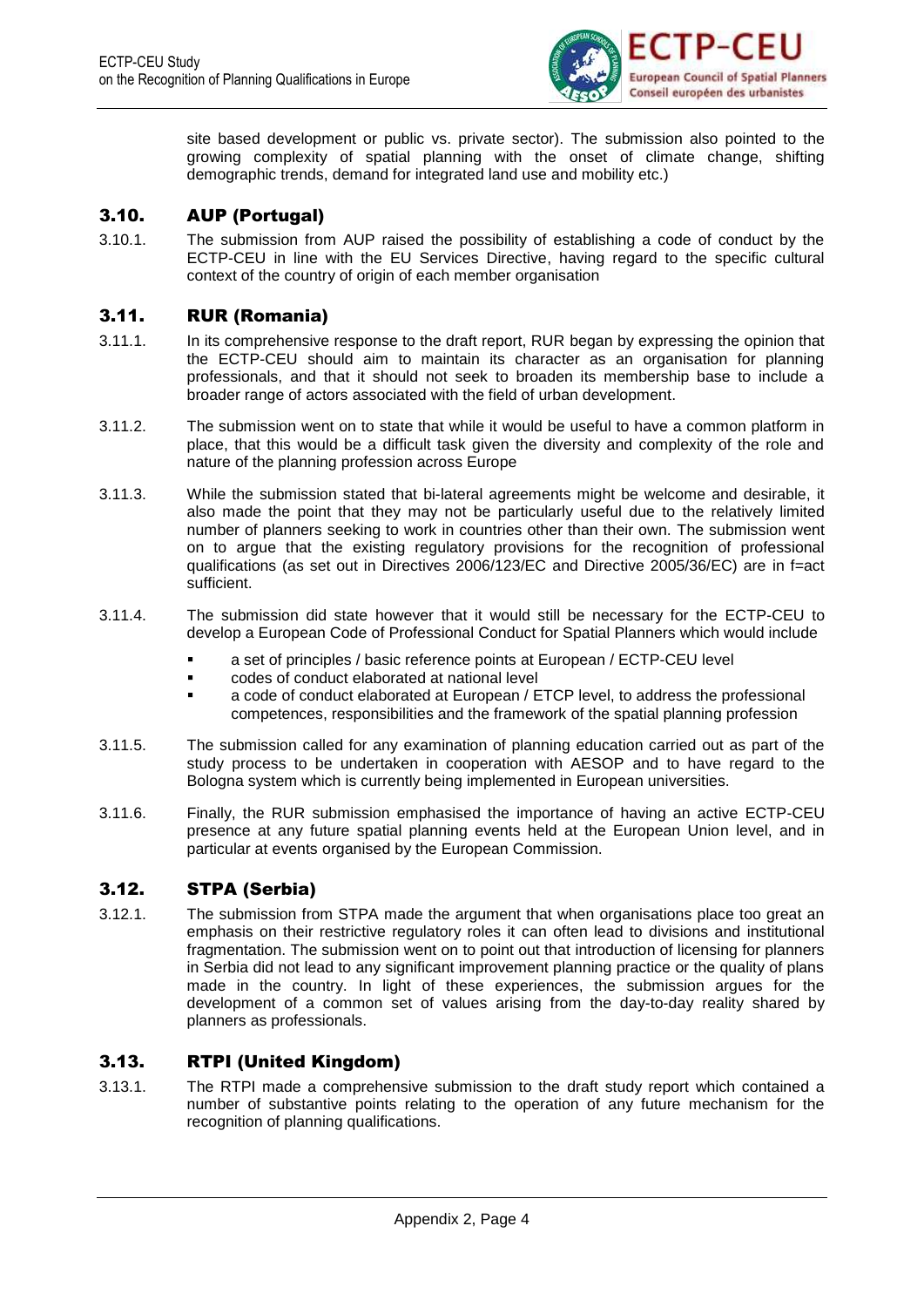

- 3.13.2. The submission provided a detailed explanation of the workings of the RTPI's own EU compliant adaptation mechanism which includes the assessment of both academic qualifications for equivalence to UK higher education qualifications in spatial planning, and professional experience for relevance for chartered membership of the RTPI.
- 3.13.3. According to the submission this adaptation mechanism has been in place for nearly 20 years, and has allowed EU nationals to join the Institute. As a result, the submission categorically stated that the RTPI has no need to change this mechanism, and that it has no intention of doing so.
- 3.13.4. The submission went on to make a number of specific points in relation to the proposed protocol and the recognition of planning education. It also stated that the RTPI would not adopt any statement on the recognition of professional qualifications that is not based on learning outcomes (as opposed to fixed subject requirements). The submission also made it clear that the RTPI does not support a rigid minimum length of study for planning courses favouring instead a flexible framework for credit accumulation and level of study.
- 3.13.5. With regard to the general operation of any future protocol, the submission stated that the RTPI regards its assessment criteria taken as a whole as sufficiently powerful and robust that there would be no need to label some skills or competencies as non-negotiable, or to specify compliance with a minimum percentage of skills or competencies as listed in a draft protocol
- 3.13.6. In relation to the role of the ECTP-CEU in the process, the submission made it clear there would be no need for ECTP-CEU to involve itself in disputes about operating as a planner in a given European country. Instead, the submission expressed support for the principle that the ECTP-CEU should offer information, advice, encouragement and facilitation in pursuit of free movement of planners.
- 3.13.7. The submission went on to state that the RTPI could see a role for 'light-touch' enforcement, such as confirming that a member association is acting in conformity with agreed policy on recognition, or intervening to support a member of a member organisation who encounters obstacles to working in another European country.
- 3.13.8. In the submission, the RTPI agreed that it would not b e necessary to adopt the common platform approach, once again emphasising that the RTPI's existing non-discriminatory membership system provides a route to full membership for planners whose education and/or training in planning was gained in other countries.
- 3.13.9. The submission also confirmed that the RTPI's existing system is compatible with the suggested 'protocol' approach, save that the organisation's emphasis is on 'learning outcomes' rather than educational inputs or time served.
- 3.13.10. Finally, the submission explained that the RTPI is currently reviewing its existing reciprocal arrangements as a part of a broader review of membership categories and the skills and competencies associated with each level of membership and concluded by stating and that the organisation would be pleased to consider arrangements with other professional planning institutes as part of this review.

## 4. Response to Comments from ECTP-CEU Member Organisation Representatives on the Draft Report

- 4.1. In respect of comments in the submissions requesting minor corrections or clarifications to be made, it should be noted that considerable care was taken to address and rectify any errors identified by representatives from the various ECTP-CEU member organisations.
- 4.2. With regard to the substantive points raised in the submissions, the ongoing efforts of the ECTP-CEU working group on the Recognition of Professional Qualifications, means that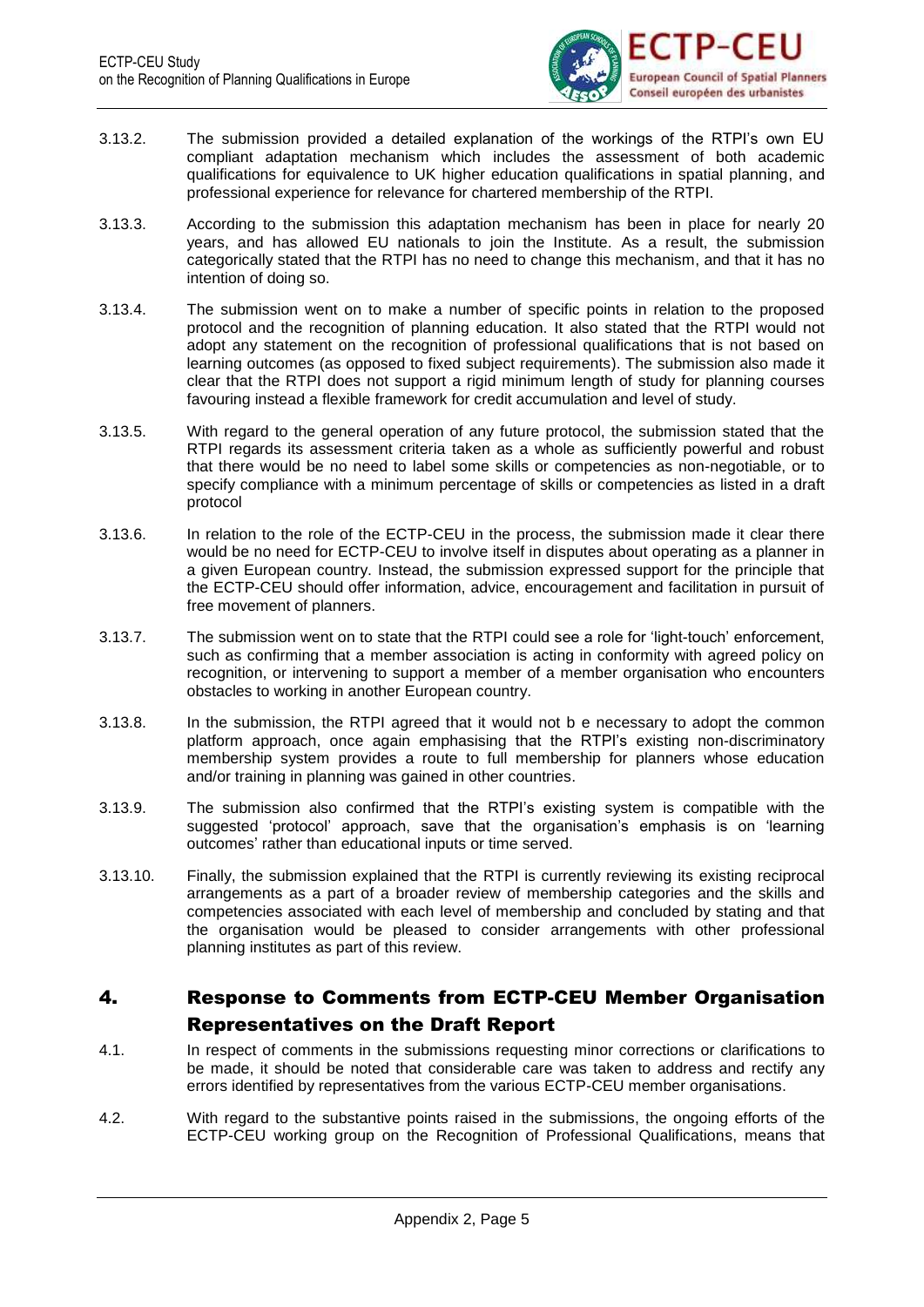

many of the substantive issues raised in these have been discussed in detail by delegates at the ECTP-CEU General Assemblies in Belgrade, Paris and Istanbul.

- 4.3. As a result, the brief response to the submissions set out in the following paragraphs reflects the broad consensus which has developed in the ECTP-CEU that the recognition of planning qualifications should occur on a mutual basis between individual member organisations.
- 4.4. In relation to the development of a common code of conduct, the mutual agreement approach favoured by this report will include a protocol which will in turn include a common code of conduct for ECTP-CEU member organisations. In this way, a common code of conduct will form part of the basis for any agreement between member organisations.
- 4.5. While it is recognised that differences still exist as to how a system based on the mutual agreement approach would operate in practice, and how readily it would be accepted by individual organisations, it is clear that the ECTP-CEU will have an important role to play in facilitating the recognition of planning qualifications in Europe.
- 4.6. It is important to bear in mind that the operation of the individual elements of the mutual agreement system (for example the recognition and assessment of planning education) has yet to be explored in detail. This issue will be addressed in more detail in the next stage of the overall research project into the recognition of professional planning qualifications in Europe.
- 4.7. Finally, although any in-depth discussion of the future role of the ECTP-CEU as a professional representative organisation may well go beyond the scope of this report, it is worth noting that a key stated aim and objective of the ECTP-CEU is to act as:

*"an umbrella association providing its members with a common framework for planning practice, planning education, continuing professional development and the definition of professional responsibilities".*

4.8. This aim is seen to be consistent with the current role of the ECTP-CEU as a grouping of national institutes and associations of professional town planners (as per the organisations founding charter) and this report has been prepared precisely with this role in mind.

## 5. Conclusion

- 5.1. In conclusion, it can be seen that in addition to the comprehensive feedback provided by representatives of ECTP-CEU member organisations regarding the operation and regulation of planning as a profession in individual countries, these representatives have also provided considerable input into the overall aims and direction of the research project.
- 5.2. It is worth restating that such input is viewed as invaluable to the ongoing research project and has been a central consideration in the production of the final amended report on the recognition of planning qualifications in Europe.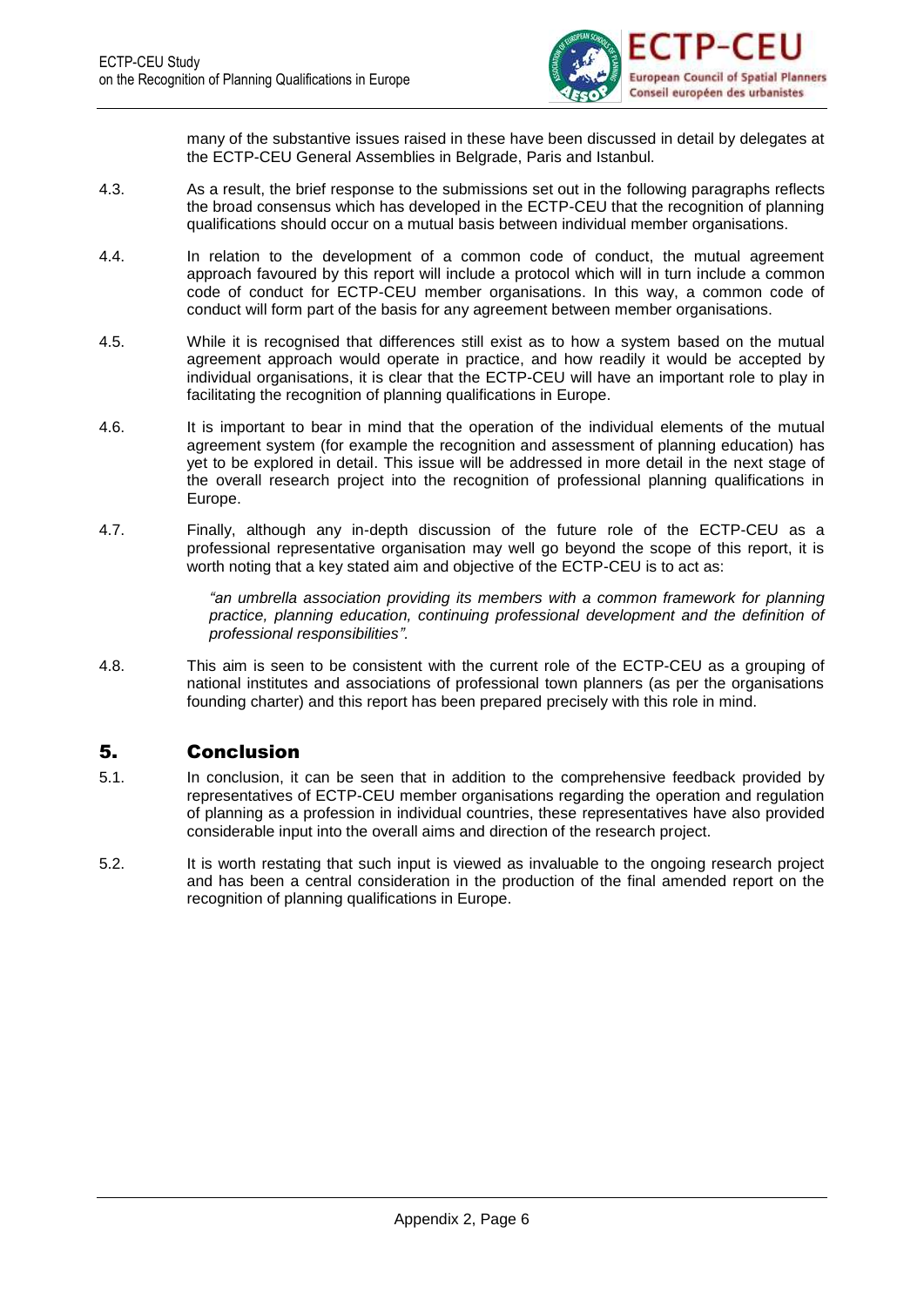

# Appendix 3 – ECTP-CEU Membership Requirements

*Note on table colour-coding:*

| <b>Light blue</b> | Country with ECTP-CEU Member Organisation               |
|-------------------|---------------------------------------------------------|
| Dark blue         | EU/EEA Country with no ECTP-CEU Member Organisation     |
| Grey              | Non-EU/EAA Country with no ECTP-CEU Member Organisation |
| Yellow            | Additional research / confirmation required             |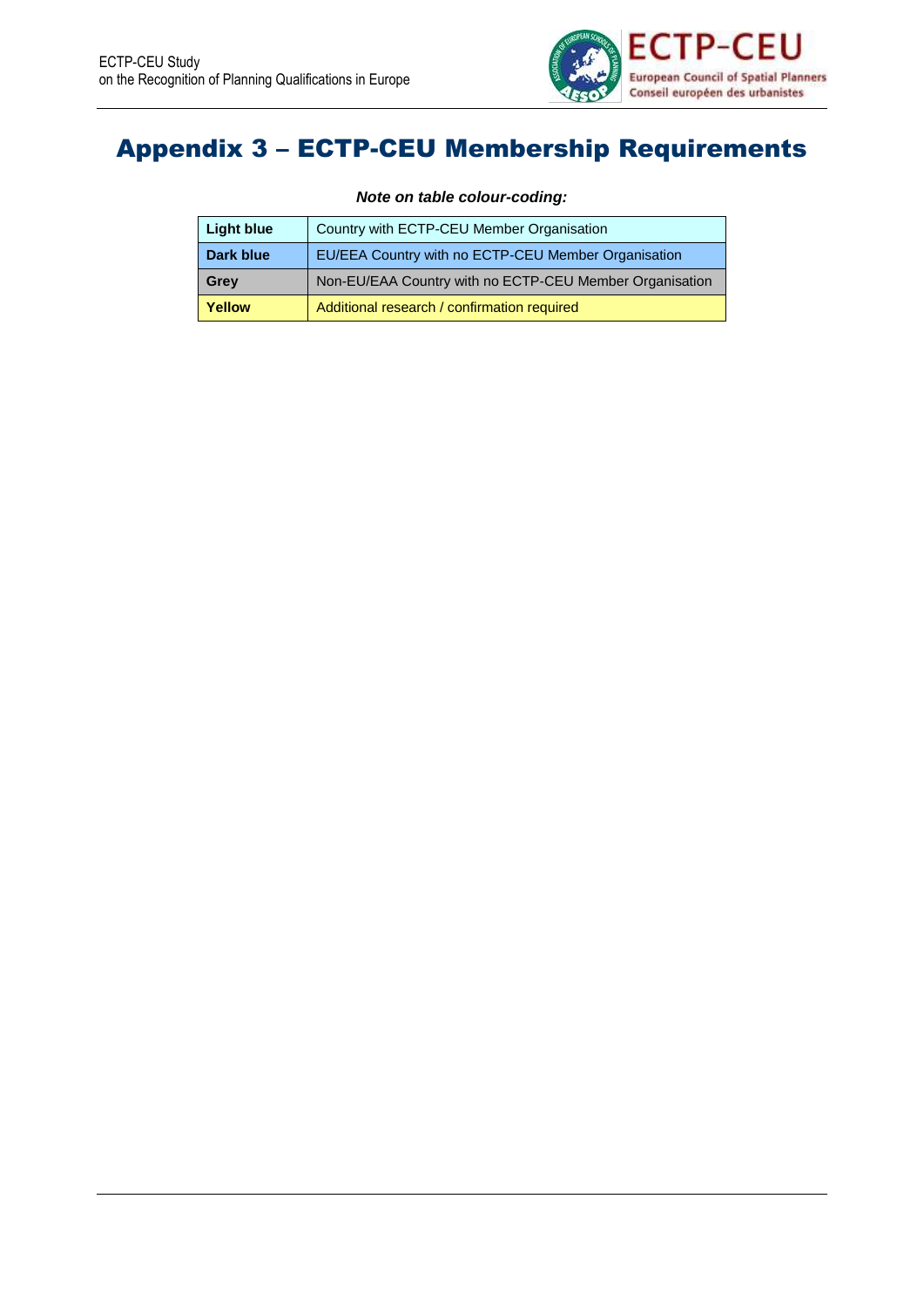

# Appendix 4 – Regulation of the Planning Profession in Europe

*Note on table colour-coding:*

| Light blue | Country with ECTP-CEU Member Organisation               |
|------------|---------------------------------------------------------|
| Dark blue  | EU/EEA Country with no ECTP-CEU Member Organisation     |
| Grey       | Non-EU/EAA Country with no ECTP-CEU Member Organisation |
| Yellow     | Additional research / confirmation required             |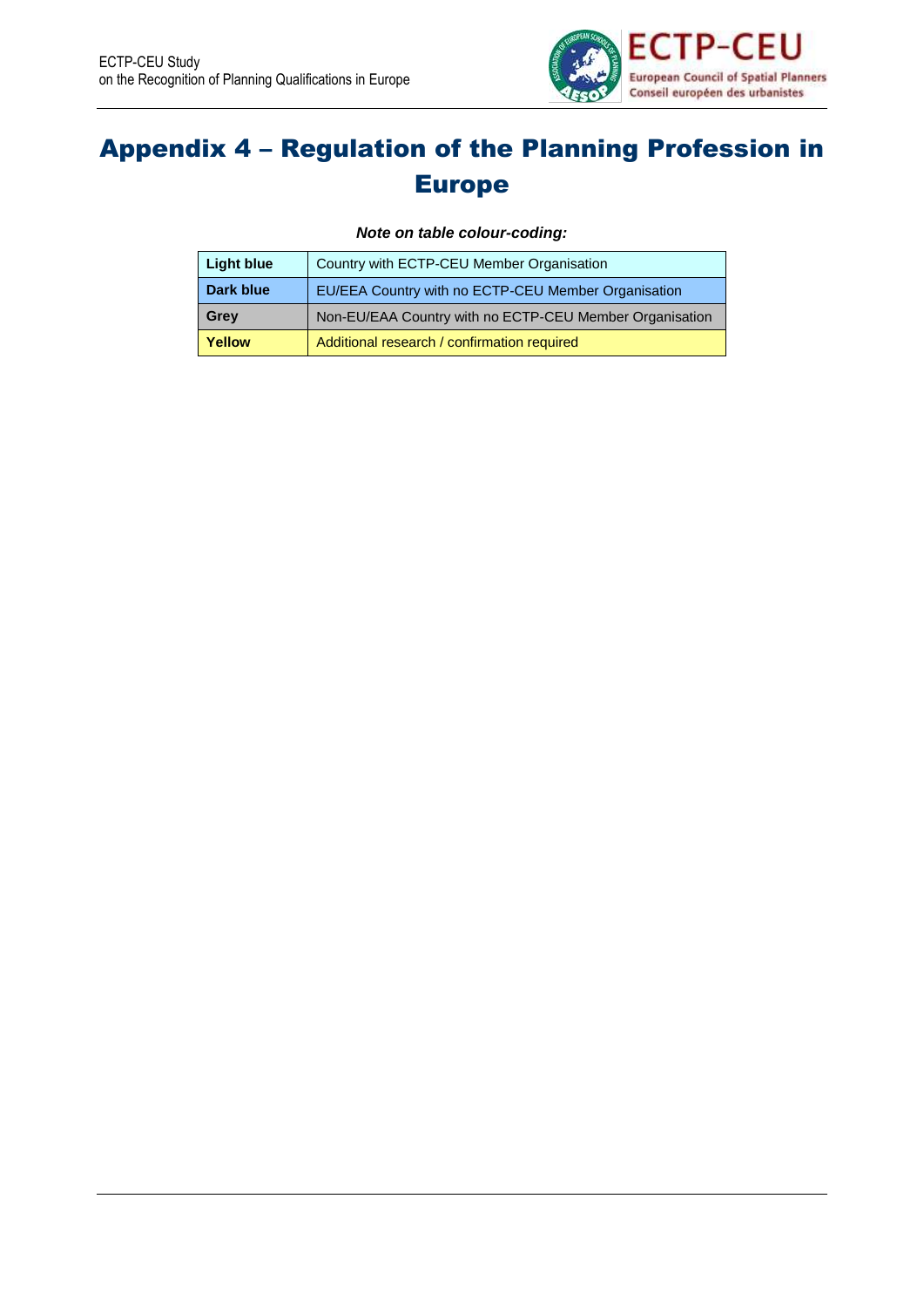

# Appendix 5 – Architectural Qualifications in Annex V of Directive 2005/36/EC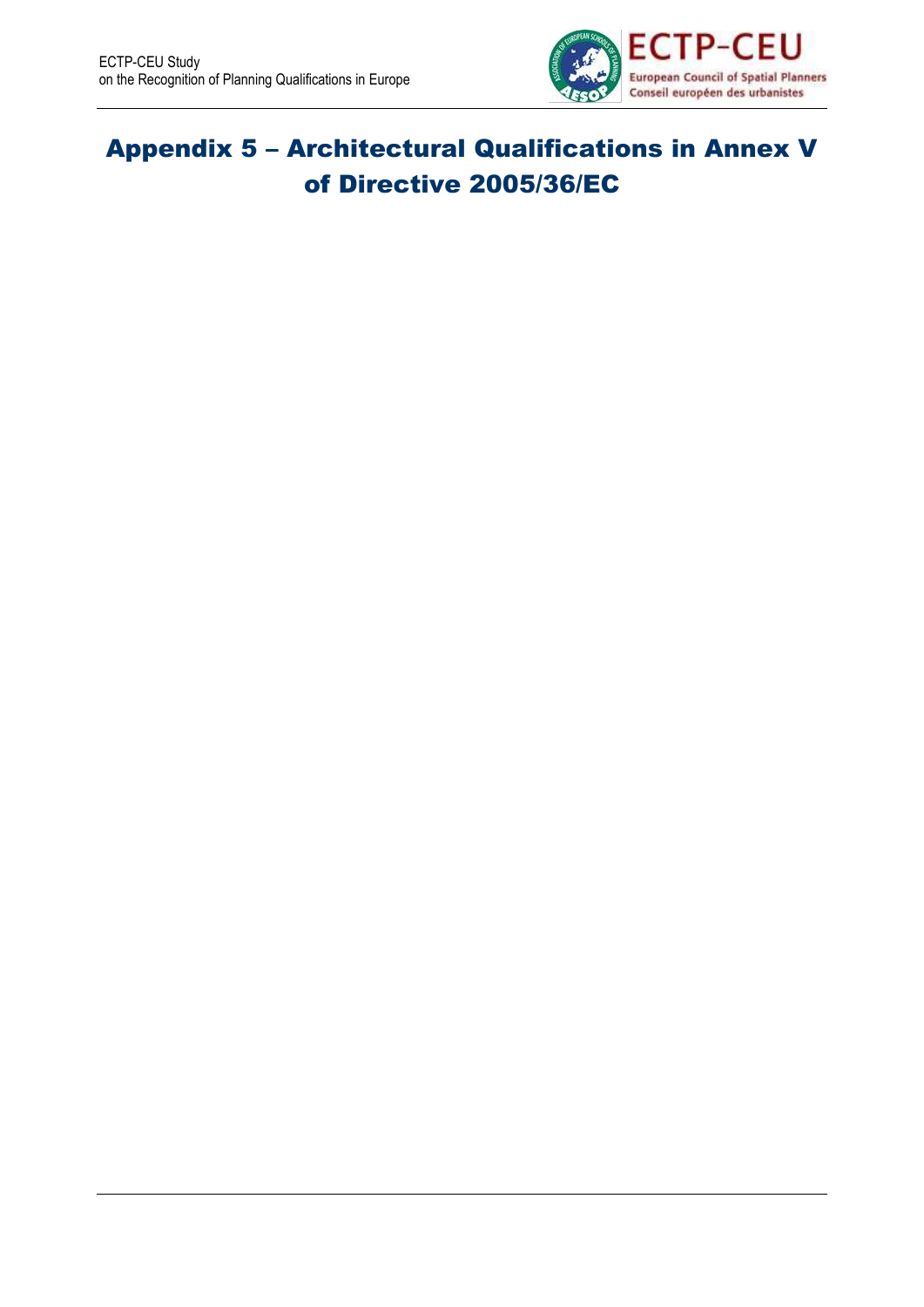

# Appendix 6 – UIA Accord on Professional Practice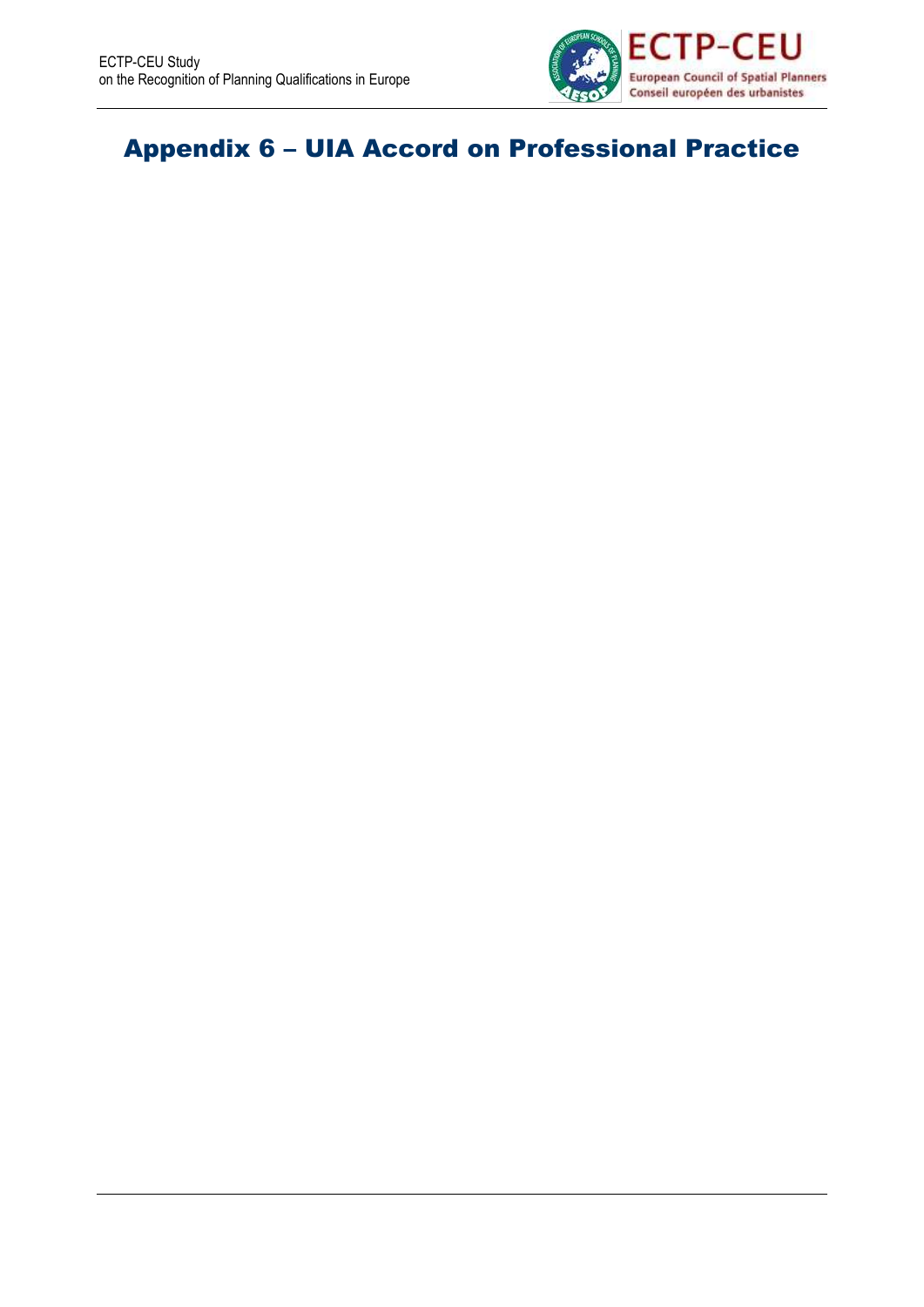

# Appendix 7 – NZPI / IPI Accord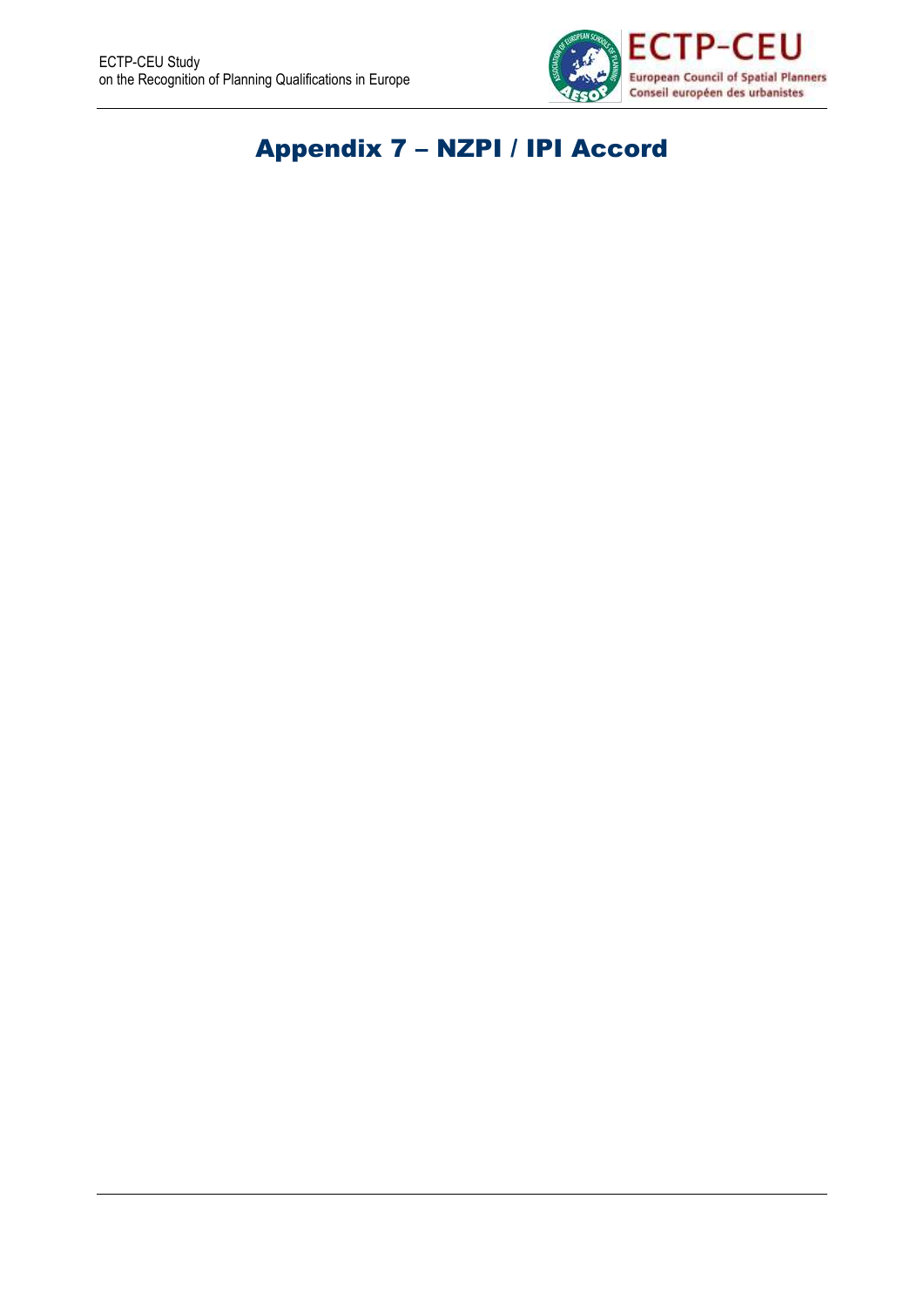

# Appendix 8 – OPQU – OUQ Accord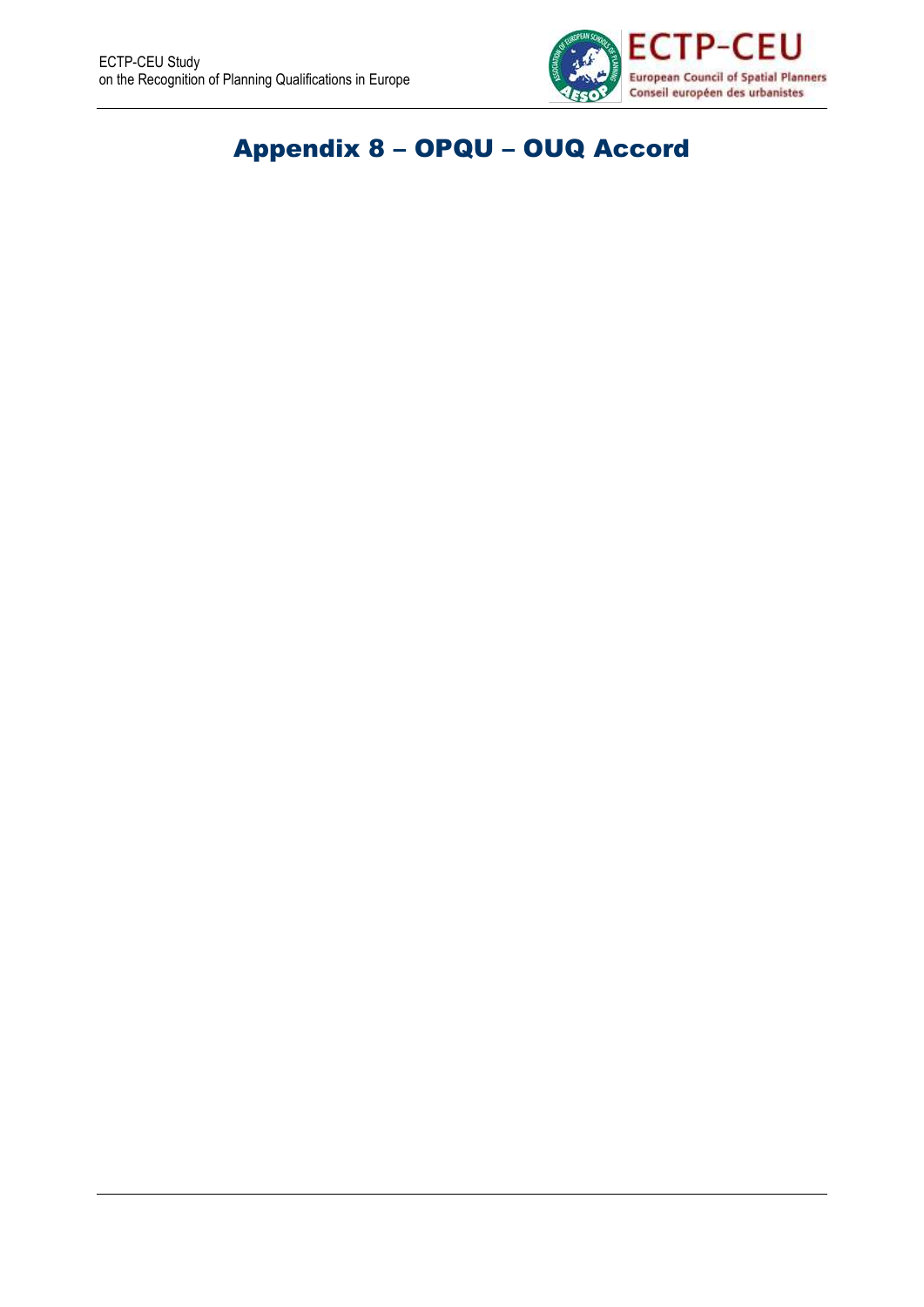

# Appendix 9 – ECTP-CEU and AESOP Documents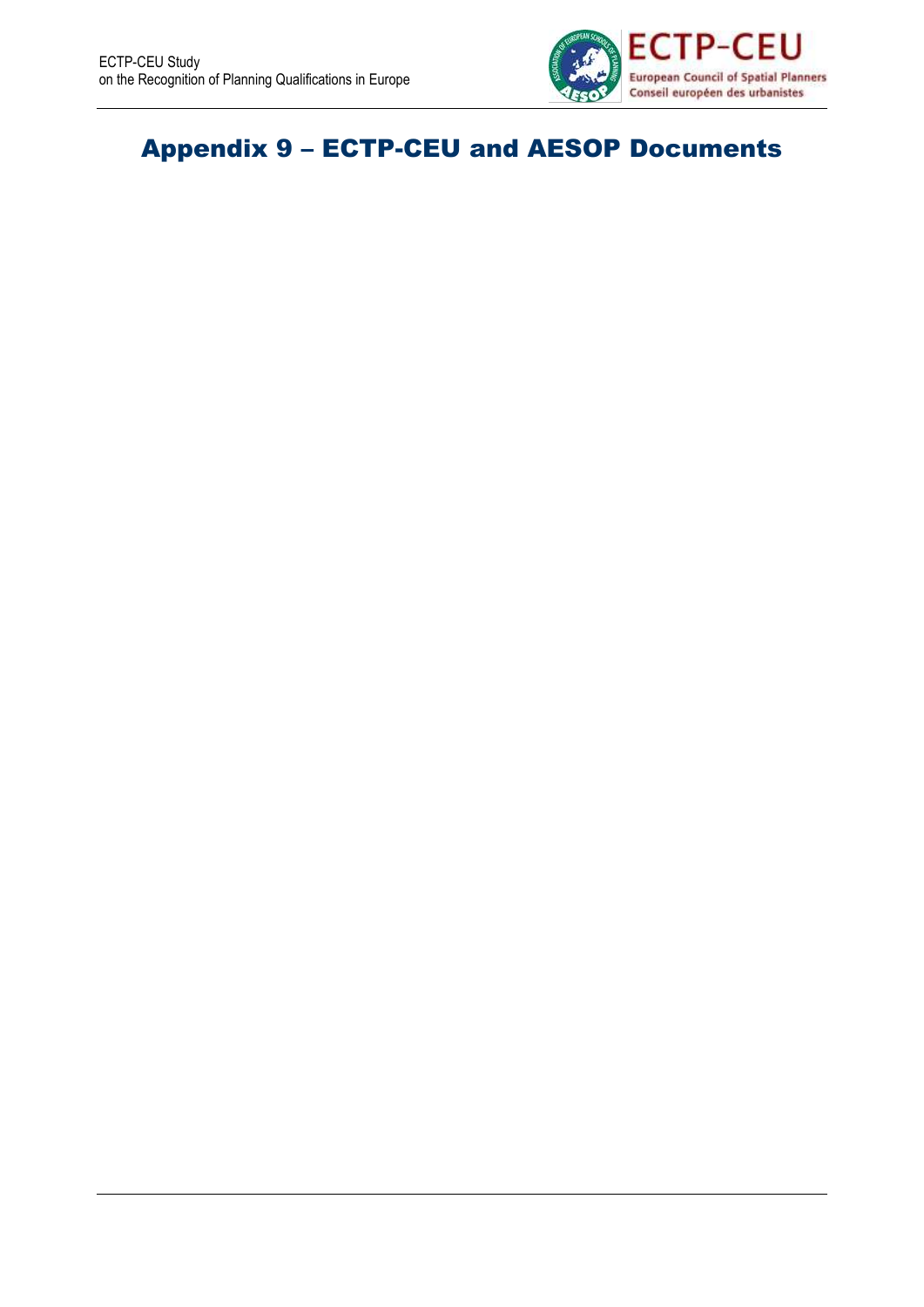

# Appendix 10 – Relevant Documents from Other **Organisations**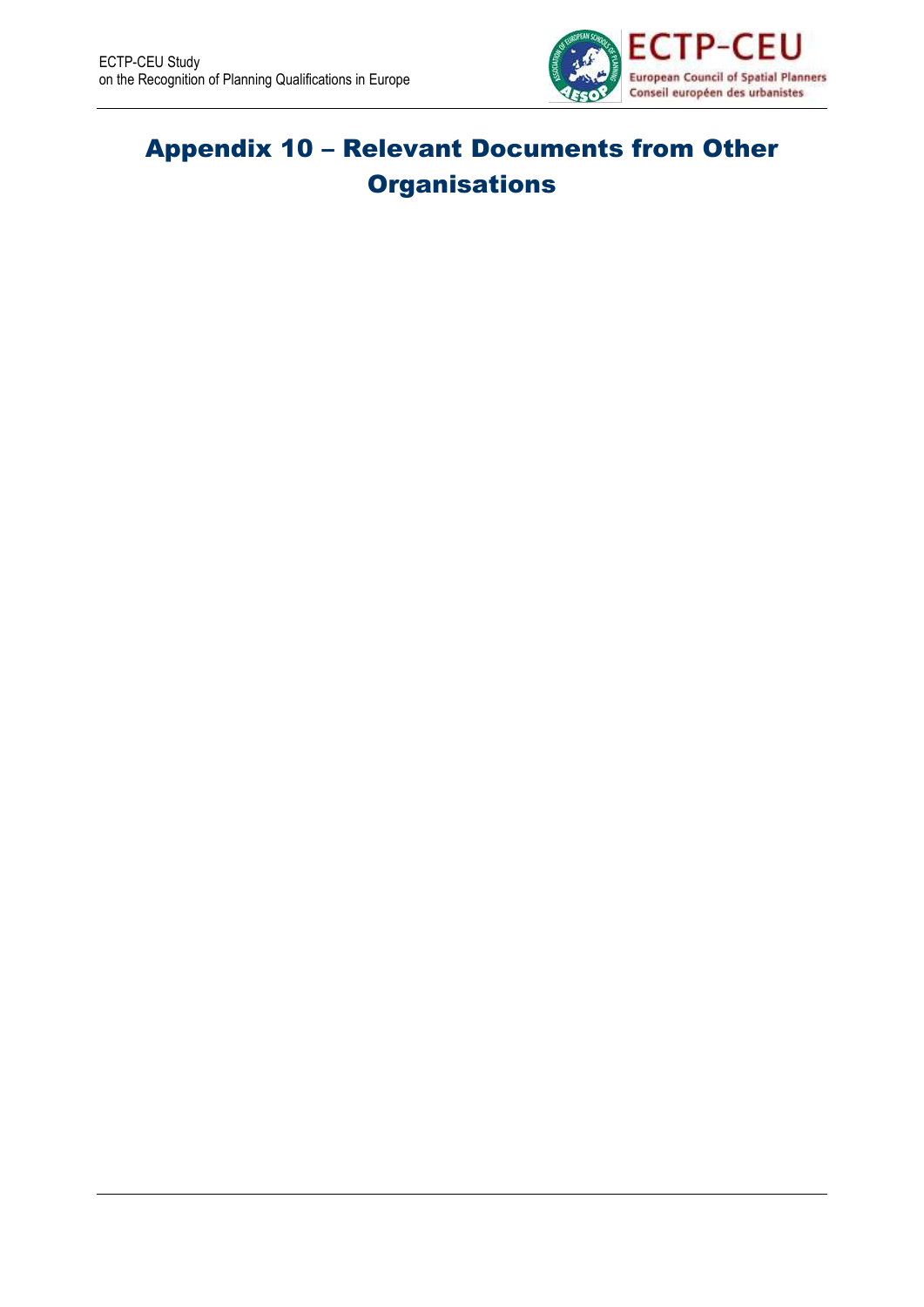

# Appendix 11 – Sources of Information

The following pages list a number of ECTP-CEU, AESOP and European Commission documents which were of considerable use during the preparation of this study report.

## AESOP Documents

AESOP (2006) - Bologna Survey AESOP (2007) - AESOP Yearbook 2007 and 2008 AESOP (2008) - Towards a European Recognition of the Planning Profession AESOP (2010) - HoS Program Istanbul AESOP (2010) - Head of Schools Meeting AESOP (2010) - Quality Issues in a Changing EHEA

## ECTP-CEU Documents

ECTP-CEU (2001) - Warsaw Symposium ECTP-CEU (2003) - New Athens Charter ECTP-CEU (2006) - Définitions des mots Urbanisme et Urbanistes ECTP-CEU (2007) - Sur la formation et la qualification d'urbaniste ECTP-CEU (2007) - European Spatial Planner Quality Charter ECTP-CEU (2007) - Terms of Reference for Study on Planning and EU Directive ECTP-CEU (2007) - Meeting with Director of the Regulated Professions Unit.doc ECTP-CEU (2008) - ECTP-ECU Brochure ECTP-CEU (2008) - EU Wants Territorial Cohesion ECTP-CEU (2008) - Projet d'Etude sur la Mobilité des Urbanistes ECTP-CEU (2008) - Ligne Budgétaire ECTP-CEU (2009) - Projet d'Etude sur la Mobilité des Urbanistes ECTP-CEU (2010) - Spatial Planning Associations Focus (2009) - ECTP-CEU

## European Commission Documents

- EC (1985) Directive 85-384-EC on the Recognition of Architectural Qualifications
- EC (2004) Europass CV Template
- EC (2005) Code of Conduct for Competent Authorities
- EC (2005) Directive 2005-36-EC on the Recognition of Professional Qualifications
- EC (2006) Briefing Note on Regulated Professions Directive
- EC (2006) Directive 2006-132-EC on Services in the Internal Market
- EC (2006) Users Guide to the Professional Qualifications Directive
- EC (2009) Internal Market Research
- EC (2009) Report on the Creation of a European Professional Card
- EC (2010-09) Meetings with Professional Organisations
- EC (2010) Presentation on the IMI System
- EC (2010) Staff Working Document on PQ Directive
- EC (2010) Study on the Recognition of Professional Qualifications
- EC (2010) Towards A Single Market Act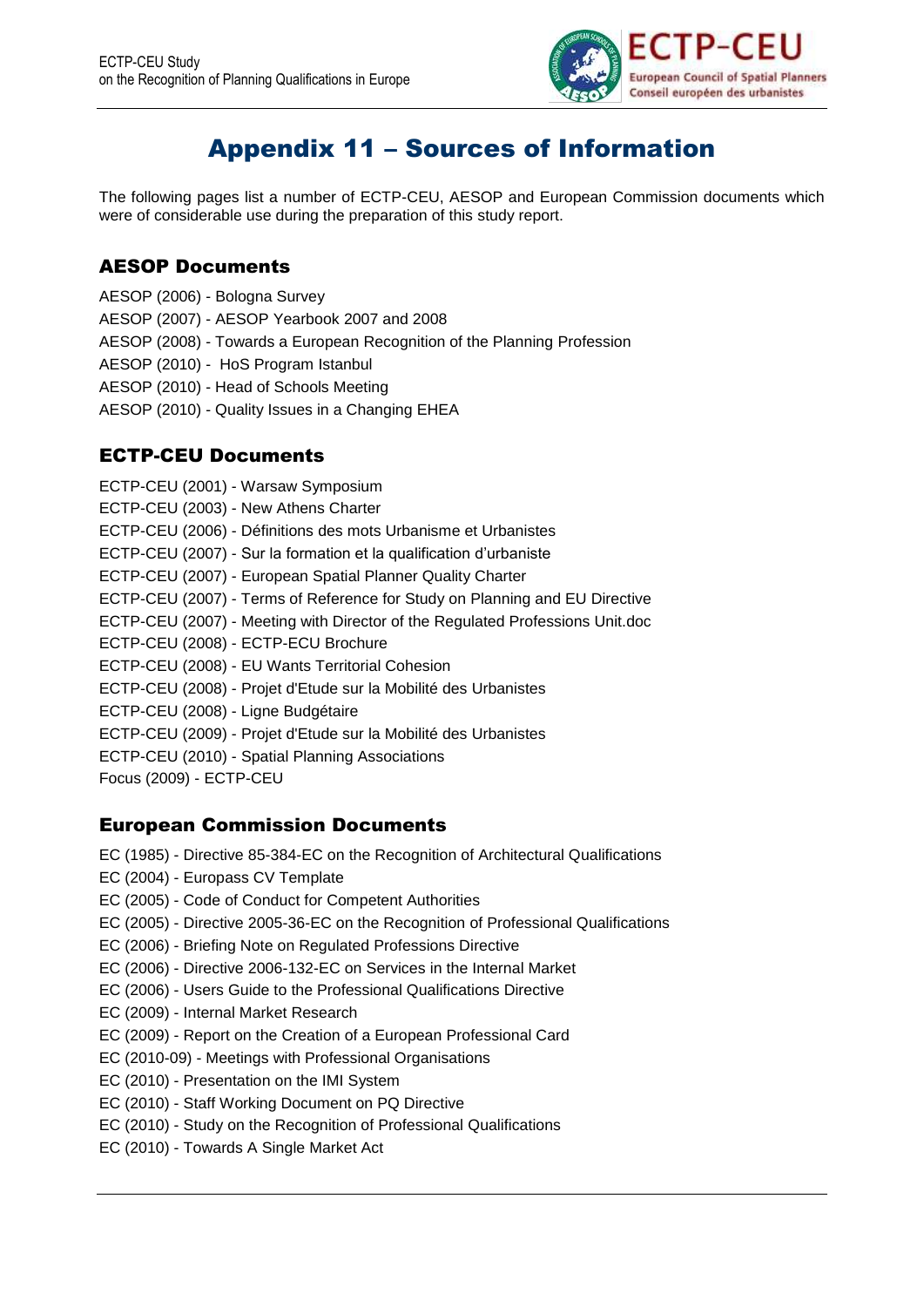

- EC (2010) Briefing Note on Job Market
- EC (2010) CSS Report on the Mobility of Professionals in Practice
- EC (2010) Internal Market Scoreboard
- EC (2010) Meeting with Professional Organisations
- EC (2010) PQ Direction Experience Reports
- EC (2011) Consultation Paper on Professional Qualifications Directive
- EC (2011) Public Consultation on the Professional Qualifications Directive and a European Professional Card
- EC (2011) Evaluation of the Professional Qualifications Directive
- EC Briefing on Common Platforms
- EC Europass Brochure Brief
- EC Europass Brochure Full
- EC Guide to Users of the General System for the Recognition of Professional Qualifications
- EC Infosheet on the Services Directive

## Web Links

The following pages contain a list of websites which were accessed as part of the data collection process for the purposes of this study report.

It should be noted that while all addresses were accurate at the time of writing of this report (March 2011) web addresses are liable to change and so may not function at later dates.

#### **GENERAL LINKS**

[http://en.wikipedia.org/wiki/Spatial\\_planning](http://en.wikipedia.org/wiki/Spatial_planning) [http://en.wikipedia.org/wiki/Urban\\_planner#Greece](http://en.wikipedia.org/wiki/Urban_planner#Greece) <http://www.blog.urbact.eu/> <http://www.veps3d.org/site/248.asp>

#### **EDUCATION LINKS**

<http://www.rtpi.org.uk/> <http://www.aesop-planning.com/> <http://www.rtpi.org.uk/item/315/23/5/3> [http://www.mlit.go.jp/kokudokeikaku/international/spw/general/uk/index\\_e.html](http://www.mlit.go.jp/kokudokeikaku/international/spw/general/uk/index_e.html) <http://eacea.ec.europa.eu/education/eurydice/> [http://en.wikipedia.org/wiki/European\\_Higher\\_Education\\_Area](http://en.wikipedia.org/wiki/European_Higher_Education_Area) [http://en.wikipedia.org/wiki/Bologna\\_process#Spain](http://en.wikipedia.org/wiki/Bologna_process#Spain)

### **INTERNATIONAL LINKS**

<http://www.inta-aivn.org/en/profile/profile> <http://www.ifhp.org/> <http://www.ace-cae.org/public/contents/index/language/en> <http://www.isocarp.org/index.php?id=68> <http://www.coac.net/home/english/fhomeitineraris.htm> <http://www.uia-architectes.org/texte/england/Menu-1/0-pourquoi-new.html> <http://www.uia-architectes.org/image/PDF/ACCORDAng.pdf> <http://www.commonwealth-planners.org/> <http://www.uia-architectes.org/texte/england/Menu-1/2-5-sections.html> <http://www.ilo.org/public/english/bureau/stat/isco/index.htm> <http://www.ilo.org/public/english/bureau/stat/isco/isco88/2141.htm> <http://www.designbuild-network.com/industry/ireland.html> <http://www.feani.org/webfeani/> <http://www.e-a-a.org/statutes.htm> <http://www.corp.at/>

#### **EUROPEAN LINKS - General**

[http://ec.europa.eu/internal\\_market/qualifications/general-system\\_en.htm](http://ec.europa.eu/internal_market/qualifications/general-system_en.htm)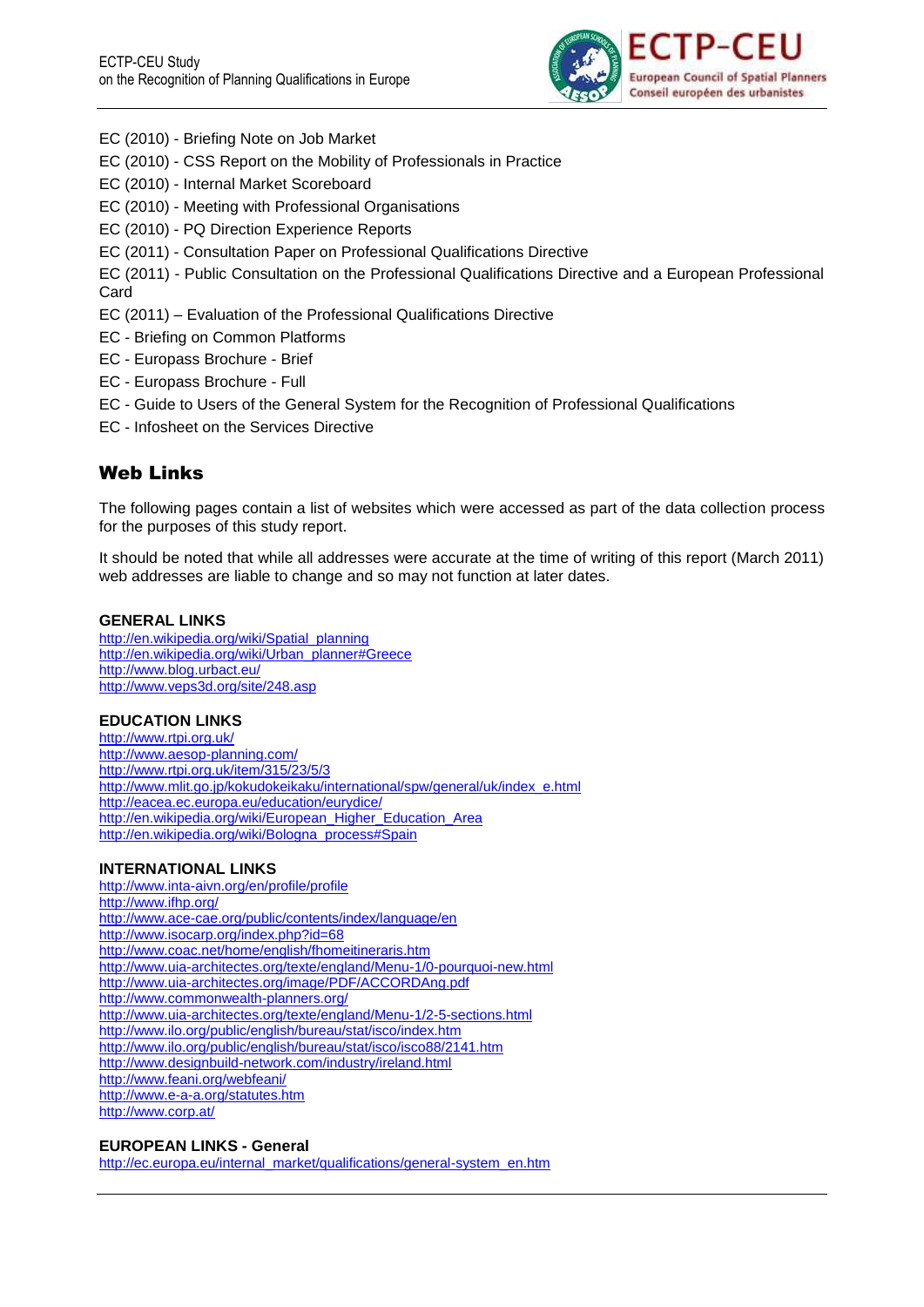

[http://ec.europa.eu/internal\\_market/qualifications/specific-sectors\\_en.htm](http://ec.europa.eu/internal_market/qualifications/specific-sectors_en.htm) [http://ec.europa.eu/internal\\_market/qualifications/regprof/index.cfm?fuseaction=profession.regProfs&profId=6670](http://ec.europa.eu/internal_market/qualifications/regprof/index.cfm?fuseaction=profession.regProfs&profId=6670) [http://europa.eu/legislation\\_summaries/education\\_training\\_youth/vocational\\_training/c11065\\_en.htm](http://europa.eu/legislation_summaries/education_training_youth/vocational_training/c11065_en.htm) [http://www.coe.int/t/dg4/cultureheritage/heritage/CEMAT/Default\\_en.asp](http://www.coe.int/t/dg4/cultureheritage/heritage/CEMAT/Default_en.asp) [http://en.wikipedia.org/wiki/Council\\_of\\_Europe](http://en.wikipedia.org/wiki/Council_of_Europe) <http://www.cepi.be/index.php?page=home&hl=en> <http://89.187.68.157/inc/> [http://www.coe.int/t/dg4/cultureheritage/heritage/cemat/compendium/compendium\\_en.asp?toPrint=yes&](http://www.coe.int/t/dg4/cultureheritage/heritage/cemat/compendium/compendium_en.asp?toPrint=yes&) <http://www.culturalpolicies.net/web/countries.php> [http://www.coe.int/t/dg4/cultureheritage/Countries/default\\_en.asp](http://www.coe.int/t/dg4/cultureheritage/Countries/default_en.asp) <http://www.ceu-ectp.eu/index.asp?id=205#iceland> <http://www.espon.eu/> <http://www.greenstructureplanning.eu/COSTC11/italy.htm> [http://www.mlit.go.jp/kokudokeikaku/international/spw/general/eu/index\\_e.html](http://www.mlit.go.jp/kokudokeikaku/international/spw/general/eu/index_e.html) [http://www.eukn.org/E\\_library](http://www.eukn.org/E_library) [http://epanet.ew.eea.europa.eu/european\\_epas](http://epanet.ew.eea.europa.eu/european_epas) [http://www.acturban.org/biennial/diff\\_pages/contacting\\_pwip.htm](http://www.acturban.org/biennial/diff_pages/contacting_pwip.htm) [http://ec.europa.eu/education/lifelong-learning-policy/doc1239\\_en.htm](http://ec.europa.eu/education/lifelong-learning-policy/doc1239_en.htm) [http://ec.europa.eu/internal\\_market/qualifications/contactpoints/index.htm](http://ec.europa.eu/internal_market/qualifications/contactpoints/index.htm) <http://www.ecec.net/assets/ecec/download/aboutecec/ECEC-information-folder.pdf> <http://www.bsik.at/sektion/ecec/Info>

#### **EUROPEAN LINKS – EC Regulated Professions Database**

[http://ec.europa.eu/internal\\_market/qualifications/regprof/index.cfm?fuseaction=regprof.show&RPId=15514](http://ec.europa.eu/internal_market/qualifications/regprof/index.cfm?fuseaction=regprof.show&RPId=15514) [http://ec.europa.eu/internal\\_market/qualifications/regprof/index.cfm?fuseaction=regprof.show&RPId=5381](http://ec.europa.eu/internal_market/qualifications/regprof/index.cfm?fuseaction=regprof.show&RPId=5381) [http://ec.europa.eu/internal\\_market/qualifications/regprof/index.cfm?fuseaction=regprof.show&RPId=3074](http://ec.europa.eu/internal_market/qualifications/regprof/index.cfm?fuseaction=regprof.show&RPId=3074) [http://ec.europa.eu/internal\\_market/qualifications/regprof/index.cfm?fuseaction=regprof.show&RPId=71](http://ec.europa.eu/internal_market/qualifications/regprof/index.cfm?fuseaction=regprof.show&RPId=71) [http://ec.europa.eu/internal\\_market/qualifications/regprof/index.cfm?fuseaction=regprof.show&RPId=2885](http://ec.europa.eu/internal_market/qualifications/regprof/index.cfm?fuseaction=regprof.show&RPId=2885) [http://ec.europa.eu/internal\\_market/qualifications/regprof/index.cfm?fuseaction=regprof.show&RPId=5267](http://ec.europa.eu/internal_market/qualifications/regprof/index.cfm?fuseaction=regprof.show&RPId=5267) [http://ec.europa.eu/internal\\_market/qualifications/regprof/index.cfm?fuseaction=regprof.show&RPId=3822](http://ec.europa.eu/internal_market/qualifications/regprof/index.cfm?fuseaction=regprof.show&RPId=3822) [http://ec.europa.eu/internal\\_market/qualifications/regprof/index.cfm?fuseaction=regprof.show&RPId=3823](http://ec.europa.eu/internal_market/qualifications/regprof/index.cfm?fuseaction=regprof.show&RPId=3823) [http://ec.europa.eu/internal\\_market/qualifications/regprof/index.cfm?fuseaction=regprof.show&RPId=2846](http://ec.europa.eu/internal_market/qualifications/regprof/index.cfm?fuseaction=regprof.show&RPId=2846) [http://ec.europa.eu/internal\\_market/qualifications/regprof/index.cfm?fuseaction=regprof.show&RPId=852](http://ec.europa.eu/internal_market/qualifications/regprof/index.cfm?fuseaction=regprof.show&RPId=852) [http://ec.europa.eu/internal\\_market/qualifications/regprof/index.cfm?fuseaction=regprof.show&RPId=7087](http://ec.europa.eu/internal_market/qualifications/regprof/index.cfm?fuseaction=regprof.show&RPId=7087) [http://ec.europa.eu/internal\\_market/qualifications/regprof/index.cfm?fuseaction=regprof.show&RPId=16547](http://ec.europa.eu/internal_market/qualifications/regprof/index.cfm?fuseaction=regprof.show&RPId=16547) [http://ec.europa.eu/internal\\_market/qualifications/regprof/index.cfm?fuseaction=regprof.show&RPId=6098](http://ec.europa.eu/internal_market/qualifications/regprof/index.cfm?fuseaction=regprof.show&RPId=6098) [http://ec.europa.eu/internal\\_market/qualifications/regprof/index.cfm?fuseaction=regprof.show&RPId=6102](http://ec.europa.eu/internal_market/qualifications/regprof/index.cfm?fuseaction=regprof.show&RPId=6102) [http://ec.europa.eu/internal\\_market/qualifications/regprof/index.cfm?fuseaction=regprof.show&RPId=1054](http://ec.europa.eu/internal_market/qualifications/regprof/index.cfm?fuseaction=regprof.show&RPId=1054) [http://ec.europa.eu/internal\\_market/qualifications/regprof/index.cfm?fuseaction=regprof.show&RPId=3418](http://ec.europa.eu/internal_market/qualifications/regprof/index.cfm?fuseaction=regprof.show&RPId=3418)

#### **COMMON PLATFORM LINKS**

[http://www.physio-](http://www.physio-europe.org/download.php?document=119&downloadarea=7&PHYSIOEUROPE=95c4ea1a1467038d4ba93f21dfc9c6f2)

[europe.org/download.php?document=119&downloadarea=7&PHYSIOEUROPE=95c4ea1a1467038d4ba93f21dfc9c6](http://www.physio-europe.org/download.php?document=119&downloadarea=7&PHYSIOEUROPE=95c4ea1a1467038d4ba93f21dfc9c6f2) [f2](http://www.physio-europe.org/download.php?document=119&downloadarea=7&PHYSIOEUROPE=95c4ea1a1467038d4ba93f21dfc9c6f2)

[http://www.psychotherapy-competency.eu/Political\\_Background/index.php](http://www.psychotherapy-competency.eu/Political_Background/index.php) <http://www.ceplis.org/en/values.php> [http://ec.europa.eu/internal\\_market/imi-net/important\\_documents\\_en.html](http://ec.europa.eu/internal_market/imi-net/important_documents_en.html) <http://www.eurogeologists.de/index.php?page=115> <http://www.eurogeologists.de/index.php?page=166> [http://www.europsyche.org/contents/13489/european-certificate-for-psychotherapy-ecp](http://www.europsyche.org/contents/13489/european-certificate-for-psychotherapy-ecp-)<http://www.europsyche.org/contents/13376> <http://www.sfu.ac.at/english/index.php?id=137> <http://www.psychotherapy-competency.eu/> <http://www.psychotherapy-competency.eu/Rational/index.php> [http://www.europsyche.org/webcard.asp?personen\\_id=404965&rkarte=zertifikate](http://www.europsyche.org/webcard.asp?personen_id=404965&rkarte=zertifikate) [http://www.psychotherapy-competency.eu/Documents/Working\\_as\\_a\\_psychotherapist\\_in\\_Europe.pdf](http://www.psychotherapy-competency.eu/Documents/Working_as_a_psychotherapist_in_Europe.pdf) <http://www.engc.org.uk/ecukdocuments/internet/document%20library/Theodoros%20Koutroubas,%20CEPLIS.pdf> <http://www.eurocadres.org/spip.php?rubrique159> <http://www.ceplis.org/en/index.php> <http://unstats.un.org/unsd/cr/registry/regdnld.asp?Lg=1> <http://www.cepi.eu/index.php?page=label-cepi-eur&hl=en> [http://www.europeanlawmonitor.org/News/Latest-EU-News/Public-consultation-on-the-Professional-Qualifications-](http://www.europeanlawmonitor.org/News/Latest-EU-News/Public-consultation-on-the-Professional-Qualifications-Directive-and-a-European-Professional-Card-Frequently-asked-questions.html)[Directive-and-a-European-Professional-Card-Frequently-asked-questions.html](http://www.europeanlawmonitor.org/News/Latest-EU-News/Public-consultation-on-the-Professional-Qualifications-Directive-and-a-European-Professional-Card-Frequently-asked-questions.html) <http://www.aeebc.org/uk/professional%20development.asp>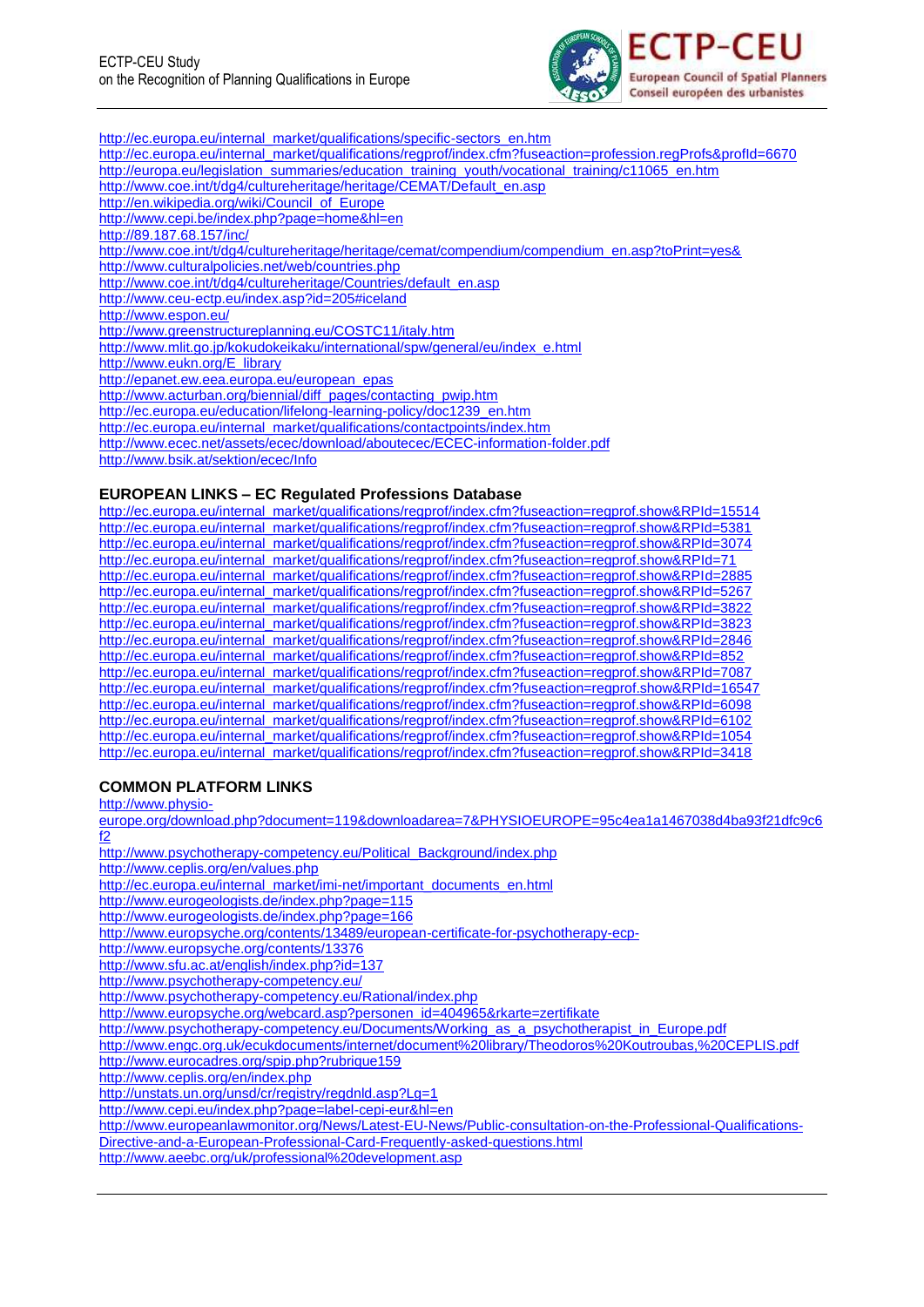

<http://www.aeebc.org/uk/news.asp?newsid=32> <http://www.aeebc.org/uk/news.asp?newsid=26> <http://www.isoquam.eu/en/download-area/> <http://www.europass.ie/europass/> <http://www.ehea.info/article-details.aspx?ArticleId=64> [http://www.aic.lv/ace/ace\\_disk/Bologna/index.htm](http://www.aic.lv/ace/ace_disk/Bologna/index.htm) [http://www.aic.lv/ace/ace\\_disk/acebook/index.htm](http://www.aic.lv/ace/ace_disk/acebook/index.htm) [http://ec.europa.eu/internal\\_market/qualifications/evaluation\\_en.htm](http://ec.europa.eu/internal_market/qualifications/evaluation_en.htm) <http://eur-lex.europa.eu/LexUriServ/LexUriServ.do?uri=CELEX:31989L0048:EN:HTML> <http://eur-lex.europa.eu/LexUriServ/LexUriServ.do?uri=CELEX:31992L0051:EN:HTML> <http://www.engineering-card.de/index.php?id=2476&L=1> <http://www.feani.org/webfeani/ENGCARD/ENGCARDhomepage2.htm>

### **COUNTRY SPECIFIC LINKS**

#### **Albania**

<http://www.universitetipolis.edu.al/>

#### **Austria**

<http://oegr.at/website/index.php?id=8> [http://www.forschungsnetzwerk.at/downloadpub/JCS\\_Technik-2004.pdf](http://www.forschungsnetzwerk.at/downloadpub/JCS_Technik-2004.pdf) [http://www.ams.or.at/b\\_info/download/sttechn.pdf](http://www.ams.or.at/b_info/download/sttechn.pdf) [http://www.bsik.at/raum/links\\_html](http://www.bsik.at/raum/links_html) <http://www.ams.at/buw/14298.html> <http://www.arching.at/baik/berufs-und-kammerrecht/bundesrecht/content.html>

#### **Belgium**

<http://www.urbanistes.be/accueil.php> <http://www.vrp.be/> <http://www.bruxelles.irisnet.be/fr/citoyens/home/urbanisme.shtml> [http://www.bruxelles.irisnet.be/fr/citoyens/home/urbanisme/contexte\\_legal.shtml](http://www.bruxelles.irisnet.be/fr/citoyens/home/urbanisme/contexte_legal.shtml) <http://www.emurbanism.eu/> <http://www.asro.kuleuven.be/new/asro.aspx?culture=en&site=asro&tabid=322> <http://www.uvcw.be/> <http://www.ordredesarchitectes.be/fr/index.htm> [http://www.cdu.urbanisme.developpement-durable.gouv.fr/article.php3?id\\_article=101](http://www.cdu.urbanisme.developpement-durable.gouv.fr/article.php3?id_article=101) [http://economie.fgov.be/fr/entreprises/vie\\_entreprise/Creer/Conditions/Professions\\_liberales/architectes/index.jsp](http://economie.fgov.be/fr/entreprises/vie_entreprise/Creer/Conditions/Professions_liberales/architectes/index.jsp) [http://www.stluc-bruxelles.be/26\\_isuru.php](http://www.stluc-bruxelles.be/26_isuru.php) [http://www.ulb.ac.be//polytech/iuat/](http://www.ulb.ac.be/polytech/iuat/) <http://www4.asro.kuleuven.be/steunpuntruimteenwonen/cms/> <http://www.ruimtelijkeordening.be/> <http://mrw.wallonie.be/DGATLP/DGATLP/Pages/DAU/Pages/AutProj/AutProj.asp>

#### **Bulgaria**

[http://www.uacg.bg/UACEG\\_site/acadstaff/viewFac.php?lang=en](http://www.uacg.bg/UACEG_site/acadstaff/viewFac.php?lang=en) [http://www.uacg.bg/UACEG\\_site/index-en.html](http://www.uacg.bg/UACEG_site/index-en.html) [http://regprof.nacid.bg/eng/arch14\\_1eng.html](http://regprof.nacid.bg/eng/arch14_1eng.html) <http://www.mrrb.government.bg/index.php?lang=en> [http://en.wikipedia.org/wiki/User:SpatialGiant/Spatial\\_planning\\_and\\_development\\_in\\_Bulgaria](http://en.wikipedia.org/wiki/User:SpatialGiant/Spatial_planning_and_development_in_Bulgaria) [http://www.coe.int/t/dg4/cultureheritage/heritage/cemat/compendium/CompendiumBG\\_en.pdf](http://www.coe.int/t/dg4/cultureheritage/heritage/cemat/compendium/CompendiumBG_en.pdf) <http://www.kiip.bg/> [http://www.cadastre.bg/doc\\_en\\_lows3.htm](http://www.cadastre.bg/doc_en_lows3.htm)

#### **Canada**

<http://www.ontarioplanners.on.ca/content/BecomeAMember/becomerpp.aspx>

#### **Croatia**

[http://translate.google.com/translate?langpair=auto|en&u=http%3A%2F%2Fwww.d-a](http://translate.google.com/translate?langpair=auto|en&u=http%3A%2F%2Fwww.d-a-z.hr%2F%3Fsec%3Dvijest%26id%3D447)[z.hr%2F%3Fsec%3Dvijest%26id%3D447](http://translate.google.com/translate?langpair=auto|en&u=http%3A%2F%2Fwww.d-a-z.hr%2F%3Fsec%3Dvijest%26id%3D447) <http://www.uha.hr/index.php> <http://uhu.hr/>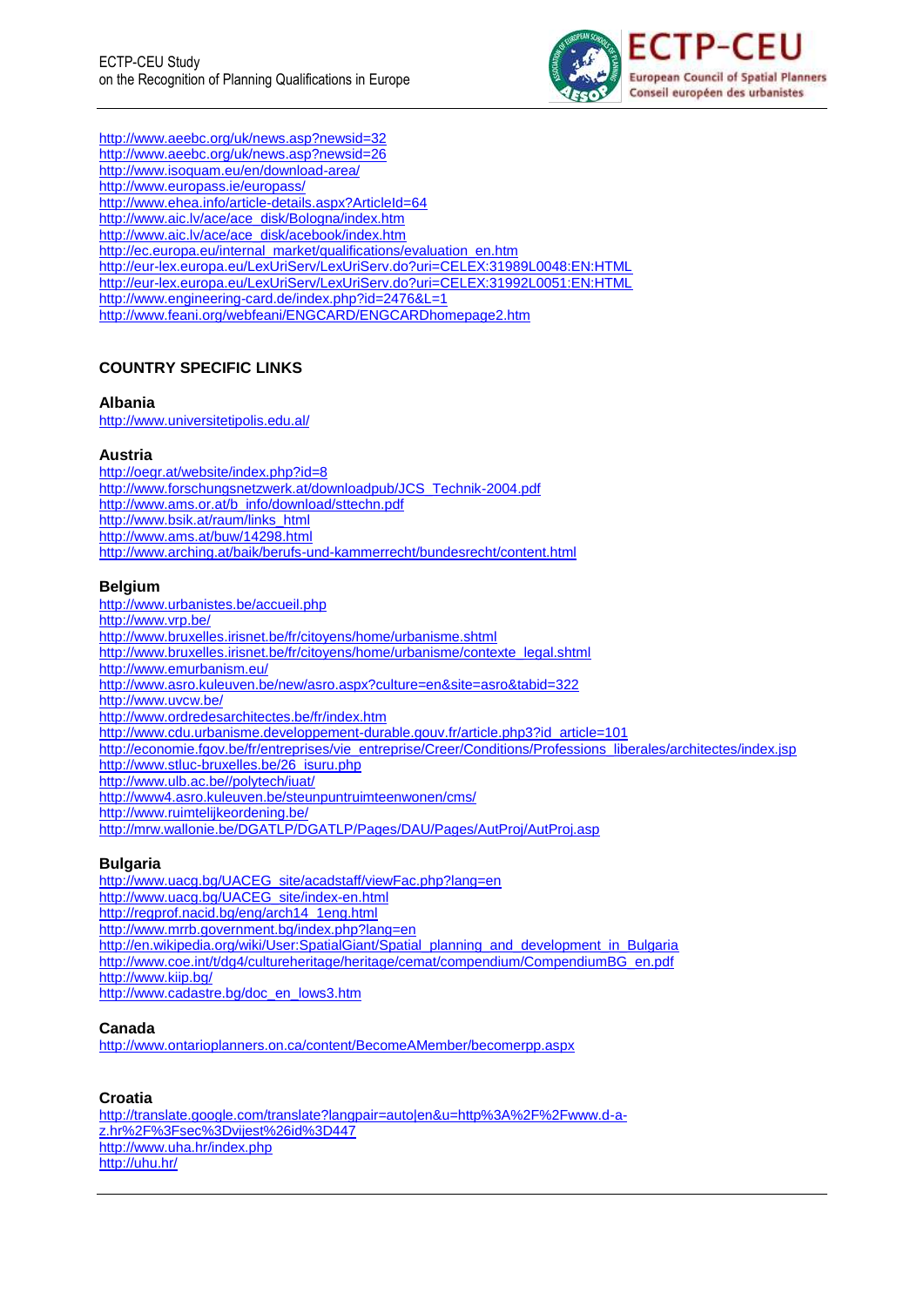

# **Cyprus**

[http://www.etek.org.cy/page.aspx?page\\_id=84](http://www.etek.org.cy/page.aspx?page_id=84) [http://www.cyprusnet.com/article\\_cyprus-town-housing-and-planning-](http://www.cyprusnet.com/article_cyprus-town-housing-and-planning-)

# **Czech Republic**

<http://www.mmr.cz/Uzemni-planovani-a-stavebni-rad> <http://www.urbanismus.cz/> <http://www.urbanismus.cz/> <http://www.uur.cz/> [http://www.cka.cc/cca/basic\\_information/basic\\_informarion040718](http://www.cka.cc/cca/basic_information/basic_informarion040718) <http://www.archireseau.archifr.eu/eng/content/view/full/5292> <http://fast.vsb.cz/cs/okruhy/studium-a-vyuka/mobility/erasmus/incoming-students/>

# **Denmark**

<http://www.en.plan.aau.dk/about+department+of+development+and+planning/> <http://www.naturstyrelsen.dk/> <http://www.euroeducation.net/prof/denmarco.htm> [http://www.re-ad.dk/karch/en/organisations/institut-3--institut-for-planlaegning\(f8de0edd-d369-42b1-a45f](http://www.re-ad.dk/karch/en/organisations/institut-3--institut-for-planlaegning(f8de0edd-d369-42b1-a45f-b3859548ac40).html)[b3859548ac40\).html](http://www.re-ad.dk/karch/en/organisations/institut-3--institut-for-planlaegning(f8de0edd-d369-42b1-a45f-b3859548ac40).html) <http://en.iu.dk/contact> <http://ida.dk/sites/english/ComeworkandliveinDenmark/Sider/ComeworkandliveinDenmark.aspx> [http://translate.google.com/translate?hl=en&sl=auto&tl=en&u=http%3A%2F%2Fwww.byplanlab.dk%2F%3Fq%3Dno](http://translate.google.com/translate?hl=en&sl=auto&tl=en&u=http%3A%2F%2Fwww.byplanlab.dk%2F%3Fq%3Dnode%2F808) [de%2F808](http://translate.google.com/translate?hl=en&sl=auto&tl=en&u=http%3A%2F%2Fwww.byplanlab.dk%2F%3Fq%3Dnode%2F808) <http://www.fabnet.dk/>

# **Estonia**

<http://www.planeerijad.ee/uus/index.php> [http://translate.googleusercontent.com/translate\\_c?hl=en&ie=UTF-](http://translate.googleusercontent.com/translate_c?hl=en&ie=UTF-8&sl=auto&tl=en&u=http://www.lote.ut.ee/geo/Ope/EPA&prev=_t&rurl=translate.google.com&usg=ALkJrhilA00VvXgK-IfjXf5BIhNomII10g)[8&sl=auto&tl=en&u=http://www.lote.ut.ee/geo/Ope/EPA&prev=\\_t&rurl=translate.google.com&usg=ALkJrhilA00VvXgK](http://translate.googleusercontent.com/translate_c?hl=en&ie=UTF-8&sl=auto&tl=en&u=http://www.lote.ut.ee/geo/Ope/EPA&prev=_t&rurl=translate.google.com&usg=ALkJrhilA00VvXgK-IfjXf5BIhNomII10g) [-IfjXf5BIhNomII10g](http://translate.googleusercontent.com/translate_c?hl=en&ie=UTF-8&sl=auto&tl=en&u=http://www.lote.ut.ee/geo/Ope/EPA&prev=_t&rurl=translate.google.com&usg=ALkJrhilA00VvXgK-IfjXf5BIhNomII10g) <http://www.euroeducation.net/prof/estonco.htm> [http://et.wikipedia.org/wiki/Ruumiline\\_planeerimine](http://et.wikipedia.org/wiki/Ruumiline_planeerimine) <http://www.arhliit.ee/> <http://translate.google.com/translate?langpair=auto%7Cen&u=http%3A%2F%2Fwww.arhliit.ee%2F> <http://www.ehitusinsener.ee/?lang=en> [http://translate.google.com/translate?langpair=auto%7Cen&u=http%3A%2F%2Fwww.ehitusinsener.ee%2F%3Flang](http://translate.google.com/translate?langpair=auto%7Cen&u=http%3A%2F%2Fwww.ehitusinsener.ee%2F%3Flang%3Dee%26PHPSESSID%3Db565319303256609b828ab28542ec1b3) [%3Dee%26PHPSESSID%3Db565319303256609b828ab28542ec1b3](http://translate.google.com/translate?langpair=auto%7Cen&u=http%3A%2F%2Fwww.ehitusinsener.ee%2F%3Flang%3Dee%26PHPSESSID%3Db565319303256609b828ab28542ec1b3) <http://www.kutsekoda.ee/et/index> <http://ekka.archimedes.ee/> [http://www.coac.net/cgi](http://www.coac.net/cgi-bin/java.cgi/INFitxesv1.class?taula=FITXES&accio=PSELECT&camp1=2&camp2=35&ncamps=55&comptar=0)[bin/java.cgi/INFitxesv1.class?taula=FITXES&accio=PSELECT&camp1=2&camp2=35&ncamps=55&comptar=0](http://www.coac.net/cgi-bin/java.cgi/INFitxesv1.class?taula=FITXES&accio=PSELECT&camp1=2&camp2=35&ncamps=55&comptar=0)

# **Finland**

[http://translate.google.com/translate?js=n&prev=\\_t&hl=en&ie=UTF-](http://translate.google.com/translate?js=n&prev=_t&hl=en&ie=UTF-8&layout=2&eotf=1&sl=fi&tl=en&u=http%3A%2F%2Fsum.tek.fi%2F)[8&layout=2&eotf=1&sl=fi&tl=en&u=http%3A%2F%2Fsum.tek.fi%2F](http://translate.google.com/translate?js=n&prev=_t&hl=en&ie=UTF-8&layout=2&eotf=1&sl=fi&tl=en&u=http%3A%2F%2Fsum.tek.fi%2F) <http://www.tek.fi/index.php?410> <http://www.rudi.net/pages/9860> <http://ytk.tkk.fi/en/> <https://www.tut.fi/units/arc/> <http://www.atl.fi/index.php?id=182>

### **France**

<http://www.opqu.org/> <http://www.urbanistes.com/homepage.php> <http://www.urbanistes.com/page-1006.html> [http://www.mlit.go.jp/kokudokeikaku/international/spw/general/france/index\\_e.html](http://www.mlit.go.jp/kokudokeikaku/international/spw/general/france/index_e.html) [http://fr.wikipedia.org/wiki/Urbaniste#Au\\_Luxembourg](http://fr.wikipedia.org/wiki/Urbaniste#Au_Luxembourg)<br>http://polytech.univ-tours.fr/EINAMGT\_80/0/fiche formation/&RH=1226047568795&ONGIFT=1 http://polytech.univ-tours.fr/EINAMGT\_80/0/fiche <http://www.sciences-po-urbanisme.fr/> http://fr.wikipedia.org/wiki/Urbaniste#En\_France : une\_profession\_qui\_reste\_.C3.A0\_organiser <http://www.iul-urbanisme.fr/index.htm> <http://www.iatu.u-bordeaux3.fr/>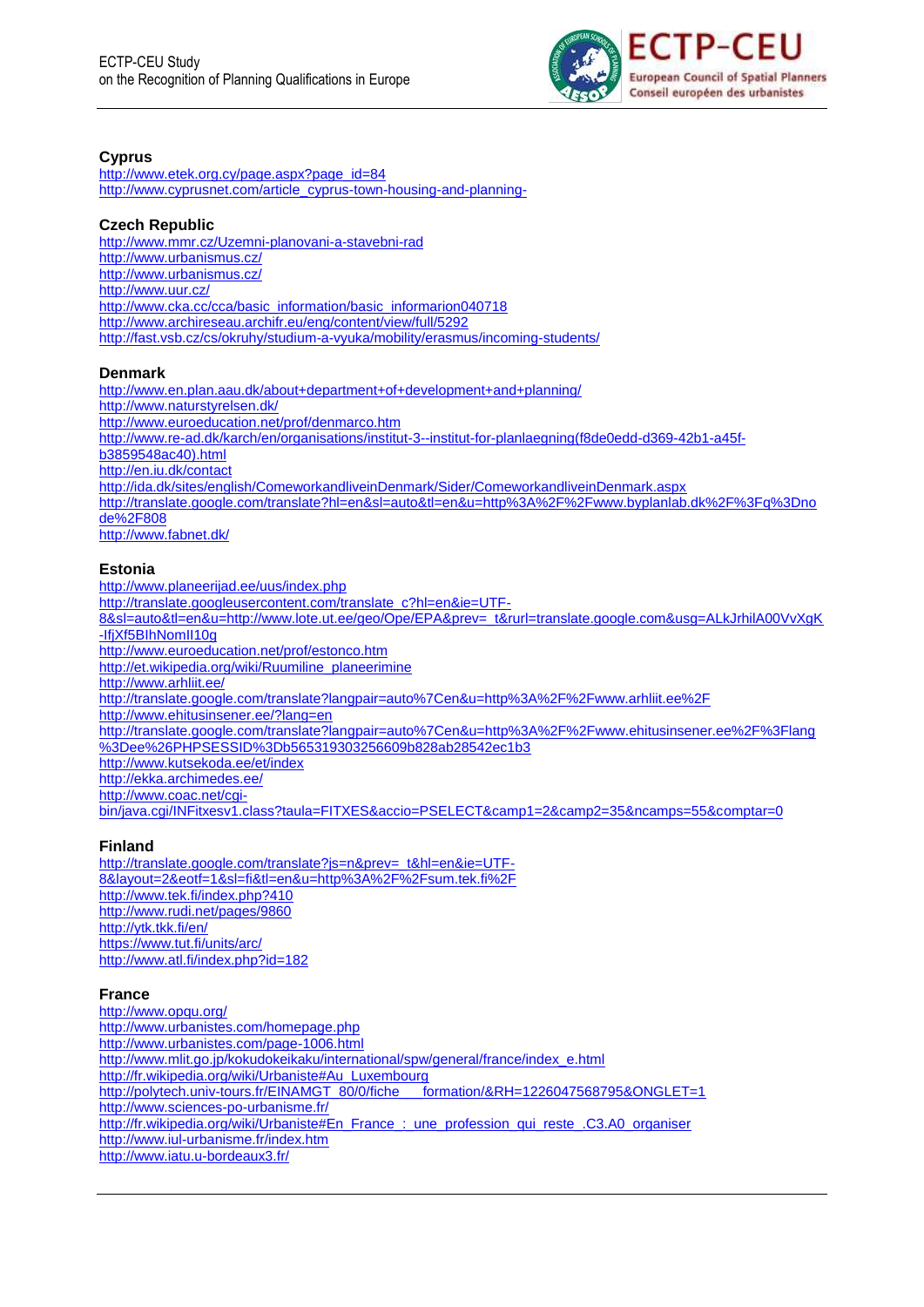

[http://www.univ-nantes.fr/MPVILTER/0/fiche\\_\\_\\_formation/&RH=ENS](http://www.univ-nantes.fr/MPVILTER/0/fiche___formation/&RH=ENS) [http://www.univ-tlse1.fr/27153906/0/fiche\\_\\_\\_pagelibre/&RH=FR\\_02&RF=FR-02-01](http://www.univ-tlse1.fr/27153906/0/fiche___pagelibre/&RH=FR_02&RF=FR-02-01) [http://www.certu.fr/en/Urban\\_Planning\\_and\\_Housing-n192-s\\_thematique\\_general.html](http://www.certu.fr/en/Urban_Planning_and_Housing-n192-s_thematique_general.html)

#### **Germany**

<http://handwerkerbuchen.de/article/Stadtplanung> <http://www.bak.de/site/1039/default.aspx> [http://de.wikipedia.org/wiki/Stadtplanung#Verb.C3.A4nde\\_und\\_Vereinigungen](http://de.wikipedia.org/wiki/Stadtplanung#Verb.C3.A4nde_und_Vereinigungen) <http://www.ifr-ev.de/> <http://www.srl.de/> <http://www.srl.de/srl/aufnahmeantrag> <http://www.isr.tu-berlin.de/index.php?id=39> <http://www.wzw.tum.de/index.php?id=60> <http://www.tu-harburg.de/lim/kontakt.html> <http://cms.uni-kassel.de/asl/st/stadt-und-regionalplanung.html> <http://www.ifr.kit.edu/> <http://www.igp.uni-stuttgart.de/forschung/index.html> <http://www.hft-stuttgart.de/Studienbereiche/ArchitekturGestaltung/Master-Stadtplanung/> <http://www.planum.net/archive/menu.html>

#### **Greece**

<http://www.sepox.gr/> <http://newyork.mashke.org/Conv/> [http://translate.googleusercontent.com/translate\\_c?hl=en&sl=el&tl=en&u=http://www.ypeka.gr/&rurl=translate.google.](http://translate.googleusercontent.com/translate_c?hl=en&sl=el&tl=en&u=http://www.ypeka.gr/&rurl=translate.google.com&usg=ALkJrhipD_-eua1Zn-74gxkOov_Pi7LqVg) [com&usg=ALkJrhipD\\_-eua1Zn-74gxkOov\\_Pi7LqVg](http://translate.googleusercontent.com/translate_c?hl=en&sl=el&tl=en&u=http://www.ypeka.gr/&rurl=translate.google.com&usg=ALkJrhipD_-eua1Zn-74gxkOov_Pi7LqVg) <http://www.sepox.gr/> [http://www.minenv.gr/welcome\\_en.html](http://www.minenv.gr/welcome_en.html) <http://www.chorotaxia.gr/actv/index.asp> [http://portal.tee.gr/portal/page/portal/TEE\\_HOME](http://portal.tee.gr/portal/page/portal/TEE_HOME)

#### **Hungary**

<http://www.mut.hu/> [http://translate.google.com/translate?js=n&prev=\\_t&hl=en&ie=UTF-](http://translate.google.com/translate?js=n&prev=_t&hl=en&ie=UTF-8&layout=2&eotf=1&sl=hu&tl=en&u=http%3A%2F%2Fwww.vati.hu%2F&act=url)[8&layout=2&eotf=1&sl=hu&tl=en&u=http%3A%2F%2Fwww.vati.hu%2F&act=url](http://translate.google.com/translate?js=n&prev=_t&hl=en&ie=UTF-8&layout=2&eotf=1&sl=hu&tl=en&u=http%3A%2F%2Fwww.vati.hu%2F&act=url) [http://www.oh.gov.hu/information\\_concerning](http://www.oh.gov.hu/information_concerning) <http://www.felvi.pmmk.pte.hu/index.php?cbsmodul=neztart&tartID=69> <http://hu.wikipedia.org/wiki/Urbanisztika> <http://www.budapestiepiteszkamara.hu/index.php> <http://www.mek.hu/> <http://mmk.hu/> [http://www.urbanisztika.bme.hu/index.php?menu=1&SESSION\\_ID=1296678621\\_83.71.149.33\\_&ID=0&nyelv=1&prin](http://www.urbanisztika.bme.hu/index.php?menu=1&SESSION_ID=1296678621_83.71.149.33_&ID=0&nyelv=1&printable=0) [table=0](http://www.urbanisztika.bme.hu/index.php?menu=1&SESSION_ID=1296678621_83.71.149.33_&ID=0&nyelv=1&printable=0) <http://translate.google.com/translate?langpair=auto|en&u=http%3A%2F%2Fwww.urbanisztika.bme.hu%2F> <http://www.vati.hu/?page=open>

### **Iceland**

<http://skipulagsfraedi.is/> <http://www.spatialnorth.org/case-studies/iceland> <http://www.skipulagsstofnun.is/>

### **Ireland**

<http://www.irishplanninginstitute.ie/> <http://mplan.ucc.ie/>

### **Italy**

<http://www.urbanisti.it/> <http://www.inu.it/sito/> <http://www.awn.it/AWN/Engine/RAServePG.php/P/25001AWN0303/L/1> <http://www.urbanisti.it/> [http://www.inu.it/sito/index.php?page=\\_inu\\_soci](http://www.inu.it/sito/index.php?page=_inu_soci) [http://www.mlit.go.jp/kokudokeikaku/international/spw/general/italy/index\\_e.html](http://www.mlit.go.jp/kokudokeikaku/international/spw/general/italy/index_e.html)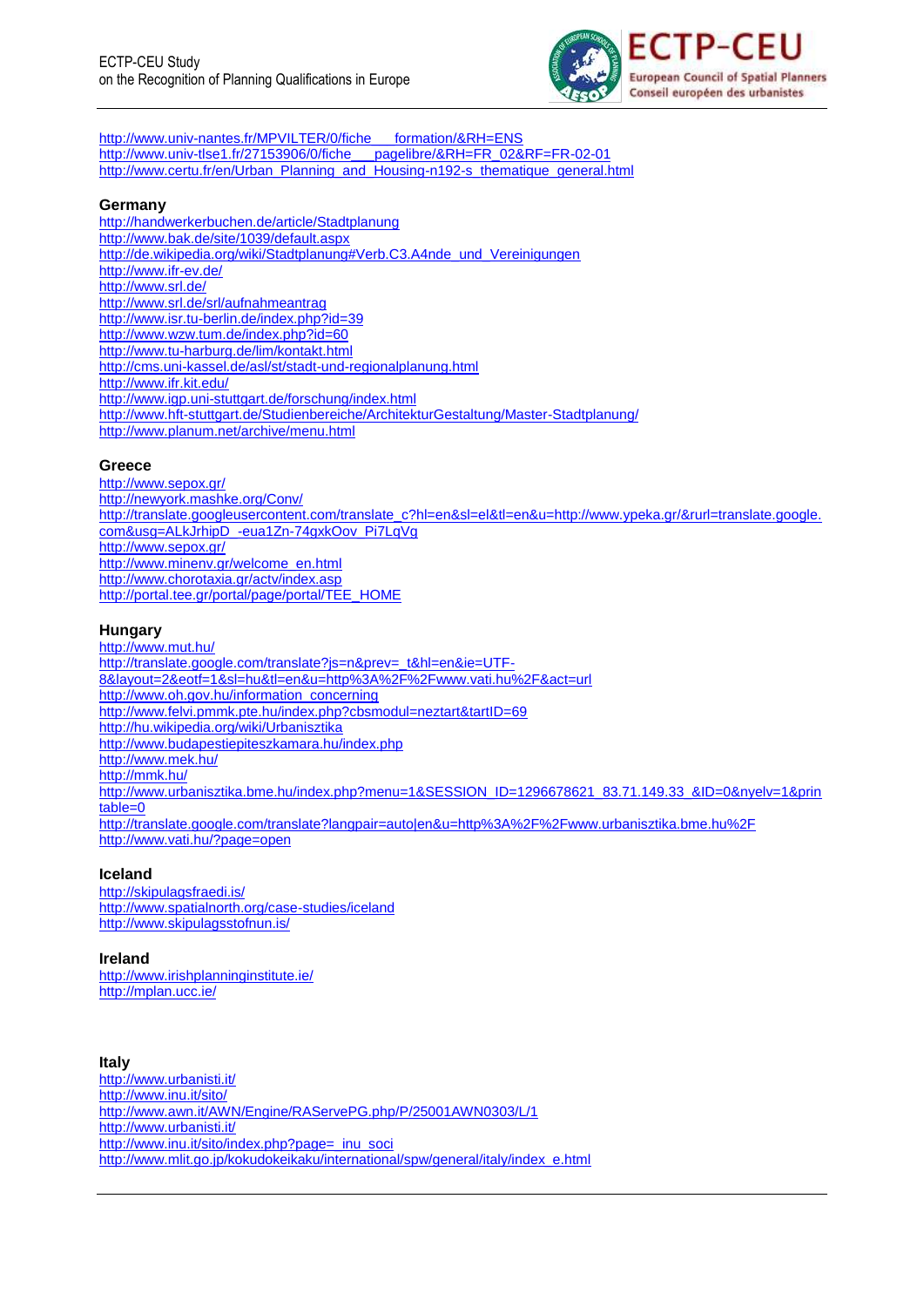

[http://www.inu.it/informazioni/ordini\\_professionali.html](http://www.inu.it/informazioni/ordini_professionali.html) <http://it.wikipedia.org/wiki/Urbanista> <http://www.awn.it/AWN/Engine/RAServePG.php/P/26671AWN1006>

### **Latvia**

[http://www.aic.lv/ENIC/en/lno/9251\\_zinojums.html](http://www.aic.lv/ENIC/en/lno/9251_zinojums.html) <http://www.latarh.lv/> <http://www.rtu.lv/content/view/3584/1694/lang,lv/> <http://latterplan.synthasite.com/> [http://www.lv.lv/?menu=doc&id=136335&lv\\_dala=29](http://www.lv.lv/?menu=doc&id=136335&lv_dala=29)

### **Liechtenstein**

<http://www.gesetze.li/Seite1.jsp?LGBl=2008188.xml&Searchstring=BWBG&showLGBl=true> [http://www.liechtenstein.li/eliechtenstein\\_main\\_sites/portal\\_fuerstentum\\_liechtenstein/fl-wuf-wirtschaft\\_finanzen/fl](http://www.liechtenstein.li/eliechtenstein_main_sites/portal_fuerstentum_liechtenstein/fl-wuf-wirtschaft_finanzen/fl-wuf-wirtschaftsverbaende/fl-wuf-wirtschaftsverbaende-architektenvereinigung.htm)[wuf-wirtschaftsverbaende/fl-wuf-wirtschaftsverbaende-architektenvereinigung.htm](http://www.liechtenstein.li/eliechtenstein_main_sites/portal_fuerstentum_liechtenstein/fl-wuf-wirtschaft_finanzen/fl-wuf-wirtschaftsverbaende/fl-wuf-wirtschaftsverbaende-architektenvereinigung.htm)

# **Lithuania**

<http://www.lntpa.lt/en> <http://www.am.lt/VI/index.php> <http://web.vtpsi.lt/cgi-bin/index.cgi?id=teisesaktai> http://lt.wikipedia.org/wiki/Valstybin%C4%97\_teritorii%C5%B3\_planavimo\_ir\_statybos\_inspekcija\_prie\_Aplinkos\_mini [sterijos](http://lt.wikipedia.org/wiki/Valstybin%C4%97_teritorij%C5%B3_planavimo_ir_statybos_inspekcija_prie_Aplinkos_ministerijos) <http://www.vtpsi.lt/> <http://www.nab.lt/en/?pid=128> <http://www.architekturumai.lt/> <http://www.architektusajunga.lt/LT.php> <http://www.lsis.lt/> [http://www.spsc.lt/cms/index.php?option=com\\_content&view=category&layout=blog&id=34&Itemid=268&lang=en](http://www.spsc.lt/cms/index.php?option=com_content&view=category&layout=blog&id=34&Itemid=268&lang=en)

### **Luxemburg**

[http://www.coe.int/t/dg4/cultureheritage/heritage/cemat/compendium/CompendiumLux\\_en.pdf](http://www.coe.int/t/dg4/cultureheritage/heritage/cemat/compendium/CompendiumLux_en.pdf) [http://www.miat.public.lu/relations\\_communes/amenagement\\_communal/index.html](http://www.miat.public.lu/relations_communes/amenagement_communal/index.html) [http://www.eukn.org/Luxembourg/lu\\_en/Lux\\_Urban\\_Policy/Urban\\_Policy\\_in\\_Luxembourg](http://www.eukn.org/Luxembourg/lu_en/Lux_Urban_Policy/Urban_Policy_in_Luxembourg) <http://www.justlanded.com/english/Luxembourg/Luxembourg-Guide/Jobs/Qualifications> <http://www.oai.lu/fr/176/oai/loai/sinscrire--loai/>

### **Malta**

[http://epanet.ew.eea.europa.eu/european\\_epas/countries/mt](http://epanet.ew.eea.europa.eu/european_epas/countries/mt) [http://www.kmap.org.mt/index.php?option=com\\_content&task=view&id=35&Itemid=27](http://www.kmap.org.mt/index.php?option=com_content&task=view&id=35&Itemid=27) <http://www.mepa.gov.mt/> [http://www.resources.gov.mt/perwar\\_brd](http://www.resources.gov.mt/perwar_brd)

### **Netherlands**

<http://www.bnsp.nl/> <http://www.architectenregister.nl/> <http://www.nirov.nl/> <http://www.ikcro.nl/> <http://www.bnsp.nl/lidmaatschap> [http://www.mlit.go.jp/kokudokeikaku/international/spw/general/netherlands/index\\_e.html](http://www.mlit.go.jp/kokudokeikaku/international/spw/general/netherlands/index_e.html)

### **Norway**

[http://www.ks.no/tema/Samfunn-og-demokrati/Samfunnsplanlegging/Forum-for-Utdanning-i-Samfunnsplanlegging-](http://www.ks.no/tema/Samfunn-og-demokrati/Samfunnsplanlegging/Forum-for-Utdanning-i-Samfunnsplanlegging-FUS/)[FUS/](http://www.ks.no/tema/Samfunn-og-demokrati/Samfunnsplanlegging/Forum-for-Utdanning-i-Samfunnsplanlegging-FUS/) <http://www.umb.no/study-options/element/studprog-tekst/?sp=m-ar&lang=en> <http://www.ks.no/fkp> <http://www.regjeringen.no/en/dep/md/Selected-topics/planning.html?id=1317>

### **Poland**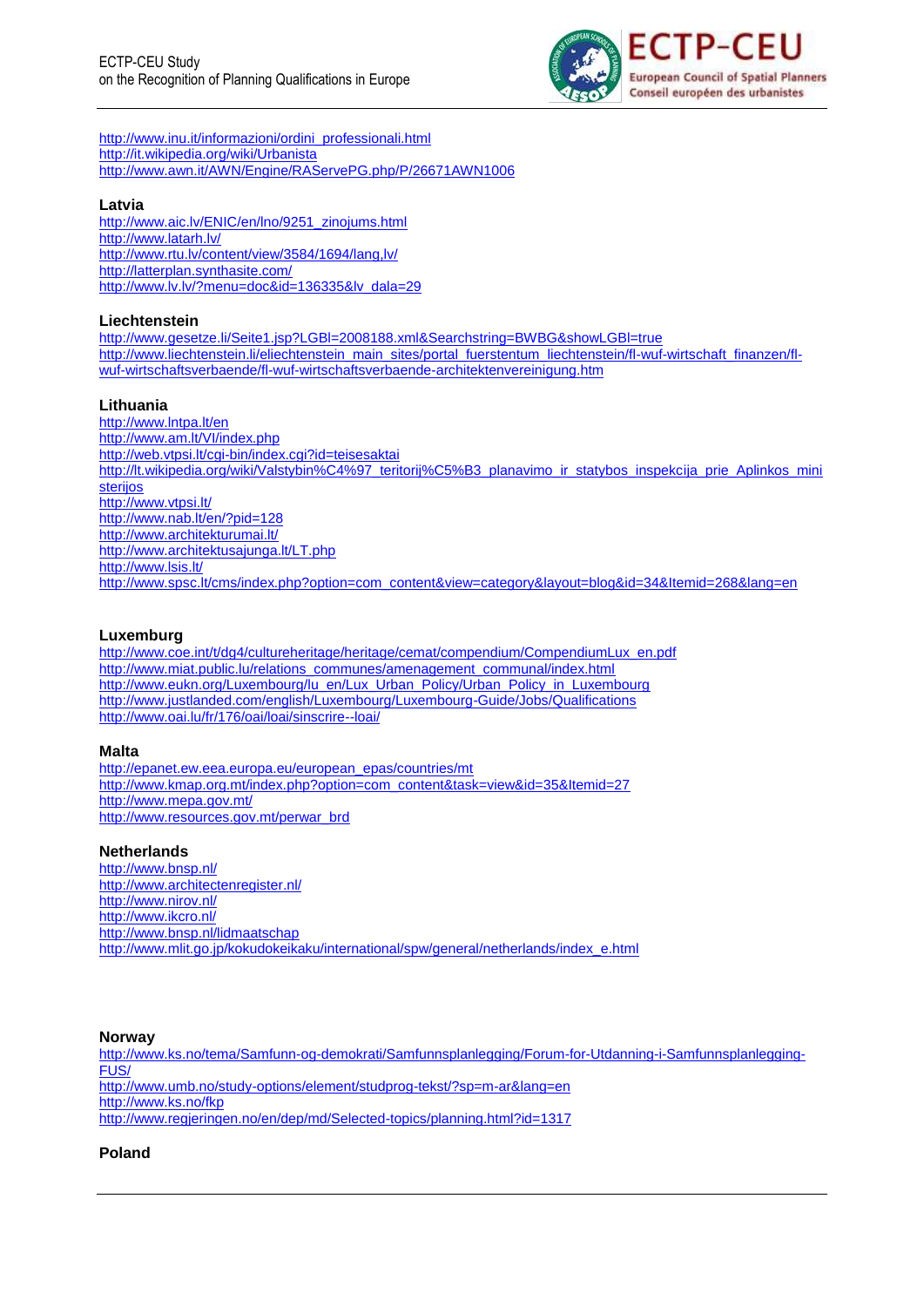

#### <http://www.izbaurbanistow.pl/> <http://www.tup.org.pl/> <http://vasab.leontief.net/countries/poland.htm>

[http://commin.org/en/planning-systems/national-planning-systems/poland/1.-planning-system-in-general/1.1-history](http://commin.org/en/planning-systems/national-planning-systems/poland/1.-planning-system-in-general/1.1-history-of-the-planning-system.html)[of-the-planning-system.html](http://commin.org/en/planning-systems/national-planning-systems/poland/1.-planning-system-in-general/1.1-history-of-the-planning-system.html) <http://www.izbaurbanistow.pl/>

# **Portugal**

<http://aup.org.pt/index.php?q=node> <http://www.dgotdu.pt/channel.aspx?channelID=96EDFCE3-CBFE-41C3-BE88-4D81A555AB96> <http://www.urbanismo-portugal.net/> <http://www.applaneadores.pt/> <http://www.aprourb.org/> <http://ecosfera.publico.clix.pt/noticia.aspx?id=1317035> <http://www.adurbem.pt/> <http://pt.wikipedia.org/wiki/Urbanismo> <http://www.ordemengenheiros.pt/pt/> <http://arquitectos.pt/>

# **Romania**

[http://ec.europa.eu/internal\\_market/qualifications/regprof/index.cfm?fuseaction=regprof.show&RPId=16547](http://ec.europa.eu/internal_market/qualifications/regprof/index.cfm?fuseaction=regprof.show&RPId=16547) <http://www.rur.ro/> [http://www.sfin.ro/articol\\_4898/arhitectii\\_fata\\_cu\\_lacomia\\_urbanistica.html](http://www.sfin.ro/articol_4898/arhitectii_fata_cu_lacomia_urbanistica.html) [http://translate.google.com/translate?langpair=auto|en&u=http%3A%2F%2Fwww.legestart.ro%2FRegulamentul-](http://translate.google.com/translate?langpair=auto|en&u=http%3A%2F%2Fwww.legestart.ro%2FRegulamentul-2010-referitor-organizarea-functionarea-Registrului-Urbanistilor-Romania-(MzU5MDE3).htm)[2010-referitor-organizarea-functionarea-Registrului-Urbanistilor-Romania-\(MzU5MDE3\).htm](http://translate.google.com/translate?langpair=auto|en&u=http%3A%2F%2Fwww.legestart.ro%2FRegulamentul-2010-referitor-organizarea-functionarea-Registrului-Urbanistilor-Romania-(MzU5MDE3).htm) [http://www.coac.net/cgi](http://www.coac.net/cgi-bin/java.cgi/INFitxes.class?taula=FITXES&accio=PSELECT&camp1=2&camp2=168&ncamps=55&comptar=0)[bin/java.cgi/INFitxes.class?taula=FITXES&accio=PSELECT&camp1=2&camp2=168&ncamps=55&comptar=0](http://www.coac.net/cgi-bin/java.cgi/INFitxes.class?taula=FITXES&accio=PSELECT&camp1=2&camp2=168&ncamps=55&comptar=0) [http://www.utcluj.ro/english/architecture\\_and\\_urban\\_planning/](http://www.utcluj.ro/english/architecture_and_urban_planning/) <http://www.euroeducation.net/prof/romco.htm> <http://www.uauim.ro/>

# **Serbia**

<http://www.uus.org.rs/> <http://www.uus.org.rs/skupovi.html> <http://www.ingkomora.org.rs/eng/?id=indexeng>

# **Slovakia**

<http://sk.wikipedia.org/wiki/Urbanista> <http://www.komarch.sk/o-komore/zakladne-predpisy/statut-ska/> <http://new.komarch.sk/> [http://www.sksi.sk/buxus/generate\\_page.php?page\\_id=1](http://www.sksi.sk/buxus/generate_page.php?page_id=1) <http://www.uzemneplany.sk/reklama> <http://www.sasarch.sk/>

# **Slovenia**

<http://www.ljudmila.org/dupps/> [http://www.culture.si/en/Chamber\\_of\\_Architecture\\_and\\_Spatial\\_Planning\\_of\\_Slovenia\\_\(ZAPS\)](http://www.culture.si/en/Chamber_of_Architecture_and_Spatial_Planning_of_Slovenia_(ZAPS) <http://www.zaps.si/> <http://www.natreg.eu/parters-and-pilot-areas/partners/ministry-of-the-environment-and-spatial-planning> <http://www.mop.gov.si/en/> <http://translate.google.com/translate?langpair=auto|en&u=http%3A%2F%2Fwww.zaps.si%2F> [http://www.culture.si/en/Chamber\\_of\\_Architecture\\_and\\_Spatial\\_Planning\\_of\\_Slovenia\\_%28ZAPS%29](http://www.culture.si/en/Chamber_of_Architecture_and_Spatial_Planning_of_Slovenia_%28ZAPS%29)

# **Spain**

<http://www.aetu.es/> <http://www.aetu.es/aetu/files/ActaAsamblea17-nov.pdf> <http://www.aetu.es/aetu/estatutos.php> [http://www.mlit.go.jp/kokudokeikaku/international/spw/general/spain/index\\_e.html](http://www.mlit.go.jp/kokudokeikaku/international/spw/general/spain/index_e.html) <http://www.caminos.upm.es/ordeter/default.htm> <http://www.dact.ulpgc.es/master.html> [http://es.wikipedia.org/wiki/Derecho\\_urban%C3%ADstico#Espa.C3.B1a](http://es.wikipedia.org/wiki/Derecho_urban%C3%ADstico#Espa.C3.B1a) <http://www.madrid.org/cartografia/planea/index.htm> [http://es.wikipedia.org/wiki/Planeamiento\\_urban%C3%ADstico#Espa.C3.B1a](http://es.wikipedia.org/wiki/Planeamiento_urban%C3%ADstico#Espa.C3.B1a)